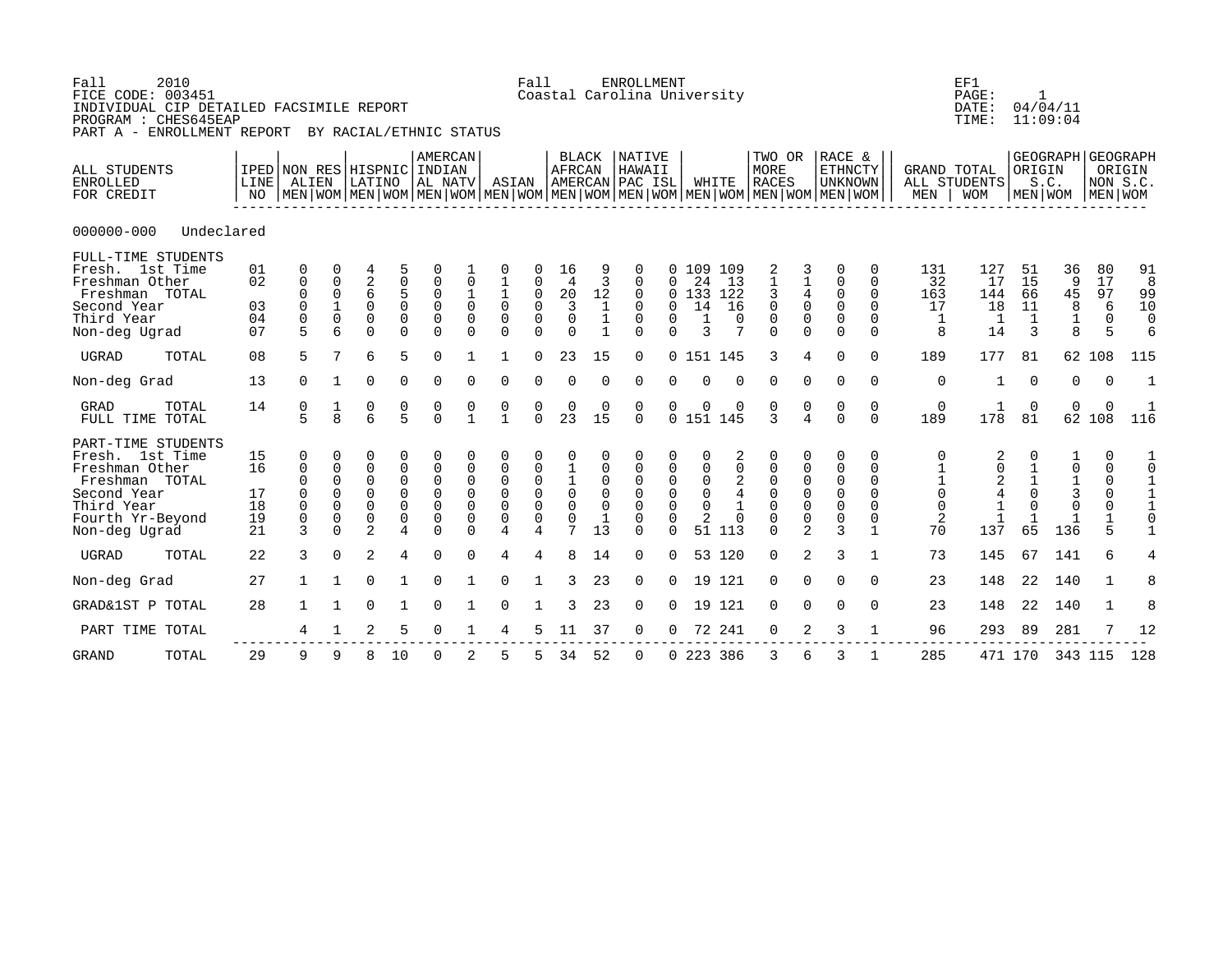| Fall<br>2010<br>FICE CODE: 003451<br>INDIVIDUAL CIP DETAILED FACSIMILE REPORT<br>PROGRAM : CHES645EAP<br>PART A - ENROLLMENT REPORT |                                   |                                                                                                                                                     |                                               |                                               | BY RACIAL/ETHNIC STATUS      |                                                                      |                                    |                                               | Fall                                        |                                        |                                | <b>ENROLLMENT</b><br>Coastal Carolina University |                                    |                                   |                                  |                                          |                                                            |                                                                        |                                                              |                                    | EF1<br>PAGE:<br>DATE:<br>TIME:   | 2                                | 04/04/11<br>11:09:04                              |                                           |                                                     |
|-------------------------------------------------------------------------------------------------------------------------------------|-----------------------------------|-----------------------------------------------------------------------------------------------------------------------------------------------------|-----------------------------------------------|-----------------------------------------------|------------------------------|----------------------------------------------------------------------|------------------------------------|-----------------------------------------------|---------------------------------------------|----------------------------------------|--------------------------------|--------------------------------------------------|------------------------------------|-----------------------------------|----------------------------------|------------------------------------------|------------------------------------------------------------|------------------------------------------------------------------------|--------------------------------------------------------------|------------------------------------|----------------------------------|----------------------------------|---------------------------------------------------|-------------------------------------------|-----------------------------------------------------|
| ALL STUDENTS<br><b>ENROLLED</b><br>FOR CREDIT                                                                                       | <b>LINE</b><br>NO.                | IPED NON RES HISPNIC INDIAN<br>ALIEN<br>  MEN   WOM   MEN   WOM   MEN   WOM   MEN   WOM   MEN   WOM   MEN   WOM   MEN   WOM   MEN   WOM   MEN   WOM |                                               |                                               | LATINO AL NATV               | AMERCAN                                                              |                                    | ASIAN                                         |                                             | <b>BLACK</b><br><b>AFRCAN</b>          |                                | <b>NATIVE</b><br>HAWAII<br>AMERCAN PAC ISL       |                                    | WHITE                             |                                  | TWO OR<br><b>MORE</b><br><b>RACES</b>    |                                                            | RACE &<br><b>ETHNCTY</b><br><b>UNKNOWN</b>                             |                                                              | GRAND TOTAL<br>ALL STUDENTS<br>MEN | <b>WOM</b>                       | ORIGIN<br>MEN WOM                | GEOGRAPH   GEOGRAPH<br>S.C.                       | NON S.C.<br>MEN WOM                       | ORIGIN                                              |
| 090101-000                                                                                                                          | Speech Communication and Rhetoric |                                                                                                                                                     |                                               |                                               |                              |                                                                      |                                    |                                               |                                             |                                        |                                |                                                  |                                    |                                   |                                  |                                          |                                                            |                                                                        |                                                              |                                    |                                  |                                  |                                                   |                                           |                                                     |
| FULL-TIME STUDENTS<br>Fresh. 1st Time<br>Freshman Other<br>Freshman TOTAL<br>Second Year<br>Third Year<br>Fourth Yr-Beyond          | 01<br>02<br>03<br>04<br>05        | 0<br>0<br>0<br>0<br>0<br>$\Omega$                                                                                                                   | 0<br>$\Omega$<br>0<br>$\overline{1}$          | $^2_{\mathbb{1}}$<br>$\Omega$<br>$\mathbf{1}$ | $\frac{3}{2}$<br>3           | 0<br>$\mathsf 0$<br>$\mathsf 0$<br>$\Omega$                          | 0<br>$\mathbf 0$<br>$\overline{1}$ | $\mathsf 0$<br>$\mathsf 0$<br>$\overline{1}$  | 0<br>$\mathbf 0$<br>0<br>$\cap$             | 10<br>15<br>13<br>12<br>$\overline{4}$ | 14<br>6<br>20<br>11<br>12<br>9 | 0<br>0<br>0<br>$\mathbf 0$<br>$\Omega$           | $\Omega$<br>0<br>$\mathbf 0$       | 23<br>12<br>35<br>26<br>33<br>28  | 46<br>24<br>70<br>48<br>39<br>46 | $\frac{1}{0}$<br>$\mathbf 0$<br>$\Omega$ | $\begin{array}{c} 2 \\ 2 \\ 0 \end{array}$<br>$\mathbf{1}$ | $\mathbf 0$<br>0<br>$\mathsf{O}\xspace$<br>$\mathsf 0$<br>$\mathbf{1}$ | $\Omega$<br>$\Omega$<br>$\Omega$<br>$\mathbf{1}$<br>$\Omega$ | 29<br>25<br>54<br>40<br>45<br>35   | 63<br>32<br>95<br>64<br>56<br>62 | 15<br>13<br>28<br>16<br>21<br>14 | 26<br>11<br>37<br>28<br>28<br>29                  | 14<br>12<br>26<br>24<br>24<br>21          | 37<br>21<br>58<br>36<br>28<br>33                    |
| <b>UGRAD</b><br>TOTAL                                                                                                               | 08                                | $\Omega$                                                                                                                                            | $\mathbf{1}$                                  | 4                                             | 12                           | $\Omega$                                                             | 2                                  | 2                                             | $\Omega$                                    | 44                                     | 52                             | $\Omega$                                         |                                    | 1 122 203                         |                                  | $\mathbf{1}$                             | 5                                                          | $\mathbf{1}$                                                           | $\overline{1}$                                               | 174                                | 277                              | 79                               | 122                                               | 95                                        | 155                                                 |
| FULL TIME TOTAL                                                                                                                     |                                   | $\Omega$                                                                                                                                            | $\overline{1}$                                | 4                                             | 12                           | $\Omega$                                                             | 2                                  | 2                                             | $\Omega$                                    | 44                                     | 52                             | $\Omega$                                         |                                    | 1 122 203                         |                                  | 1                                        | 5                                                          | $\mathbf{1}$                                                           | $\overline{1}$                                               | 174                                | 277                              | 79                               | 122                                               | 95                                        | 155                                                 |
| PART-TIME STUDENTS<br>Freshman Other<br>Freshman TOTAL<br>Second Year<br>Third Year<br>Fourth Yr-Beyond                             | 16<br>17<br>18<br>19              | $\Omega$<br>$\mathbf 0$<br>0<br>$\Omega$                                                                                                            | $\Omega$<br>$\mathbf 0$<br>0<br>0<br>$\Omega$ | 0<br>$\mathbf 0$<br>0<br>0<br>U               | 0<br>0<br>0<br>0<br>$\Omega$ | $\Omega$<br>$\mathbf 0$<br>$\mathbf 0$<br>$\overline{0}$<br>$\Omega$ | $\mathbf 0$<br>0<br>0<br>$\Omega$  | 0<br>$\mathbf 0$<br>0<br>$\Omega$<br>$\Omega$ | 0<br>$\mathbf 0$<br>$\mathsf 0$<br>$\Omega$ | 0<br>0<br>0<br>$\mathbf 0$<br>$\Omega$ | $\mathbf 0$<br>$\Omega$        | 0<br>$\mathbf 0$<br>0<br>0<br>$\cap$             | 0<br>0<br>$\mathsf{O}$<br>$\Omega$ | $\mathbf 0$<br>$\frac{1}{1}$<br>7 | $\mathbf 0$<br>$\sqrt{2}$        | 0<br>0<br>$\mathsf 0$<br>$\Omega$        | $\mathbf 0$<br>$\mathsf{O}$<br>$\mathsf 0$<br>$\cap$       | $\Omega$<br>$\mathbf 0$<br>$\mathsf 0$<br>$\mathsf 0$<br>$\Omega$      | $\Omega$<br>$\Omega$<br>$\Omega$<br>$\Omega$<br>$\Omega$     | 0<br>0<br>$1\,$<br>7               | $\frac{1}{1}$ $\frac{1}{3}$      | $\overline{4}$                   | $\begin{array}{c}\n1 \\ 1 \\ 1 \\ 3\n\end{array}$ | 0<br>0<br>$\mathsf 0$<br>$\mathsf 0$<br>3 | $\mathbf 0$<br>$\mathbf 0$<br>0<br>$\mathbf 2$<br>2 |
| <b>UGRAD</b><br>TOTAL                                                                                                               | 22                                | $\Omega$                                                                                                                                            | $\Omega$                                      | 0                                             | 0                            | $\Omega$                                                             | $\Omega$                           | $\Omega$                                      | 0                                           | $\Omega$                               | $\mathfrak{D}$                 | $\Omega$                                         | $\Omega$                           | 9                                 | 8                                | $\Omega$                                 | $\Omega$                                                   | $\Omega$                                                               | $\Omega$                                                     | 9                                  | 10                               | 6                                | 6                                                 | 3                                         | 4                                                   |
| TOTAL<br>PART TIME                                                                                                                  |                                   | 0                                                                                                                                                   |                                               | O                                             | $\Omega$                     | 0                                                                    |                                    | O                                             | O                                           | <sup>0</sup>                           |                                | $\Omega$                                         | $\Omega$                           | 9                                 | 8                                | $\Omega$                                 | $\Omega$                                                   | $\Omega$                                                               | $\Omega$                                                     | 9                                  | 10                               | 6                                | 6                                                 | 3                                         |                                                     |
| <b>GRAND</b><br>TOTAL                                                                                                               | 29                                | 0                                                                                                                                                   | -1                                            | 4                                             | 12                           | 0                                                                    |                                    | 2                                             | O                                           | 44                                     | 54                             | 0                                                |                                    | 1 131                             | 211                              |                                          |                                                            |                                                                        |                                                              | 183                                | 287                              | 85                               | 128                                               | 98                                        | 159                                                 |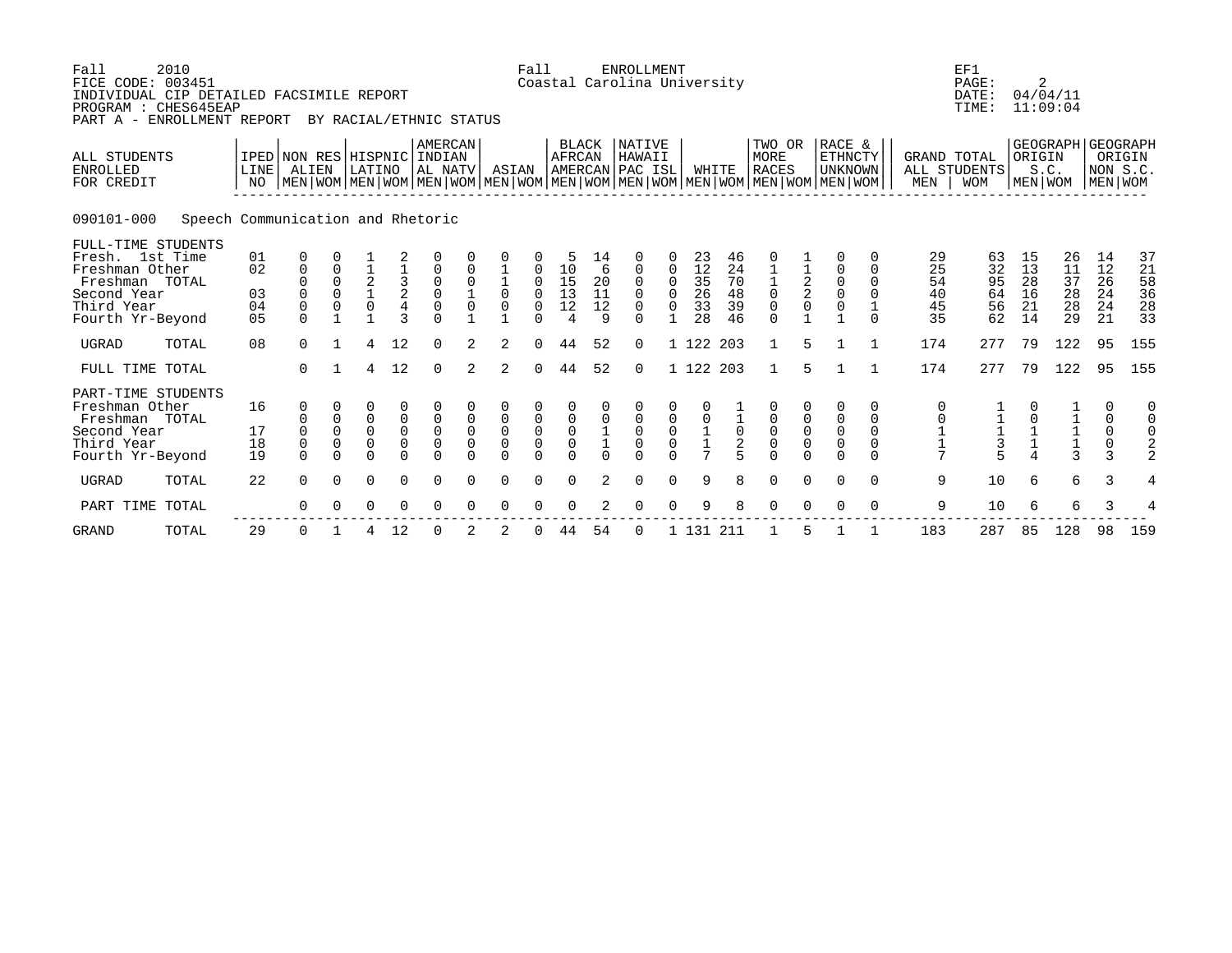| Fall<br>FICE CODE: 003451                                                                                                  | 2010<br>INDIVIDUAL CIP DETAILED FACSIMILE REPORT<br>PROGRAM : CHES645EAP<br>PART A - ENROLLMENT REPORT |                                        |                                                |                                                             | BY RACIAL/ETHNIC STATUS                                          |                                           |                                                       |                                                          |                                                      | Fall                                      |                                           |                                    | <b>ENROLLMENT</b><br>Coastal Carolina University       |                                            |                                                                |                                           |                                                                                                                                                      |                                                       |                                                            |                                                        |                                  | EF1<br>PAGE:<br>DATE:<br>TIME:                   |                                  | 3<br>04/04/11<br>11:09:04                                                     |                                                              |                    |
|----------------------------------------------------------------------------------------------------------------------------|--------------------------------------------------------------------------------------------------------|----------------------------------------|------------------------------------------------|-------------------------------------------------------------|------------------------------------------------------------------|-------------------------------------------|-------------------------------------------------------|----------------------------------------------------------|------------------------------------------------------|-------------------------------------------|-------------------------------------------|------------------------------------|--------------------------------------------------------|--------------------------------------------|----------------------------------------------------------------|-------------------------------------------|------------------------------------------------------------------------------------------------------------------------------------------------------|-------------------------------------------------------|------------------------------------------------------------|--------------------------------------------------------|----------------------------------|--------------------------------------------------|----------------------------------|-------------------------------------------------------------------------------|--------------------------------------------------------------|--------------------|
| ALL STUDENTS<br><b>ENROLLED</b><br>FOR CREDIT                                                                              |                                                                                                        | LINE<br>NO                             | ALIEN                                          |                                                             | IPED NON RES HISPNIC INDIAN<br>LATINO                            |                                           | <b>AMERCAN</b><br>AL NATV                             |                                                          | ASIAN                                                |                                           | <b>BLACK</b><br>AFRCAN                    |                                    | <b>NATIVE</b><br>HAWAII<br>AMERCAN PAC ISL             |                                            | WHITE                                                          |                                           | TWO OR<br><b>MORE</b><br><b>RACES</b><br>  MEN   WOM   MEN   WOM   MEN   WOM   MEN   WOM   MEN   WOM   MEN   WOM   MEN   WOM   MEN   WOM   MEN   WOM |                                                       | RACE &<br>ETHNCTY<br><b>UNKNOWN</b>                        |                                                        | <b>GRAND TOTAL</b><br>MEN        | ALL STUDENTS<br><b>WOM</b>                       |                                  | GEOGRAPH GEOGRAPH<br>ORIGIN<br>S.C.<br>MEN   WOM                              | MEN WOM                                                      | ORIGIN<br>NON S.C. |
| 110101-000                                                                                                                 | Computer and Information Sciences, General                                                             |                                        |                                                |                                                             |                                                                  |                                           |                                                       |                                                          |                                                      |                                           |                                           |                                    |                                                        |                                            |                                                                |                                           |                                                                                                                                                      |                                                       |                                                            |                                                        |                                  |                                                  |                                  |                                                                               |                                                              |                    |
| FULL-TIME STUDENTS<br>Fresh. 1st Time<br>Freshman Other<br>Freshman TOTAL<br>Second Year<br>Third Year<br>Fourth Yr-Beyond |                                                                                                        | 01<br>02<br>03<br>04<br>0 <sub>5</sub> | 0<br>$\Omega$<br>$\mathsf 0$<br>$\overline{2}$ | $\Omega$<br>$\Omega$<br>$\Omega$<br>$\mathbf 0$<br>$\Omega$ | $\overline{0}$<br>$\overline{c}$<br>$\mathbf 1$<br>$\mathcal{L}$ | $\mathbf 0$<br>$\mathsf 0$<br>$\mathsf 0$ | $\begin{matrix} 1 \\ 0 \\ 0 \end{matrix}$<br>$\Omega$ | 0<br>$\mathbf 0$<br>$\mathbf 0$<br>$\mathsf 0$<br>$\cap$ | $\mathbf 0$<br>$\mathsf 0$<br>$\mbox{O}$<br>$\Omega$ | 0<br>0<br>$\mathbf 0$<br>$\Omega$         | 27<br>8<br>$35$<br>$11$<br>$5$            | 9<br>3<br>$\overline{2}$           | $\overline{0}$<br>$\mathbf 0$<br>$\mathbf 0$<br>$\cap$ | 0<br>$\Omega$<br>$\mathbf 0$               | $\begin{array}{c} 28 \\ 7 \end{array}$<br>35<br>23<br>22<br>24 | $\overline{\mathbf{c}}$                   | $\mathsf 0$<br>$\mathsf{O}$<br>$\overline{0}$<br>0                                                                                                   | $\begin{matrix} 0 \\ 0 \\ 0 \end{matrix}$<br>$\Omega$ | 0<br>$\mathbf 0$<br>$\mathbf 0$<br>$\mathsf 0$<br>$\Omega$ | 0<br>$\Omega$<br>$\Omega$<br>$\Omega$<br>0<br>$\Omega$ | 58<br>16<br>74<br>37<br>28<br>35 | 2<br>11<br>5<br>6<br>4                           | 52<br>15<br>67<br>32<br>23<br>30 | $\overline{2}$<br>$\begin{array}{c} 11 \\ 5 \\ 6 \end{array}$<br>$\mathbf{3}$ | 6<br>$\mathbf{1}$<br>$\sqrt{ }$<br>5<br>5<br>$5\overline{5}$ |                    |
| <b>UGRAD</b>                                                                                                               | TOTAL                                                                                                  | 08                                     | 3                                              | $\Omega$                                                    | 6                                                                |                                           |                                                       | $\cap$                                                   |                                                      |                                           | 57                                        | 15                                 | $\mathbf{1}$                                           |                                            | 0, 104                                                         | 9                                         | $\mathbf{1}$                                                                                                                                         | $\Omega$                                              | $\Omega$                                                   | $\Omega$                                               | 174                              |                                                  | 26 152                           | 25                                                                            | 22                                                           |                    |
| FULL TIME TOTAL                                                                                                            |                                                                                                        |                                        | 3                                              | $\Omega$                                                    | 6                                                                |                                           |                                                       | $\cap$                                                   |                                                      |                                           | 57                                        | 15                                 | 1                                                      |                                            | 0, 104                                                         | 9                                         |                                                                                                                                                      | $\Omega$                                              | $\Omega$                                                   | $\Omega$                                               | 174                              |                                                  | 26 152                           | 25                                                                            | 22                                                           | $\mathbf{1}$       |
| Freshman Other<br>Freshman TOTAL<br>Second Year<br>Fourth Yr-Beyond                                                        | PART-TIME STUDENTS                                                                                     | 16<br>17<br>19                         | 0<br>0<br>$\mathsf 0$<br>$\Omega$              | $\boldsymbol{0}$<br>$\mathsf 0$                             | $\begin{matrix} 0 \\ 0 \end{matrix}$<br>$\mathsf{O}\xspace$      | $\begin{matrix} 0 \\ 0 \\ 0 \end{matrix}$ | $\overline{0}$<br>$\Omega$                            | $\overline{0}$                                           | $\overline{0}$<br>$\overline{0}$<br>$\overline{1}$   | $\begin{matrix} 0 \\ 0 \\ 0 \end{matrix}$ | $\begin{matrix} 0 \\ 2 \\ 2 \end{matrix}$ | $\mathsf 0$<br>$\mathsf{O}\xspace$ | $\overline{0}$                                         | $\begin{smallmatrix}0\\0\end{smallmatrix}$ | $\begin{matrix} 0 \\ 2 \\ 4 \end{matrix}$                      | $\begin{smallmatrix}1\0\end{smallmatrix}$ | $\begin{matrix} 0 \\ 0 \\ 0 \\ 0 \end{matrix}$                                                                                                       | $_{\rm 0}^{\rm 0}$                                    | $\begin{smallmatrix}0\\0\end{smallmatrix}$                 | 0<br>0<br>$\Omega$                                     | 0<br>$\overline{4}$<br>8         | $\begin{bmatrix} 1 \\ 1 \\ 0 \\ 1 \end{bmatrix}$ | $\frac{3}{8}$                    | $\frac{1}{0}$<br>$\frac{0}{1}$                                                | 0<br>$\begin{matrix} 0 \\ 1 \\ 0 \end{matrix}$               |                    |
| <b>UGRAD</b>                                                                                                               | TOTAL                                                                                                  | 22                                     | $\Omega$                                       | $\Omega$                                                    | 1                                                                | $\Omega$                                  | $\Omega$                                              |                                                          |                                                      |                                           |                                           |                                    | $\Omega$                                               | $\Omega$                                   | 6                                                              | 2                                         | $\Omega$                                                                                                                                             | $\Omega$                                              | $\Omega$                                                   | $\Omega$                                               | 12                               | $\overline{2}$                                   | 11                               | $\overline{2}$                                                                | $\mathbf{1}$                                                 | $\Omega$           |
| PART TIME                                                                                                                  | TOTAL                                                                                                  |                                        | $\Omega$                                       |                                                             |                                                                  |                                           |                                                       |                                                          |                                                      |                                           |                                           |                                    |                                                        |                                            | 6                                                              |                                           | $\Omega$                                                                                                                                             | $\Omega$                                              | $\Omega$                                                   | $\mathbf 0$                                            | 12                               | $\overline{2}$                                   | 11                               | 2                                                                             |                                                              |                    |
| <b>GRAND</b>                                                                                                               | TOTAL                                                                                                  | 29                                     | 3                                              |                                                             |                                                                  |                                           |                                                       |                                                          | 2                                                    |                                           | 61                                        | 15                                 |                                                        |                                            | 0110                                                           | 11                                        |                                                                                                                                                      | $\Omega$                                              | 0                                                          | 0                                                      | 186                              |                                                  | 28 163                           | 27                                                                            | 23                                                           |                    |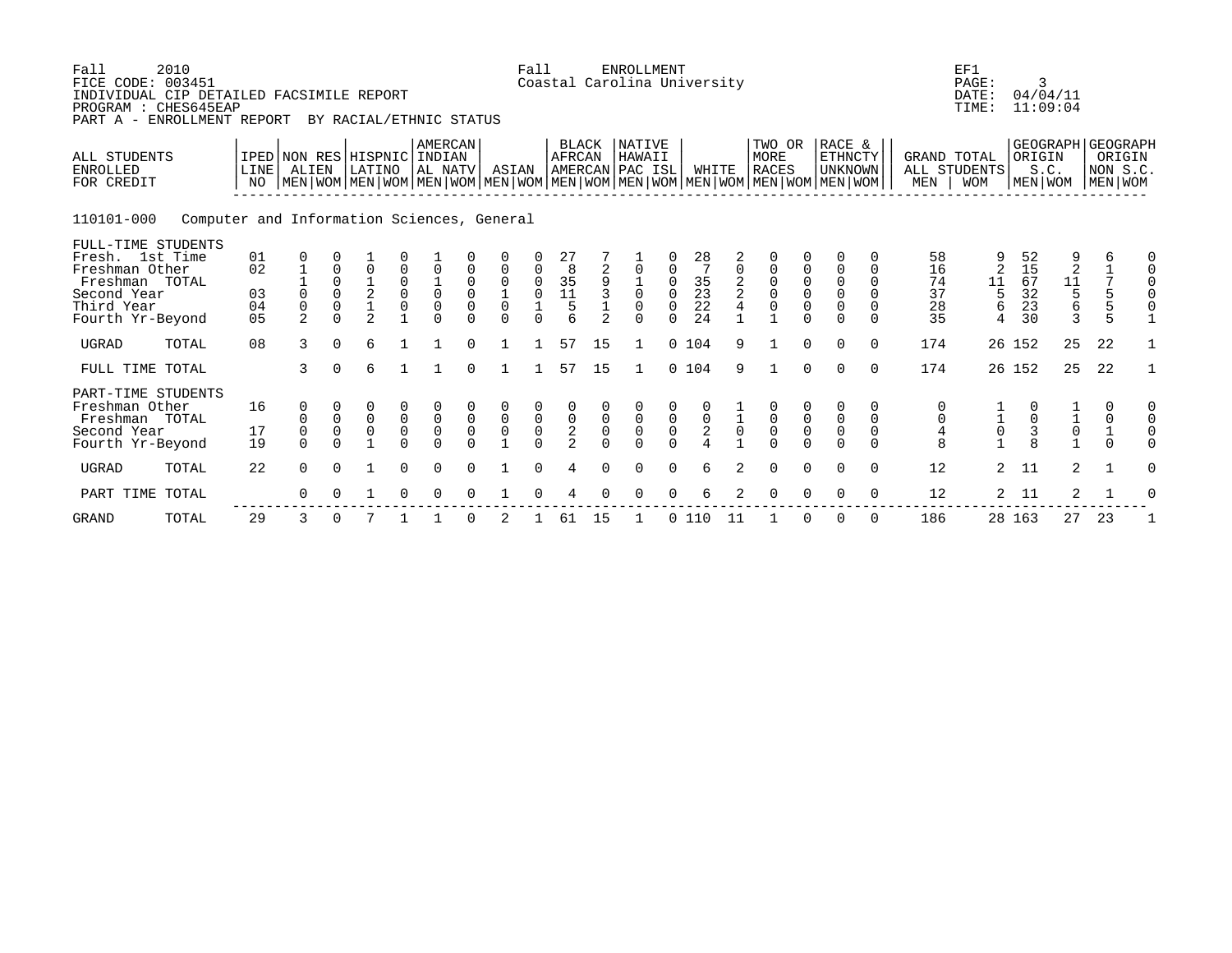| Fall<br>FICE CODE:<br>INDIVIDUAL CIP DETAILED FACSIMILE REPORT<br>PROGRAM : CHES645EAP<br>PART A - ENROLLMENT REPORT | 2010<br>003451              |                      |                                     |                                                     | BY RACIAL/ETHNIC STATUS                               |                                                     |                                         |                                                                       |                                              | Fall                                                | Coastal Carolina University                                                                                                                         |                                            | <b>ENROLLMENT</b>   |                                           |                                           |               |                                                      |                                           |                                                        |             |                                            | EF1<br>PAGE:<br>DATE:<br>TIME:            |                                            | 4<br>04/04/11<br>11:09:04                      |                                                    |
|----------------------------------------------------------------------------------------------------------------------|-----------------------------|----------------------|-------------------------------------|-----------------------------------------------------|-------------------------------------------------------|-----------------------------------------------------|-----------------------------------------|-----------------------------------------------------------------------|----------------------------------------------|-----------------------------------------------------|-----------------------------------------------------------------------------------------------------------------------------------------------------|--------------------------------------------|---------------------|-------------------------------------------|-------------------------------------------|---------------|------------------------------------------------------|-------------------------------------------|--------------------------------------------------------|-------------|--------------------------------------------|-------------------------------------------|--------------------------------------------|------------------------------------------------|----------------------------------------------------|
| ALL STUDENTS<br>ENROLLED<br>FOR CREDIT                                                                               |                             | LINE<br>NO           | ALIEN                               |                                                     | IPED NON RES HISPNIC INDIAN<br>LATINO                 |                                                     | <b>AMERCAN</b><br>AL NATV               |                                                                       | ASIAN                                        |                                                     | BLACK<br>AFRCAN<br> AMERCAN PAC ISL <br>  MEN   WOM   MEN   WOM   MEN   WOM   MEN   WOM   MEN   WOM   MEN   WOM   MEN   WOM   MEN   WOM   MEN   WOM |                                            | NATIVE<br>HAWAII    |                                           | WHITE                                     |               | TWO OR<br>MORE<br><b>RACES</b>                       |                                           | RACE &<br>ETHNCTY<br>UNKNOWN                           |             | MEN                                        | GRAND TOTAL<br>ALL STUDENTS<br><b>WOM</b> | ORIGIN                                     | S.C.<br>MEN WOM                                | GEOGRAPH GEOGRAPH<br>ORIGIN<br>NON S.C.<br>MEN WOM |
| 110401-000                                                                                                           | Information Science/Studies |                      |                                     |                                                     |                                                       |                                                     |                                         |                                                                       |                                              |                                                     |                                                                                                                                                     |                                            |                     |                                           |                                           |               |                                                      |                                           |                                                        |             |                                            |                                           |                                            |                                                |                                                    |
| FULL-TIME STUDENTS<br>Fresh. 1st Time<br>Freshman Other<br>Freshman TOTAL<br>Second Year<br>Fourth Yr-Beyond         |                             | 01<br>02<br>03<br>05 | $\mathbf 0$<br>$\Omega$<br>$\Omega$ | $\mathsf 0$<br>$\mathsf 0$<br>$\mathbf 0$<br>$\cap$ | 0<br>$\begin{matrix} 0 \\ 0 \end{matrix}$<br>$\Omega$ | $\begin{matrix} 0 \\ 0 \\ 0 \end{matrix}$<br>$\cap$ | $\mathsf 0$<br>$\overline{0}$<br>$\cap$ | $\mathbf 0$<br>$\begin{smallmatrix} 0\\0 \end{smallmatrix}$<br>$\cap$ | $\mathsf 0$<br>$\overline{0}$<br>0<br>$\cap$ | $\begin{matrix} 0 \\ 0 \\ 0 \end{matrix}$<br>$\cap$ | $\frac{1}{2}$                                                                                                                                       | $\begin{smallmatrix}0\\0\end{smallmatrix}$ | $\overline{0}$<br>0 | $\begin{matrix} 0 \\ 0 \\ 0 \end{matrix}$ | $\begin{matrix} 0 \\ 2 \\ 1 \end{matrix}$ | $\frac{1}{0}$ | $\begin{array}{c} 1 \\ 1 \\ 0 \end{array}$<br>$\cap$ | $\begin{matrix} 0 \\ 0 \\ 0 \end{matrix}$ | $\begin{smallmatrix}0\\0\end{smallmatrix}$<br>$\Omega$ | 0<br>$\cap$ | $\begin{array}{c} 2 \\ 5 \\ 2 \end{array}$ | $\frac{1}{0}$<br>$\cap$                   | $\begin{array}{c} 1 \\ 4 \\ 2 \end{array}$ | $\begin{matrix} 0 \\ 0 \\ 0 \\ 0 \end{matrix}$ | $\begin{matrix} 1 \\ 1 \\ 0 \end{matrix}$          |
| UGRAD                                                                                                                | TOTAL                       | 08                   | $\Omega$                            | $\Omega$                                            | $\Omega$                                              | $\Omega$                                            | $\Omega$                                | $\cap$                                                                | $\Omega$                                     | $\Omega$                                            | 3                                                                                                                                                   | $\Omega$                                   | $\Omega$            | $\Omega$                                  | 4                                         |               |                                                      | $\Omega$                                  | $\Omega$                                               | $\Omega$    | 8                                          | $\mathbf{1}$                              | 6                                          | $\Omega$                                       | 2                                                  |
| FULL TIME TOTAL                                                                                                      |                             |                      | $\Omega$                            | $\Omega$                                            | $\Omega$                                              | $\Omega$                                            | $\Omega$                                | $\cap$                                                                | $\Omega$                                     | $\Omega$                                            | 3                                                                                                                                                   |                                            | $\Omega$            | $\Omega$                                  |                                           |               |                                                      | $\Omega$                                  | $\Omega$                                               | $\Omega$    | 8                                          |                                           | 6                                          | $\mathbf 0$                                    | 2                                                  |
| PART-TIME STUDENTS<br>Fourth Yr-Beyond                                                                               |                             | 19                   | $\mathbf 0$                         | $\Omega$                                            | 0                                                     | 0                                                   |                                         |                                                                       |                                              |                                                     |                                                                                                                                                     |                                            |                     |                                           |                                           |               |                                                      | $\Omega$                                  | $\Omega$                                               | $\Omega$    | $\mathsf{O}$                               |                                           | $\Omega$                                   |                                                | $\overline{0}$                                     |
| UGRAD                                                                                                                | TOTAL                       | 22                   | $\Omega$                            | $\Omega$                                            | $\Omega$                                              | $\Omega$                                            | $\Omega$                                |                                                                       | $\Omega$                                     | $\cap$                                              |                                                                                                                                                     |                                            |                     |                                           |                                           |               | $\Omega$                                             | $\Omega$                                  | $\Omega$                                               | $\Omega$    | $\mathbf 0$                                |                                           | $\Omega$                                   | $\mathbf{1}$                                   | $\Omega$<br>O                                      |
| PART TIME                                                                                                            | TOTAL                       |                      | $\Omega$                            |                                                     | O                                                     | 0                                                   |                                         |                                                                       |                                              |                                                     |                                                                                                                                                     |                                            |                     |                                           |                                           |               |                                                      |                                           |                                                        | $\Omega$    | 0                                          |                                           |                                            |                                                |                                                    |

GRAND TOTAL 29 0 0 0 0 0 0 0 0 3 0 0 0 4 2 1 0 0 0 8 2 6 1 2 1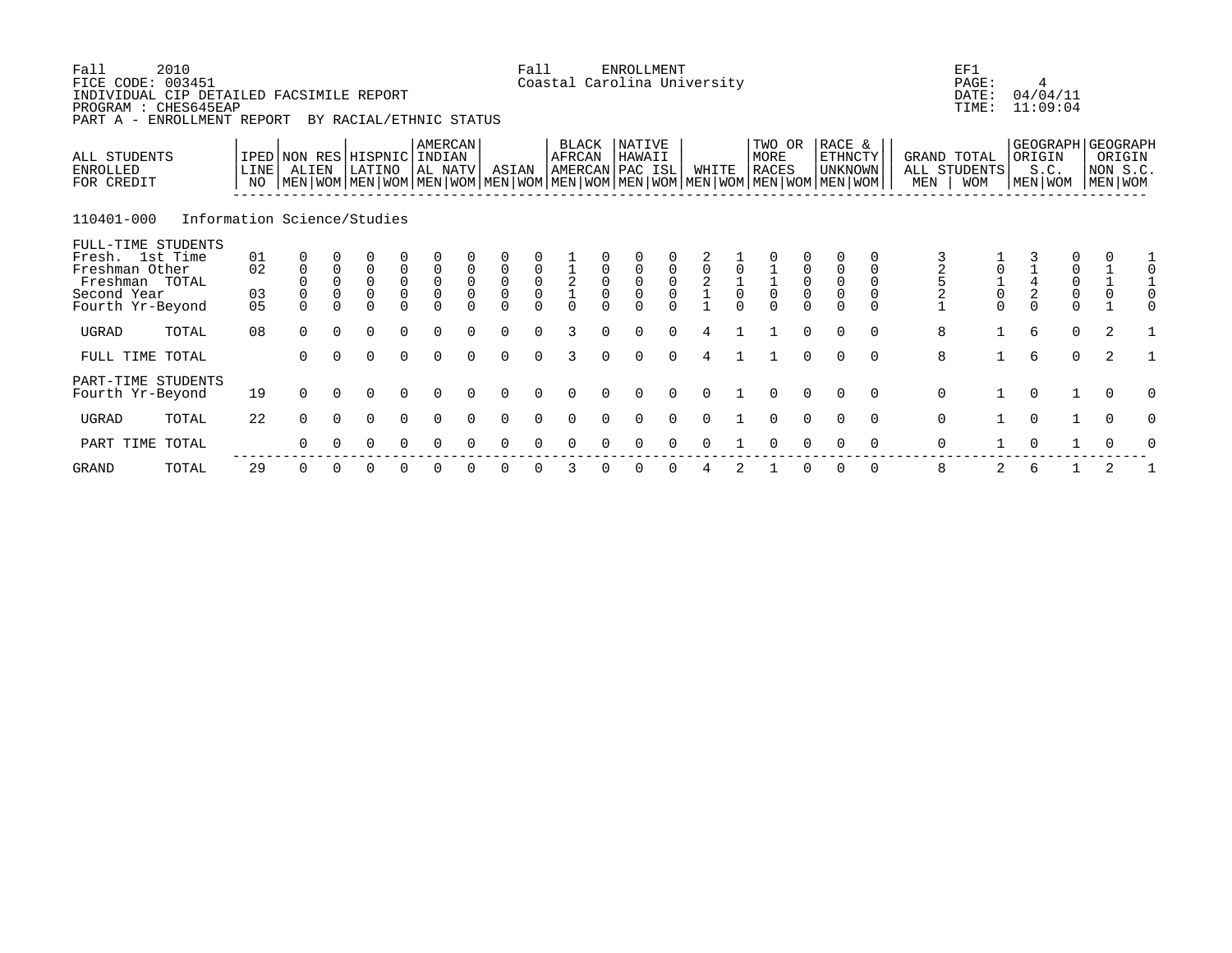| Fall<br>FICE CODE:<br>INDIVIDUAL CIP DETAILED FACSIMILE REPORT<br>PROGRAM : CHES645EAP<br>PART A - ENROLLMENT REPORT | 2010<br>003451     |            |                                      |                | BY RACIAL/ETHNIC STATUS                   |                                           |                                           |                                           |                                           | Fall                                      | Coastal Carolina University               |                | ENROLLMENT                                |                                           |                                           |                |                                                                                                                                               |                                           |                              |             |                                      | EF1<br>PAGE:<br>DATE:<br>TIME:            | 5<br>04/04/11<br>11:09:04                      |                                            |                                       |  |
|----------------------------------------------------------------------------------------------------------------------|--------------------|------------|--------------------------------------|----------------|-------------------------------------------|-------------------------------------------|-------------------------------------------|-------------------------------------------|-------------------------------------------|-------------------------------------------|-------------------------------------------|----------------|-------------------------------------------|-------------------------------------------|-------------------------------------------|----------------|-----------------------------------------------------------------------------------------------------------------------------------------------|-------------------------------------------|------------------------------|-------------|--------------------------------------|-------------------------------------------|------------------------------------------------|--------------------------------------------|---------------------------------------|--|
| ALL STUDENTS<br>ENROLLED<br>FOR CREDIT                                                                               |                    | LINE<br>NO | IPED NON RES HISPNIC<br>ALIEN        |                | LATINO                                    |                                           | <b>AMERCAN</b><br>INDIAN<br>AL NATV       |                                           | ASIAN                                     |                                           | BLACK<br>AFRCAN<br>AMERCAN PAC ISL        |                | NATIVE<br>HAWAII                          |                                           | WHITE                                     |                | TWO OR<br>MORE<br><b>RACES</b><br>  MEN   WOM   MEN   WOM   MEN   WOM   MEN   WOM   MEN   WOM   MEN   WOM   MEN   WOM   MEN   WOM   MEN   WOM |                                           | RACE &<br>ETHNCTY<br>UNKNOWN |             | MEN                                  | GRAND TOTAL<br>ALL STUDENTS<br><b>WOM</b> | GEOGRAPH GEOGRAPH<br>ORIGIN<br>S.C.<br>MEN WOM |                                            | ORIGIN<br>NON S.C.<br>MEN WOM         |  |
| 130101-001                                                                                                           | Education, General |            |                                      |                |                                           |                                           |                                           |                                           |                                           |                                           |                                           |                |                                           |                                           |                                           |                |                                                                                                                                               |                                           |                              |             |                                      |                                           |                                                |                                            |                                       |  |
| FULL-TIME STUDENTS<br>Grad I Mast 1st.<br>All Other Mast.<br>Grad I                                                  | TOTAL              | 11<br>12   | $\begin{matrix} 0 \\ 0 \end{matrix}$ | $\overline{0}$ | $\begin{matrix} 0 \\ 0 \\ 0 \end{matrix}$ | $\begin{matrix} 0 \\ 0 \\ 0 \end{matrix}$ | $\begin{matrix} 0 \\ 0 \\ 0 \end{matrix}$ | $\begin{matrix} 0 \\ 0 \\ 0 \end{matrix}$ | $\begin{matrix}0\\0\\0\end{matrix}$       | $\begin{matrix} 0 \\ 0 \\ 0 \end{matrix}$ | $\begin{matrix} 0 \\ 0 \\ 0 \end{matrix}$ |                | $\begin{matrix} 0 \\ 0 \\ 0 \end{matrix}$ | $\begin{matrix} 0 \\ 0 \\ 0 \end{matrix}$ | $\begin{matrix} 0 \\ 0 \\ 0 \end{matrix}$ | $\overline{0}$ | $\begin{matrix} 0 \\ 0 \\ 0 \end{matrix}$                                                                                                     | $\begin{matrix} 0 \\ 0 \\ 0 \end{matrix}$ | $\overline{0}$               | $\mathsf 0$ | $\overline{0}$                       |                                           | $\overline{0}$                                 | $\frac{1}{2}$                              | $\begin{matrix} 0 \\ 0 \end{matrix}$  |  |
| GRAD<br>FULL TIME TOTAL                                                                                              | TOTAL              | 14         | $\begin{matrix} 0 \\ 0 \end{matrix}$ |                | $\begin{matrix} 0 \\ 0 \end{matrix}$      | $\frac{0}{0}$                             |                                           | $\begin{matrix}0\\0\end{matrix}$          | $\begin{matrix}0\\0\end{matrix}$          | $\frac{0}{0}$                             | $\frac{0}{0}$                             |                | $\frac{0}{0}$                             | $\begin{matrix}0\\0\end{matrix}$          |                                           |                | $\frac{0}{0}$                                                                                                                                 | $\frac{0}{0}$                             |                              |             | $\begin{matrix} 0 \\ 0 \end{matrix}$ | $\frac{2}{2}$                             | $\begin{matrix}0\\0\end{matrix}$               | $\frac{2}{2}$                              | $\begin{matrix}0\\0\end{matrix}$      |  |
| PART-TIME STUDENTS<br>Grad I Mast 1st.<br>All Other Mast.<br>Grad I                                                  | TOTAL              | 25<br>26   | $\begin{matrix} 0 \\ 0 \end{matrix}$ | $\mathsf{O}$   | $\begin{matrix} 0 \\ 0 \\ 0 \end{matrix}$ | $\begin{matrix} 0 \\ 0 \\ 0 \end{matrix}$ | $\overline{0}$                            | $\int_{0}^{0}$                            | $\begin{matrix} 0 \\ 0 \\ 0 \end{matrix}$ | $\begin{matrix} 0 \\ 0 \\ 0 \end{matrix}$ | $\overline{0}$                            | $\overline{0}$ | $\alpha$                                  | $\overline{0}$                            | $\overline{0}$                            | $\frac{2}{3}$  | $\begin{matrix} 0 \\ 0 \\ 0 \end{matrix}$                                                                                                     | $\begin{matrix} 0 \\ 0 \\ 0 \end{matrix}$ | $\overline{0}$               |             | $\begin{matrix}0\\0\end{matrix}$     | $\frac{3}{5}$                             | $\overline{0}$                                 | $\begin{array}{c} 1 \\ 3 \\ 4 \end{array}$ | 0<br>$\begin{matrix}0\\0\end{matrix}$ |  |
| GRAD&1ST P TOTAL                                                                                                     |                    | 28         | $\Omega$                             | $\Omega$       | $\Omega$                                  | $\Omega$                                  | $\Omega$                                  | $\cap$                                    | $\Omega$                                  | $\Omega$                                  | $\Omega$                                  |                | $\Omega$                                  | $\Omega$                                  | $\Omega$                                  | 5              | $\Omega$                                                                                                                                      | $\Omega$                                  | $\Omega$                     | $\Omega$    | $\mathbf 0$                          | 5                                         | $\Omega$                                       | $\overline{4}$                             | $\Omega$                              |  |
| PART TIME TOTAL                                                                                                      |                    |            | $\Omega$                             |                | 0                                         | $\Omega$                                  |                                           |                                           |                                           |                                           |                                           |                |                                           |                                           |                                           |                |                                                                                                                                               |                                           |                              | $\Omega$    | 0                                    | 5                                         |                                                |                                            |                                       |  |
|                                                                                                                      |                    |            |                                      |                |                                           |                                           |                                           |                                           |                                           |                                           |                                           |                |                                           |                                           |                                           |                |                                                                                                                                               |                                           |                              |             |                                      |                                           |                                                |                                            |                                       |  |

GRAND TOTAL 29 0 0 0 0 0 0 0 0 0 1 0 0 0 6 0 0 0 0 0 7 0 6 0 1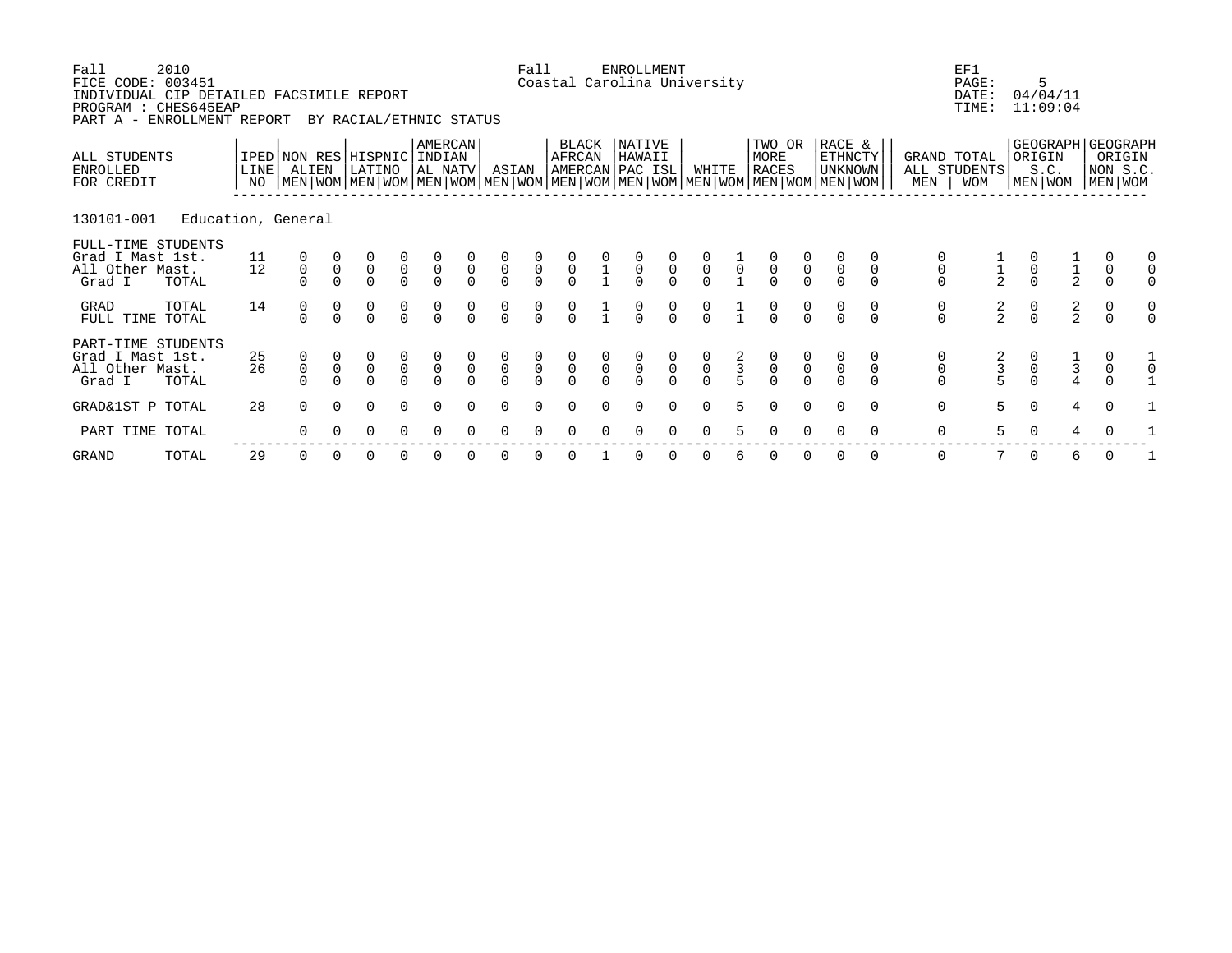| Fall<br>FICE CODE: 003451<br>INDIVIDUAL CIP DETAILED FACSIMILE REPORT<br>PROGRAM : CHES645EAP<br>PART A - ENROLLMENT REPORT | 2010               |              |                                      |              | BY RACIAL/ETHNIC STATUS              |                                           |                                           |                                      |                                  | Fall                                |                 |               | ENROLLMENT<br>Coastal Carolina University                                                                                                            |                                           |             |                |                                           |                                      |                                      |               |                | EF1<br>PAGE:<br>DATE:<br>TIME:            |                                  | 6<br>04/04/11<br>11:09:04                          |                                   |               |
|-----------------------------------------------------------------------------------------------------------------------------|--------------------|--------------|--------------------------------------|--------------|--------------------------------------|-------------------------------------------|-------------------------------------------|--------------------------------------|----------------------------------|-------------------------------------|-----------------|---------------|------------------------------------------------------------------------------------------------------------------------------------------------------|-------------------------------------------|-------------|----------------|-------------------------------------------|--------------------------------------|--------------------------------------|---------------|----------------|-------------------------------------------|----------------------------------|----------------------------------------------------|-----------------------------------|---------------|
| ALL STUDENTS<br>ENROLLED<br>FOR CREDIT                                                                                      |                    | LINE  <br>NO | IPED NON RES HISPNIC<br>ALIEN        |              | LATINO                               |                                           | AMERCAN<br>INDIAN<br>AL NATV              |                                      | ASIAN                            |                                     | BLACK<br>AFRCAN |               | NATIVE<br>HAWAII<br> AMERCAN PAC ISL <br>  MEN   WOM   MEN   WOM   MEN   WOM   MEN   WOM   MEN   WOM   MEN   WOM   MEN   WOM   MEN   WOM   MEN   WOM |                                           | WHITE       |                | TWO OR<br>MORE<br><b>RACES</b>            |                                      | RACE &<br><b>ETHNCTY</b><br>UNKNOWN  |               | MEN            | GRAND TOTAL<br>ALL STUDENTS<br><b>WOM</b> |                                  | GEOGRAPH GEOGRAPH<br>ORIGIN<br>S.C.<br>  MEN   WOM | ORIGIN<br>NON S.C.<br>  MEN   WOM |               |
| 130101-002                                                                                                                  | Education, General |              |                                      |              |                                      |                                           |                                           |                                      |                                  |                                     |                 |               |                                                                                                                                                      |                                           |             |                |                                           |                                      |                                      |               |                |                                           |                                  |                                                    |                                   |               |
| FULL-TIME STUDENTS<br>Grad I Mast 1st.<br>Grad I                                                                            | TOTAL              | 11           |                                      |              | $\begin{matrix} 0 \\ 0 \end{matrix}$ | $\begin{matrix} 0 \\ 0 \end{matrix}$      | $\int_{0}^{0}$                            | $\overline{0}$                       | $\int_{0}^{0}$                   | $\frac{0}{0}$                       | $\overline{0}$  | $\frac{0}{0}$ | $\frac{0}{0}$                                                                                                                                        | $\frac{0}{0}$                             |             | $\frac{0}{0}$  | $\begin{matrix} 0 \\ 0 \end{matrix}$      | $\frac{0}{0}$                        |                                      | $\frac{0}{0}$ |                | $\frac{0}{0}$                             | $\begin{matrix}0\\0\end{matrix}$ | $\frac{0}{0}$                                      |                                   |               |
| GRAD<br>FULL TIME                                                                                                           | TOTAL<br>TOTAL     | 14           | $\begin{matrix} 0 \\ 0 \end{matrix}$ |              | $\begin{matrix} 0 \\ 0 \end{matrix}$ | $\frac{0}{0}$                             | $\frac{0}{0}$                             | $\begin{matrix} 0 \\ 0 \end{matrix}$ | $\begin{matrix}0\\0\end{matrix}$ | $\begin{matrix}0\\0\end{matrix}$    | $\frac{0}{0}$   | $\frac{0}{0}$ | $\begin{matrix} 0 \\ 0 \end{matrix}$                                                                                                                 | $\frac{0}{0}$                             |             | $\alpha$       | $\begin{matrix}0\\0\end{matrix}$          | $\begin{matrix} 0 \\ 0 \end{matrix}$ | $\begin{matrix} 0 \\ 0 \end{matrix}$ | $\frac{0}{0}$ | $\frac{1}{1}$  | $\begin{matrix}0\\0\end{matrix}$          | $\begin{matrix}0\\0\end{matrix}$ | $\frac{0}{0}$                                      |                                   |               |
| PART-TIME STUDENTS<br>Grad I Mast 1st.<br>All Other Mast.<br>Grad I                                                         | TOTAL              | 25<br>26     | $\overline{0}$                       | $\mathsf{O}$ | $\begin{matrix}0\\0\end{matrix}$     | $\begin{matrix} 0 \\ 0 \\ 0 \end{matrix}$ | $\begin{matrix} 0 \\ 0 \\ 0 \end{matrix}$ | $\begin{matrix}0\\0\end{matrix}$     | $\overline{0}$                   | $\begin{matrix}0\\0\\0\end{matrix}$ | $\overline{0}$  |               | $\overline{0}$                                                                                                                                       | $\begin{matrix} 0 \\ 0 \\ 0 \end{matrix}$ | $rac{1}{3}$ | $\frac{6}{12}$ | $\begin{matrix} 0 \\ 0 \\ 0 \end{matrix}$ | $\overline{0}$                       | $\mathsf 0$                          | $\mathsf 0$   | $\frac{1}{3}$  |                                           | $\frac{1}{2}$                    | $\begin{array}{c} 4 \\ 5 \\ 9 \end{array}$         |                                   | $\frac{2}{2}$ |
| GRAD&1ST P TOTAL                                                                                                            |                    | 28           | $\Omega$                             | $\cap$       | $\Omega$                             | $\Omega$                                  | $\Omega$                                  |                                      | $\Omega$                         | $\Omega$                            |                 |               | $\Omega$                                                                                                                                             | $\Omega$                                  | 4           | 12             | $\Omega$                                  | $\Omega$                             | $\Omega$                             | $\Omega$      | $\overline{4}$ | 13                                        | 3                                | 9                                                  |                                   | 4             |
| PART TIME TOTAL                                                                                                             |                    |              | $\Omega$                             |              | 0                                    | $\Omega$                                  |                                           |                                      |                                  |                                     |                 |               |                                                                                                                                                      |                                           |             | 12             |                                           |                                      |                                      | $\Omega$      | 4              | 13                                        | 3                                | 9                                                  |                                   |               |
|                                                                                                                             |                    |              |                                      |              |                                      |                                           |                                           |                                      |                                  |                                     |                 |               |                                                                                                                                                      |                                           |             |                |                                           |                                      |                                      |               |                |                                           |                                  |                                                    |                                   |               |

GRAND TOTAL 29 0 0 0 0 0 0 0 0 0 1 0 0 5 12 0 0 0 0 5 13 3 9 2 4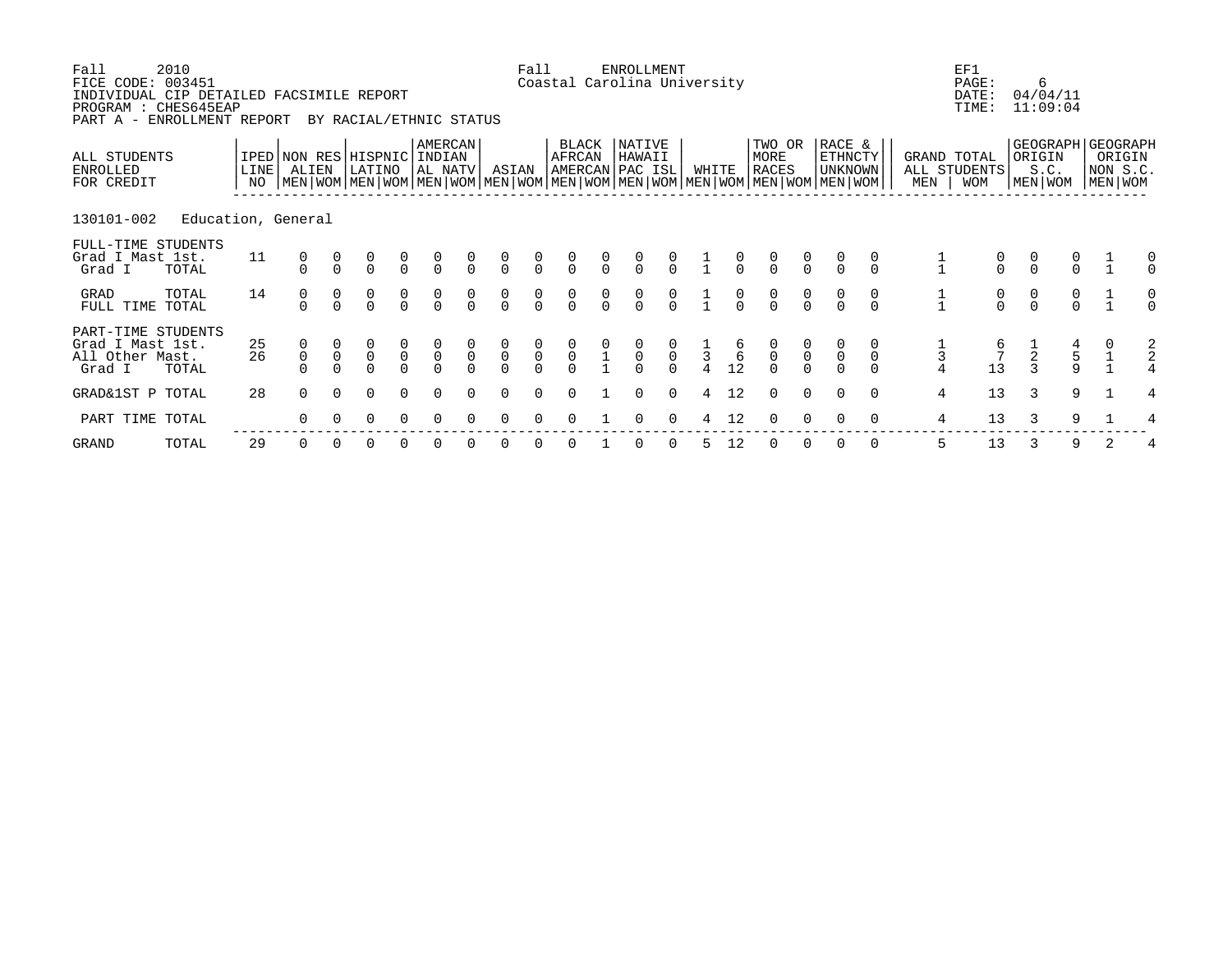| Fall<br>FICE CODE: 003451<br>INDIVIDUAL CIP DETAILED FACSIMILE REPORT<br>PROGRAM : CHES645EAP<br>PART A - ENROLLMENT REPORT | 2010               |              |                                      |              | BY RACIAL/ETHNIC STATUS              |                                           |                                           |                                  |                                  | Fall                                 | Coastal Carolina University               |                                      | ENROLLMENT                       |                                     |               |                      |                                                                                                                                               |                |                                     |          |                                      | EF1<br>PAGE:<br>DATE:<br>TIME:            |                                               | 7<br>04/04/11<br>11:09:04              |                                                        |  |
|-----------------------------------------------------------------------------------------------------------------------------|--------------------|--------------|--------------------------------------|--------------|--------------------------------------|-------------------------------------------|-------------------------------------------|----------------------------------|----------------------------------|--------------------------------------|-------------------------------------------|--------------------------------------|----------------------------------|-------------------------------------|---------------|----------------------|-----------------------------------------------------------------------------------------------------------------------------------------------|----------------|-------------------------------------|----------|--------------------------------------|-------------------------------------------|-----------------------------------------------|----------------------------------------|--------------------------------------------------------|--|
| ALL STUDENTS<br>ENROLLED<br>FOR CREDIT                                                                                      |                    | LINE  <br>NO | IPED NON RES HISPNIC<br>ALIEN        |              | LATINO                               |                                           | AMERCAN<br>INDIAN<br>AL NATV              |                                  | ASIAN                            |                                      | BLACK<br>AFRCAN<br> AMERCAN PAC ISL       |                                      | NATIVE<br>HAWAII                 |                                     | WHITE         |                      | TWO OR<br>MORE<br><b>RACES</b><br>  MEN   WOM   MEN   WOM   MEN   WOM   MEN   WOM   MEN   WOM   MEN   WOM   MEN   WOM   MEN   WOM   MEN   WOM |                | RACE &<br><b>ETHNCTY</b><br>UNKNOWN |          | MEN                                  | GRAND TOTAL<br>ALL STUDENTS<br><b>WOM</b> | ORIGIN                                        | S.C.<br>  MEN   WOM                    | GEOGRAPH GEOGRAPH<br>ORIGIN<br>NON S.C.<br>  MEN   WOM |  |
| 130101-003                                                                                                                  | Education, General |              |                                      |              |                                      |                                           |                                           |                                  |                                  |                                      |                                           |                                      |                                  |                                     |               |                      |                                                                                                                                               |                |                                     |          |                                      |                                           |                                               |                                        |                                                        |  |
| FULL-TIME STUDENTS<br>All Other Mast.<br>Grad I                                                                             | TOTAL              | 12           | $\begin{matrix} 0 \\ 0 \end{matrix}$ |              | $\begin{matrix} 0 \\ 0 \end{matrix}$ | $\begin{matrix} 0 \\ 0 \end{matrix}$      | $\int_{0}^{0}$                            | $\overline{0}$                   | $\int_{0}^{0}$                   | $\frac{0}{0}$                        | $\overline{0}$                            | $\frac{0}{0}$                        | $\frac{0}{0}$                    | $\int_{0}^{0}$                      | $\frac{0}{0}$ | $\frac{2}{2}$        | $\begin{matrix}0\\0\end{matrix}$                                                                                                              | $\frac{0}{0}$  |                                     |          | $_{0}^{0}$                           | $\frac{2}{2}$                             | $\begin{smallmatrix}0\\0\\0\end{smallmatrix}$ |                                        |                                                        |  |
| GRAD<br>FULL TIME                                                                                                           | TOTAL<br>TOTAL     | 14           | $\begin{matrix} 0 \\ 0 \end{matrix}$ |              | $\begin{matrix} 0 \\ 0 \end{matrix}$ | $\frac{0}{0}$                             | $\frac{0}{0}$                             | $\alpha$                         | $\begin{matrix}0\\0\end{matrix}$ | $\begin{matrix} 0 \\ 0 \end{matrix}$ | $\frac{0}{0}$                             | $\frac{0}{0}$                        | $\begin{matrix}0\\0\end{matrix}$ | $\begin{matrix}0\\0\end{matrix}$    | $\frac{0}{0}$ | $\frac{2}{2}$        | $\begin{matrix} 0 \\ 0 \end{matrix}$                                                                                                          | $\frac{0}{0}$  |                                     | $\alpha$ | $\begin{matrix} 0 \\ 0 \end{matrix}$ | $\frac{2}{2}$                             | $\frac{0}{0}$                                 | $\frac{1}{1}$                          | $\frac{0}{0}$                                          |  |
| PART-TIME STUDENTS<br>Grad I Mast 1st.<br>All Other Mast.<br>Grad I                                                         | TOTAL              | 25<br>26     | $\overline{0}$                       | $\mathsf{O}$ | $\begin{matrix}0\\0\end{matrix}$     | $\begin{matrix} 0 \\ 0 \\ 0 \end{matrix}$ | $\begin{matrix} 0 \\ 0 \\ 0 \end{matrix}$ | $\begin{matrix}0\\0\end{matrix}$ | $\begin{matrix}0\\0\end{matrix}$ | $\overline{0}$                       | $\begin{matrix} 0 \\ 0 \\ 0 \end{matrix}$ | $\begin{matrix} 0 \\ 0 \end{matrix}$ | $\overline{0}$                   | $\begin{matrix}0\\0\\0\end{matrix}$ |               | $\overline{8}$<br>14 | $\begin{matrix} 0 \\ 0 \\ 0 \end{matrix}$                                                                                                     | $\overline{0}$ | $\mathsf{O}\xspace$                 |          |                                      | $\begin{array}{c} 8 \\ 14 \end{array}$    |                                               | $\begin{array}{c} 8 \\ 13 \end{array}$ | 0<br>$\mathsf{O}$                                      |  |
| GRAD&1ST P TOTAL                                                                                                            |                    | 28           | $\Omega$                             | $\cap$       | $\Omega$                             | $\Omega$                                  | $\Omega$                                  |                                  | $\Omega$                         | $\Omega$                             |                                           |                                      | $\Omega$                         | $\Omega$                            |               | 14                   | $\Omega$                                                                                                                                      | $\Omega$       | $\Omega$                            | $\Omega$ | $\mathbf{1}$                         | 14                                        |                                               | 13                                     | $\Omega$                                               |  |
| PART TIME TOTAL                                                                                                             |                    |              | $\Omega$                             |              | 0                                    | $\Omega$                                  |                                           |                                  |                                  |                                      |                                           |                                      |                                  |                                     |               | 14                   |                                                                                                                                               |                |                                     | $\Omega$ |                                      | 14                                        |                                               | 13                                     |                                                        |  |
|                                                                                                                             |                    |              |                                      |              |                                      |                                           |                                           |                                  |                                  |                                      |                                           |                                      |                                  |                                     |               |                      |                                                                                                                                               |                |                                     |          |                                      |                                           |                                               |                                        |                                                        |  |

GRAND TOTAL 29 0 0 0 0 0 0 0 0 0 0 0 0 1 16 0 0 0 0 1 16 1 14 0 2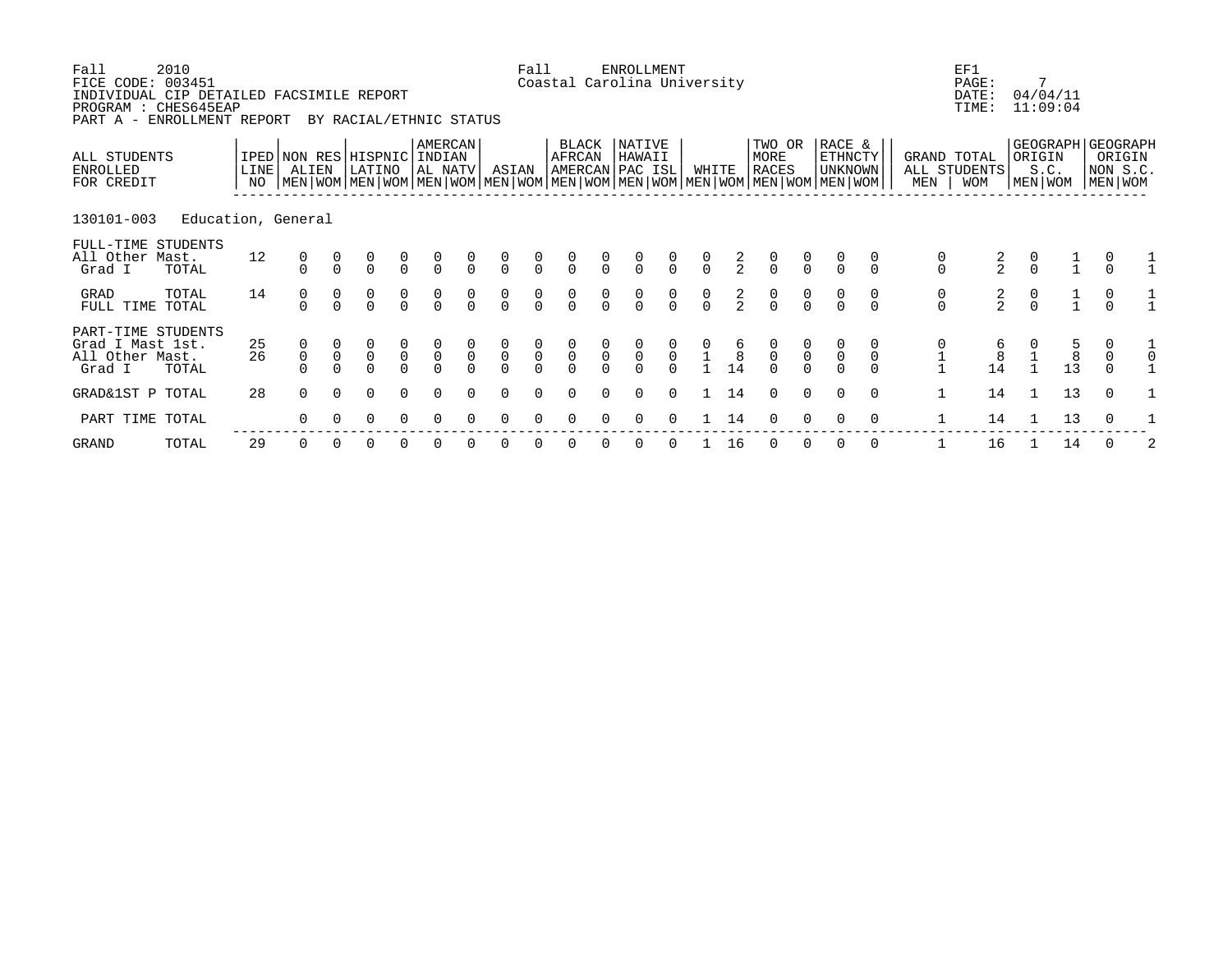| Fall<br>FICE CODE: 003451<br>INDIVIDUAL CIP DETAILED FACSIMILE REPORT<br>PROGRAM : CHES645EAP<br>PART A - ENROLLMENT REPORT | 2010                                               |              |                | BY RACIAL/ETHNIC STATUS                                                                                                                       |                                           |                                      |                |                                  | Fall                                 |                                      |                 | <b>ENROLLMENT</b><br>Coastal Carolina University |                                      |                                               |                                               |                                      |                                  |                                            |          |                                      | EF1<br>PAGE:<br>DATE:<br>TIME: |                                      | 8<br>04/04/11<br>11:09:04                     |                |                                                    |
|-----------------------------------------------------------------------------------------------------------------------------|----------------------------------------------------|--------------|----------------|-----------------------------------------------------------------------------------------------------------------------------------------------|-------------------------------------------|--------------------------------------|----------------|----------------------------------|--------------------------------------|--------------------------------------|-----------------|--------------------------------------------------|--------------------------------------|-----------------------------------------------|-----------------------------------------------|--------------------------------------|----------------------------------|--------------------------------------------|----------|--------------------------------------|--------------------------------|--------------------------------------|-----------------------------------------------|----------------|----------------------------------------------------|
| ALL STUDENTS<br>ENROLLED<br>FOR CREDIT                                                                                      |                                                    | LINE  <br>NO | ALIEN          | IPED NON RES HISPNIC<br>LATINO<br>  MEN   WOM   MEN   WOM   MEN   WOM   MEN   WOM   MEN   WOM   MEN   WOM   MEN   WOM   MEN   WOM   MEN   WOM |                                           | AMERCAN<br>INDIAN<br> AL NATV        |                | ASIAN                            |                                      | BLACK<br>AFRCAN                      |                 | NATIVE<br>HAWAII<br>AMERCAN PAC ISL              |                                      | WHITE                                         |                                               | TWO OR<br>MORE<br>RACES              |                                  | RACE &<br><b>ETHNCTY</b><br><b>UNKNOWN</b> |          | GRAND TOTAL<br>MEN                   | ALL STUDENTS<br><b>WOM</b>     | ORIGIN                               | S.C.<br>MEN   WOM                             |                | GEOGRAPH GEOGRAPH<br>ORIGIN<br>NON S.C.<br>MEN WOM |
| 130401-000                                                                                                                  | Educational Leadership and Administration, General |              |                |                                                                                                                                               |                                           |                                      |                |                                  |                                      |                                      |                 |                                                  |                                      |                                               |                                               |                                      |                                  |                                            |          |                                      |                                |                                      |                                               |                |                                                    |
| FULL-TIME STUDENTS<br>Grad I Mast 1st.<br>Grad I                                                                            | TOTAL                                              | 11           |                | $\frac{0}{0}$                                                                                                                                 | $\begin{matrix} 0 \\ 0 \end{matrix}$      | $\frac{0}{0}$                        | $\frac{0}{0}$  | $\frac{0}{0}$                    | $\frac{0}{0}$                        | $\begin{matrix} 0 \\ 0 \end{matrix}$ | $\frac{0}{0}$   | $\frac{0}{0}$                                    | $\frac{0}{0}$                        | $\begin{matrix}0\\0\end{matrix}$              | $\frac{0}{0}$                                 | $\begin{matrix} 0 \\ 0 \end{matrix}$ | $\frac{0}{0}$                    |                                            |          | $\begin{matrix} 0 \\ 0 \end{matrix}$ |                                | $\frac{0}{0}$                        | $\begin{matrix} 0 \\ 0 \end{matrix}$          | $\Omega$       |                                                    |
| GRAD<br>FULL TIME TOTAL                                                                                                     | TOTAL                                              | 14           | $\frac{0}{0}$  | $\frac{0}{0}$                                                                                                                                 | $\frac{0}{0}$                             | $\begin{matrix} 0 \\ 0 \end{matrix}$ | $\int_{0}^{0}$ | $\begin{matrix}0\\0\end{matrix}$ | $\begin{matrix}0\\0\end{matrix}$     | $\frac{0}{0}$                        | $\int_{0}^{0}$  | $\begin{matrix} 0 \\ 0 \end{matrix}$             | $\begin{matrix} 0 \\ 0 \end{matrix}$ | $\frac{0}{0}$                                 | $\int_{0}^{0}$                                | $\begin{matrix} 0 \\ 0 \end{matrix}$ | $\begin{matrix}0\\0\end{matrix}$ | $\frac{0}{0}$                              |          | $\begin{matrix}0\\0\end{matrix}$     | $\frac{1}{1}$                  | $\begin{matrix} 0 \\ 0 \end{matrix}$ | $\begin{matrix}0\\0\end{matrix}$              | $\frac{0}{0}$  |                                                    |
| PART-TIME STUDENTS<br>Grad I Mast 1st.<br>All Other Mast.<br>Grad I                                                         | TOTAL                                              | 25<br>26     | $\overline{0}$ | $\mathsf 0$                                                                                                                                   | $\begin{matrix} 0 \\ 0 \\ 0 \end{matrix}$ | $\begin{matrix} 0 \\ 0 \end{matrix}$ | $\frac{1}{1}$  | $\begin{matrix}0\\0\end{matrix}$ | $\begin{matrix} 0 \\ 0 \end{matrix}$ | $\frac{1}{3}$                        | $\frac{11}{12}$ | $\mathsf{O}$                                     |                                      | $\begin{array}{c} 11 \\ 18 \\ 29 \end{array}$ | $\begin{array}{c} 22 \\ 31 \end{array}$<br>53 | $\begin{matrix}0\\0\\0\end{matrix}$  |                                  |                                            |          | 13<br>20<br>33                       | 23<br>46<br>69                 | 12<br>$17$<br>29                     | $\begin{array}{c} 21 \\ 43 \end{array}$<br>64 | $\overline{3}$ | $\frac{2}{3}$                                      |
| GRAD&1ST P TOTAL                                                                                                            |                                                    | 28           | $\Omega$       | 0                                                                                                                                             | $\Omega$                                  | $\Omega$                             |                | $\Omega$                         | $\Omega$                             | 3                                    | 12              | $\Omega$                                         | $\mathbf{1}$                         | 29                                            | 53                                            | $\Omega$                             |                                  |                                            | $\Omega$ | 33                                   | 69                             | 29                                   | 64                                            | $\overline{4}$ |                                                    |
| PART TIME TOTAL                                                                                                             |                                                    |              |                |                                                                                                                                               | $\Omega$                                  |                                      |                |                                  |                                      |                                      | 12              | 0                                                |                                      | 29                                            | 53                                            | $\Omega$                             |                                  |                                            |          | 33                                   | 69                             | 29                                   | 64                                            |                |                                                    |

GRAND TOTAL 29 0 2 0 0 0 1 0 0 3 12 0 1 29 53 0 1 1 0 33 70 29 64 4 6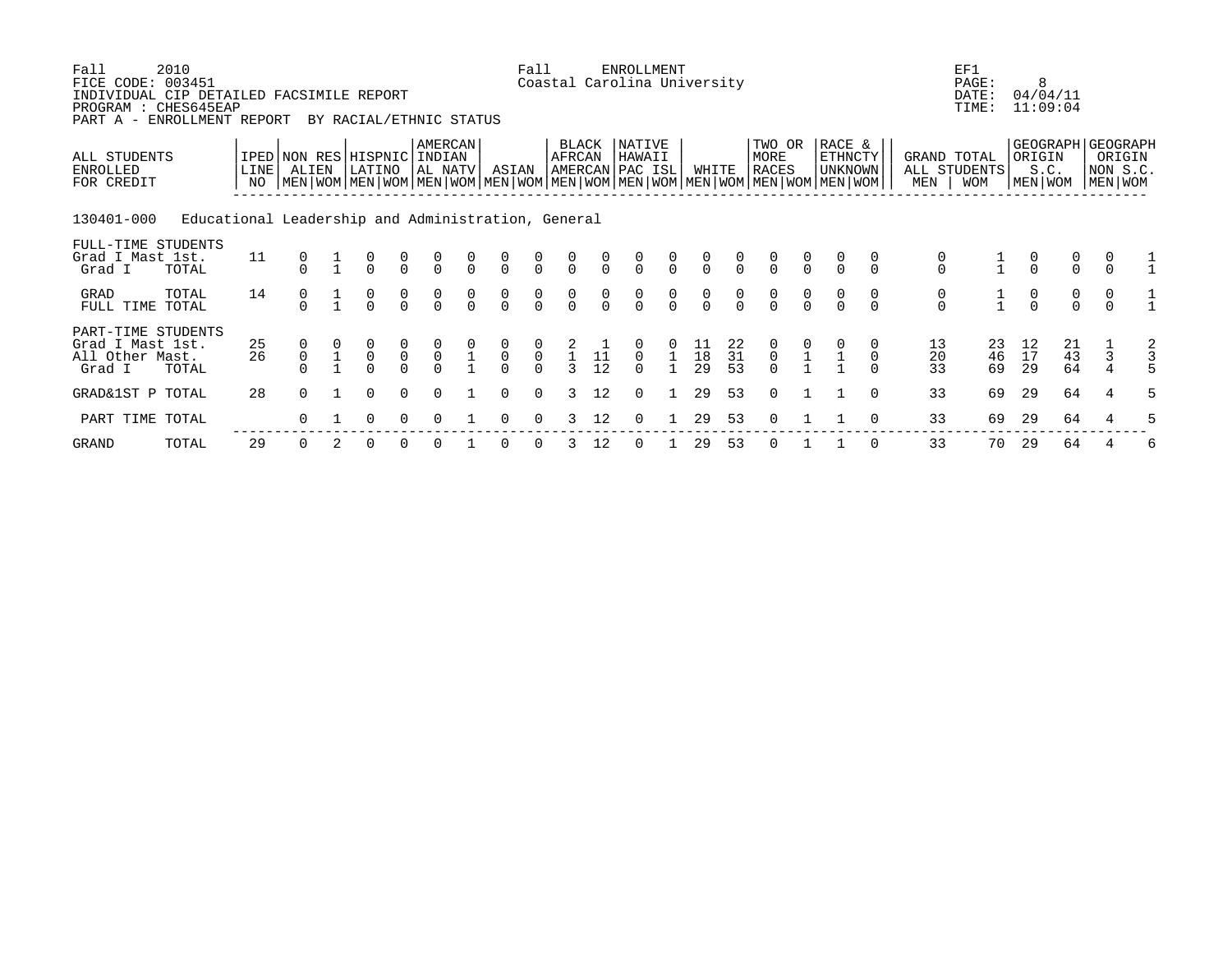| Fall<br>FICE CODE: 003451<br>INDIVIDUAL CIP DETAILED FACSIMILE REPORT<br>PROGRAM : CHES645EAP<br>PART A - ENROLLMENT REPORT | 2010                                    |                |                                           |                                              | BY RACIAL/ETHNIC STATUS                  |                                                               |                                           |                                                    |                         | Fall                                                                          |                                                   |                                             | <b>ENROLLMENT</b><br>Coastal Carolina University |                                                        |                            |                                               |                                                                                                                                        |                                                   |                                                             |                                              |                    | EF1<br>PAGE:<br>DATE:<br>TIME:                    |                                       | 9<br>04/04/11<br>11:09:04                                     |                                      |                                                          |
|-----------------------------------------------------------------------------------------------------------------------------|-----------------------------------------|----------------|-------------------------------------------|----------------------------------------------|------------------------------------------|---------------------------------------------------------------|-------------------------------------------|----------------------------------------------------|-------------------------|-------------------------------------------------------------------------------|---------------------------------------------------|---------------------------------------------|--------------------------------------------------|--------------------------------------------------------|----------------------------|-----------------------------------------------|----------------------------------------------------------------------------------------------------------------------------------------|---------------------------------------------------|-------------------------------------------------------------|----------------------------------------------|--------------------|---------------------------------------------------|---------------------------------------|---------------------------------------------------------------|--------------------------------------|----------------------------------------------------------|
| <b>ALL STUDENTS</b><br><b>ENROLLED</b><br>FOR CREDIT                                                                        |                                         | NO             | IPED NON RES HISPNIC INDIAN<br>LINE ALIEN |                                              | LATINO                                   |                                                               | AMERCAN<br>AL NATV                        |                                                    | ASIAN                   |                                                                               | <b>BLACK</b><br>AFRCAN                            |                                             | NATIVE<br>HAWAII<br>AMERCAN PAC ISL              |                                                        | WHITE                      |                                               | TWO OR<br>MORE<br>RACES<br>  MEN   WOM   MEN   WOM   MEN   WOM   MEN   WOM   MEN   WOM   MEN   WOM   MEN   WOM   MEN   WOM   MEN   WOM |                                                   | RACE &<br><b>ETHNCTY</b><br>  UNKNOWN                       |                                              | MEN                | GRAND TOTAL<br>ALL STUDENTS<br><b>WOM</b>         | ORIGIN                                | GEOGRAPH GEOGRAPH<br>S.C.<br>  MEN   WOM                      | MEN WOM                              | ORIGIN<br>NON S.C.                                       |
| 131001-000                                                                                                                  | Special Education and Teaching, General |                |                                           |                                              |                                          |                                                               |                                           |                                                    |                         |                                                                               |                                                   |                                             |                                                  |                                                        |                            |                                               |                                                                                                                                        |                                                   |                                                             |                                              |                    |                                                   |                                       |                                                               |                                      |                                                          |
| FULL-TIME STUDENTS<br>Fresh. 1st Time<br>Freshman Other                                                                     |                                         | 01<br>02       | 0<br>0                                    | $\Omega$                                     |                                          | 0                                                             |                                           |                                                    | 0                       | 0                                                                             | 0                                                 | 0                                           | 0                                                | 0                                                      | 0                          | 21                                            | 0                                                                                                                                      | 0                                                 | 0                                                           | 0<br>0                                       |                    | $\begin{array}{c} 23 \\ 3 \end{array}$            |                                       |                                                               | 0                                    | 16<br>2                                                  |
| Freshman TOTAL<br>Second Year<br>Third Year<br>Fourth Yr-Beyond                                                             |                                         | 03<br>04<br>05 | 0<br>$\Omega$                             | $\Omega$<br>$\Omega$<br>$\Omega$<br>$\Omega$ | $\mathbf 1$<br>$\Omega$<br>0<br>$\Omega$ | $\mathbf{1}$<br>$\overline{a}$<br>$\mathbf 1$<br>$\mathbf{1}$ | $\Omega$<br>$\Omega$<br>0<br>$\Omega$     | $\mathbf 0$<br>$\Omega$<br>$\mathbf 0$<br>$\Omega$ | 0<br>0<br>0<br>$\Omega$ | $\ddot{\mathbf{0}}$<br>$\ddot{\mathbf{0}}$<br>$\mathsf{O}\xspace$<br>$\Omega$ | $\mathsf{O}\xspace$<br>$\frac{1}{0}$<br>$\Omega$  | $\frac{1}{0}$<br>$\overline{2}$<br>$\Omega$ | 0<br>$\Omega$<br>0<br>$\Omega$                   | $\Omega$<br>$\Omega$<br>$\Omega$<br>$\Omega$           | 3                          | 24<br>16<br>13<br>12                          | 0<br>0<br>0<br>$\Omega$                                                                                                                | $\mathsf{O}\xspace$<br>$\frac{1}{0}$<br>$\Omega$  | $\mathsf 0$<br>$\overline{0}$<br>$\overline{0}$<br>$\Omega$ | $\Omega$<br>$\Omega$<br>$\Omega$<br>$\Omega$ | $\frac{1}{2}$<br>3 | 26<br>19<br>16<br>13                              | $\frac{1}{1}$<br>$\mathsf{3}$         | $\frac{1}{8}$<br>7<br>7<br>$\overline{5}$                     | $\frac{1}{1}$<br>0<br>$\Omega$       | $\begin{smallmatrix}1&8\\1&2\end{smallmatrix}$<br>9<br>8 |
| <b>UGRAD</b>                                                                                                                | TOTAL                                   | 08             | $\Omega$                                  | $\Omega$                                     | 1                                        | 5                                                             | $\Omega$                                  | $\Omega$                                           | 0                       | $\Omega$                                                                      | $\mathbf{1}$                                      | 3                                           | 0                                                | $\Omega$                                               | 6                          | 65                                            | $\Omega$                                                                                                                               | $\mathbf{1}$                                      | 0                                                           | $\Omega$                                     | 8                  | 74                                                | 6                                     | 27                                                            | 2                                    | 47                                                       |
| FULL TIME TOTAL                                                                                                             |                                         |                | $\Omega$                                  | $\Omega$                                     | $\mathbf{1}$                             | 5                                                             | $\Omega$                                  | $\Omega$                                           | $\Omega$                | $\Omega$                                                                      | $\mathbf{1}$                                      | 3                                           | $\Omega$                                         | $\Omega$                                               | 6                          | 65                                            | $\Omega$                                                                                                                               | $\mathbf{1}$                                      | 0                                                           | $\Omega$                                     | 8                  | 74                                                | 6                                     | 27                                                            | $\overline{2}$                       | 47                                                       |
| PART-TIME STUDENTS<br>Freshman Other<br>Freshman TOTAL<br>Second Year<br>Third Year                                         |                                         | 16<br>17<br>18 | $\Omega$<br>0<br>0                        | $\mathbf 0$<br>$\mathbf 0$<br>$\mathbf 0$    | 0<br>0<br>0<br>0                         | 0<br>0<br>$\mathbf 1$<br>$\mathsf 0$                          | $\mathbf 0$<br>$\mathsf 0$<br>$\mathbf 0$ | $\mathbf 0$<br>$\mathbf 0$<br>$\mathbf 0$          | 0<br>0<br>0<br>0        | $\mathsf 0$<br>$\mathsf{O}\xspace$<br>0                                       | $\mathsf 0$<br>$\mathsf{O}\xspace$<br>$\mathsf 0$ | 0<br>$\mathsf{O}\xspace$<br>$\mathbf 0$     | 0<br>0<br>0                                      | $\boldsymbol{0}$<br>$\mathsf{O}\xspace$<br>$\mathsf 0$ | $\mathsf 0$<br>$\mathsf 0$ | $\begin{smallmatrix}1\\2\\1\end{smallmatrix}$ | 0<br>0<br>0                                                                                                                            | $\mathsf 0$<br>$\mathsf{O}\xspace$<br>$\mathsf 0$ | 0<br>0<br>$\mathsf{O}\xspace$<br>$\mathsf 0$                | 0<br>$\mathbf 0$<br>$\Omega$<br>$\mathbf 0$  | 0<br>0<br>0<br>0   | $\begin{array}{c}\n1 \\ 3 \\ 1 \\ 1\n\end{array}$ | 0<br>0<br>$\mathsf{O}$<br>$\mathsf 0$ | $\mathbf 0$<br>$\begin{matrix} 0 \\ 1 \\ 0 \\ 1 \end{matrix}$ | 0<br>0<br>$\mathsf 0$<br>$\mathsf 0$ | $\mathbf{1}$<br>$1\,$<br>$\sqrt{2}$<br>$1\,$             |
| Fourth Yr-Beyond                                                                                                            |                                         | 19             | $\Omega$                                  | $\Omega$                                     | U                                        | $\Omega$                                                      | $\Omega$                                  | $\Omega$                                           | $\Omega$                | $\Omega$                                                                      | $\Omega$                                          |                                             | U                                                | $\cap$                                                 | $\Omega$                   |                                               | U                                                                                                                                      | $\Omega$                                          | 0                                                           | $\Omega$                                     | 0                  |                                                   | $\Omega$                              |                                                               | 0                                    | $\Omega$                                                 |
| <b>UGRAD</b>                                                                                                                | TOTAL                                   | 22             | 0                                         | $\Omega$                                     | $\Omega$                                 | $\mathbf{1}$                                                  | 0                                         | $\Omega$                                           | 0                       | $\mathbf 0$                                                                   | 0                                                 | $\Omega$                                    | 0                                                | 0                                                      | 0                          | 5                                             | 0                                                                                                                                      | $\mathbf 0$                                       | $\mathbf 0$                                                 | $\Omega$                                     | $\mathbf 0$        | 6                                                 | $\mathbf 0$                           | 2                                                             | $\mathbf 0$                          | 4                                                        |
| PART TIME                                                                                                                   | TOTAL                                   |                | 0                                         |                                              |                                          |                                                               | $\Omega$                                  |                                                    | O                       |                                                                               | 0                                                 |                                             |                                                  | $\Omega$                                               | 0                          | 5                                             | $\Omega$                                                                                                                               | $\Omega$                                          | 0                                                           | $\Omega$                                     | 0                  | 6                                                 | $\Omega$                              | $\overline{a}$                                                | $\mathbf 0$                          | 4                                                        |
| <b>GRAND</b>                                                                                                                | TOTAL                                   | 29             | 0                                         | 0                                            |                                          | 6                                                             | 0                                         | $\Omega$                                           | O                       | 0                                                                             |                                                   | 3                                           | 0                                                | $\Omega$                                               | 6                          | 70                                            | O                                                                                                                                      |                                                   | 0                                                           | $\Omega$                                     | 8                  | 80                                                | 6                                     | 29                                                            | 2                                    | 51                                                       |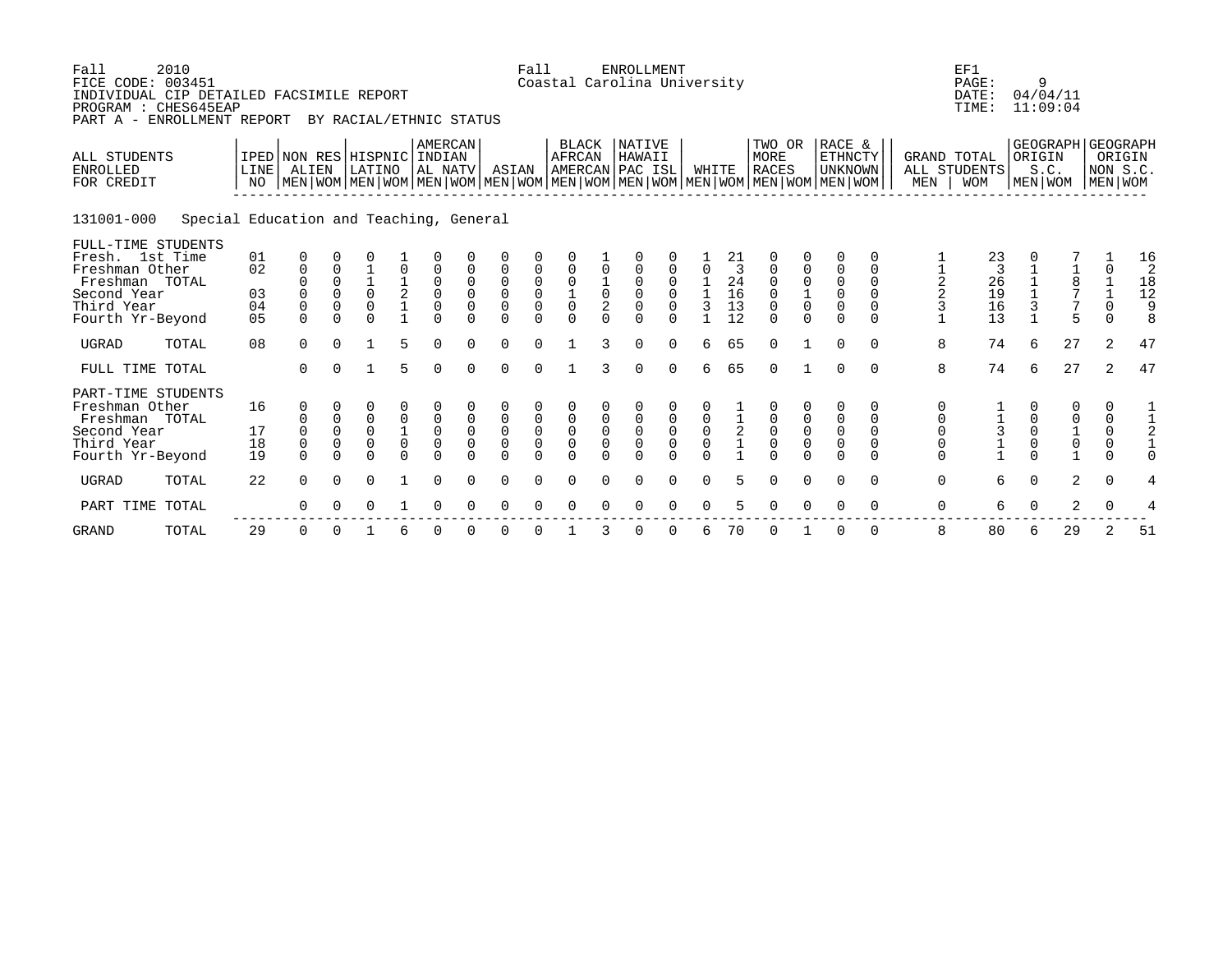| Fall<br>FICE CODE: 003451<br>INDIVIDUAL CIP DETAILED FACSIMILE REPORT<br>PROGRAM : CHES645EAP<br>PART A - ENROLLMENT REPORT | 2010                              |                            |                                              |                                                  | BY RACIAL/ETHNIC STATUS                                                                                                                            |                                      |                                                       |                                        |                                                       | Fall                                                |                                            |                               | <b>ENROLLMENT</b><br>Coastal Carolina University |                                      |                                                   |                             |                                                                       |                                                                     |                                                          |                                          |                    | EF1<br>PAGE:<br>DATE:<br>TIME: | 10                           | 04/04/11<br>11:09:04                  |                                         |                      |
|-----------------------------------------------------------------------------------------------------------------------------|-----------------------------------|----------------------------|----------------------------------------------|--------------------------------------------------|----------------------------------------------------------------------------------------------------------------------------------------------------|--------------------------------------|-------------------------------------------------------|----------------------------------------|-------------------------------------------------------|-----------------------------------------------------|--------------------------------------------|-------------------------------|--------------------------------------------------|--------------------------------------|---------------------------------------------------|-----------------------------|-----------------------------------------------------------------------|---------------------------------------------------------------------|----------------------------------------------------------|------------------------------------------|--------------------|--------------------------------|------------------------------|---------------------------------------|-----------------------------------------|----------------------|
| ALL STUDENTS<br><b>ENROLLED</b><br>FOR CREDIT                                                                               |                                   | NO                         | LINE   ALIEN                                 |                                                  | IPED NON RES HISPNIC INDIAN<br>LATINO<br>NEN   WOM   MEN   WOM   MEN   WOM   MEN   WOM   MEN   WOM   MEN   WOM   MEN   WOM   MEN   WOM   MEN   WOM |                                      | <b>AMERCAN</b><br>AL NATV                             |                                        | ASIAN                                                 |                                                     | <b>BLACK</b><br><b>AFRCAN</b>              |                               | <b>NATIVE</b><br>HAWAII<br>AMERCAN PAC ISL       |                                      | WHITE                                             |                             | TWO OR<br>MORE<br><b>RACES</b>                                        |                                                                     | RACE &<br><b>ETHNCTY</b><br><b>UNKNOWN</b>               |                                          | GRAND TOTAL<br>MEN | ALL STUDENTS<br><b>WOM</b>     | ORIGIN<br>MEN WOM            | GEOGRAPH GEOGRAPH<br>S.C.             | MEN WOM                                 | ORIGIN<br>NON S.C.   |
| 131202-000                                                                                                                  | Elementary Education and Teaching |                            |                                              |                                                  |                                                                                                                                                    |                                      |                                                       |                                        |                                                       |                                                     |                                            |                               |                                                  |                                      |                                                   |                             |                                                                       |                                                                     |                                                          |                                          |                    |                                |                              |                                       |                                         |                      |
| FULL-TIME STUDENTS<br>Fresh. 1st Time<br>Freshman Other                                                                     |                                   | 01<br>02                   | 0<br>$\mathbf 0$                             | 0                                                | 0                                                                                                                                                  | $\frac{1}{2}$                        | $\mathbf 0$                                           |                                        |                                                       |                                                     | $\frac{2}{7}$                              | 2                             | 0                                                |                                      | $\overline{3}$                                    | 35<br>15                    | $\mathsf 0$                                                           | 0                                                                   | $\Omega$<br>$\mathsf 0$                                  | 0<br>0                                   | 6<br>6             | 44<br>18                       | 3                            | 18<br>6                               | 3                                       | 26<br>12             |
| Freshman TOTAL<br>Second Year<br>Third Year<br>Fourth Yr-Beyond                                                             |                                   | 03<br>04<br>0 <sub>5</sub> | $\overline{0}$<br>0<br>$\mathbf 0$<br>$\cap$ | $\mathbf 1$<br>$\Omega$<br>$\mathbf 0$<br>$\cap$ | 0<br>$\mathbf 0$<br>$\cap$                                                                                                                         | 0<br>$\mathsf{O}\xspace$<br>$\Omega$ | $\mathbf 0$<br>$\mathsf 0$<br>$\mathsf 0$<br>$\Omega$ | $\mathbf 0$<br>$\Omega$<br>$\mathbf 0$ | $\begin{matrix} 1 \\ 0 \\ 0 \end{matrix}$<br>$\Omega$ | $\begin{matrix} 1 \\ 0 \\ 0 \end{matrix}$<br>$\cap$ | $\begin{smallmatrix}1\\1\end{smallmatrix}$ | 8<br>6<br>8<br>12             | $\mathbf 0$<br>$\Omega$<br>$\mathbf 0$<br>$\cap$ | $\mathsf 0$<br>$\mathbf 0$<br>$\cap$ | $\ensuremath{4}$<br>$\frac{5}{4}$<br>$\mathsf{R}$ | 50<br>33<br>37<br>49        | $\mathsf 0$<br>$\begin{smallmatrix}0\\0\end{smallmatrix}$<br>$\Omega$ | $\mathsf 0$<br>$\begin{matrix} 0 \\ 0 \end{matrix}$<br>$\mathbf{1}$ | $\mathbf 0$<br>$\mathsf 0$<br>$\overline{0}$<br>$\Omega$ | $\mathbf 0$<br>$\Omega$<br>0<br>$\Omega$ | 12<br>5<br>12      | 62<br>$\frac{39}{45}$<br>63    | 8<br>5<br>5<br>10            | 24<br>16<br>25<br>45                  | $\overline{4}$<br>2<br>$\mathbf 0$<br>2 | 38<br>23<br>20<br>18 |
| <b>UGRAD</b>                                                                                                                | TOTAL                             | 08                         | $\Omega$                                     |                                                  | 1                                                                                                                                                  | 2                                    | $\Omega$                                              |                                        |                                                       |                                                     | 13                                         | 34                            | $\Omega$                                         | $\Omega$                             | 21                                                | 169                         | $\Omega$                                                              |                                                                     | $\Omega$                                                 | $\Omega$                                 | 36                 | 209                            | 28                           | 110                                   | 8                                       | 99                   |
| FULL TIME TOTAL                                                                                                             |                                   |                            | $\Omega$                                     |                                                  |                                                                                                                                                    | 2                                    | $\Omega$                                              |                                        |                                                       |                                                     | 13                                         | 34                            | $\Omega$                                         | $\Omega$                             | 21                                                | 169                         | $\Omega$                                                              |                                                                     | $\Omega$                                                 | $\Omega$                                 | 36                 | 209                            | 28                           | 110                                   | 8                                       | 99                   |
| PART-TIME STUDENTS<br>Second Year<br>Third Year<br>Fourth Yr-Beyond                                                         |                                   | 17<br>18<br>19             | 0<br>$\mathsf 0$<br>$\Omega$                 | 0<br>$\Omega$                                    | 0<br>$\mathbf 0$<br>$\Omega$                                                                                                                       | 0<br>$\mathsf 0$<br>$\Omega$         | 0<br>$\mathbb O$<br>$\Omega$                          | $\mathsf 0$<br>$\Omega$                | 0<br>$\mathsf 0$<br>$\Omega$                          | 0<br>$\mathsf 0$<br>$\Omega$                        | $\mathsf 0$<br>$\Omega$                    | $\frac{1}{1}$<br>$\mathbf{3}$ | $\begin{matrix} 0 \\ 0 \end{matrix}$<br>$\Omega$ | 0<br>$\mathsf 0$<br>$\Omega$         | $\mathsf 0$<br>$\Omega$                           | $\mathbf 1$<br>$\mathbf{3}$ | 0<br>$\mathsf 0$<br>$\Omega$                                          | 0<br>$\mathbf 0$<br>$\Omega$                                        | 0<br>$\overline{0}$<br>$\Omega$                          | 0<br>$\mathbf 0$<br>$\Omega$             | 0<br>0<br>0        | $\sqrt{2}$<br>6                | 0<br>$\mathbf 0$<br>$\Omega$ | $\frac{1}{2}$<br>5                    | 0<br>$\mathbf 0$<br>$\Omega$            | 0<br>0               |
| <b>UGRAD</b>                                                                                                                | TOTAL                             | 22                         | $\Omega$                                     | $\Omega$                                         | $\Omega$                                                                                                                                           | $\Omega$                             | $\Omega$                                              | $\cap$                                 | $\Omega$                                              | $\Omega$                                            | $\cap$                                     | 5                             | $\Omega$                                         | $\Omega$                             | $\Omega$                                          | 4                           | $\Omega$                                                              | $\Omega$                                                            | $\Omega$                                                 | $\Omega$                                 | $\Omega$           | 9                              | $\Omega$                     | 8                                     | $\Omega$                                |                      |
| All Other Mast.<br>Grad I                                                                                                   | TOTAL                             | 26                         | 0<br>$\Omega$                                | 0<br>$\Omega$                                    | 0<br>$\Omega$                                                                                                                                      | 0<br>$\Omega$                        | 0<br>$\Omega$                                         | 0<br>$\cap$                            | $\begin{matrix}0\\0\end{matrix}$                      | 0<br>$\overline{0}$                                 | $\begin{matrix} 0 \\ 0 \end{matrix}$       | $\frac{1}{1}$                 | $\begin{matrix} 0 \\ 0 \end{matrix}$             | $\begin{matrix}0\\0\end{matrix}$     | $\frac{2}{2}$                                     | $\frac{5}{5}$               | $\begin{matrix}0\\0\end{matrix}$                                      | $\boldsymbol{0}$<br>$\Omega$                                        | 0<br>$\Omega$                                            | 0<br>$\Omega$                            | $\frac{2}{2}$      | 6<br>$\overline{6}$            | $\frac{1}{1}$                | $\begin{array}{c} 6 \\ 6 \end{array}$ | $\frac{1}{1}$                           | 0<br>$\Omega$        |
| GRAD&1ST P TOTAL                                                                                                            |                                   | 28                         | $\Omega$                                     | $\Omega$                                         | $\Omega$                                                                                                                                           | 0                                    | $\Omega$                                              | $\Omega$                               | $\Omega$                                              | $\Omega$                                            |                                            |                               | ∩                                                | $\Omega$                             | 2                                                 | 5                           | $\Omega$                                                              | $\mathbf 0$                                                         | $\Omega$                                                 | $\Omega$                                 | 2                  | 6                              | $\mathbf 1$                  | 6                                     | $\mathbf{1}$                            | O                    |
| PART TIME TOTAL                                                                                                             |                                   |                            | $\Omega$                                     |                                                  | $\Omega$                                                                                                                                           | $\Omega$                             | $\Omega$                                              |                                        | ∩                                                     |                                                     |                                            |                               | ∩                                                | $\Omega$                             | 2                                                 | 9                           | $\Omega$                                                              | $\Omega$                                                            | $\Omega$                                                 | $\Omega$                                 | 2                  | 15                             |                              | 14                                    | 1                                       |                      |
| <b>GRAND</b>                                                                                                                | TOTAL                             | 29                         | $\Omega$                                     |                                                  |                                                                                                                                                    | 2                                    | 0                                                     |                                        |                                                       |                                                     | 13                                         | 40                            | $\mathbf 0$                                      | 0                                    | 23                                                | 178                         | $\mathbf 0$                                                           |                                                                     | $\mathbf 0$                                              | $\mathbf 0$                              | 38                 | 224                            | 29                           | 124                                   | 9                                       | 100                  |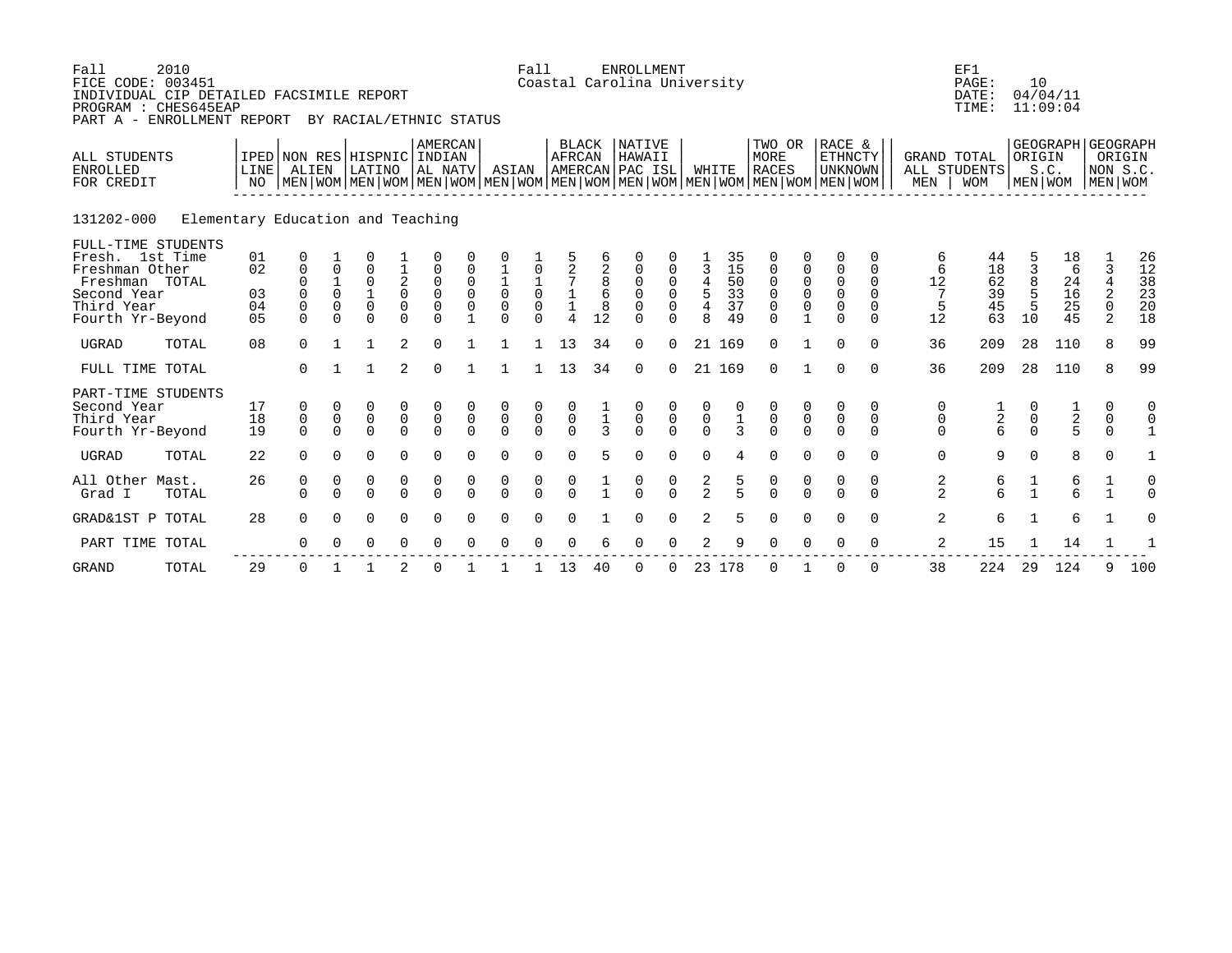| Fall<br>FICE CODE: 003451<br>INDIVIDUAL CIP DETAILED FACSIMILE REPORT<br>PROGRAM : CHES645EAP | 2010                                             |                         |                               |                                            |                                            |                                   |                                           |                               |                                     | Fall                                      |                                              |                                             | <b>ENROLLMENT</b><br>Coastal Carolina University |                                           |                |               |                                           |                                           |                                                                                                                                             |          |                                    | EF1<br>PAGE:<br>DATE:<br>TIME: | 11<br>04/04/11<br>11:09:04 |                                                   |           |                                           |
|-----------------------------------------------------------------------------------------------|--------------------------------------------------|-------------------------|-------------------------------|--------------------------------------------|--------------------------------------------|-----------------------------------|-------------------------------------------|-------------------------------|-------------------------------------|-------------------------------------------|----------------------------------------------|---------------------------------------------|--------------------------------------------------|-------------------------------------------|----------------|---------------|-------------------------------------------|-------------------------------------------|---------------------------------------------------------------------------------------------------------------------------------------------|----------|------------------------------------|--------------------------------|----------------------------|---------------------------------------------------|-----------|-------------------------------------------|
| PART A -                                                                                      | ENROLLMENT REPORT                                |                         |                               |                                            | BY RACIAL/ETHNIC STATUS                    |                                   |                                           |                               |                                     |                                           |                                              |                                             |                                                  |                                           |                |               |                                           |                                           |                                                                                                                                             |          |                                    |                                |                            |                                                   |           |                                           |
| ALL STUDENTS<br><b>ENROLLED</b><br>FOR CREDIT                                                 |                                                  | LINE <sup>1</sup><br>NO | IPED NON RES HISPNIC<br>ALIEN |                                            | LATINO                                     |                                   | AMERCAN<br>INDIAN<br>AL NATV              |                               | ASIAN                               |                                           | BLACK<br>AFRCAN                              |                                             | NATIVE<br>HAWAII<br>AMERCAN PAC ISL              |                                           | WHITE          |               | TWO OR<br>MORE<br>RACES                   |                                           | RACE &<br>ETHNCTY<br>UNKNOWN<br>  MEN   WOM   MEN   WOM   MEN   WOM   MEN   WOM   MEN   WOM   MEN   WOM   MEN   WOM   MEN   WOM   MEN   WOM |          | GRAND TOTAL<br>ALL STUDENTS<br>MEN | <b>WOM</b>                     | ORIGIN<br>S.C.<br>MEN WOM  |                                                   | MEN   WOM | GEOGRAPH   GEOGRAPH<br>ORIGIN<br>NON S.C. |
| 131203-001                                                                                    | Junior High/Intermediate/Middle School Education |                         |                               |                                            |                                            |                                   |                                           |                               |                                     |                                           |                                              |                                             |                                                  |                                           |                |               |                                           |                                           |                                                                                                                                             |          |                                    |                                |                            |                                                   |           |                                           |
| FULL-TIME STUDENTS<br>Fresh. 1st Time<br>Freshman TOTAL                                       |                                                  | 01                      |                               | $\mathbf 0$                                | $\mathsf 0$                                |                                   |                                           | $\mathsf 0$                   |                                     |                                           |                                              |                                             |                                                  |                                           |                |               |                                           |                                           |                                                                                                                                             |          |                                    |                                |                            |                                                   |           |                                           |
| Second Year<br>Third Year<br>Fourth Yr-Beyond                                                 |                                                  | 03<br>04<br>05          | $\overline{0}$                | $\mathsf{O}\xspace$<br>$\mathsf{O}\xspace$ | $\mathsf{O}\xspace$<br>$\mathsf{O}\xspace$ | $\begin{matrix}1\0\0\end{matrix}$ | $\begin{matrix} 0 \\ 0 \\ 0 \end{matrix}$ | $\overline{0}$<br>$\mathsf 0$ | $\begin{matrix}0\\0\\0\end{matrix}$ | $\begin{matrix} 0 \\ 0 \\ 0 \end{matrix}$ | $\begin{array}{c}\n1 \\ 0 \\ 1\n\end{array}$ | $\begin{smallmatrix}1\0\0\end{smallmatrix}$ | $\begin{matrix}0\\0\\0\end{matrix}$              | $\begin{matrix} 0 \\ 0 \\ 0 \end{matrix}$ |                | $\frac{3}{2}$ | $\begin{matrix} 0 \\ 0 \\ 0 \end{matrix}$ | $\begin{matrix} 0 \\ 0 \\ 0 \end{matrix}$ | $\overline{0}$<br>0                                                                                                                         |          | $\frac{2}{3}$                      | 6<br>2<br>2<br>5               |                            | $\begin{array}{c}\n2 \\ 1 \\ 2 \\ 2\n\end{array}$ |           |                                           |
| UGRAD                                                                                         | TOTAL                                            | 08                      | $\Omega$                      | $\Omega$                                   | $\Omega$                                   |                                   | $\Omega$                                  | $\Omega$                      | $\Omega$                            | $\Omega$                                  | 3                                            |                                             | $\Omega$                                         | $\Omega$                                  | 5              | 9             | $\Omega$                                  |                                           | $\Omega$                                                                                                                                    | $\Omega$ | 8                                  | 15                             | 6                          | 7                                                 | 2         | 8                                         |
| FULL TIME TOTAL                                                                               |                                                  |                         | $\Omega$                      | $\Omega$                                   | $\Omega$                                   |                                   | $\Omega$                                  | $\Omega$                      | $\Omega$                            | $\Omega$                                  |                                              |                                             | $\Omega$                                         | $\Omega$                                  | $\overline{5}$ | 9             | $\Omega$                                  |                                           | $\Omega$                                                                                                                                    | $\Omega$ | 8                                  | 15                             | 6                          | 7                                                 | 2         | 8                                         |
| PART-TIME STUDENTS                                                                            |                                                  |                         |                               |                                            |                                            |                                   |                                           |                               |                                     |                                           |                                              |                                             |                                                  |                                           |                |               |                                           |                                           |                                                                                                                                             |          |                                    |                                |                            |                                                   |           |                                           |
| GRAND                                                                                         | TOTAL                                            | 29                      | $\Omega$                      |                                            |                                            |                                   | 0                                         |                               | 0                                   | $\Omega$                                  | 3                                            |                                             | 0                                                | 0                                         | 5              |               | $\Omega$                                  |                                           |                                                                                                                                             | $\Omega$ | 8                                  | 15                             | 6                          |                                                   | 2         | 8                                         |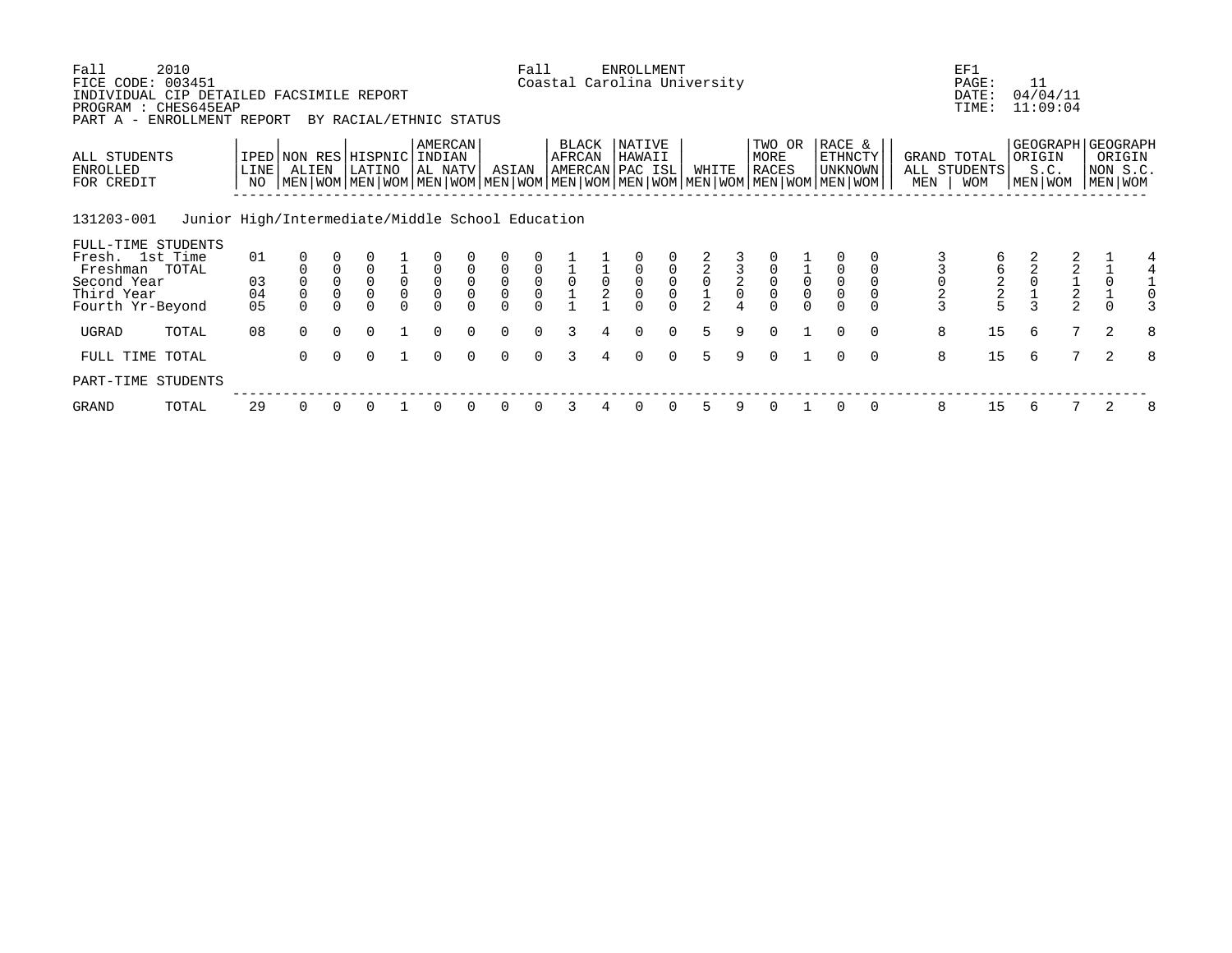| Fall<br>FICE CODE: 003451<br>INDIVIDUAL CIP DETAILED FACSIMILE REPORT<br>PROGRAM : CHES645EAP<br>PART A - ENROLLMENT REPORT | 2010                                             |                                        |                                      |                                          | BY RACIAL/ETHNIC STATUS                                        |                                                |                                           |                                              |                                         | Fall                                      |                                           |   | <b>ENROLLMENT</b><br>Coastal Carolina University |                                           |                                           |                                |                                                                                                                                               |                                           |                                                            |                                                       |                                                   | EF1<br>PAGE:<br>DATE:<br>TIME: | 12            | 04/04/11<br>11:09:04                                   |                                                        |                                                        |
|-----------------------------------------------------------------------------------------------------------------------------|--------------------------------------------------|----------------------------------------|--------------------------------------|------------------------------------------|----------------------------------------------------------------|------------------------------------------------|-------------------------------------------|----------------------------------------------|-----------------------------------------|-------------------------------------------|-------------------------------------------|---|--------------------------------------------------|-------------------------------------------|-------------------------------------------|--------------------------------|-----------------------------------------------------------------------------------------------------------------------------------------------|-------------------------------------------|------------------------------------------------------------|-------------------------------------------------------|---------------------------------------------------|--------------------------------|---------------|--------------------------------------------------------|--------------------------------------------------------|--------------------------------------------------------|
| ALL STUDENTS<br><b>ENROLLED</b><br>FOR CREDIT                                                                               |                                                  | LINE<br>NO.                            | IPED NON RES HISPNIC INDIAN<br>ALIEN |                                          | LATINO                                                         |                                                | <b>AMERCAN</b><br>AL NATV                 |                                              | ASIAN                                   |                                           | BLACK<br>AFRCAN                           |   | NATIVE<br>HAWAII<br>AMERCAN PAC ISL              |                                           | WHITE                                     |                                | TWO OR<br>MORE<br><b>RACES</b><br>  MEN   WOM   MEN   WOM   MEN   WOM   MEN   WOM   MEN   WOM   MEN   WOM   MEN   WOM   MEN   WOM   MEN   WOM |                                           | RACE &<br>ETHNCTY<br><b>UNKNOWN</b>                        |                                                       | GRAND TOTAL<br>MEN                                | ALL STUDENTS<br><b>WOM</b>     | ORIGIN        | S.C.<br>MEN   WOM                                      |                                                        | GEOGRAPH GEOGRAPH<br>ORIGIN<br>NON S.C.<br>  MEN   WOM |
| 131203-002                                                                                                                  | Junior High/Intermediate/Middle School Education |                                        |                                      |                                          |                                                                |                                                |                                           |                                              |                                         |                                           |                                           |   |                                                  |                                           |                                           |                                |                                                                                                                                               |                                           |                                                            |                                                       |                                                   |                                |               |                                                        |                                                        |                                                        |
| FULL-TIME STUDENTS<br>Fresh. 1st Time<br>Freshman Other<br>Freshman TOTAL<br>Second Year<br>Third Year<br>Fourth Yr-Beyond  |                                                  | 01<br>02<br>03<br>04<br>0 <sub>5</sub> | 0<br>$\mathbf 0$<br>$\Omega$         | $\Omega$<br>$\Omega$<br>0<br>$\mathbf 0$ | $\Omega$<br>$\Omega$<br>$\overline{0}$<br>$\Omega$<br>$\Omega$ | 0<br>0<br>$\begin{matrix} 0 \\ 0 \end{matrix}$ | $\begin{matrix} 0 \\ 0 \\ 0 \end{matrix}$ | $\mathsf 0$<br>$\overline{0}$<br>$\mathbf 0$ | 0<br>$\mathsf 0$<br>$\overline{0}$<br>0 | $\begin{matrix} 0 \\ 0 \\ 0 \end{matrix}$ | $\begin{matrix} 0 \\ 0 \\ 2 \end{matrix}$ |   | 0<br>$\overline{0}$                              | $\begin{matrix} 0 \\ 0 \\ 0 \end{matrix}$ | $\begin{matrix} 0 \\ 2 \\ 0 \end{matrix}$ | $\frac{1}{3}$<br>$\mathcal{L}$ | 0<br>$\overline{0}$<br>$\frac{1}{0}$<br>$\Omega$                                                                                              | $\begin{matrix} 0 \\ 0 \\ 0 \end{matrix}$ | 0<br>$\begin{matrix} 0 \\ 0 \\ 0 \end{matrix}$<br>$\Omega$ | $\Omega$<br>$\Omega$<br>$\mathbf 0$<br>$\overline{0}$ | $\begin{array}{c}\n1 \\ 1 \\ 3 \\ 2\n\end{array}$ | 242                            | $\frac{0}{2}$ | $\begin{array}{c}\n1 \\ 2 \\ 4 \\ 1 \\ 3\n\end{array}$ | $\begin{array}{c} 1 \\ 1 \\ 0 \end{array}$<br>$\Omega$ |                                                        |
| UGRAD                                                                                                                       | TOTAL                                            | 08                                     |                                      | $\Omega$                                 | $\mathbf 0$                                                    | $\Omega$                                       | $\Omega$                                  | $\Omega$                                     | $\Omega$                                | $\Omega$                                  | 2                                         | 3 | $\Omega$                                         | $\Omega$                                  | 3                                         | 8                              |                                                                                                                                               | $\Omega$                                  | $\Omega$                                                   | $\Omega$                                              | 7                                                 | 11                             | 5             | 10                                                     | 2                                                      |                                                        |
| FULL TIME TOTAL                                                                                                             |                                                  |                                        |                                      | $\Omega$                                 | $\Omega$                                                       | $\Omega$                                       | $\Omega$                                  | $\Omega$                                     | $\Omega$                                | $\Omega$                                  | 2                                         | 3 | $\Omega$                                         | $\Omega$                                  | $\mathbf{3}$                              | 8                              | $\mathbf{1}$                                                                                                                                  | $\Omega$                                  | $\Omega$                                                   | $\Omega$                                              | 7                                                 | 11                             | 5             | 10                                                     | 2                                                      |                                                        |
| PART-TIME STUDENTS<br>Second Year<br>Third Year                                                                             |                                                  | 17<br>18                               | 0<br>$\Omega$                        | $\Omega$                                 | $\begin{matrix} 0 \\ 0 \end{matrix}$                           | $\frac{0}{0}$                                  | $\begin{matrix} 0 \\ 0 \end{matrix}$      | $\frac{0}{0}$                                | $\begin{matrix} 0 \\ 0 \end{matrix}$    | $\frac{0}{0}$                             | $\frac{0}{0}$                             |   | $\frac{0}{0}$                                    | $\frac{0}{0}$                             |                                           |                                | $\frac{0}{0}$                                                                                                                                 | $\frac{0}{0}$                             | $\Omega$                                                   | 0<br>$\Omega$                                         | $\begin{matrix} 0 \\ 0 \end{matrix}$              | $\frac{1}{2}$                  | $\frac{0}{0}$ | $\frac{1}{2}$                                          | 0<br>$\Omega$                                          |                                                        |
| <b>UGRAD</b>                                                                                                                | TOTAL                                            | 22                                     | $\Omega$                             | $\Omega$                                 | $\Omega$                                                       | $\Omega$                                       | ∩                                         |                                              | $\Omega$                                |                                           |                                           |   | ∩                                                |                                           |                                           |                                |                                                                                                                                               | $\Omega$                                  |                                                            | $\Omega$                                              | $\mathbf 0$                                       | 3                              | $\Omega$      | $\mathbf{3}$                                           | $\Omega$                                               |                                                        |
| PART TIME TOTAL                                                                                                             |                                                  |                                        | $\Omega$                             |                                          | 0                                                              | $\Omega$                                       | $\Omega$                                  |                                              | $\Omega$                                |                                           |                                           |   |                                                  |                                           |                                           |                                |                                                                                                                                               |                                           |                                                            | 0                                                     | 0                                                 | 3                              | $\mathbf 0$   | 3                                                      | 0                                                      |                                                        |
| <b>GRAND</b>                                                                                                                | TOTAL                                            | 29                                     |                                      |                                          | 0                                                              |                                                |                                           |                                              |                                         |                                           |                                           |   |                                                  |                                           | 3                                         |                                |                                                                                                                                               |                                           |                                                            | 0                                                     | 7                                                 | 14                             | 5             | 13                                                     |                                                        |                                                        |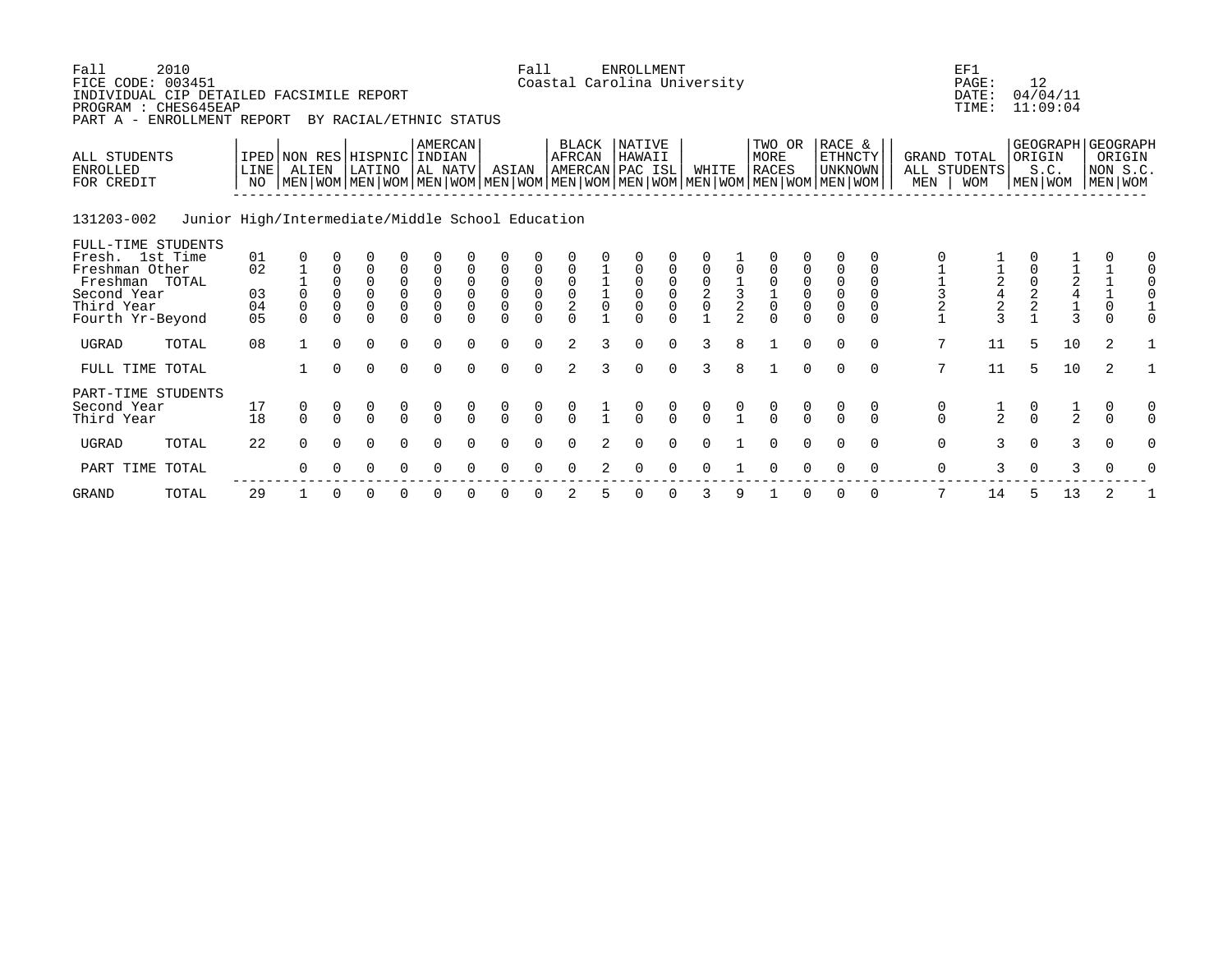| Fall<br>FICE CODE: 003451                                                    | 2010                                             |            |                                                                                                                                              |             |                         |                                                           |                               |                                        |                                           | Fall                                                         |                          |             | <b>ENROLLMENT</b><br>Coastal Carolina University |          |             |               |                                            |          |                              |          |                    | EF1<br>PAGE:                               | 13             |                      |                                                          |   |
|------------------------------------------------------------------------------|--------------------------------------------------|------------|----------------------------------------------------------------------------------------------------------------------------------------------|-------------|-------------------------|-----------------------------------------------------------|-------------------------------|----------------------------------------|-------------------------------------------|--------------------------------------------------------------|--------------------------|-------------|--------------------------------------------------|----------|-------------|---------------|--------------------------------------------|----------|------------------------------|----------|--------------------|--------------------------------------------|----------------|----------------------|----------------------------------------------------------|---|
| INDIVIDUAL CIP DETAILED FACSIMILE REPORT<br>PROGRAM : CHES645EAP<br>PART A - | ENROLLMENT REPORT                                |            |                                                                                                                                              |             | BY RACIAL/ETHNIC STATUS |                                                           |                               |                                        |                                           |                                                              |                          |             |                                                  |          |             |               |                                            |          |                              |          |                    | DATE:<br>TIME:                             |                | 04/04/11<br>11:09:04 |                                                          |   |
| ALL STUDENTS<br>ENROLLED<br>FOR CREDIT                                       |                                                  | LINE<br>NO | IPED NON RES HISPNIC<br>ALIEN<br>  MEN   WOM   MEN   WOM   MEN   WOM   MEN   WOM   MEN   WOM   MEN   WOM   MEN   WOM   MEN   WOM   MEN   WOM |             | LATINO                  |                                                           | AMERCAN<br>INDIAN<br> AL NATV |                                        | ASIAN                                     |                                                              | <b>BLACK</b><br>AFRCAN   |             | NATIVE<br>HAWAII<br>AMERCAN PAC ISL              |          | WHITE       |               | TWO OR<br>MORE<br><b>RACES</b>             |          | RACE &<br>ETHNCTY<br>UNKNOWN |          | GRAND TOTAL<br>MEN | ALL STUDENTS<br><b>WOM</b>                 | ORIGIN         | S.C.<br>MEN WOM      | GEOGRAPH   GEOGRAPH<br>ORIGIN<br>NON S.C.<br>  MEN   WOM |   |
| 131203-003                                                                   | Junior High/Intermediate/Middle School Education |            |                                                                                                                                              |             |                         |                                                           |                               |                                        |                                           |                                                              |                          |             |                                                  |          |             |               |                                            |          |                              |          |                    |                                            |                |                      |                                                          |   |
| FULL-TIME STUDENTS<br>Fresh. 1st Time                                        |                                                  | 01         |                                                                                                                                              |             |                         |                                                           |                               |                                        |                                           |                                                              |                          |             |                                                  |          |             |               |                                            |          |                              |          |                    |                                            |                |                      |                                                          | 2 |
| Freshman Other                                                               |                                                  | 02         | $\mathbf 0$                                                                                                                                  |             | $\mathbf 0$             | 0                                                         |                               |                                        | $\overline{0}$                            |                                                              |                          |             |                                                  |          |             |               |                                            |          |                              |          |                    | 0                                          |                |                      |                                                          |   |
| Freshman TOTAL<br>Second Year<br>Third Year                                  |                                                  | 03<br>04   | $\mathbf 0$                                                                                                                                  | $\mathbf 0$ | 0<br>$\Omega$           | $\begin{smallmatrix}0\\0\end{smallmatrix}$<br>$\mathbf 0$ | $\mathbf 0$                   | $\mathbf 0$<br>$\mathbf 0$<br>$\Omega$ | $\mathbf 0$<br>$\overline{0}$<br>$\Omega$ | $\begin{smallmatrix}0\\0\end{smallmatrix}$<br>$\overline{0}$ | $^2_{\rm 0}$<br>$\Omega$ | $\mathbf 0$ | $\Omega$                                         |          | $\mathbf 0$ | $\frac{2}{3}$ | $\begin{smallmatrix}0\\0\end{smallmatrix}$ |          | $\Omega$                     |          |                    | $\begin{array}{c} 2 \\ 3 \\ 1 \end{array}$ |                |                      |                                                          |   |
| Fourth Yr-Beyond                                                             |                                                  | 05         |                                                                                                                                              |             |                         |                                                           |                               |                                        | $\Omega$                                  |                                                              |                          |             |                                                  |          |             |               |                                            |          |                              |          |                    |                                            |                |                      |                                                          |   |
| UGRAD                                                                        | TOTAL                                            | 08         | $\Omega$                                                                                                                                     | $\Omega$    | $\Omega$                | $\Omega$                                                  |                               | $\Omega$                               | $\Omega$                                  | $\Omega$                                                     | 2                        | $\Omega$    | $\Omega$                                         | $\Omega$ |             |               | $\Omega$                                   | $\Omega$ | $\Omega$                     | $\Omega$ | $\overline{4}$     | $7^{\circ}$                                | $\overline{2}$ | $\overline{2}$       | 2                                                        | 5 |
| FULL TIME TOTAL                                                              |                                                  |            | $\Omega$                                                                                                                                     | $\Omega$    | $\Omega$                | $\Omega$                                                  |                               | $\Omega$                               | $\Omega$                                  | $\Omega$                                                     | 2                        | $\Omega$    | $\Omega$                                         | $\Omega$ |             |               | $\Omega$                                   | $\Omega$ | $\Omega$                     | $\Omega$ | $\overline{4}$     | $7^{\circ}$                                | 2              | $\overline{2}$       | 2                                                        | 5 |
| PART-TIME STUDENTS                                                           |                                                  |            |                                                                                                                                              |             |                         |                                                           |                               |                                        |                                           |                                                              |                          |             |                                                  |          |             |               |                                            |          |                              |          |                    |                                            |                |                      |                                                          |   |
| GRAND                                                                        | TOTAL                                            | 29         | $\Omega$                                                                                                                                     | $\Omega$    | 0                       |                                                           |                               |                                        | 0                                         |                                                              |                          |             | $\Omega$                                         | 0        |             |               | <sup>0</sup>                               |          |                              | $\Omega$ | 4                  |                                            |                | 2                    |                                                          | 5 |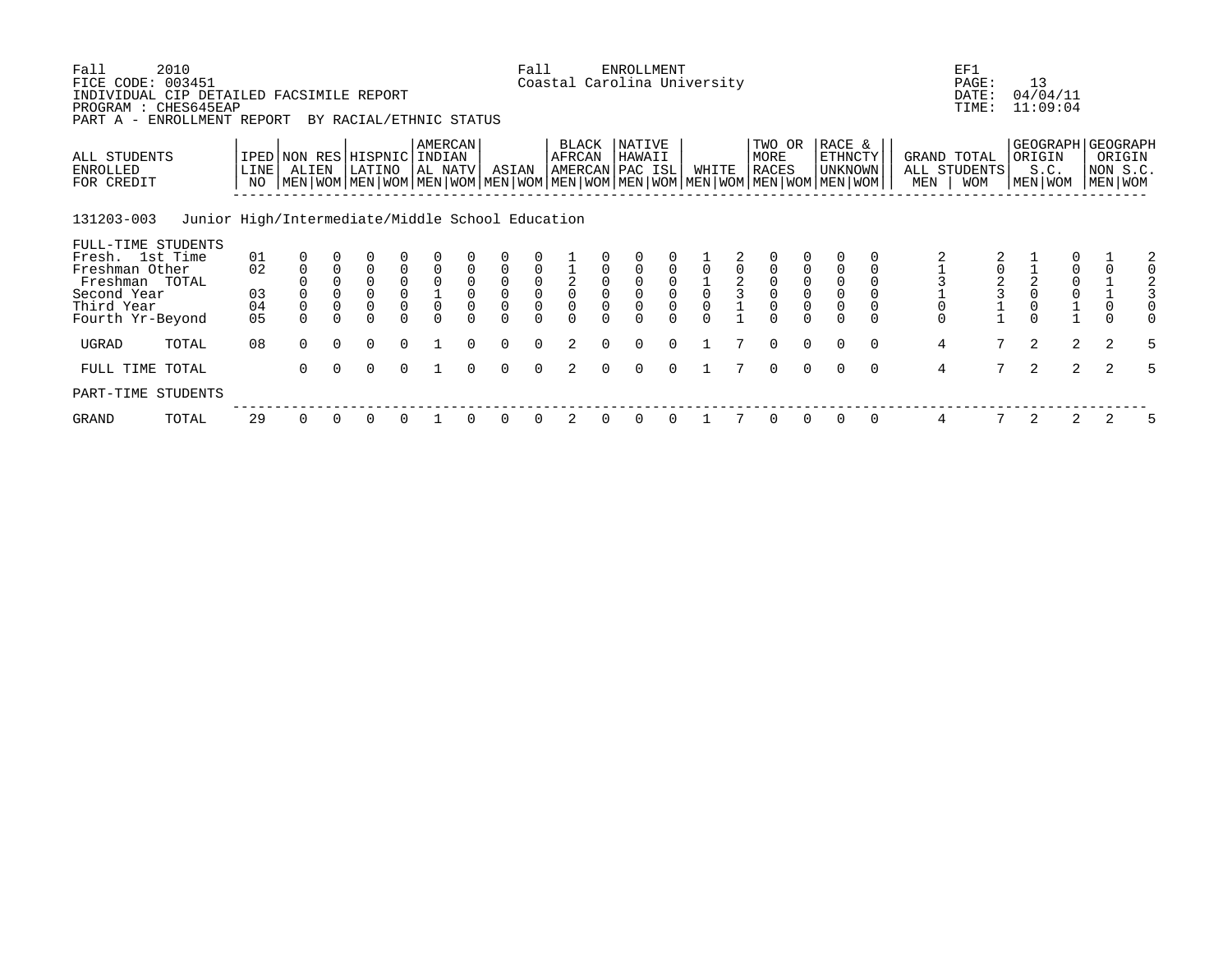| Fall<br>FICE CODE: 003451<br>INDIVIDUAL CIP DETAILED FACSIMILE REPORT<br>PROGRAM : CHES645EAP | 2010                                             |                         |                |                                            |                                                 |                                           |                                           |                                    |                                     | Fall                                |                                           |                | <b>ENROLLMENT</b><br>Coastal Carolina University |                                                |               |                |                                           |                                           |                                                                                                                        |                     | EF1<br>PAGE:<br>DATE:<br>TIME:                 | 14      | 04/04/11<br>11:09:04                           |                |                               |
|-----------------------------------------------------------------------------------------------|--------------------------------------------------|-------------------------|----------------|--------------------------------------------|-------------------------------------------------|-------------------------------------------|-------------------------------------------|------------------------------------|-------------------------------------|-------------------------------------|-------------------------------------------|----------------|--------------------------------------------------|------------------------------------------------|---------------|----------------|-------------------------------------------|-------------------------------------------|------------------------------------------------------------------------------------------------------------------------|---------------------|------------------------------------------------|---------|------------------------------------------------|----------------|-------------------------------|
| PART A -<br>ALL STUDENTS                                                                      | ENROLLMENT REPORT                                |                         |                |                                            | BY RACIAL/ETHNIC STATUS<br>IPED NON RES HISPNIC |                                           | AMERCAN<br>INDIAN                         |                                    |                                     |                                     | BLACK<br>AFRCAN                           |                | NATIVE<br>HAWAII                                 |                                                |               |                | TWO OR<br>MORE                            |                                           | RACE &<br>ETHNCTY                                                                                                      | GRAND TOTAL         |                                                | ORIGIN  |                                                |                | GEOGRAPH   GEOGRAPH<br>ORIGIN |
| <b>ENROLLED</b><br>FOR CREDIT                                                                 |                                                  | LINE <sup>1</sup><br>NO | ALIEN          |                                            | LATINO                                          |                                           | AL NATV                                   |                                    | ASIAN                               |                                     |                                           |                | AMERCAN PAC ISL                                  |                                                | WHITE         |                | RACES                                     |                                           | UNKNOWN<br>  MEN   WOM   MEN   WOM   MEN   WOM   MEN   WOM   MEN   WOM   MEN   WOM   MEN   WOM   MEN   WOM   MEN   WOM | ALL STUDENTS<br>MEN | <b>WOM</b>                                     | MEN WOM | S.C.                                           |                | NON S.C.<br>  MEN   WOM       |
| 131203-004                                                                                    | Junior High/Intermediate/Middle School Education |                         |                |                                            |                                                 |                                           |                                           |                                    |                                     |                                     |                                           |                |                                                  |                                                |               |                |                                           |                                           |                                                                                                                        |                     |                                                |         |                                                |                |                               |
| FULL-TIME STUDENTS<br>Fresh. 1st Time<br>Freshman TOTAL                                       |                                                  | 01                      |                | $\mathbf 0$                                | $\mathsf 0$                                     |                                           |                                           | $\mathsf 0$                        |                                     |                                     |                                           |                |                                                  |                                                |               | $\overline{0}$ |                                           |                                           |                                                                                                                        |                     |                                                |         |                                                |                | 0<br>0                        |
| Second Year<br>Third Year                                                                     |                                                  | 03<br>04                | $\overline{0}$ | $\mathsf{O}\xspace$<br>$\mathsf{O}\xspace$ | $\overline{0}$<br>$\mathsf{O}\xspace$           | $\begin{matrix} 0 \\ 0 \\ 0 \end{matrix}$ | $\begin{matrix} 0 \\ 0 \\ 0 \end{matrix}$ | $\ddot{\mathbf{0}}$<br>$\mathsf 0$ | $\begin{matrix}0\\0\\0\end{matrix}$ | $\begin{matrix}0\\0\\0\end{matrix}$ | $\begin{matrix} 0 \\ 1 \\ 0 \end{matrix}$ | $\overline{0}$ | $\begin{matrix}0\\0\\0\end{matrix}$              | $\begin{matrix} 0 \\ 0 \\ 0 \\ 0 \end{matrix}$ | $\frac{2}{2}$ |                | $\begin{matrix} 0 \\ 0 \\ 0 \end{matrix}$ | $\begin{matrix} 0 \\ 0 \\ 0 \end{matrix}$ | $\overline{0}$<br>0                                                                                                    |                     | $\begin{matrix} 0 \\ 0 \\ 2 \\ 0 \end{matrix}$ |         | $\begin{matrix} 0 \\ 0 \\ 2 \\ 0 \end{matrix}$ | $\frac{2}{0}$  |                               |
| Fourth Yr-Beyond                                                                              |                                                  | 05                      |                |                                            |                                                 |                                           |                                           |                                    |                                     |                                     |                                           |                |                                                  |                                                |               |                |                                           |                                           |                                                                                                                        |                     |                                                |         |                                                |                |                               |
| UGRAD                                                                                         | TOTAL                                            | 08                      | $\Omega$       | $\Omega$                                   | $\Omega$                                        | $\Omega$                                  | $\Omega$                                  | $\Omega$                           | $\Omega$                            | $\Omega$                            |                                           |                | $\Omega$                                         | $\Omega$                                       | 5             |                | $\Omega$                                  | $\Omega$                                  | $\Omega$<br>$\Omega$                                                                                                   | 6                   | $\overline{2}$                                 | 2       | $\overline{a}$                                 | 4              | $\Omega$                      |
| FULL TIME TOTAL                                                                               |                                                  |                         | $\Omega$       |                                            | $\Omega$                                        | $\Omega$                                  | $\Omega$                                  | $\Omega$                           | $\Omega$                            | $\Omega$                            |                                           |                | $\Omega$                                         | $\Omega$                                       | 5             |                | $\Omega$                                  | $\Omega$                                  | $\Omega$<br>$\Omega$                                                                                                   | 6                   | $\overline{2}$                                 | 2       | $\overline{2}$                                 | $\overline{4}$ | $\Omega$                      |
| PART-TIME STUDENTS                                                                            |                                                  |                         |                |                                            |                                                 |                                           |                                           |                                    |                                     |                                     |                                           |                |                                                  |                                                |               |                |                                           |                                           |                                                                                                                        |                     |                                                |         |                                                |                |                               |
| GRAND                                                                                         | TOTAL                                            | 29                      | $\Omega$       |                                            | 0                                               | $\Omega$                                  | 0                                         |                                    | 0                                   | $\Omega$                            |                                           |                | $\Omega$                                         | 0                                              | 5             |                | $\Omega$                                  | $\Omega$                                  | $\Omega$                                                                                                               | 6                   | 2                                              |         | 2                                              |                | 0                             |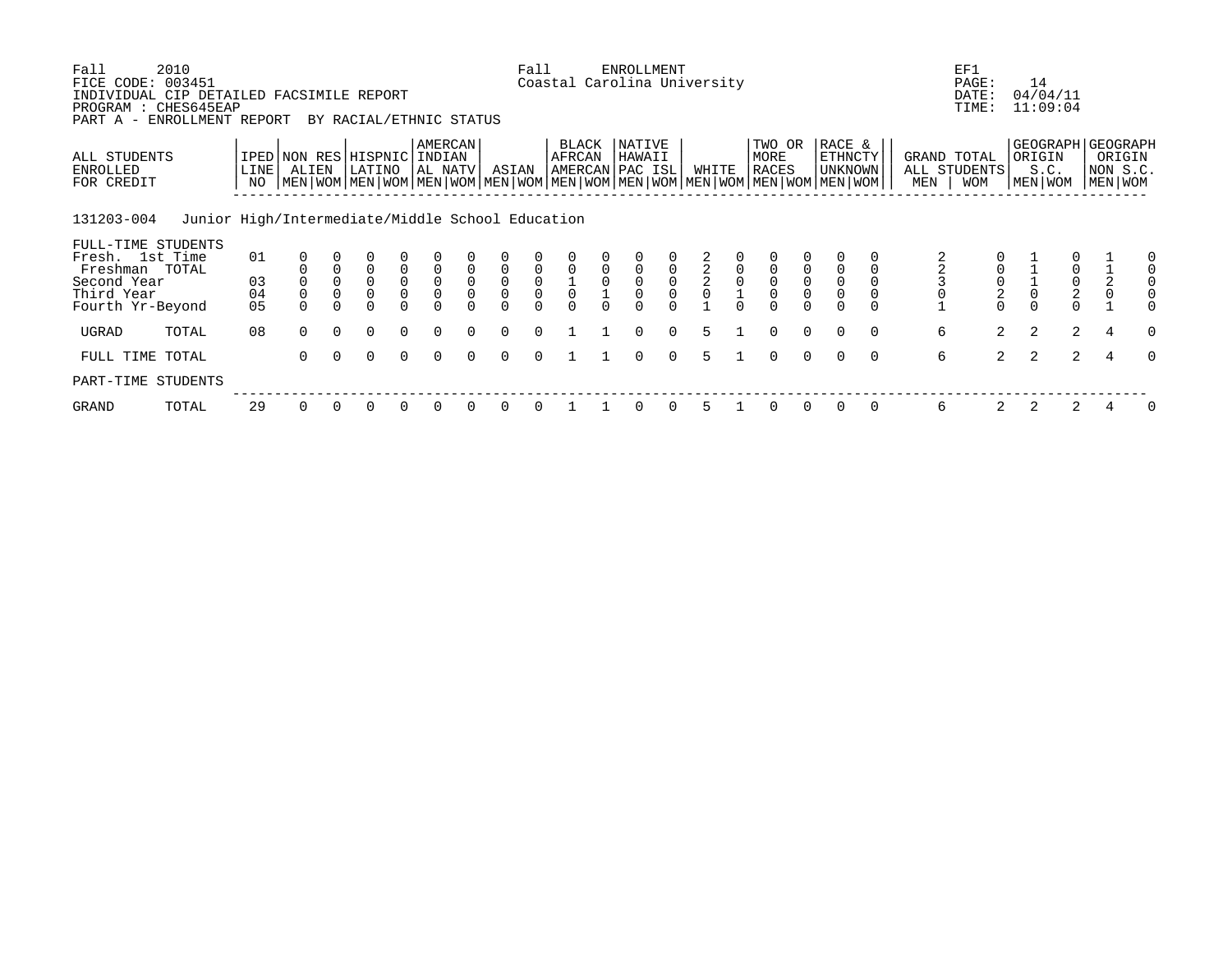| Fall<br>FICE CODE:<br>PART A -                | 2010<br>003451<br>INDIVIDUAL CIP DETAILED FACSIMILE REPORT<br>PROGRAM : CHES645EAP<br>ENROLLMENT REPORT |            |                                      |          | BY RACIAL/ETHNIC STATUS |               |                    |                |               | Fall                             |                 |                | <b>ENROLLMENT</b>                           |               | Coastal Carolina University |                |                                                                                                                                               |               |                              |          |                | EF1<br>PAGE:<br>DATE:<br>TIME:            | 15<br>04/04/11<br>11:09:04                     |               |                                   |               |
|-----------------------------------------------|---------------------------------------------------------------------------------------------------------|------------|--------------------------------------|----------|-------------------------|---------------|--------------------|----------------|---------------|----------------------------------|-----------------|----------------|---------------------------------------------|---------------|-----------------------------|----------------|-----------------------------------------------------------------------------------------------------------------------------------------------|---------------|------------------------------|----------|----------------|-------------------------------------------|------------------------------------------------|---------------|-----------------------------------|---------------|
| ALL STUDENTS<br><b>ENROLLED</b><br>FOR CREDIT |                                                                                                         | LINE<br>NO | IPED NON RES HISPNIC INDIAN<br>ALIEN |          | LATINO                  |               | AMERCAN<br>AL NATV |                | ASIAN         |                                  | BLACK<br>AFRCAN |                | <b>NATIVE</b><br>HAWAII<br> AMERCAN PAC ISL |               | WHITE                       |                | TWO OR<br>MORE<br><b>RACES</b><br>  MEN   WOM   MEN   WOM   MEN   WOM   MEN   WOM   MEN   WOM   MEN   WOM   MEN   WOM   MEN   WOM   MEN   WOM |               | RACE &<br>ETHNCTY<br>UNKNOWN |          | MEN            | GRAND TOTAL<br>ALL STUDENTS<br><b>WOM</b> | GEOGRAPH GEOGRAPH<br>ORIGIN<br>S.C.<br>MEN WOM |               | ORIGIN<br>NON S.C.<br>  MEN   WOM |               |
| 131203-005                                    | Junior High/Intermediate/Middle School Education                                                        |            |                                      |          |                         |               |                    |                |               |                                  |                 |                |                                             |               |                             |                |                                                                                                                                               |               |                              |          |                |                                           |                                                |               |                                   |               |
| FULL-TIME STUDENTS<br>Fresh.<br>Freshman      | 1st Time<br>TOTAL                                                                                       | 01         |                                      |          |                         | $\frac{0}{0}$ | $\frac{0}{0}$      | $\overline{0}$ | $\frac{0}{0}$ | $\begin{matrix}0\\0\end{matrix}$ | $\int_{0}^{0}$  | $\overline{0}$ | $\frac{0}{0}$                               | $\frac{0}{0}$ |                             | $\overline{0}$ | $\frac{0}{0}$                                                                                                                                 | $\frac{0}{0}$ | $\frac{0}{0}$                |          | $\frac{2}{2}$  | $\begin{matrix} 0 \\ 0 \end{matrix}$      | $\begin{matrix} 0 \\ 0 \end{matrix}$           | $\frac{0}{0}$ | $\frac{2}{2}$                     | 0<br>$\Omega$ |
| UGRAD                                         | TOTAL                                                                                                   | 08         | 0                                    |          |                         |               | $\Omega$           |                | 0             |                                  | 0               |                |                                             |               |                             |                | 0                                                                                                                                             |               | 0                            |          | $\overline{a}$ | 0                                         | $\mathbf 0$                                    | $\Omega$      | 2                                 | $\Omega$      |
| FULL TIME TOTAL                               |                                                                                                         |            | $\Omega$                             |          |                         |               |                    |                |               |                                  |                 |                |                                             |               |                             |                |                                                                                                                                               |               |                              | $\cap$   | 2              | $\Omega$                                  | $\Omega$                                       | $\Omega$      | $\overline{a}$                    |               |
| PART-TIME STUDENTS<br>Fourth Yr-Beyond        |                                                                                                         | 19         | $\Omega$                             |          |                         |               |                    |                |               |                                  |                 |                |                                             |               |                             |                |                                                                                                                                               |               | 0                            | $\Omega$ |                | $\Omega$                                  | $\Omega$                                       | $\Omega$      |                                   |               |
| UGRAD                                         | TOTAL                                                                                                   | 22         | $\Omega$                             | $\Omega$ | 0                       | $\Omega$      | $\Omega$           | $\Omega$       | $\Omega$      | $\Omega$                         | 0               |                | 0                                           |               |                             |                | $\Omega$                                                                                                                                      | $\Omega$      | $\Omega$                     | $\Omega$ |                | $\mathbf 0$                               | $\mathbf 0$                                    | $\Omega$      |                                   | $\Omega$      |
| PART TIME TOTAL                               |                                                                                                         |            |                                      |          |                         |               |                    |                |               |                                  |                 |                |                                             |               |                             |                |                                                                                                                                               |               |                              |          |                |                                           |                                                |               |                                   |               |
|                                               |                                                                                                         |            |                                      |          |                         |               |                    |                |               |                                  |                 |                |                                             |               |                             |                |                                                                                                                                               |               |                              |          |                |                                           |                                                |               |                                   |               |

GRAND TOTAL 29 0 0 1 0 0 0 0 0 0 0 0 0 2 0 0 0 0 0 3 0 0 0 3 0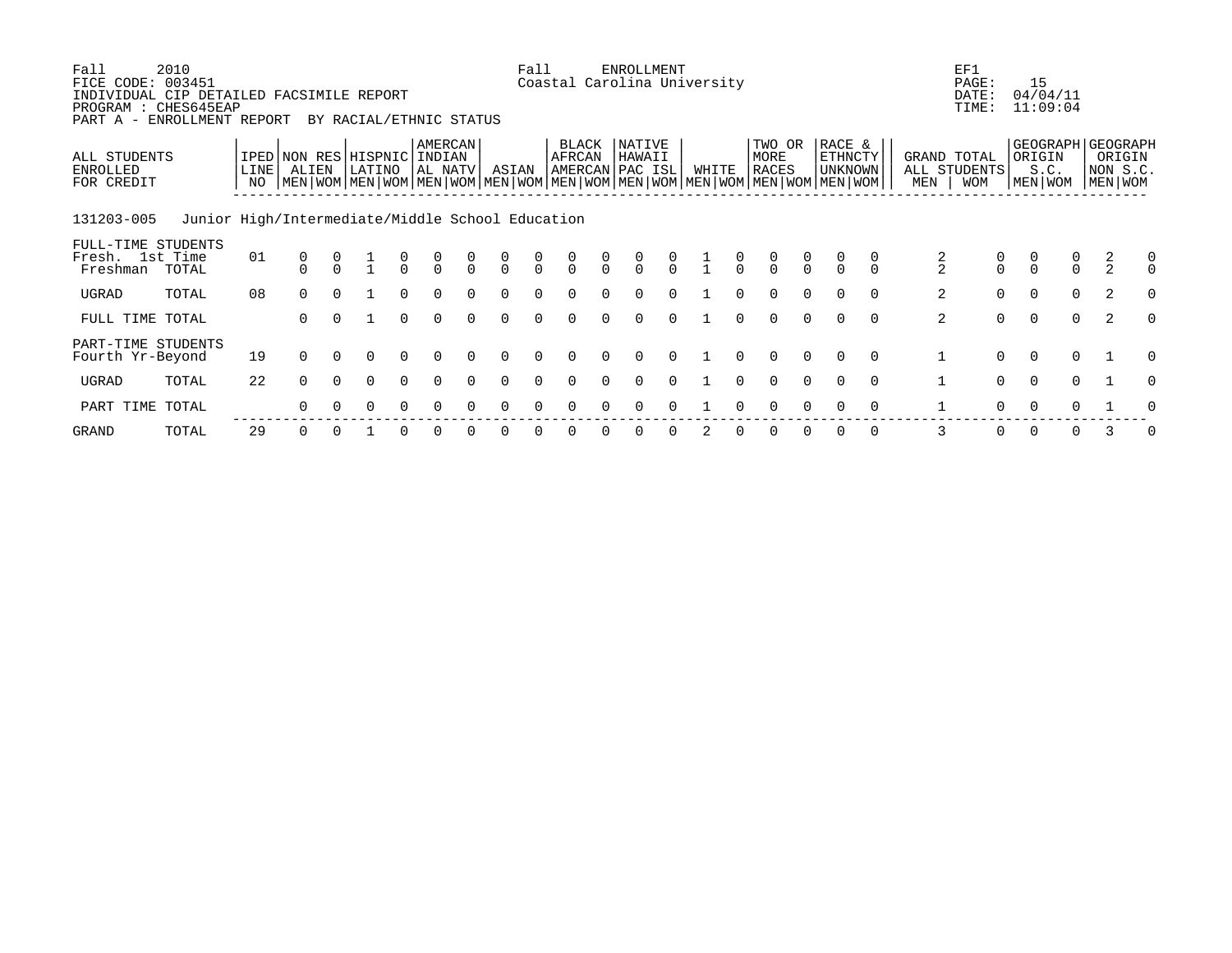| Fall<br>FICE CODE: 003451<br>INDIVIDUAL CIP DETAILED FACSIMILE REPORT<br>PROGRAM : CHES645EAP<br>PART A -                  | 2010<br>ENROLLMENT REPORT                        |                            |                                         |                                                  | BY RACIAL/ETHNIC STATUS                    |                                                                |                                                                              |                                                    |                                                                                      | Fall     | Coastal Carolina University                                                                                                                       |        | <b>ENROLLMENT</b>        |                               |                                                                   |        |                                                                 |          |                                              |          |                                              | EF1<br>PAGE:<br>DATE:<br>TIME:               | 16       | 04/04/11<br>11:09:04        |                                                        |                                                  |
|----------------------------------------------------------------------------------------------------------------------------|--------------------------------------------------|----------------------------|-----------------------------------------|--------------------------------------------------|--------------------------------------------|----------------------------------------------------------------|------------------------------------------------------------------------------|----------------------------------------------------|--------------------------------------------------------------------------------------|----------|---------------------------------------------------------------------------------------------------------------------------------------------------|--------|--------------------------|-------------------------------|-------------------------------------------------------------------|--------|-----------------------------------------------------------------|----------|----------------------------------------------|----------|----------------------------------------------|----------------------------------------------|----------|-----------------------------|--------------------------------------------------------|--------------------------------------------------|
| ALL STUDENTS<br><b>ENROLLED</b><br>FOR CREDIT                                                                              |                                                  | <b>LINE</b><br>NO          | IPED NON RES HISPNIC INDIAN<br>ALIEN    |                                                  | LATINO                                     |                                                                | AMERCAN<br>  AL NATV                                                         |                                                    | ASIAN                                                                                |          | BLACK<br>AFRCAN<br>AMERCAN PAC ISL<br>  MEN   WOM   MEN   WOM   MEN   WOM   MEN   WOM   MEN   WOM   MEN   WOM   MEN   WOM   MEN   WOM   MEN   WOM |        | NATIVE<br>HAWAII         |                               | WHITE                                                             |        | TWO OR<br>MORE<br><b>RACES</b>                                  |          | RACE &<br><b>ETHNCTY</b><br>UNKNOWN          |          | GRAND TOTAL<br>MEN                           | ALL STUDENTS<br>WOM                          | ORIGIN   | GEOGRAPH<br>S.C.<br>MEN WOM |                                                        | <b>GEOGRAPH</b><br>ORIGIN<br>NON S.C.<br>MEN WOM |
| 131203-006                                                                                                                 | Junior High/Intermediate/Middle School Education |                            |                                         |                                                  |                                            |                                                                |                                                                              |                                                    |                                                                                      |          |                                                                                                                                                   |        |                          |                               |                                                                   |        |                                                                 |          |                                              |          |                                              |                                              |          |                             |                                                        |                                                  |
| FULL-TIME STUDENTS<br>Fresh. 1st Time<br>Freshman Other<br>Freshman TOTAL<br>Second Year<br>Third Year<br>Fourth Yr-Beyond |                                                  | 01<br>02<br>03<br>04<br>05 | $\mathbf 0$<br>$\mathbf{0}$<br>$\Omega$ | $\mathbf 0$<br>$\mathbf 0$<br>$\Omega$<br>$\cap$ | $\overline{0}$<br>$\overline{0}$<br>$\cap$ | $\begin{matrix}0\\0\\0\end{matrix}$<br>$\mathbf 0$<br>$\Omega$ | $\mathsf 0$<br>$\mathsf{O}\xspace$<br>$\mathbf 0$<br>$\mathbf 0$<br>$\Omega$ | $\mathbf 0$<br>$\Omega$<br>$\mathbf 0$<br>$\Omega$ | $\begin{matrix} 0 \\ 0 \end{matrix}$<br>$\overline{0}$<br>$\overline{0}$<br>$\Omega$ | $\cap$   | $\begin{matrix} 0 \\ 2 \\ 1 \\ 0 \end{matrix}$                                                                                                    | $\cap$ | $\overline{0}$<br>$\cap$ | $\overline{0}$<br>$\mathsf 0$ | $\begin{array}{c}\n2 \\ 4 \\ 3 \\ 2\n\end{array}$<br>$\mathbf{z}$ | $_2^2$ | $\begin{matrix}0\\0\\0\end{matrix}$<br>$\overline{0}$<br>$\cap$ | $\cap$   | $\mathsf{O}\xspace$<br>$\mathbf 0$<br>$\cap$ |          | $\sqrt{6}$<br>$\overline{2}$<br>$\mathbf{3}$ | $\begin{array}{c}\n3 \\ 3 \\ 5\n\end{array}$ |          | $0$<br>22<br>3              | $\begin{array}{c}\n1 \\ 2 \\ 3 \\ 0\n\end{array}$<br>2 | ⊥<br>0                                           |
| UGRAD                                                                                                                      | TOTAL                                            | 08                         | $\Omega$                                | $\Omega$                                         |                                            | $\Omega$                                                       | $\Omega$                                                                     |                                                    | $\Omega$                                                                             | $\Omega$ | 3                                                                                                                                                 |        |                          |                               | 12                                                                |        |                                                                 |          |                                              | $\cap$   | 17                                           | 12 <sup>°</sup>                              | 10       | 8                           | 7                                                      | 4                                                |
| FULL TIME TOTAL                                                                                                            |                                                  |                            | $\Omega$                                |                                                  |                                            | $\Omega$                                                       | $\Omega$                                                                     | $\Omega$                                           | $\Omega$                                                                             | $\Omega$ | 3                                                                                                                                                 |        |                          |                               | 12                                                                |        | $\Omega$                                                        | $\Omega$ | $\cap$                                       | $\cap$   | 17                                           | 12 <sup>°</sup>                              | 10       | 8                           |                                                        | 4                                                |
| PART-TIME STUDENTS<br>Third Year                                                                                           |                                                  | 18                         | $\Omega$                                | $\Omega$                                         | $\Omega$                                   | $\Omega$                                                       | $\Omega$                                                                     | $\Omega$                                           | $\Omega$                                                                             | $\Omega$ | $\Omega$                                                                                                                                          | $\cap$ | $\Omega$                 | $\Omega$                      | $\Omega$                                                          |        | $\Omega$                                                        | $\Omega$ | $\cap$                                       | $\Omega$ | $\Omega$                                     |                                              | $\Omega$ | $\mathbf 0$                 | $\Omega$                                               |                                                  |
| <b>UGRAD</b>                                                                                                               | TOTAL                                            | 22                         | $\Omega$                                | $\Omega$                                         | $\Omega$                                   | $\Omega$                                                       | $\Omega$                                                                     | $\Omega$                                           | $\Omega$                                                                             | $\Omega$ | $\Omega$                                                                                                                                          |        | $\Omega$                 |                               |                                                                   |        |                                                                 |          |                                              | $\Omega$ | $\mathbf 0$                                  |                                              | $\Omega$ | $\mathbf 0$                 | $\Omega$                                               |                                                  |
| PART TIME TOTAL                                                                                                            |                                                  |                            |                                         |                                                  | O                                          | 0                                                              | $\Omega$                                                                     |                                                    | ∩                                                                                    |          |                                                                                                                                                   |        |                          |                               |                                                                   |        |                                                                 |          |                                              |          | $\mathbf 0$                                  |                                              | $\Omega$ | 0                           |                                                        |                                                  |
|                                                                                                                            |                                                  |                            |                                         |                                                  |                                            |                                                                |                                                                              |                                                    |                                                                                      |          |                                                                                                                                                   |        |                          |                               |                                                                   |        |                                                                 |          |                                              |          |                                              |                                              |          |                             |                                                        |                                                  |

GRAND TOTAL 29 0 0 1 0 0 0 0 0 3 4 1 0 12 9 0 0 0 0 17 13 10 8 7 5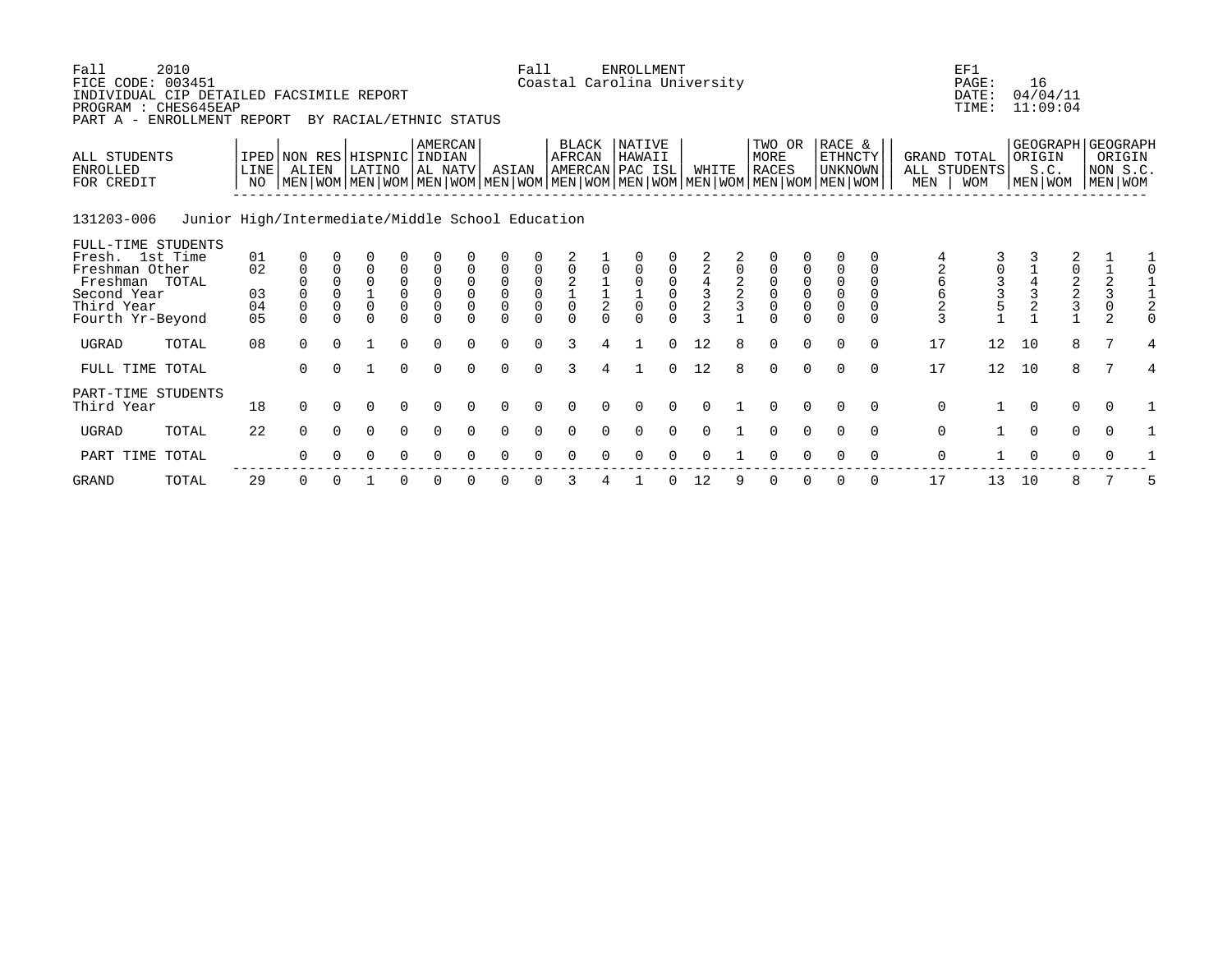| Fall<br>FICE CODE: 003451<br>INDIVIDUAL CIP DETAILED FACSIMILE REPORT<br>PROGRAM : CHES645EAP<br>PART A - ENROLLMENT REPORT | 2010                             |              |                                      |               | BY RACIAL/ETHNIC STATUS                   |                                           |                                           |                                  |                                           | Fall                                      |                                      |                | ENROLLMENT<br>Coastal Carolina University |                                  |               |               |                                                                                                                                               |                |                                            |          |               | EF1<br>PAGE:<br>DATE:<br>TIME:               | 17            | 04/04/11<br>11:09:04                     |                                           |  |
|-----------------------------------------------------------------------------------------------------------------------------|----------------------------------|--------------|--------------------------------------|---------------|-------------------------------------------|-------------------------------------------|-------------------------------------------|----------------------------------|-------------------------------------------|-------------------------------------------|--------------------------------------|----------------|-------------------------------------------|----------------------------------|---------------|---------------|-----------------------------------------------------------------------------------------------------------------------------------------------|----------------|--------------------------------------------|----------|---------------|----------------------------------------------|---------------|------------------------------------------|-------------------------------------------|--|
| ALL STUDENTS<br>ENROLLED<br>FOR CREDIT                                                                                      |                                  | LINE  <br>NO | ALIEN                                |               | IPED NON RES HISPNIC<br>LATINO            |                                           | AMERCAN<br>INDIAN<br>  AL NATV            |                                  | ASIAN                                     |                                           | BLACK<br>AFRCAN                      |                | NATIVE<br>HAWAII<br> AMERCAN PAC ISL      |                                  | WHITE         |               | TWO OR<br>MORE<br><b>RACES</b><br>  MEN   WOM   MEN   WOM   MEN   WOM   MEN   WOM   MEN   WOM   MEN   WOM   MEN   WOM   MEN   WOM   MEN   WOM |                | RACE &<br><b>ETHNCTY</b><br><b>UNKNOWN</b> |          | MEN           | GRAND TOTAL<br>ALL STUDENTS<br><b>WOM</b>    | ORIGIN        | GEOGRAPH GEOGRAPH<br>S.C.<br>  MEN   WOM | ORIGIN<br>NON S.C.<br>  MEN   WOM         |  |
| 131205-003                                                                                                                  | Secondary Education and Teaching |              |                                      |               |                                           |                                           |                                           |                                  |                                           |                                           |                                      |                |                                           |                                  |               |               |                                                                                                                                               |                |                                            |          |               |                                              |               |                                          |                                           |  |
| FULL-TIME STUDENTS<br>Grad I Mast 1st.<br>All Other Mast.<br>Grad I                                                         | TOTAL                            | 11<br>12     | $\begin{matrix} 0 \\ 0 \end{matrix}$ | $\frac{0}{0}$ | $\begin{matrix} 0 \\ 0 \\ 0 \end{matrix}$ | $\begin{matrix} 0 \\ 0 \\ 0 \end{matrix}$ | $\begin{matrix} 0 \\ 0 \\ 0 \end{matrix}$ | $\overline{0}$                   | $\begin{matrix} 0 \\ 0 \\ 0 \end{matrix}$ | $\begin{matrix} 0 \\ 0 \\ 0 \end{matrix}$ | $\frac{0}{0}$                        | $\overline{0}$ | $\overline{0}$                            | $\begin{matrix}0\\0\end{matrix}$ | $\frac{1}{2}$ | $\frac{9}{9}$ | $\begin{matrix} 0 \\ 0 \\ 0 \end{matrix}$                                                                                                     | $\overline{0}$ | $\overline{0}$                             |          | $\frac{1}{2}$ | $\begin{array}{c} 10 \\ 0 \\ 10 \end{array}$ |               | $\begin{matrix}8\\0\\8\end{matrix}$      | $\begin{matrix} 1 \\ 0 \\ 1 \end{matrix}$ |  |
| GRAD<br>FULL TIME TOTAL                                                                                                     | TOTAL                            | 14           | 0                                    |               | 0<br>$\overline{O}$                       | $\begin{matrix} 0 \\ 0 \end{matrix}$      |                                           | $\begin{matrix}0\\0\end{matrix}$ | $\begin{matrix} 0 \\ 0 \end{matrix}$      | $\frac{0}{0}$                             | $\begin{matrix} 0 \\ 0 \end{matrix}$ | $\frac{0}{0}$  | $\begin{matrix} 0 \\ 0 \end{matrix}$      | $\begin{matrix}0\\0\end{matrix}$ | $\frac{2}{2}$ | $\frac{9}{9}$ | $\frac{0}{0}$                                                                                                                                 |                |                                            | 0        | $\frac{2}{2}$ | $\begin{array}{c} 10 \\ 10 \end{array}$      |               | $\frac{8}{8}$                            |                                           |  |
| PART-TIME STUDENTS<br>All Other Mast.<br>Grad I                                                                             | TOTAL                            | 26           | 0                                    |               | $\begin{matrix} 0 \\ 0 \end{matrix}$      | $\begin{matrix} 0 \\ 0 \end{matrix}$      | $\begin{matrix} 0 \\ 0 \end{matrix}$      | $\frac{0}{0}$                    | $\begin{matrix} 0 \\ 0 \end{matrix}$      | $\frac{0}{0}$                             | $\frac{0}{0}$                        | $\frac{2}{2}$  | $\frac{0}{0}$                             | $\frac{0}{0}$                    | $\frac{0}{0}$ | $\frac{2}{2}$ | $\frac{0}{0}$                                                                                                                                 | $\frac{0}{0}$  |                                            | 0        | 0<br>$\Omega$ | $\frac{4}{4}$                                | $\frac{0}{0}$ | $\frac{3}{3}$                            | 0<br>$\Omega$                             |  |
| GRAD&1ST P TOTAL                                                                                                            |                                  | 28           | $\Omega$                             | $\Omega$      | $\Omega$                                  | $\Omega$                                  | $\Omega$                                  | $\cap$                           | $\Omega$                                  | $\Omega$                                  | $\Omega$                             | 2              | $\Omega$                                  | $\Omega$                         | $\Omega$      | $2^{\circ}$   | $\Omega$                                                                                                                                      | $\Omega$       | $\Omega$                                   | $\Omega$ | $\mathbf 0$   | $\overline{4}$                               | $\Omega$      | 3                                        | $\Omega$                                  |  |
| PART TIME TOTAL                                                                                                             |                                  |              |                                      |               | O                                         |                                           |                                           |                                  |                                           |                                           |                                      |                |                                           |                                  |               |               |                                                                                                                                               |                |                                            | $\Omega$ | 0             | 4                                            |               | 3                                        |                                           |  |
|                                                                                                                             |                                  |              |                                      |               |                                           |                                           |                                           |                                  |                                           |                                           |                                      |                |                                           |                                  |               |               |                                                                                                                                               |                |                                            |          |               |                                              |               |                                          |                                           |  |

GRAND TOTAL 29 0 0 0 0 0 0 0 0 0 2 0 0 2 11 0 1 0 0 2 14 1 11 1 3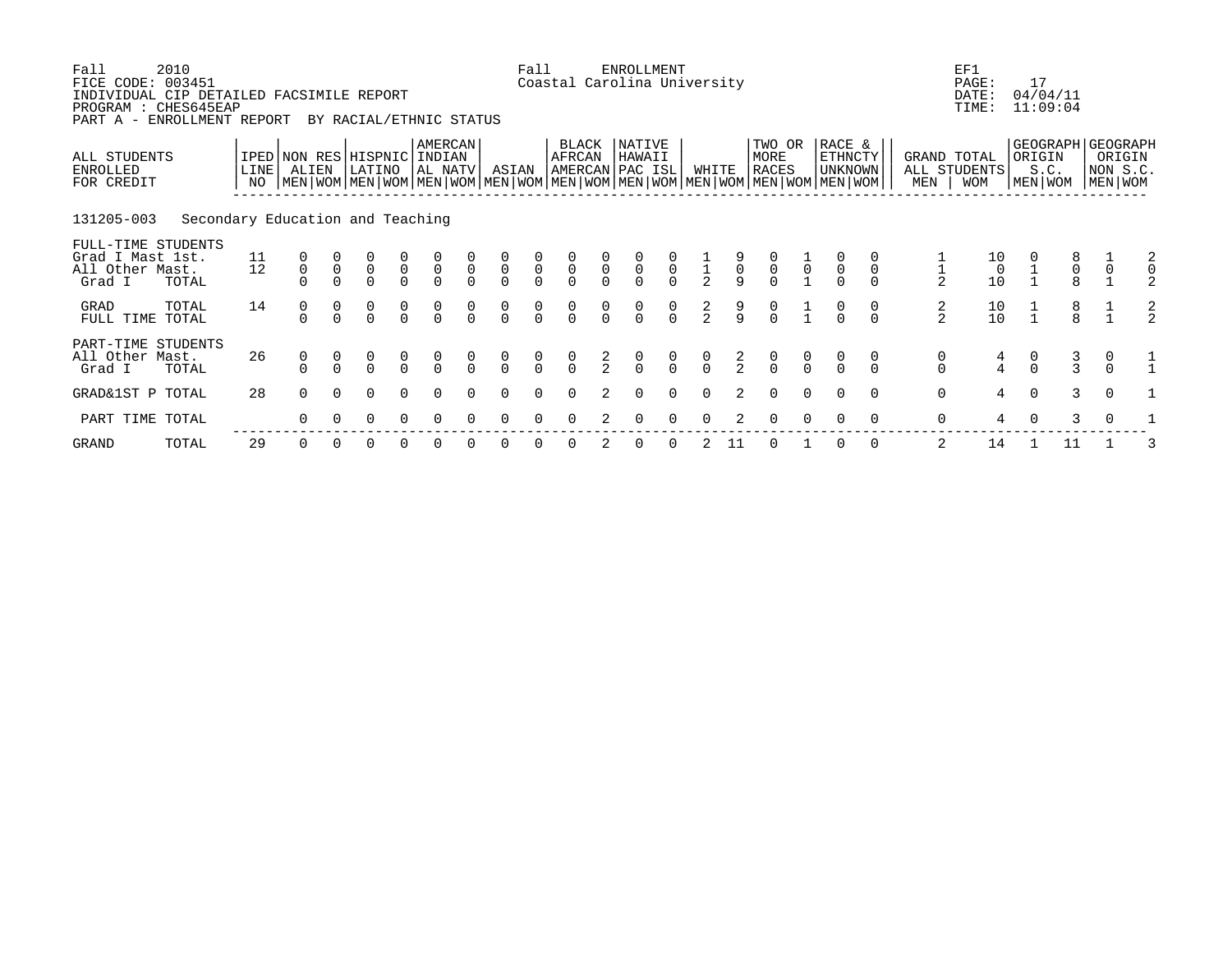| Fall<br>FICE CODE: 003451<br>INDIVIDUAL CIP DETAILED FACSIMILE REPORT<br>PROGRAM : CHES645EAP<br>PART A - ENROLLMENT REPORT | 2010                             |              |                                      |                | BY RACIAL/ETHNIC STATUS                   |                                           |                                           |                                  |                                           | Fall                                      |                                      |                                      | ENROLLMENT<br>Coastal Carolina University |                                      |                |               |                                                                                                                                               |               |                                            |             |               | EF1<br>PAGE:<br>DATE:<br>TIME:            | 18                                        | 04/04/11<br>11:09:04                     |                                   |   |
|-----------------------------------------------------------------------------------------------------------------------------|----------------------------------|--------------|--------------------------------------|----------------|-------------------------------------------|-------------------------------------------|-------------------------------------------|----------------------------------|-------------------------------------------|-------------------------------------------|--------------------------------------|--------------------------------------|-------------------------------------------|--------------------------------------|----------------|---------------|-----------------------------------------------------------------------------------------------------------------------------------------------|---------------|--------------------------------------------|-------------|---------------|-------------------------------------------|-------------------------------------------|------------------------------------------|-----------------------------------|---|
| ALL STUDENTS<br>ENROLLED<br>FOR CREDIT                                                                                      |                                  | LINE  <br>NO | IPED NON RES HISPNIC<br>ALIEN        |                | LATINO                                    |                                           | AMERCAN<br>INDIAN<br>  AL NATV            |                                  | ASIAN                                     |                                           | BLACK<br>AFRCAN                      |                                      | NATIVE<br>HAWAII<br> AMERCAN PAC ISL      |                                      | WHITE          |               | TWO OR<br>MORE<br><b>RACES</b><br>  MEN   WOM   MEN   WOM   MEN   WOM   MEN   WOM   MEN   WOM   MEN   WOM   MEN   WOM   MEN   WOM   MEN   WOM |               | RACE &<br><b>ETHNCTY</b><br><b>UNKNOWN</b> |             | MEN           | GRAND TOTAL<br>ALL STUDENTS<br><b>WOM</b> | ORIGIN                                    | GEOGRAPH GEOGRAPH<br>S.C.<br>  MEN   WOM | ORIGIN<br>NON S.C.<br>  MEN   WOM |   |
| 131205-006                                                                                                                  | Secondary Education and Teaching |              |                                      |                |                                           |                                           |                                           |                                  |                                           |                                           |                                      |                                      |                                           |                                      |                |               |                                                                                                                                               |               |                                            |             |               |                                           |                                           |                                          |                                   |   |
| FULL-TIME STUDENTS<br>Grad I Mast 1st.<br>All Other Mast.<br>Grad I                                                         | TOTAL                            | 11<br>12     | $\begin{matrix} 0 \\ 0 \end{matrix}$ | $\overline{0}$ | $\begin{matrix} 0 \\ 0 \\ 0 \end{matrix}$ | $\begin{matrix} 0 \\ 0 \\ 0 \end{matrix}$ | $\begin{matrix} 0 \\ 0 \\ 0 \end{matrix}$ | $\overline{0}$                   | $\begin{matrix} 0 \\ 0 \\ 0 \end{matrix}$ | $\begin{matrix} 0 \\ 0 \\ 0 \end{matrix}$ | $\frac{0}{0}$                        | $\overline{0}$                       | $\begin{matrix} 0 \\ 0 \\ 0 \end{matrix}$ | $\overline{0}$                       | $\overline{0}$ |               | $\begin{matrix} 0 \\ 0 \\ 0 \end{matrix}$                                                                                                     | $\frac{0}{0}$ | $\overline{0}$                             | $\mathbf 0$ | $\frac{0}{1}$ |                                           | $\begin{matrix} 0 \\ 0 \\ 0 \end{matrix}$ | $\frac{1}{1}$                            | $\int_{1}^{0}$                    |   |
| GRAD<br>FULL TIME TOTAL                                                                                                     | TOTAL                            | 14           | 0<br>$\cap$                          |                | $\overline{O}$                            | $\begin{matrix} 0 \\ 0 \end{matrix}$      |                                           | $\begin{matrix}0\\0\end{matrix}$ | $\begin{matrix} 0 \\ 0 \end{matrix}$      | $\frac{0}{0}$                             | $\begin{matrix} 0 \\ 0 \end{matrix}$ | $\begin{matrix} 0 \\ 0 \end{matrix}$ | $\begin{matrix} 0 \\ 0 \end{matrix}$      | $\begin{matrix} 0 \\ 0 \end{matrix}$ |                | $\frac{2}{2}$ | $\begin{matrix}0\\0\end{matrix}$                                                                                                              | $\frac{0}{0}$ | 0                                          | 0           |               | $\frac{2}{2}$                             | $\begin{matrix}0\\0\end{matrix}$          |                                          |                                   |   |
| PART-TIME STUDENTS<br>All Other Mast.<br>Grad I                                                                             | TOTAL                            | 26           | 0                                    |                | $\begin{matrix} 0 \\ 0 \end{matrix}$      | $\begin{matrix} 0 \\ 0 \end{matrix}$      | $\begin{matrix} 0 \\ 0 \end{matrix}$      | $\frac{0}{0}$                    | $\begin{matrix} 0 \\ 0 \end{matrix}$      | $\frac{0}{0}$                             | $\frac{0}{0}$                        | $\frac{0}{0}$                        | $\frac{0}{0}$                             | $\frac{0}{0}$                        | $\frac{0}{0}$  | $\frac{2}{2}$ | $\frac{0}{0}$                                                                                                                                 | $\frac{0}{0}$ |                                            | 0           | 0<br>$\Omega$ | $\frac{2}{2}$                             | $\frac{0}{0}$                             | $\frac{2}{2}$                            | 0<br>$\Omega$                     |   |
| GRAD&1ST P TOTAL                                                                                                            |                                  | 28           | $\Omega$                             | $\Omega$       | $\Omega$                                  | $\Omega$                                  | $\Omega$                                  | $\Omega$                         | $\Omega$                                  | $\Omega$                                  |                                      |                                      | $\Omega$                                  | $\Omega$                             | $\Omega$       | $2^{\circ}$   | $\Omega$                                                                                                                                      | $\Omega$      | $\Omega$                                   | $\Omega$    | $\mathbf 0$   | 2                                         | $\Omega$                                  | 2                                        | $\Omega$                          | O |
| PART TIME TOTAL                                                                                                             |                                  |              | $\Omega$                             |                | O                                         |                                           |                                           |                                  |                                           |                                           |                                      |                                      |                                           |                                      |                |               |                                                                                                                                               |               |                                            | $\Omega$    | $\mathbf 0$   | $\overline{a}$                            | $\Omega$                                  | 2                                        |                                   |   |
|                                                                                                                             |                                  |              |                                      |                |                                           |                                           |                                           |                                  |                                           |                                           |                                      |                                      |                                           |                                      |                |               |                                                                                                                                               |               |                                            |             |               |                                           |                                           |                                          |                                   |   |

GRAND TOTAL 29 0 0 0 0 0 0 0 0 0 0 0 0 1 4 0 0 0 0 1 4 0 3 1 1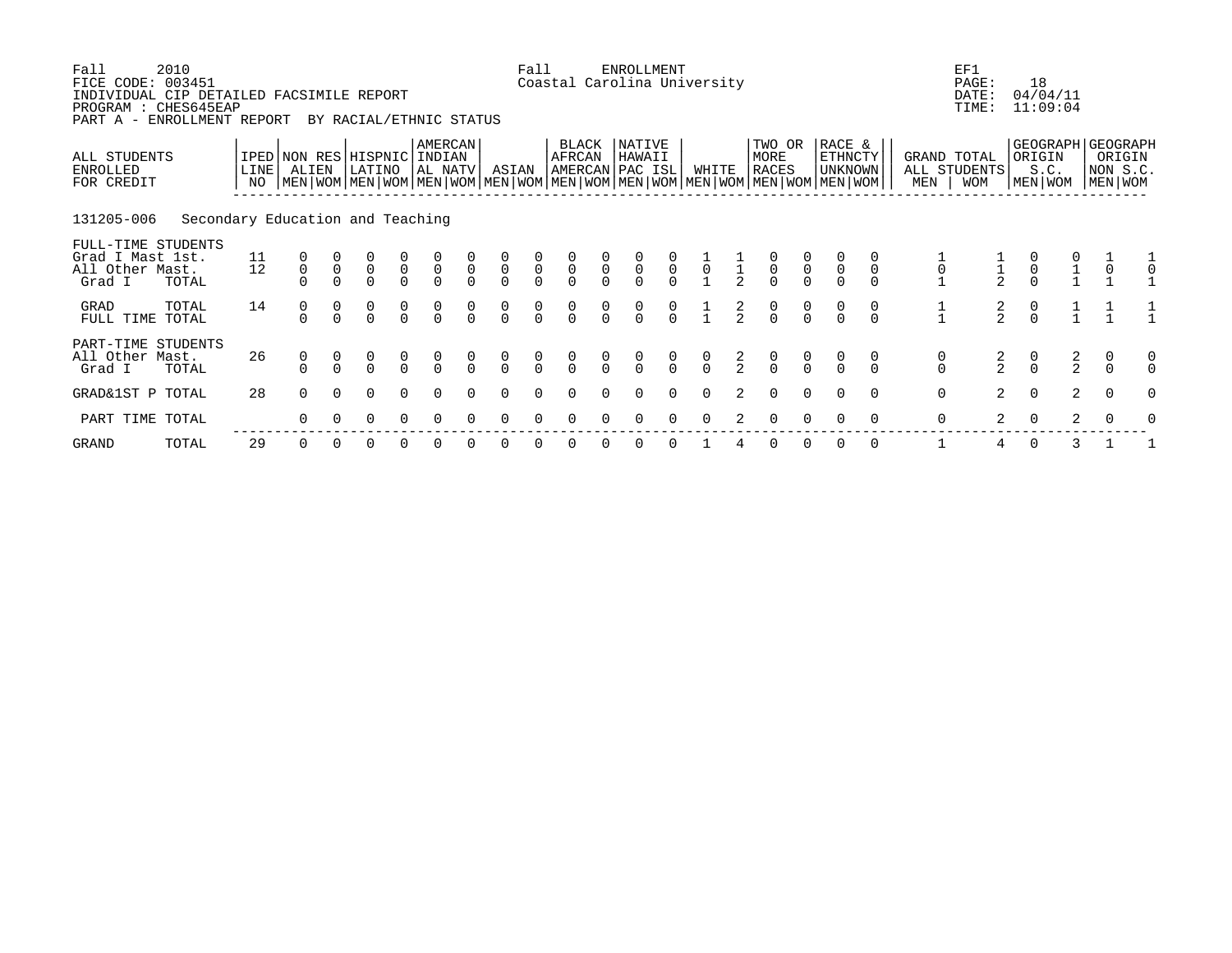| Fall<br>FICE CODE: 003451<br>INDIVIDUAL CIP DETAILED FACSIMILE REPORT<br>PROGRAM : CHES645EAP<br>PART A - ENROLLMENT REPORT | 2010                             |              |                                      |             | BY RACIAL/ETHNIC STATUS                   |                                           |                                           |                                      |                                           | Fall                                      | Coastal Carolina University         |                | ENROLLMENT                                |                                           |                                         |                                              |                                                                                                                                               |                                           |                                            |          |                            | EF1<br>PAGE:<br>DATE:<br>TIME:               | 19              | 04/04/11<br>11:09:04                  |                                                        |   |
|-----------------------------------------------------------------------------------------------------------------------------|----------------------------------|--------------|--------------------------------------|-------------|-------------------------------------------|-------------------------------------------|-------------------------------------------|--------------------------------------|-------------------------------------------|-------------------------------------------|-------------------------------------|----------------|-------------------------------------------|-------------------------------------------|-----------------------------------------|----------------------------------------------|-----------------------------------------------------------------------------------------------------------------------------------------------|-------------------------------------------|--------------------------------------------|----------|----------------------------|----------------------------------------------|-----------------|---------------------------------------|--------------------------------------------------------|---|
| ALL STUDENTS<br>ENROLLED<br>FOR CREDIT                                                                                      |                                  | LINE  <br>NO | IPED NON RES HISPNIC<br>ALIEN        |             | LATINO                                    |                                           | AMERCAN<br>INDIAN<br>  AL NATV            |                                      | ASIAN                                     |                                           | BLACK<br>AFRCAN<br> AMERCAN PAC ISL |                | NATIVE<br>HAWAII                          |                                           | WHITE                                   |                                              | TWO OR<br>MORE<br><b>RACES</b><br>  MEN   WOM   MEN   WOM   MEN   WOM   MEN   WOM   MEN   WOM   MEN   WOM   MEN   WOM   MEN   WOM   MEN   WOM |                                           | RACE &<br><b>ETHNCTY</b><br><b>UNKNOWN</b> |          | MEN                        | GRAND TOTAL<br>ALL STUDENTS<br><b>WOM</b>    | ORIGIN          | S.C.<br>  MEN   WOM                   | GEOGRAPH GEOGRAPH<br>ORIGIN<br>NON S.C.<br>  MEN   WOM |   |
| 131205-008                                                                                                                  | Secondary Education and Teaching |              |                                      |             |                                           |                                           |                                           |                                      |                                           |                                           |                                     |                |                                           |                                           |                                         |                                              |                                                                                                                                               |                                           |                                            |          |                            |                                              |                 |                                       |                                                        |   |
| FULL-TIME STUDENTS<br>Grad I Mast 1st.<br>All Other Mast.<br>Grad I                                                         | TOTAL                            | 11<br>12     | $\begin{matrix} 0 \\ 0 \end{matrix}$ | $\mathsf 0$ | $\begin{matrix} 0 \\ 0 \\ 0 \end{matrix}$ | $\begin{matrix} 0 \\ 0 \\ 0 \end{matrix}$ | $\begin{matrix} 0 \\ 0 \\ 0 \end{matrix}$ | $\begin{matrix} 0 \\ 0 \end{matrix}$ | $\begin{matrix} 0 \\ 0 \\ 0 \end{matrix}$ | $\begin{matrix} 0 \\ 0 \\ 0 \end{matrix}$ | $\overline{0}$                      | $\overline{0}$ | $\begin{matrix} 0 \\ 0 \\ 0 \end{matrix}$ | $\begin{matrix} 0 \\ 0 \\ 0 \end{matrix}$ | $\frac{9}{2}$<br>11                     | $\begin{array}{c} 10 \\ 1 \\ 11 \end{array}$ | $\begin{matrix} 0 \\ 0 \\ 0 \end{matrix}$                                                                                                     | $\begin{matrix} 0 \\ 0 \\ 0 \end{matrix}$ | $\begin{matrix} 0 \\ 0 \end{matrix}$       |          | 10<br>$\overline{c}$<br>12 | $\begin{array}{c} 10 \\ 1 \\ 11 \end{array}$ | $\frac{4}{2}$ 6 | $\frac{1}{8}$                         | 6<br>0<br>6                                            |   |
| GRAD<br>FULL TIME TOTAL                                                                                                     | TOTAL                            | 14           | 0<br>$\cap$                          |             | 0<br>$\Omega$                             | 0<br>$\Omega$                             |                                           | $\begin{matrix}0\\0\end{matrix}$     | $\begin{matrix} 0 \\ 0 \end{matrix}$      | $\begin{matrix} 0 \\ 0 \end{matrix}$      |                                     | $\Omega$       | 0<br>$\Omega$                             | $\Omega$                                  | $\begin{array}{c} 11 \\ 11 \end{array}$ | $\begin{array}{c} 11 \\ 11 \end{array}$      | $\begin{matrix}0\\0\end{matrix}$                                                                                                              | $\frac{0}{0}$                             |                                            | 0        | 12<br>12                   | $\begin{array}{c} 11 \\ 11 \end{array}$      | 6<br>6          | $\begin{array}{c} 8 \\ 8 \end{array}$ | $\begin{array}{c} 6 \\ 6 \end{array}$                  |   |
| PART-TIME STUDENTS<br>All Other Mast.<br>Grad I                                                                             | TOTAL                            | 26           | 0                                    |             | $\begin{matrix} 0 \\ 0 \end{matrix}$      | $\begin{matrix} 0 \\ 0 \end{matrix}$      | $\begin{matrix} 0 \\ 0 \end{matrix}$      | $\frac{0}{0}$                        | $\begin{matrix} 0 \\ 0 \end{matrix}$      | $\frac{0}{0}$                             | $\frac{0}{0}$                       |                | $\frac{0}{0}$                             |                                           |                                         | $\frac{2}{2}$                                | $\frac{1}{1}$                                                                                                                                 |                                           |                                            | 0        | $\frac{2}{2}$              | $\frac{2}{2}$                                | $\frac{2}{2}$   | $\frac{2}{2}$                         | 0<br>$\Omega$                                          |   |
| GRAD&1ST P TOTAL                                                                                                            |                                  | 28           | $\Omega$                             | $\cap$      | $\Omega$                                  | $\Omega$                                  | $\Omega$                                  | $\cap$                               | $\Omega$                                  | $\Omega$                                  |                                     |                | $\Omega$                                  | $\Omega$                                  |                                         | $2^{\circ}$                                  |                                                                                                                                               | $\Omega$                                  | $\Omega$                                   | $\Omega$ | 2                          | $\overline{2}$                               | 2               | 2                                     | $\Omega$                                               | O |
| PART TIME TOTAL                                                                                                             |                                  |              | $\Omega$                             |             | O                                         |                                           |                                           |                                      |                                           |                                           |                                     |                |                                           |                                           |                                         |                                              |                                                                                                                                               |                                           |                                            | $\Omega$ | 2                          | $\overline{2}$                               | 2               | 2                                     |                                                        |   |
|                                                                                                                             |                                  |              |                                      |             |                                           |                                           |                                           |                                      |                                           |                                           |                                     |                |                                           |                                           |                                         |                                              |                                                                                                                                               |                                           |                                            |          |                            |                                              |                 |                                       |                                                        |   |

GRAND TOTAL 29 0 0 0 0 0 0 0 0 1 0 0 0 12 13 1 0 0 0 14 13 8 10 6 3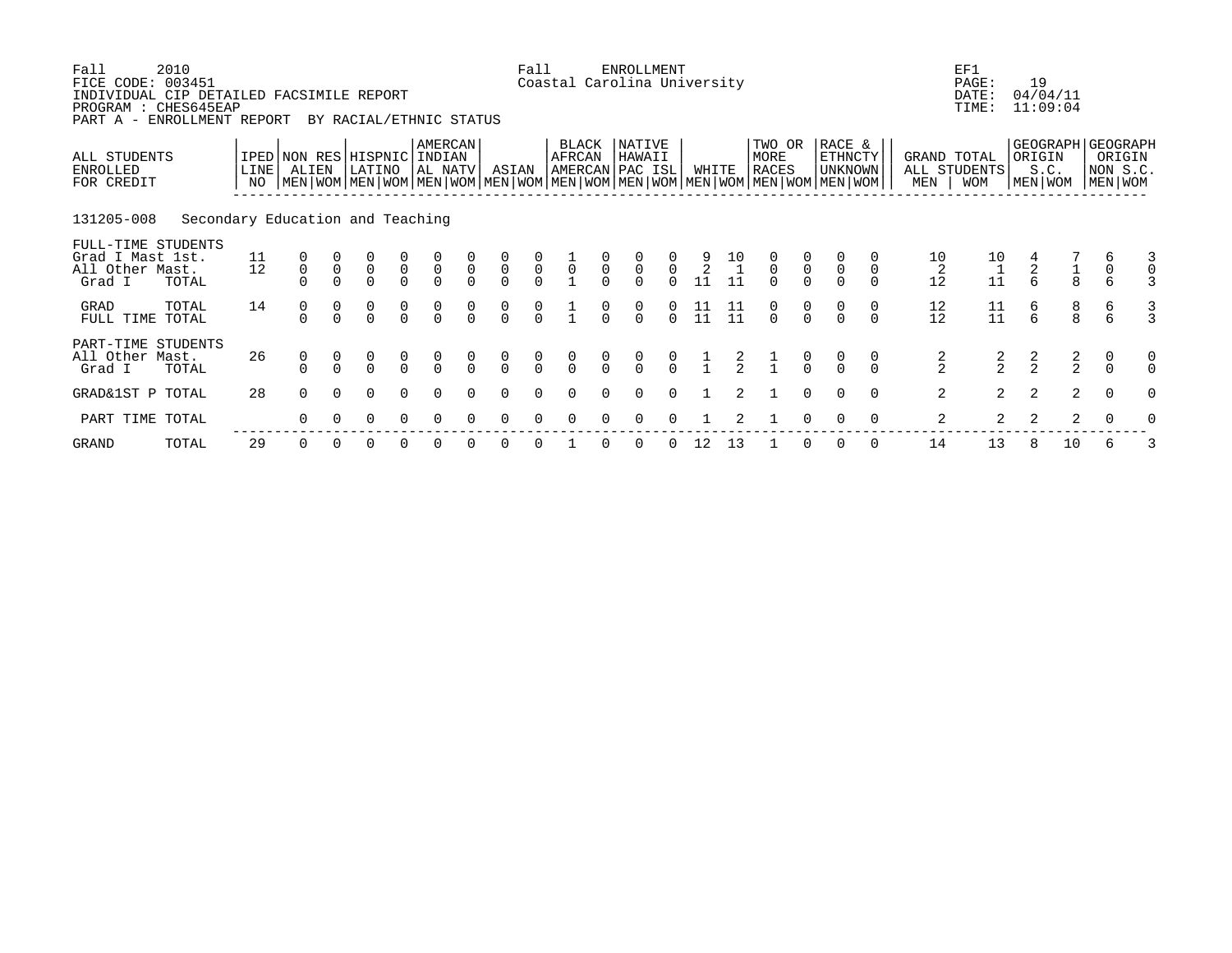| Fall<br>FICE CODE: 003451                                                                      | 2010                             |      |       |                                                                                                                                                         |                |                      |                |                                      | Fall           |                                      |               | <b>ENROLLMENT</b><br>Coastal Carolina University |                                  |               |                                  |                                      |                |                                       |                                  |     | EF1<br>PAGE:                                  | 20     |                      |                                                         |
|------------------------------------------------------------------------------------------------|----------------------------------|------|-------|---------------------------------------------------------------------------------------------------------------------------------------------------------|----------------|----------------------|----------------|--------------------------------------|----------------|--------------------------------------|---------------|--------------------------------------------------|----------------------------------|---------------|----------------------------------|--------------------------------------|----------------|---------------------------------------|----------------------------------|-----|-----------------------------------------------|--------|----------------------|---------------------------------------------------------|
| INDIVIDUAL CIP DETAILED FACSIMILE REPORT<br>PROGRAM : CHES645EAP<br>PART A - ENROLLMENT REPORT |                                  |      |       | BY RACIAL/ETHNIC STATUS                                                                                                                                 |                |                      |                |                                      |                |                                      |               |                                                  |                                  |               |                                  |                                      |                |                                       |                                  |     | DATE:<br>TIME:                                |        | 04/04/11<br>11:09:04 |                                                         |
| ALL STUDENTS<br>ENROLLED<br>FOR CREDIT                                                         |                                  | LINE | ALIEN | IPED NON RES HISPNIC INDIAN<br>LATINO<br>NO   MEN   WOM   MEN   WOM   MEN   WOM   MEN   WOM   MEN   WOM   MEN   WOM   MEN   WOM   MEN   WOM   MEN   WOM |                | AMERCAN<br>  AL NATV |                | ASIAN                                |                | BLACK<br>AFRCAN                      |               | NATIVE<br>HAWAII<br>AMERCAN PAC ISL              |                                  | WHITE         |                                  | TWO OR<br>MORE<br>RACES              |                | RACE &<br><b>ETHNCTY</b><br>  UNKNOWN |                                  | MEN | GRAND TOTAL<br>ALL STUDENTS<br><b>WOM</b>     | ORIGIN | S.C.<br>MEN WOM      | GEOGRAPH GEOGRAPH<br>ORIGIN<br> NON S.C.<br>  MEN   WOM |
| 131205-010                                                                                     | Secondary Education and Teaching |      |       |                                                                                                                                                         |                |                      |                |                                      |                |                                      |               |                                                  |                                  |               |                                  |                                      |                |                                       |                                  |     |                                               |        |                      |                                                         |
| FULL-TIME STUDENTS<br>Grad I Mast 1st.<br>Grad I                                               | TOTAL                            | 11   |       | $\frac{0}{0}$                                                                                                                                           | $\int_{0}^{0}$ | $\frac{0}{0}$        | $\int_{0}^{0}$ | $\int_{0}^{0}$                       | $\int_{0}^{0}$ | $\frac{0}{0}$                        | $\frac{1}{1}$ | $\frac{0}{0}$                                    | $\begin{matrix}0\\0\end{matrix}$ | $\frac{3}{3}$ | $\begin{matrix}8\\8\end{matrix}$ | $\frac{0}{0}$                        | $\int_{0}^{0}$ | $\frac{0}{0}$                         |                                  |     | $\begin{smallmatrix}1&0\1&0\end{smallmatrix}$ |        | $\frac{5}{5}$        |                                                         |
| GRAD<br>FULL TIME                                                                              | TOTAL<br>TOTAL                   | 14   |       | $\alpha$                                                                                                                                                | $\frac{0}{0}$  | $\frac{0}{0}$        | $\int_{0}^{0}$ | $\begin{matrix} 0 \\ 0 \end{matrix}$ | $\int_{0}^{0}$ | $\begin{matrix} 0 \\ 0 \end{matrix}$ | $\frac{1}{1}$ | $\frac{0}{0}$                                    | $\begin{matrix}0\\0\end{matrix}$ | $\frac{3}{3}$ | $\frac{8}{8}$                    | $\begin{matrix} 0 \\ 0 \end{matrix}$ | $\frac{0}{0}$  | $\alpha$                              | $\begin{matrix}0\\0\end{matrix}$ |     | $\begin{smallmatrix}1&0\1&0\end{smallmatrix}$ |        | $\frac{5}{5}$        |                                                         |
| PART-TIME STUDENTS                                                                             |                                  |      |       |                                                                                                                                                         |                |                      |                |                                      |                |                                      |               |                                                  |                                  |               |                                  |                                      |                |                                       |                                  |     |                                               |        |                      |                                                         |
| GRAND                                                                                          | TOTAL                            | 29   |       | 0                                                                                                                                                       | $\Omega$       | $\Omega$             | $\Omega$       | $\Omega$                             | $\Omega$       |                                      |               | 0                                                | $\Omega$                         |               | 8                                | 0                                    | $\Omega$       | $\Omega$                              | $\Omega$                         | 3   | 10                                            |        | 5.                   |                                                         |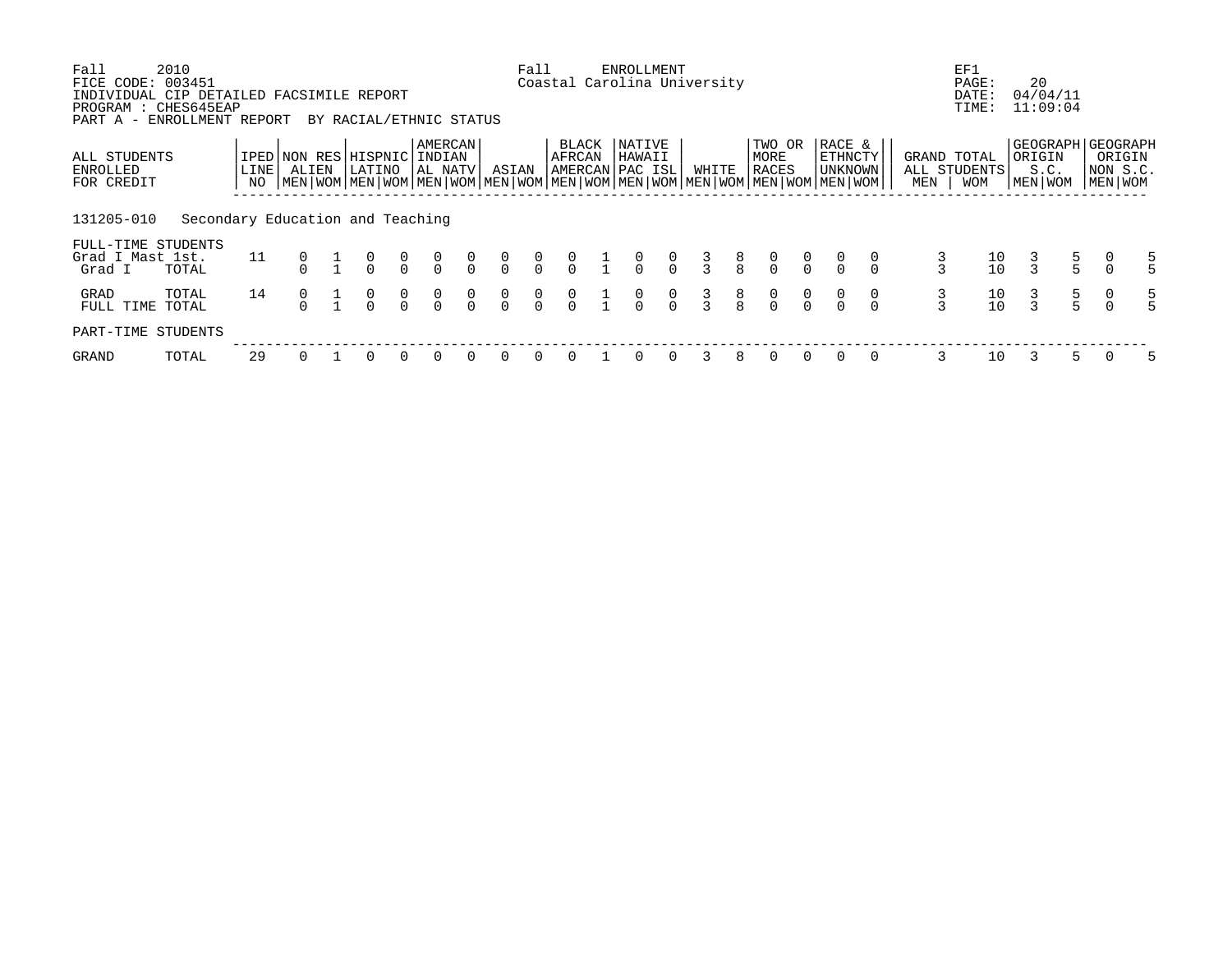| RACE &<br>GEOGRAPH<br>AMERCAN<br>NATIVE<br>BLACK<br>TWO OR<br>ALL STUDENTS<br>IPED NON RES HISPNIC INDIAN<br>AFRCAN<br>HAWAII<br>ETHNCTY<br>MORE<br>GRAND TOTAL<br>ORIGIN<br><b>RACES</b><br><b>UNKNOWN</b><br>ALL STUDENTS<br><b>LINE</b><br>ALIEN<br>LATINO<br>AL NATV<br>AMERCAN PAC ISL<br>WHITE<br>S.C.<br>ENROLLED<br>ASIAN<br>  MEN   WOM   MEN   WOM   MEN   WOM   MEN   WOM   MEN   WOM   MEN   WOM   MEN   WOM   MEN   WOM   MEN   WOM  <br>MEN WOM<br>MEN WOM<br>NO<br>MEN<br><b>WOM</b><br>FOR CREDIT<br>131205-016<br>Secondary Education and Teaching<br>FULL-TIME STUDENTS<br>12<br>All Other Mast.<br>$\begin{matrix} 0 \\ 0 \end{matrix}$<br>$\begin{matrix} 0 \\ 0 \end{matrix}$<br>$\begin{matrix} 0 \\ 0 \end{matrix}$<br>$\begin{matrix} 0 \\ 0 \end{matrix}$<br>$\begin{matrix} 0 \\ 0 \end{matrix}$<br>$\begin{matrix}0\\0\end{matrix}$<br>$\begin{matrix} 0 \\ 0 \end{matrix}$<br>$\begin{matrix} 0 \\ 0 \end{matrix}$<br>$\frac{0}{0}$<br>$\frac{0}{0}$<br>$\frac{0}{0}$<br>$\begin{matrix} 0 \\ 0 \end{matrix}$<br>$\frac{0}{0}$<br>$\frac{0}{0}$<br>$\frac{0}{0}$<br>$\frac{0}{0}$<br>$\frac{0}{0}$<br>Grad I<br>TOTAL<br>14<br>$\begin{matrix} 0 \\ 0 \end{matrix}$<br>TOTAL<br>$\begin{matrix} 0 \\ 0 \end{matrix}$<br>$\begin{matrix} 0 \\ 0 \end{matrix}$<br>GRAD<br>$\begin{matrix} 0 \\ 0 \end{matrix}$<br>$\begin{matrix} 0 \\ 0 \end{matrix}$<br>$\begin{matrix} 0 \\ 0 \end{matrix}$<br>$\begin{matrix} 0 \\ 0 \end{matrix}$<br>$\begin{matrix} 0 \\ 0 \end{matrix}$<br>$\begin{matrix} 0 \\ 0 \end{matrix}$<br>$\begin{matrix} 0 \\ 0 \end{matrix}$<br>$\begin{matrix} 0 \\ 0 \end{matrix}$<br>$\frac{0}{0}$<br>$\begin{matrix} 0 \\ 0 \end{matrix}$<br>$\frac{0}{0}$<br>$\frac{0}{0}$<br>$\frac{0}{0}$<br>$\Omega$<br>FULL TIME<br>TOTAL<br>PART-TIME STUDENTS<br>26<br>All Other Mast.<br>$\begin{matrix} 0 \\ 0 \end{matrix}$<br>$\begin{matrix} 0 \\ 0 \end{matrix}$<br>$\begin{matrix}0\\0\end{matrix}$<br>$\frac{0}{0}$<br>$\frac{0}{0}$<br>$\frac{0}{0}$<br>$\frac{0}{0}$<br>$\frac{0}{0}$<br>$\frac{0}{0}$<br>$\frac{0}{0}$<br>$\frac{0}{0}$<br>$\frac{0}{0}$<br>$\frac{0}{0}$<br>$\frac{0}{0}$<br>$\frac{1}{1}$<br>Grad I<br>TOTAL<br>28<br>0<br>$\Omega$<br>$\overline{0}$<br>GRAD&1ST P TOTAL<br>$\Omega$<br>0<br>$\Omega$<br>$\Omega$<br>$\Omega$<br>$\Omega$<br>$\Omega$<br>$\Omega$<br>$\Omega$<br>$\Omega$<br>$\Omega$<br>0<br>PART TIME TOTAL<br>$\Omega$<br>$\Omega$<br>0<br>$\Omega$<br>0 | Fall<br>FICE CODE: 003451<br>INDIVIDUAL CIP DETAILED FACSIMILE REPORT<br>PROGRAM : CHES645EAP<br>PART A - ENROLLMENT REPORT | 2010 |  | BY RACIAL/ETHNIC STATUS |  |  | Fall | Coastal Carolina University | <b>ENROLLMENT</b> |  |  |  |  | EF1<br>PAGE:<br>DATE:<br>TIME: | 21<br>04/04/11<br>11:09:04 |                                       |   |
|--------------------------------------------------------------------------------------------------------------------------------------------------------------------------------------------------------------------------------------------------------------------------------------------------------------------------------------------------------------------------------------------------------------------------------------------------------------------------------------------------------------------------------------------------------------------------------------------------------------------------------------------------------------------------------------------------------------------------------------------------------------------------------------------------------------------------------------------------------------------------------------------------------------------------------------------------------------------------------------------------------------------------------------------------------------------------------------------------------------------------------------------------------------------------------------------------------------------------------------------------------------------------------------------------------------------------------------------------------------------------------------------------------------------------------------------------------------------------------------------------------------------------------------------------------------------------------------------------------------------------------------------------------------------------------------------------------------------------------------------------------------------------------------------------------------------------------------------------------------------------------------------------------------------------------------------------------------------------------------------------------------------------------------------------------------------------------------------------------------------------------------------------------------------------------------------------------------------------------------------------------------------------------------------------------------------------------------------------------------------------------------------------------------------------------------------------|-----------------------------------------------------------------------------------------------------------------------------|------|--|-------------------------|--|--|------|-----------------------------|-------------------|--|--|--|--|--------------------------------|----------------------------|---------------------------------------|---|
|                                                                                                                                                                                                                                                                                                                                                                                                                                                                                                                                                                                                                                                                                                                                                                                                                                                                                                                                                                                                                                                                                                                                                                                                                                                                                                                                                                                                                                                                                                                                                                                                                                                                                                                                                                                                                                                                                                                                                                                                                                                                                                                                                                                                                                                                                                                                                                                                                                                  |                                                                                                                             |      |  |                         |  |  |      |                             |                   |  |  |  |  |                                |                            | <b>GEOGRAPH</b><br>ORIGIN<br>NON S.C. |   |
|                                                                                                                                                                                                                                                                                                                                                                                                                                                                                                                                                                                                                                                                                                                                                                                                                                                                                                                                                                                                                                                                                                                                                                                                                                                                                                                                                                                                                                                                                                                                                                                                                                                                                                                                                                                                                                                                                                                                                                                                                                                                                                                                                                                                                                                                                                                                                                                                                                                  |                                                                                                                             |      |  |                         |  |  |      |                             |                   |  |  |  |  |                                |                            |                                       |   |
|                                                                                                                                                                                                                                                                                                                                                                                                                                                                                                                                                                                                                                                                                                                                                                                                                                                                                                                                                                                                                                                                                                                                                                                                                                                                                                                                                                                                                                                                                                                                                                                                                                                                                                                                                                                                                                                                                                                                                                                                                                                                                                                                                                                                                                                                                                                                                                                                                                                  |                                                                                                                             |      |  |                         |  |  |      |                             |                   |  |  |  |  |                                |                            |                                       |   |
|                                                                                                                                                                                                                                                                                                                                                                                                                                                                                                                                                                                                                                                                                                                                                                                                                                                                                                                                                                                                                                                                                                                                                                                                                                                                                                                                                                                                                                                                                                                                                                                                                                                                                                                                                                                                                                                                                                                                                                                                                                                                                                                                                                                                                                                                                                                                                                                                                                                  |                                                                                                                             |      |  |                         |  |  |      |                             |                   |  |  |  |  |                                |                            |                                       |   |
|                                                                                                                                                                                                                                                                                                                                                                                                                                                                                                                                                                                                                                                                                                                                                                                                                                                                                                                                                                                                                                                                                                                                                                                                                                                                                                                                                                                                                                                                                                                                                                                                                                                                                                                                                                                                                                                                                                                                                                                                                                                                                                                                                                                                                                                                                                                                                                                                                                                  |                                                                                                                             |      |  |                         |  |  |      |                             |                   |  |  |  |  |                                |                            |                                       | 0 |
|                                                                                                                                                                                                                                                                                                                                                                                                                                                                                                                                                                                                                                                                                                                                                                                                                                                                                                                                                                                                                                                                                                                                                                                                                                                                                                                                                                                                                                                                                                                                                                                                                                                                                                                                                                                                                                                                                                                                                                                                                                                                                                                                                                                                                                                                                                                                                                                                                                                  |                                                                                                                             |      |  |                         |  |  |      |                             |                   |  |  |  |  |                                |                            |                                       | O |
|                                                                                                                                                                                                                                                                                                                                                                                                                                                                                                                                                                                                                                                                                                                                                                                                                                                                                                                                                                                                                                                                                                                                                                                                                                                                                                                                                                                                                                                                                                                                                                                                                                                                                                                                                                                                                                                                                                                                                                                                                                                                                                                                                                                                                                                                                                                                                                                                                                                  |                                                                                                                             |      |  |                         |  |  |      |                             |                   |  |  |  |  |                                |                            |                                       |   |

GRAND TOTAL 29 0 0 0 0 0 0 0 0 0 0 0 0 0 2 0 0 0 0 0 2 0 1 0 1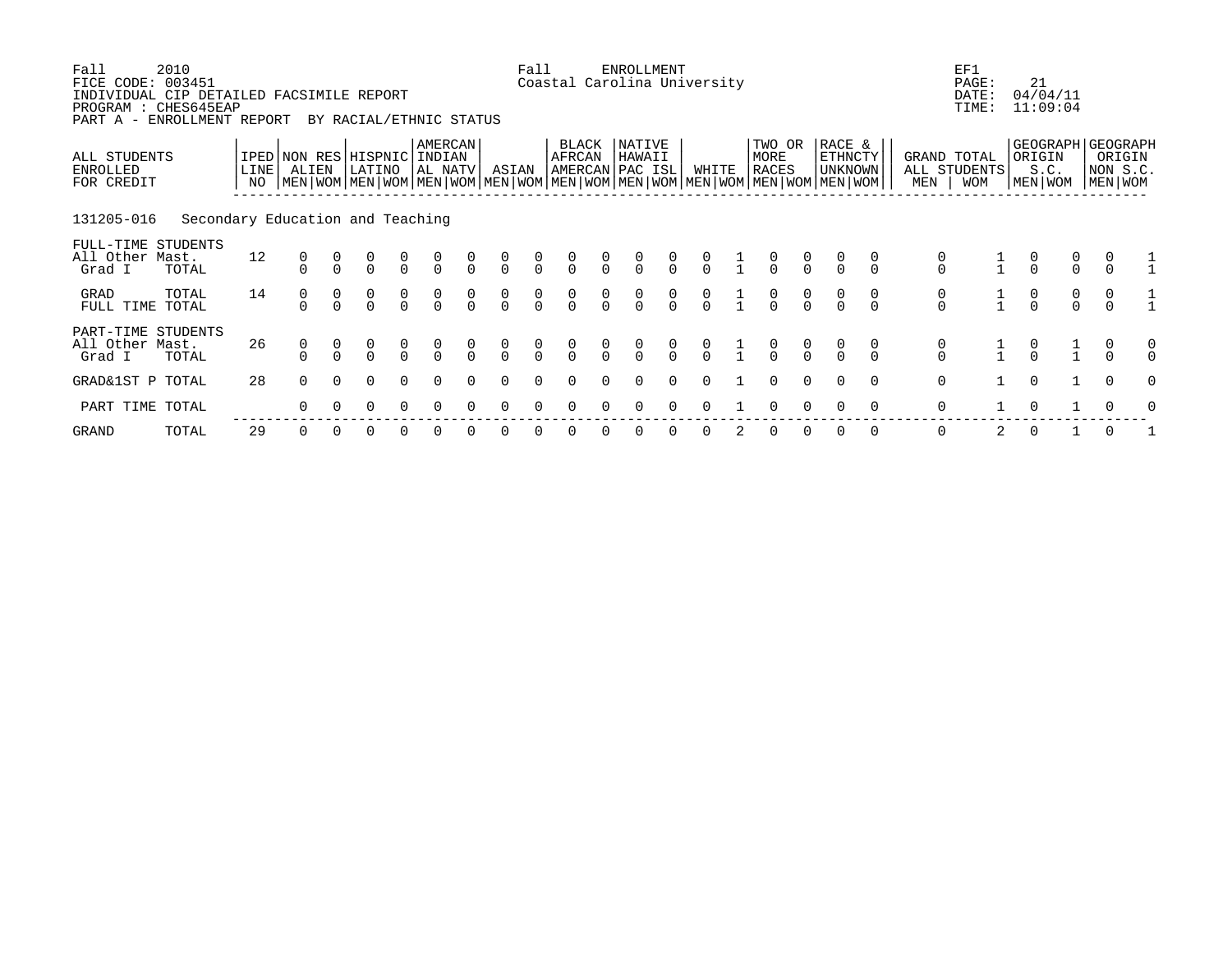| Fall<br>FICE CODE: 003451                                                                      | 2010                               |      |       |                                               |                                                                                                                                                         |                |                      |               |                                      | Fall           |                 |               | <b>ENROLLMENT</b><br>Coastal Carolina University |                                  |                 |               |                                  |                                  |                                     |               |     | EF1<br>PAGE:                              |                                              | 22                                             |               |                                    |   |
|------------------------------------------------------------------------------------------------|------------------------------------|------|-------|-----------------------------------------------|---------------------------------------------------------------------------------------------------------------------------------------------------------|----------------|----------------------|---------------|--------------------------------------|----------------|-----------------|---------------|--------------------------------------------------|----------------------------------|-----------------|---------------|----------------------------------|----------------------------------|-------------------------------------|---------------|-----|-------------------------------------------|----------------------------------------------|------------------------------------------------|---------------|------------------------------------|---|
| INDIVIDUAL CIP DETAILED FACSIMILE REPORT<br>PROGRAM : CHES645EAP<br>PART A - ENROLLMENT REPORT |                                    |      |       |                                               | BY RACIAL/ETHNIC STATUS                                                                                                                                 |                |                      |               |                                      |                |                 |               |                                                  |                                  |                 |               |                                  |                                  |                                     |               |     | DATE:<br>TIME:                            |                                              | 04/04/11<br>11:09:04                           |               |                                    |   |
| ALL STUDENTS<br>ENROLLED<br>FOR CREDIT                                                         |                                    | LINE | ALIEN |                                               | IPED NON RES HISPNIC INDIAN<br>LATINO<br>NO   MEN   WOM   MEN   WOM   MEN   WOM   MEN   WOM   MEN   WOM   MEN   WOM   MEN   WOM   MEN   WOM   MEN   WOM |                | AMERCAN<br>  AL NATV |               | ASIAN                                |                | BLACK<br>AFRCAN |               | NATIVE<br>HAWAII<br>AMERCAN PAC ISL              |                                  | WHITE           |               | TWO OR<br>MORE<br>RACES          |                                  | RACE &<br>ETHNCTY<br>  UNKNOWN      |               | MEN | GRAND TOTAL<br>ALL STUDENTS<br><b>WOM</b> |                                              | GEOGRAPH GEOGRAPH<br>ORIGIN<br>S.C.<br>MEN WOM |               | ORIGIN<br> NON S.C.<br>  MEN   WOM |   |
| 131206-001                                                                                     | Teacher Education, Multiple Levels |      |       |                                               |                                                                                                                                                         |                |                      |               |                                      |                |                 |               |                                                  |                                  |                 |               |                                  |                                  |                                     |               |     |                                           |                                              |                                                |               |                                    |   |
| FULL-TIME STUDENTS<br>Grad I Mast 1st.<br>Grad I                                               | TOTAL                              | 11   |       |                                               | $\alpha$                                                                                                                                                | $\int_{0}^{0}$ | $\int_{0}^{0}$       | $\frac{1}{1}$ | $\int_{0}^{0}$                       | $\int_{0}^{0}$ | $\int_{0}^{0}$  |               | $\begin{matrix} 1 & 0 \\ 1 & 0 \end{matrix}$     | $\int_{0}^{0}$                   | $\frac{1}{1}$ 3 |               | $\begin{matrix}0\\0\end{matrix}$ | $\begin{matrix}0\\0\end{matrix}$ | $\begin{matrix}0\\0\\0\end{matrix}$ | $\frac{1}{1}$ |     | $rac{6}{6}$                               |                                              |                                                |               |                                    |   |
| GRAD<br>FULL TIME                                                                              | TOTAL<br>TOTAL                     | 14   |       | $\begin{smallmatrix}0\\0\\0\end{smallmatrix}$ | $\frac{0}{0}$                                                                                                                                           | $\int_{0}^{0}$ | $\frac{0}{0}$        |               | $\begin{matrix} 0 \\ 0 \end{matrix}$ | $\int_{0}^{0}$ | $\int_{0}^{0}$  | $\frac{1}{1}$ | $\int_{0}^{0}$                                   | $\begin{matrix}0\\0\end{matrix}$ | $\frac{1}{1}$   | $\frac{3}{3}$ | $\frac{0}{0}$                    | $\int_{0}^{0}$                   | $\alpha$                            | $\frac{1}{1}$ |     |                                           | $\begin{matrix} 6 & 1 \\ 6 & 1 \end{matrix}$ |                                                | $\frac{3}{3}$ |                                    |   |
| PART-TIME STUDENTS                                                                             |                                    |      |       |                                               |                                                                                                                                                         |                |                      |               |                                      |                |                 |               |                                                  |                                  |                 |               |                                  |                                  |                                     |               |     |                                           |                                              |                                                |               |                                    |   |
| GRAND                                                                                          | TOTAL                              | 29   |       |                                               | 0                                                                                                                                                       | $\Omega$       |                      |               | $\Omega$                             | $\Omega$       | $\Omega$        |               | 0                                                | $\Omega$                         |                 |               | $\Omega$                         | $\Omega$                         | $\Omega$                            |               |     | 6                                         |                                              |                                                |               |                                    | 3 |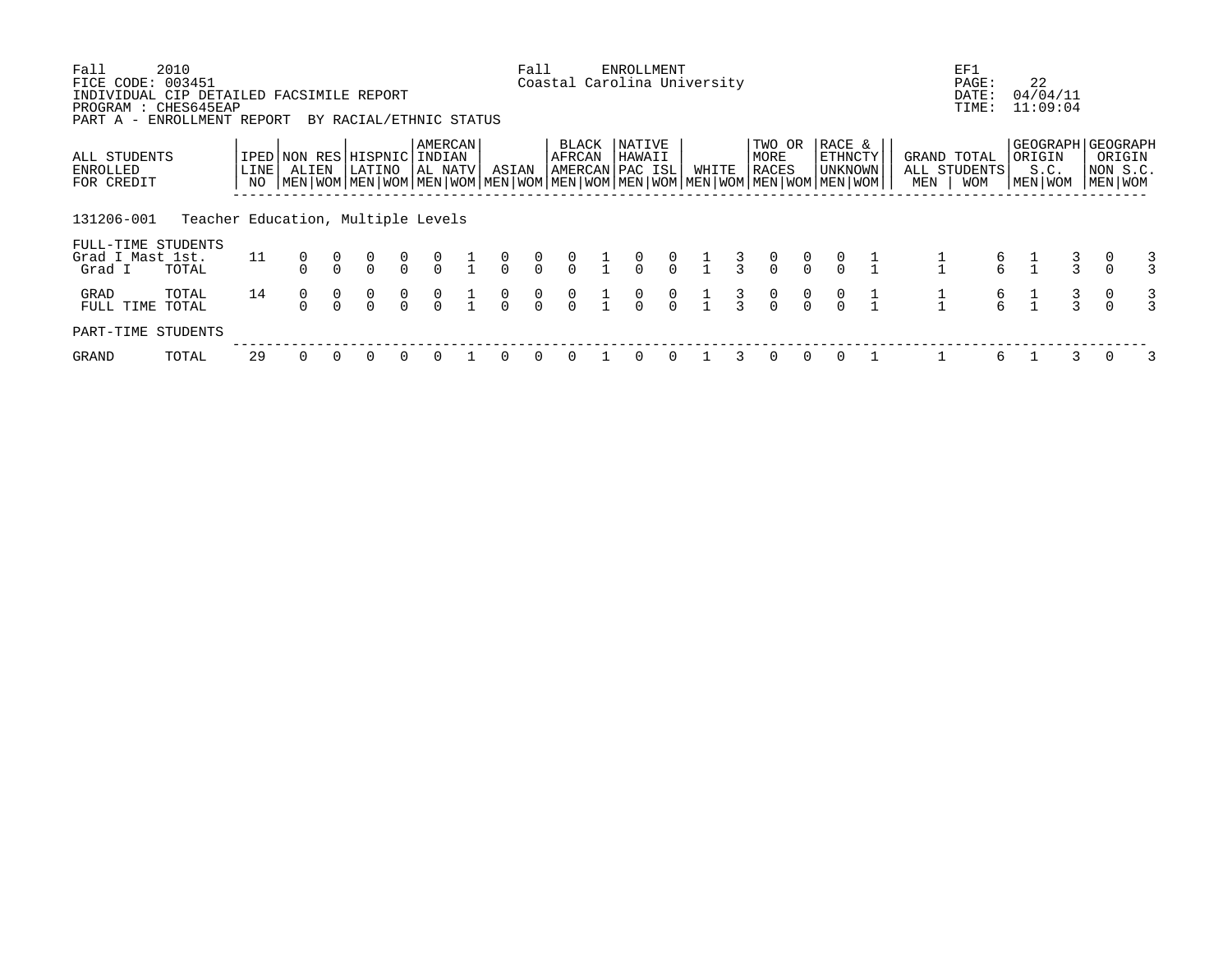| Fall                                                                                                                | 2010                               |              |                                                                                                                                                     |                         |                |                                      |                |                                  | Fall                                 |                 | ENROLLMENT                                   |                |                |                                                      |                                  |                              |                                  |                                      | EF1                                |                                  |                                           |                                                      |
|---------------------------------------------------------------------------------------------------------------------|------------------------------------|--------------|-----------------------------------------------------------------------------------------------------------------------------------------------------|-------------------------|----------------|--------------------------------------|----------------|----------------------------------|--------------------------------------|-----------------|----------------------------------------------|----------------|----------------|------------------------------------------------------|----------------------------------|------------------------------|----------------------------------|--------------------------------------|------------------------------------|----------------------------------|-------------------------------------------|------------------------------------------------------|
| FICE CODE: 003451<br>INDIVIDUAL CIP DETAILED FACSIMILE REPORT<br>PROGRAM : CHES645EAP<br>PART A - ENROLLMENT REPORT |                                    |              |                                                                                                                                                     | BY RACIAL/ETHNIC STATUS |                |                                      |                |                                  |                                      |                 | Coastal Carolina University                  |                |                |                                                      |                                  |                              |                                  |                                      | PAGE:<br>DATE:<br>TIME:            |                                  | 23<br>04/04/11<br>11:09:04                |                                                      |
| ALL STUDENTS<br>ENROLLED<br>FOR CREDIT                                                                              |                                    | LINE  <br>NO | IPED NON RES HISPNIC INDIAN<br>ALIEN<br>  MEN   WOM   MEN   WOM   MEN   WOM   MEN   WOM   MEN   WOM   MEN   WOM   MEN   WOM   MEN   WOM   MEN   WOM | LATINO                  |                | AMERCAN<br> AL NATV                  |                | ASIAN                            |                                      | BLACK<br>AFRCAN | NATIVE<br>HAWAII<br>AMERCAN PAC ISL          |                | WHITE          | TWO OR<br>MORE<br>RACES                              |                                  | RACE &<br>ETHNCTY<br>UNKNOWN |                                  | MEN                                  | GRAND TOTAL<br>ALL STUDENTS<br>WOM |                                  | GEOGRAPH  <br>  ORIGIN<br>S.C.<br>MEN WOM | <b>GEOGRAPH</b><br>ORIGIN<br>NON S.C.<br>  MEN   WOM |
| 131206-002                                                                                                          | Teacher Education, Multiple Levels |              |                                                                                                                                                     |                         |                |                                      |                |                                  |                                      |                 |                                              |                |                |                                                      |                                  |                              |                                  |                                      |                                    |                                  |                                           |                                                      |
| FULL-TIME STUDENTS<br>Grad I Mast 1st.<br>Grad I                                                                    | TOTAL                              | 11           |                                                                                                                                                     | $\frac{0}{0}$           | $\int_{0}^{0}$ | $\frac{0}{0}$                        | $\int_{0}^{0}$ | $\int_{0}^{0}$                   | $\int_{0}^{0}$                       | $\frac{0}{0}$   | $\begin{matrix} 1 & 0 \\ 1 & 0 \end{matrix}$ | $\int_{0}^{0}$ |                | $\begin{matrix} 0 & 1 & 0 \\ 0 & 1 & 0 \end{matrix}$ | $\begin{matrix}0\\0\end{matrix}$ |                              |                                  | $\begin{matrix} 0 \\ 0 \end{matrix}$ | $\frac{2}{2}$                      |                                  | $\int_{0}^{0}$                            |                                                      |
| GRAD<br>FULL TIME                                                                                                   | TOTAL<br>TOTAL                     | 14           |                                                                                                                                                     | $\frac{0}{0}$           | $\frac{0}{0}$  | $\begin{matrix} 0 \\ 0 \end{matrix}$ | $\int_{0}^{0}$ | $\begin{matrix}0\\0\end{matrix}$ | $\begin{matrix} 0 \\ 0 \end{matrix}$ | $\frac{0}{0}$   | $\alpha$                                     | $\int_{0}^{0}$ | $\int_{0}^{0}$ | $\int_{0}^{0}$                                       | $\frac{0}{0}$                    |                              | $\begin{matrix}0\\0\end{matrix}$ | $\begin{matrix}0\\0\end{matrix}$     | $\frac{2}{2}$                      | $\begin{matrix}0\\0\end{matrix}$ |                                           |                                                      |
| PART-TIME STUDENTS                                                                                                  |                                    |              |                                                                                                                                                     |                         |                |                                      |                |                                  |                                      |                 |                                              |                |                |                                                      |                                  |                              |                                  |                                      |                                    |                                  |                                           |                                                      |
| GRAND                                                                                                               | TOTAL                              | 29           |                                                                                                                                                     | 0                       | $\Omega$       | $\Omega$                             | $\Omega$       | $\Omega$                         | $\Omega$                             |                 | $\Omega$                                     | $\Omega$       |                |                                                      |                                  |                              | $\Omega$                         | 0                                    |                                    |                                  | $\Omega$                                  |                                                      |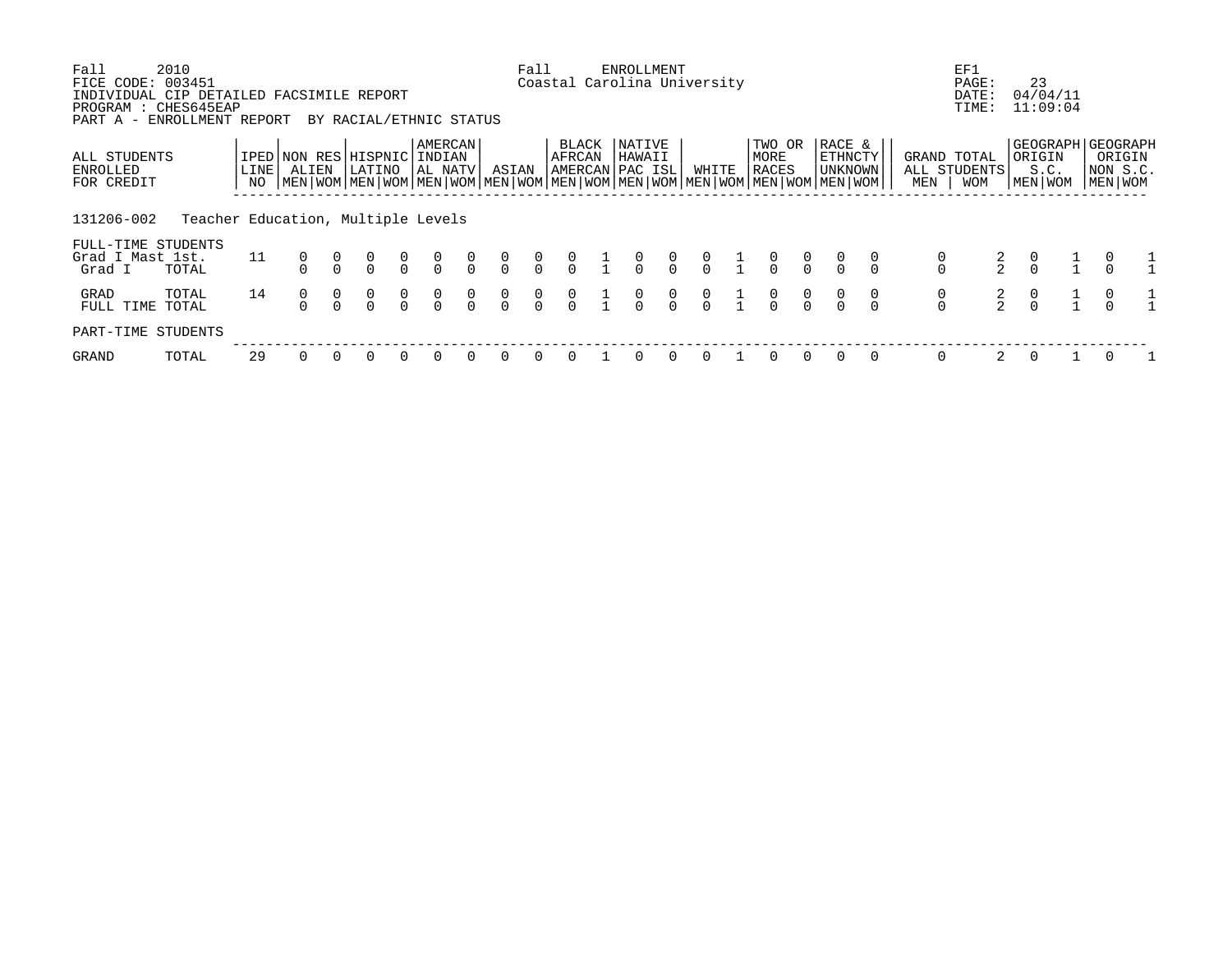| Fall<br>FICE CODE: 003451<br>INDIVIDUAL CIP DETAILED FACSIMILE REPORT<br>PROGRAM : CHES645EAP<br>PART A - ENROLLMENT REPORT | 2010                                   |                                        |                                                              |                                                         | BY RACIAL/ETHNIC STATUS                                 |                                                   |                                                             |                                                    |                                                                         | Fall                                         |                                                        |                                      | <b>ENROLLMENT</b><br>Coastal Carolina University         |                                   |                                                       |                                  |                                                            |                                               |                                                                                                                                                    |                                                              |                                                                   | EF1<br>PAGE:<br>DATE:<br>TIME:                   | 24                                                     | 04/04/11<br>11:09:04                 |                                                       |                                  |
|-----------------------------------------------------------------------------------------------------------------------------|----------------------------------------|----------------------------------------|--------------------------------------------------------------|---------------------------------------------------------|---------------------------------------------------------|---------------------------------------------------|-------------------------------------------------------------|----------------------------------------------------|-------------------------------------------------------------------------|----------------------------------------------|--------------------------------------------------------|--------------------------------------|----------------------------------------------------------|-----------------------------------|-------------------------------------------------------|----------------------------------|------------------------------------------------------------|-----------------------------------------------|----------------------------------------------------------------------------------------------------------------------------------------------------|--------------------------------------------------------------|-------------------------------------------------------------------|--------------------------------------------------|--------------------------------------------------------|--------------------------------------|-------------------------------------------------------|----------------------------------|
| ALL STUDENTS<br><b>ENROLLED</b><br>FOR CREDIT                                                                               |                                        | LINE<br>NO                             | ALIEN                                                        |                                                         | IPED NON RES HISPNIC INDIAN<br>LATINO                   |                                                   | AMERCAN<br>AL NATV                                          |                                                    | ASIAN                                                                   |                                              | <b>BLACK</b><br>AFRCAN                                 |                                      | <b>NATIVE</b><br>HAWAII<br>AMERCAN PAC ISL               |                                   | WHITE                                                 |                                  | TWO OR<br>MORE<br><b>RACES</b>                             |                                               | RACE &<br>ETHNCTY<br><b>UNKNOWN</b><br>  MEN   WOM   MEN   WOM   MEN   WOM   MEN   WOM   MEN   WOM   MEN   WOM   MEN   WOM   MEN   WOM   MEN   WOM |                                                              | MEN                                                               | <b>GRAND TOTAL</b><br>ALL STUDENTS<br><b>WOM</b> | ORIGIN                                                 | GEOGRAPH GEOGRAPH<br>S.C.<br>MEN WOM | NON S.C<br>MEN WOM                                    | ORIGIN                           |
| 131210-000                                                                                                                  | Early Childhood Education and Teaching |                                        |                                                              |                                                         |                                                         |                                                   |                                                             |                                                    |                                                                         |                                              |                                                        |                                      |                                                          |                                   |                                                       |                                  |                                                            |                                               |                                                                                                                                                    |                                                              |                                                                   |                                                  |                                                        |                                      |                                                       |                                  |
| FULL-TIME STUDENTS<br>Fresh. 1st Time<br>Freshman Other<br>Freshman TOTAL<br>Second Year<br>Third Year<br>Fourth Yr-Beyond  |                                        | 01<br>02<br>03<br>04<br>0 <sub>5</sub> | 0<br>$\mathbf 0$<br>$\Omega$<br>$\mathbf 0$<br>0<br>$\Omega$ | $\mathbf 0$<br>$\Omega$<br>$\mathbf 0$<br>0<br>$\Omega$ | 0<br>$\Omega$<br>$\Omega$<br>$\mathbf 0$<br>0<br>$\cap$ | 2<br>0<br>$^2_{\mathbb{1}}$<br>$\overline{2}$     | $\mathbf 0$<br>$\mathbf 0$<br>$\mathsf{O}$<br>0<br>$\Omega$ | $\overline{\mathbf{c}}$<br>$\mathbf 0$<br>0        | $\mathbf 0$<br>$\mathbf 0$<br>$\overline{0}$<br>$\mathsf 0$<br>$\Omega$ | $\mathbf 0$<br>$\overline{0}$<br>$\mathbf 0$ | $\mathbf 0$<br>$\frac{1}{1}$<br>$\sqrt{2}$<br>$\Omega$ | 4<br>10<br>$\overline{15}$<br>8<br>q | 0<br>$\mathbf 0$<br>$\mathbf 0$<br>$\mathbf 0$<br>$\cap$ | 0<br>$\Omega$<br>0                | 0<br>$\mathbf 0$<br>$\mathbf 0$<br>$\overline{2}$     | 56<br>16<br>72<br>49<br>51<br>69 | $\mathbf 0$<br>$\mathbf 0$<br>$\mathsf 0$<br>0<br>$\Omega$ | 1<br>$\frac{1}{0}$<br>$\mathbf 0$<br>$\Omega$ | 0<br>$\mathbf 0$<br>$\overline{0}$<br>$\overline{0}$<br>$\mathbf 0$<br>$\Omega$                                                                    | $\Omega$<br>$\mathbf{1}$<br>$\mathbf 0$<br>0<br>$\mathbf{1}$ | 0<br>$\mathbf 1$<br>$\mathbf 1$<br>$\overline{4}$<br>$\mathbf{1}$ | 66<br>22<br>88<br>65<br>60<br>83                 | $\Omega$<br>1<br>$\mathbf{1}$<br>4<br>$\mathbf 1$      | 31<br>11<br>42<br>36<br>39<br>62     | 0<br>0<br>0<br>$\mathbf 0$<br>$\mathbf 0$<br>$\Omega$ | 35<br>11<br>46<br>29<br>21<br>21 |
| <b>UGRAD</b>                                                                                                                | TOTAL                                  | 08                                     | $\mathbf 0$                                                  | $\Omega$                                                | 0                                                       | 6                                                 | $\Omega$                                                    | κ                                                  | $\Omega$                                                                |                                              | $\overline{4}$                                         | 42                                   | $\mathbf 0$                                              | $\mathbf 0$                       |                                                       | 3 241                            | $\Omega$                                                   | $\mathbf{1}$                                  | $\Omega$                                                                                                                                           | 2                                                            | 7                                                                 | 296                                              | 7                                                      | 179                                  | $\Omega$                                              | 117                              |
| FULL TIME TOTAL                                                                                                             |                                        |                                        | $\Omega$                                                     | $\Omega$                                                | 0                                                       | 6                                                 | $\Omega$                                                    | 3                                                  | $\Omega$                                                                |                                              | 4                                                      | 42                                   | $\Omega$                                                 | $\Omega$                          |                                                       | 3 241                            | $\mathbf 0$                                                | $\mathbf{1}$                                  | $\Omega$                                                                                                                                           | 2                                                            | 7                                                                 | 296                                              | 7                                                      | 179                                  | $\Omega$                                              | 117                              |
| PART-TIME STUDENTS<br>Freshman Other<br>Freshman TOTAL<br>Second Year<br>Third Year<br>Fourth Yr-Beyond                     |                                        | 16<br>17<br>18<br>19                   | $\Omega$<br>$\mathbf 0$<br>0<br>$\mathsf 0$<br>$\Omega$      | $\Omega$<br>0<br>0<br>$\Omega$                          | 0<br>$\overline{0}$<br>$\mathbf 0$<br>0<br>$\Omega$     | 0<br>0<br>$\mathbf 0$<br>$\mathbf{1}$<br>$\Omega$ | 0<br>$\mathbf 0$<br>$\mathbf 0$<br>$\Omega$                 | $\Omega$<br>$\mathbf 0$<br>$\mathbf 0$<br>$\Omega$ | $\mathsf 0$<br>$\mathsf 0$<br>$\mathsf 0$<br>$\Omega$                   | 0<br>0<br>$\mathbf 0$<br>$\cap$              | 0<br>$\mathsf{O}\xspace$<br>$\mathbf 0$                | $\Omega$<br>$\mathbf 1$              | $\mathbf 0$<br>$\mathbf 0$<br>$\mathbf 0$<br>$\cap$      | 0<br>$\mathsf 0$<br>0<br>$\Omega$ | $\mathbf 0$<br>$\mathsf 0$<br>$\mathbf 0$<br>$\Omega$ | $\boldsymbol{2}$<br>3            | 0<br>$\pmb{0}$<br>$\mathsf{O}$<br>$\Omega$                 | 0<br>$\pmb{0}$<br>$\mathbf 1$<br>$\Omega$     | 0<br>$\mathbf 0$<br>$\mathbf 0$<br>$\mathbb O$<br>$\Omega$                                                                                         | 0<br>$\Omega$<br>$\Omega$<br>$\mathbf 0$<br>$\Omega$         | 0<br>0<br>0<br>0<br>$\mathbf{1}$                                  | $\frac{3}{6}$<br>5                               | $\Omega$<br>$\mathbf 0$<br>$\mathbb O$<br>$\mathbf{1}$ | $\frac{1}{3}$<br>555                 | $\Omega$<br>$\Omega$<br>$\mathbf 0$<br>0<br>$\Omega$  | 0<br>$\Omega$                    |
| <b>UGRAD</b>                                                                                                                | TOTAL                                  | 22                                     | $\Omega$                                                     | $\Omega$                                                | $\Omega$                                                |                                                   | $\Omega$                                                    | $\Omega$                                           | $\Omega$                                                                | $\Omega$                                     |                                                        | 2                                    | $\mathbf 0$                                              | $\Omega$                          | $\Omega$                                              | 11                               | $\mathbf 0$                                                |                                               | $\Omega$                                                                                                                                           | 0                                                            | $\mathbf 1$                                                       | 15                                               |                                                        | 14                                   | $\Omega$                                              |                                  |
| All Other Mast.<br>Grad I                                                                                                   | TOTAL                                  | 26                                     | 0<br>$\cap$                                                  | 0<br>$\cap$                                             | 0<br>$\cap$                                             | 0<br>$\Omega$                                     | 0<br>$\Omega$                                               | 0<br>$\cap$                                        | 0<br>$\cap$                                                             | 0<br>$\cap$                                  | 0<br>$\cap$                                            | 0<br>$\cap$                          | $\begin{matrix} 0 \\ 0 \end{matrix}$                     | 0<br>$\cap$                       | $\begin{matrix} 0 \\ 0 \end{matrix}$                  | 6<br>հ                           | $\begin{matrix} 0 \\ 0 \end{matrix}$                       | $\frac{0}{0}$                                 | 0<br>$\cap$                                                                                                                                        | 0<br>$\cap$                                                  | 0<br>$\Omega$                                                     | б<br>б                                           | 0<br>$\Omega$                                          | $\frac{4}{4}$                        | 0<br>$\Omega$                                         | 2<br>$\overline{2}$              |
| GRAD&1ST P TOTAL                                                                                                            |                                        | 28                                     | $\Omega$                                                     | U                                                       | $\Omega$                                                | $\Omega$                                          | ∩                                                           |                                                    | $\Omega$                                                                |                                              |                                                        |                                      | O                                                        | <sup>n</sup>                      |                                                       |                                  | $\Omega$                                                   | $\Omega$                                      | $\cap$                                                                                                                                             | $\Omega$                                                     | $\mathbf 0$                                                       | 6                                                | $\Omega$                                               | 4                                    | $\Omega$                                              |                                  |
| PART TIME TOTAL                                                                                                             |                                        |                                        | ∩                                                            |                                                         | ∩                                                       |                                                   | ∩                                                           |                                                    | ∩                                                                       |                                              |                                                        |                                      | ∩                                                        | $\Omega$                          | ∩                                                     | 17                               | $\Omega$                                                   |                                               | $\Omega$                                                                                                                                           | $\mathbf 0$                                                  | $\mathbf 1$                                                       | 21                                               |                                                        | 18                                   | 0                                                     |                                  |
| <b>GRAND</b>                                                                                                                | TOTAL                                  | 29                                     | 0                                                            | $\Omega$                                                | $\Omega$                                                |                                                   | $\Omega$                                                    |                                                    | $\Omega$                                                                |                                              |                                                        | 44                                   | $\Omega$                                                 | $\Omega$                          |                                                       | 3 2 5 8                          | $\Omega$                                                   | 2                                             | $\Omega$                                                                                                                                           | 2                                                            | 8                                                                 | 317                                              | 8                                                      | 197                                  | $\Omega$                                              | 120                              |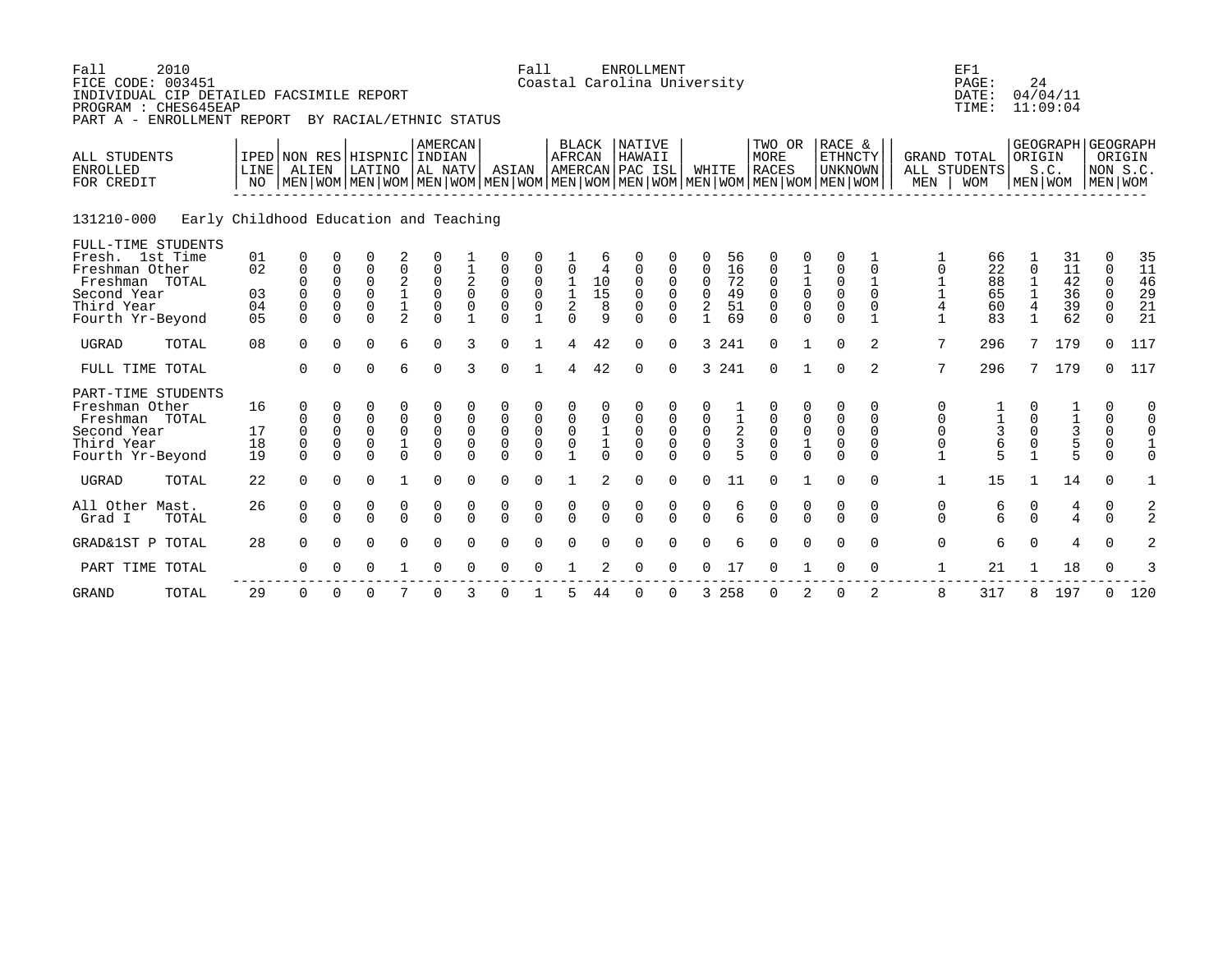| Fall<br>2010<br>FICE CODE: 003451<br>INDIVIDUAL CIP DETAILED FACSIMILE REPORT<br>PROGRAM : CHES645EAP<br>PART A - ENROLLMENT REPORT |                                          | BY RACIAL/ETHNIC STATUS                |                                             |                                              |                                                         |                                                | Fall                                 |                                           |                                                         | <b>ENROLLMENT</b><br>Coastal Carolina University |                                                              |          |                                     |                      |                                         |                                   |                                                                                                                                               |                                                        | EF1<br>PAGE:<br>DATE:<br>TIME:                                          | 25                               | 04/04/11<br>11:09:04             |                                                |                           |                                      |                                                               |                                                        |
|-------------------------------------------------------------------------------------------------------------------------------------|------------------------------------------|----------------------------------------|---------------------------------------------|----------------------------------------------|---------------------------------------------------------|------------------------------------------------|--------------------------------------|-------------------------------------------|---------------------------------------------------------|--------------------------------------------------|--------------------------------------------------------------|----------|-------------------------------------|----------------------|-----------------------------------------|-----------------------------------|-----------------------------------------------------------------------------------------------------------------------------------------------|--------------------------------------------------------|-------------------------------------------------------------------------|----------------------------------|----------------------------------|------------------------------------------------|---------------------------|--------------------------------------|---------------------------------------------------------------|--------------------------------------------------------|
| <b>ALL STUDENTS</b><br><b>ENROLLED</b><br>FOR CREDIT                                                                                |                                          | LINE<br>NO.                            | IPED NON RES HISPNIC INDIAN<br>ALIEN        |                                              | LATINO                                                  |                                                | <b>AMERCAN</b><br>  AL NATV          |                                           | ASIAN                                                   |                                                  | <b>BLACK</b><br>AFRCAN                                       |          | NATIVE<br>HAWAII<br>AMERCAN PAC ISL |                      | WHITE                                   |                                   | TWO OR<br>MORE<br><b>RACES</b><br>  MEN   WOM   MEN   WOM   MEN   WOM   MEN   WOM   MEN   WOM   MEN   WOM   MEN   WOM   MEN   WOM   MEN   WOM |                                                        | RACE &<br>ETHNCTY<br><b>UNKNOWN</b>                                     |                                  | <b>GRAND TOTAL</b><br>MEN        | ALL STUDENTS<br><b>WOM</b>                     | ORIGIN                    | S.C.<br>MEN   WOM                    |                                                               | GEOGRAPH GEOGRAPH<br>ORIGIN<br>NON S.C.<br>  MEN   WOM |
| 131314-000                                                                                                                          | Physical Education Teaching and Coaching |                                        |                                             |                                              |                                                         |                                                |                                      |                                           |                                                         |                                                  |                                                              |          |                                     |                      |                                         |                                   |                                                                                                                                               |                                                        |                                                                         |                                  |                                  |                                                |                           |                                      |                                                               |                                                        |
| FULL-TIME STUDENTS<br>Fresh. 1st Time<br>Freshman Other<br>Freshman TOTAL<br>Second Year<br>Third Year<br>Fourth Yr-Beyond          |                                          | 01<br>02<br>03<br>04<br>0 <sub>5</sub> | 0<br>$\mathbf 0$<br>$\mathbf 0$<br>$\Omega$ | $\Omega$<br>$\Omega$<br>$\Omega$<br>$\Omega$ | $\Omega$<br>$\Omega$<br>$\overline{0}$<br>3<br>$\Omega$ | 0<br>0<br>$\begin{matrix} 0 \\ 0 \end{matrix}$ | $\mathbf 0$<br>$\overline{0}$<br>0   | $\mathbf 0$<br>$\mathbf 0$<br>$\mathbf 0$ | $\overline{0}$<br>$\overline{0}$<br>$\overline{0}$<br>0 | $\begin{matrix} 0 \\ 0 \\ 0 \end{matrix}$        | $\begin{array}{c} 9 \\ 5 \\ 3 \end{array}$<br>$\overline{2}$ | $\Omega$ | $\Omega$<br>$\Omega$<br>$\Omega$    | $\Omega$<br>$\Omega$ | 18<br>13<br>$\frac{31}{21}$<br>20<br>24 | $10$<br>$\overline{4}$<br>3<br>12 | 0<br>$\mathbf 0$<br>$\frac{1}{0}$<br>$\Omega$                                                                                                 | $\begin{smallmatrix}0\\0\end{smallmatrix}$<br>$\Omega$ | $\mathbf 0$<br>$\mathsf 0$<br>$\overline{0}$<br>$\mathbf 0$<br>$\Omega$ | $\Omega$<br>$\Omega$<br>$\Omega$ | 24<br>16<br>40<br>27<br>26<br>26 | 11<br>$\overline{4}$<br>12                     | 12<br>9<br>21<br>13<br>13 | 0<br>2<br>2<br>2<br>4                | 12<br>$\begin{smallmatrix}19\14\end{smallmatrix}$<br>19<br>13 |                                                        |
| UGRAD                                                                                                                               | TOTAL                                    | 08                                     | $\Omega$                                    | $\Omega$                                     | 3                                                       | $\Omega$                                       | $\Omega$                             | $\Omega$                                  | $\Omega$                                                | $\Omega$                                         | 19                                                           | 2        | $\Omega$                            | $\Omega$             | 96                                      | 29                                |                                                                                                                                               | $\Omega$                                               | $\Omega$                                                                | $\Omega$                         | 119                              | 31                                             | 54                        | 9                                    | 65                                                            | 22                                                     |
| FULL TIME TOTAL                                                                                                                     |                                          |                                        | $\Omega$                                    | $\Omega$                                     | 3                                                       | $\Omega$                                       | $\Omega$                             | $\Omega$                                  | $\Omega$                                                | $\Omega$                                         | 19                                                           | 2        | $\Omega$                            | $\Omega$             | 96                                      | 29                                | $\mathbf{1}$                                                                                                                                  | $\Omega$                                               | $\Omega$                                                                | $\Omega$                         | 119                              | 31                                             | 54                        | 9                                    | 65                                                            | 22                                                     |
| PART-TIME STUDENTS<br>Second Year<br>Fourth Yr-Beyond                                                                               |                                          | 17<br>19                               | $\begin{matrix} 0 \\ 0 \end{matrix}$        | $\Omega$                                     | $\frac{0}{0}$                                           | $\frac{0}{0}$                                  | $\begin{matrix} 0 \\ 0 \end{matrix}$ | $\cap$                                    | $\begin{matrix} 0 \\ 0 \end{matrix}$                    | $\frac{0}{0}$                                    | $\frac{0}{0}$                                                |          | $\frac{0}{0}$                       | $\frac{0}{0}$        | $rac{1}{2}$                             |                                   | $\frac{0}{0}$                                                                                                                                 | $\frac{0}{0}$                                          | $\Omega$                                                                | 0<br>$\cap$                      | $\frac{1}{2}$                    | $\begin{smallmatrix} 0 \\ 1 \end{smallmatrix}$ | $\frac{0}{0}$             | $\begin{matrix} 0 \\ 0 \end{matrix}$ | $\frac{1}{2}$                                                 |                                                        |
| <b>UGRAD</b>                                                                                                                        | TOTAL                                    | 22                                     | $\Omega$                                    | $\Omega$                                     | $\Omega$                                                | $\Omega$                                       | $\Omega$                             |                                           | $\Omega$                                                |                                                  |                                                              |          | ∩                                   |                      | २                                       |                                   | $\Omega$                                                                                                                                      | $\Omega$                                               | $\Omega$                                                                | $\Omega$                         | $\overline{3}$                   |                                                | $\Omega$                  | $\Omega$                             | 3                                                             |                                                        |
| PART TIME TOTAL                                                                                                                     |                                          |                                        | 0                                           | 0                                            | 0                                                       | $\Omega$                                       | $\Omega$                             |                                           | $\Omega$                                                |                                                  |                                                              |          |                                     |                      |                                         |                                   | $\Omega$                                                                                                                                      | $\Omega$                                               | $\Omega$                                                                | 0                                | 3                                |                                                | $\mathbf 0$               | 0                                    | 3                                                             |                                                        |
| <b>GRAND</b>                                                                                                                        | TOTAL                                    | 29                                     | 0                                           |                                              | 3                                                       |                                                |                                      |                                           |                                                         |                                                  | 19                                                           |          |                                     |                      | 99                                      | 30                                |                                                                                                                                               |                                                        |                                                                         | 0                                | 122                              | 32                                             | 54                        | 9                                    | 68                                                            | 23                                                     |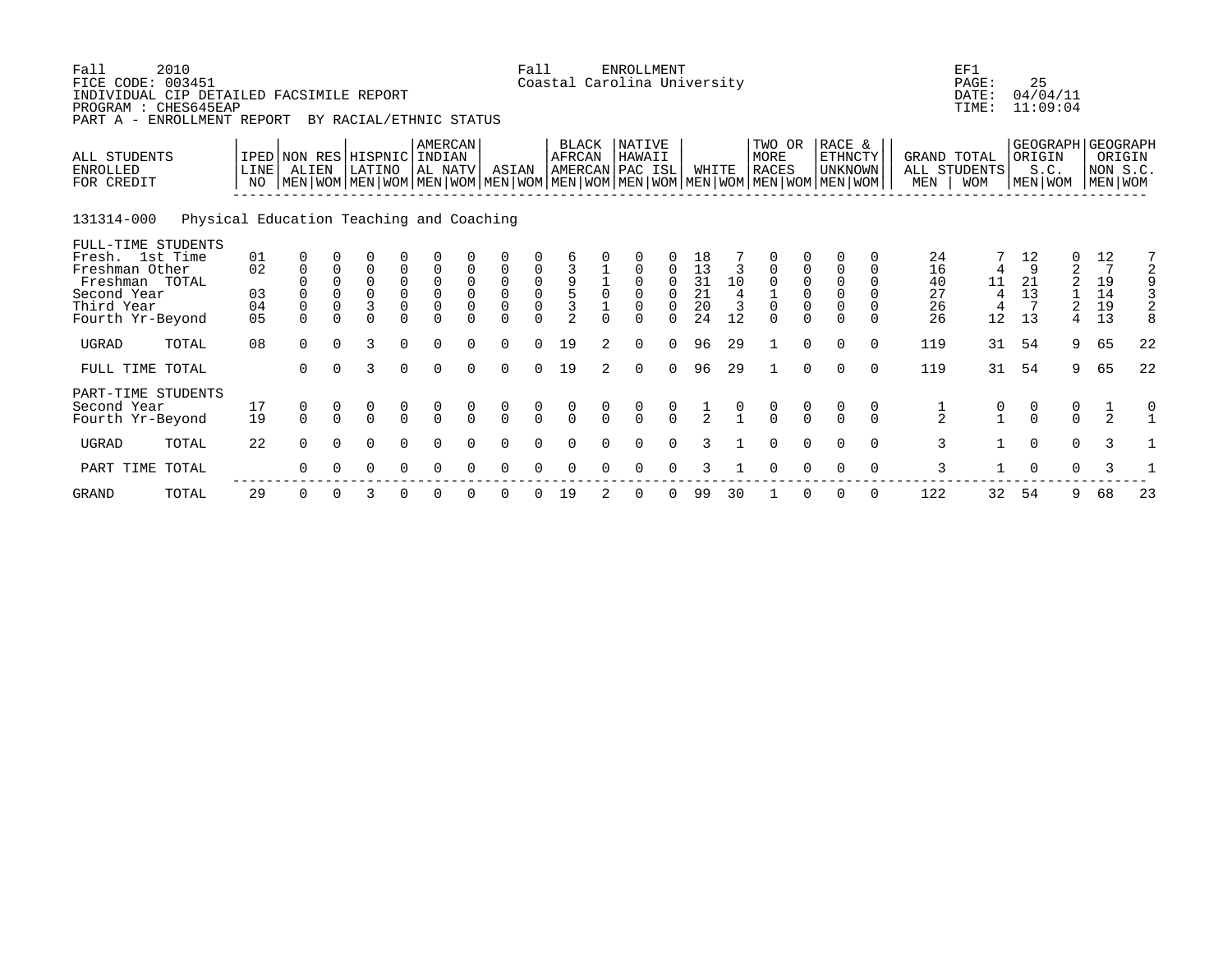| Fall<br>FICE CODE: 003451<br>INDIVIDUAL CIP DETAILED FACSIMILE REPORT<br>PROGRAM : CHES645EAP<br>PART A - ENROLLMENT REPORT | 2010                            |                            |                                             |                                                         | BY RACIAL/ETHNIC STATUS                                    |                                                                    |                                                                              |                                                                      |                                                                       | Fall                                                                 |                                                  |                                           | ENROLLMENT<br>Coastal Carolina University                |                                                       |                                                              |                               |                                                                      |                                                       |                                                                                                                                                           |                                                          |                                    | EF1<br>PAGE:<br>DATE:<br>TIME:             | 26                                           | 04/04/11<br>11:09:04                                   |                                                       |                                                          |
|-----------------------------------------------------------------------------------------------------------------------------|---------------------------------|----------------------------|---------------------------------------------|---------------------------------------------------------|------------------------------------------------------------|--------------------------------------------------------------------|------------------------------------------------------------------------------|----------------------------------------------------------------------|-----------------------------------------------------------------------|----------------------------------------------------------------------|--------------------------------------------------|-------------------------------------------|----------------------------------------------------------|-------------------------------------------------------|--------------------------------------------------------------|-------------------------------|----------------------------------------------------------------------|-------------------------------------------------------|-----------------------------------------------------------------------------------------------------------------------------------------------------------|----------------------------------------------------------|------------------------------------|--------------------------------------------|----------------------------------------------|--------------------------------------------------------|-------------------------------------------------------|----------------------------------------------------------|
| ALL STUDENTS<br><b>ENROLLED</b><br>FOR CREDIT                                                                               |                                 | <b>LINE</b><br>NO          | IPED NON RES HISPNIC INDIAN<br>ALIEN        |                                                         | LATINO                                                     |                                                                    | AMERCAN<br>AL NATV                                                           |                                                                      | ASIAN                                                                 |                                                                      | BLACK<br>AFRCAN                                  |                                           | NATIVE<br>HAWAII<br>AMERCAN PAC ISL                      |                                                       | WHITE                                                        |                               | TWO OR<br>MORE<br><b>RACES</b>                                       |                                                       | RACE &<br><b>ETHNCTY</b><br><b>UNKNOWN</b><br>  MEN   WOM   MEN   WOM   MEN   WOM   MEN   WOM   MEN   WOM   MEN   WOM   MEN   WOM   MEN   WOM   MEN   WOM |                                                          | GRAND TOTAL<br>ALL STUDENTS<br>MEN | <b>WOM</b>                                 | ORIGIN                                       | S.C.<br>MEN WOM                                        |                                                       | GEOGRAPH   GEOGRAPH<br>ORIGIN<br>NON S.C.<br>  MEN   WOM |
| 160905-000                                                                                                                  | Spanish Language and Literature |                            |                                             |                                                         |                                                            |                                                                    |                                                                              |                                                                      |                                                                       |                                                                      |                                                  |                                           |                                                          |                                                       |                                                              |                               |                                                                      |                                                       |                                                                                                                                                           |                                                          |                                    |                                            |                                              |                                                        |                                                       |                                                          |
| FULL-TIME STUDENTS<br>Fresh. 1st Time<br>Freshman Other<br>Freshman TOTAL<br>Second Year<br>Third Year<br>Fourth Yr-Beyond  |                                 | 01<br>02<br>03<br>04<br>05 | $\mathbf 0$<br>0<br>$\mathbf 0$<br>$\Omega$ | 0<br>$\mathbf 0$<br>$\Omega$<br>$\mathbf 0$<br>$\Omega$ | 0<br>$\mathbf 0$<br>$\mathbf 0$<br>$\mathbf 0$<br>$\Omega$ | 0<br>$\mathsf 0$<br>$\ddot{\mathbf{0}}$<br>$\mathbf 1$<br>$\Omega$ | $\mathbf 0$<br>$\mathsf 0$<br>$\mathsf 0$<br>$\mathsf{O}\xspace$<br>$\Omega$ | $\mathbf 0$<br>$\mathbf 0$<br>$\mathbf 0$<br>$\mathbf 0$<br>$\Omega$ | 0<br>$\mathsf 0$<br>$\overline{0}$<br>$\mathsf{O}\xspace$<br>$\Omega$ | $\mathsf 0$<br>$\begin{matrix} 0 \\ 0 \\ 0 \end{matrix}$<br>$\Omega$ | $\begin{bmatrix} 1 \\ 1 \\ 0 \\ 0 \end{bmatrix}$ | $\overline{0}$<br>$\mathbf 0$             | $\mathbf 0$<br>0<br>$\mathbf 0$<br>$\mathsf 0$<br>$\cap$ | $\begin{matrix} 0 \\ 0 \\ 0 \end{matrix}$<br>$\Omega$ | $\begin{array}{c}\n1 \\ 2 \\ 3\n\end{array}$<br>$\mathbf{z}$ | $\frac{1}{2}$<br>$\mathbf{r}$ | $\mathbf 0$<br>$\begin{matrix} 0 \\ 0 \\ 0 \end{matrix}$<br>$\Omega$ | $\begin{matrix} 0 \\ 0 \\ 0 \end{matrix}$<br>$\Omega$ | $\mathbf 0$<br>$\mathsf 0$<br>$\overline{0}$<br>0<br>$\Omega$                                                                                             | $\Omega$<br>$\Omega$<br>$\Omega$<br>$\Omega$<br>$\Omega$ | $\frac{4}{3}$<br>3                 | 02218                                      | $\begin{array}{c}\n2 \\ 2 \\ 3\n\end{array}$ | 0<br>$\begin{array}{c}\n1 \\ 2 \\ 1 \\ 3\n\end{array}$ | 2<br>$\mathsf{O}\xspace$<br>$\frac{2}{0}$<br>$\Omega$ | $\frac{1}{0}$<br>$\Omega$                                |
| <b>UGRAD</b>                                                                                                                | TOTAL                           | 08                         | 1                                           | $\Omega$                                                | $\Omega$                                                   |                                                                    | $\Omega$                                                                     | <sup>n</sup>                                                         | $\Omega$                                                              | $\Omega$                                                             |                                                  | $\mathfrak{D}$                            | $\Omega$                                                 | $\Omega$                                              | 11                                                           | 10                            | $\Omega$                                                             | $\Omega$                                              | $\Omega$                                                                                                                                                  | $\Omega$                                                 | 14                                 | 13                                         | 10                                           | 7                                                      | $\overline{4}$                                        | 6                                                        |
| FULL TIME TOTAL                                                                                                             |                                 |                            |                                             | $\Omega$                                                | $\Omega$                                                   |                                                                    | $\Omega$                                                                     | $\Omega$                                                             | $\Omega$                                                              | $\Omega$                                                             | $\mathfrak{D}$                                   | $\mathfrak{D}$                            | $\Omega$                                                 | $\Omega$                                              | 11                                                           | 10                            | $\Omega$                                                             | $\Omega$                                              | $\Omega$                                                                                                                                                  | $\Omega$                                                 | 14                                 | 13                                         | 10                                           | 7                                                      | $\overline{4}$                                        | б                                                        |
| PART-TIME STUDENTS<br>Second Year<br>Third Year<br>Fourth Yr-Beyond                                                         |                                 | 17<br>18<br>19             | 0<br>$\overline{0}$                         | $\overline{0}$<br>$\cap$                                | 0<br>$\overline{0}$                                        | $\begin{matrix} 0 \\ 0 \\ 1 \end{matrix}$                          | $\begin{matrix} 0 \\ 0 \\ 0 \end{matrix}$                                    | $\overline{0}$                                                       | $\begin{matrix} 0 \\ 0 \\ 0 \end{matrix}$                             | $\begin{matrix} 0 \\ 0 \\ 0 \end{matrix}$                            | $\begin{matrix} 0 \\ 0 \\ 0 \end{matrix}$        | $\begin{matrix} 0 \\ 1 \\ 0 \end{matrix}$ | $\begin{matrix} 0 \\ 0 \\ 0 \end{matrix}$                | $\begin{matrix} 0 \\ 0 \\ 0 \end{matrix}$             | $\begin{matrix} 0 \\ 0 \\ 0 \end{matrix}$                    | $\frac{1}{0}$                 | $\begin{matrix} 0 \\ 0 \\ 0 \end{matrix}$                            | $\begin{matrix} 0 \\ 0 \\ 0 \end{matrix}$             | $\frac{0}{0}$                                                                                                                                             | 0<br>$\mathbf 0$<br>$\cap$                               | 0<br>$\mathsf{0}$                  | $\begin{array}{c} 1 \\ 1 \\ 5 \end{array}$ | 0<br>$\overline{0}$                          | 0<br>$\frac{1}{5}$                                     | 0<br>$\begin{matrix}0\\0\end{matrix}$                 | $\mathsf 0$<br>$\Omega$                                  |
| <b>UGRAD</b>                                                                                                                | TOTAL                           | 22                         | $\Omega$                                    | $\cap$                                                  |                                                            | $\mathbf{1}$                                                       | $\Omega$                                                                     | $\Omega$                                                             | $\Omega$                                                              | $\Omega$                                                             | $\Omega$                                         |                                           | $\Omega$                                                 | $\Omega$                                              | $\Omega$                                                     | 5.                            | $\Omega$                                                             | $\Omega$                                              | $\Omega$                                                                                                                                                  | $\Omega$                                                 | $\mathbf 1$                        | 7                                          | $\mathbf{1}$                                 | 6                                                      | $\Omega$                                              |                                                          |
| PART TIME                                                                                                                   | TOTAL                           |                            | $\Omega$                                    |                                                         |                                                            |                                                                    | <sup>n</sup>                                                                 |                                                                      | $\Omega$                                                              | 0                                                                    | $\Omega$                                         |                                           | $\Omega$                                                 | $\Omega$                                              | $\Omega$                                                     |                               | $\Omega$                                                             |                                                       |                                                                                                                                                           | $\Omega$                                                 |                                    | 7                                          | $\mathbf{1}$                                 | 6                                                      | 0                                                     |                                                          |
| <b>GRAND</b>                                                                                                                | TOTAL                           | 29                         |                                             | $\Omega$                                                |                                                            |                                                                    | $\Omega$                                                                     | ∩                                                                    | $\Omega$                                                              | $\Omega$                                                             |                                                  |                                           | 0                                                        | $\Omega$                                              | -11                                                          | 15                            | $\Omega$                                                             |                                                       | $\Omega$                                                                                                                                                  | $\Omega$                                                 | 15                                 | 20                                         | 11                                           | 13                                                     |                                                       |                                                          |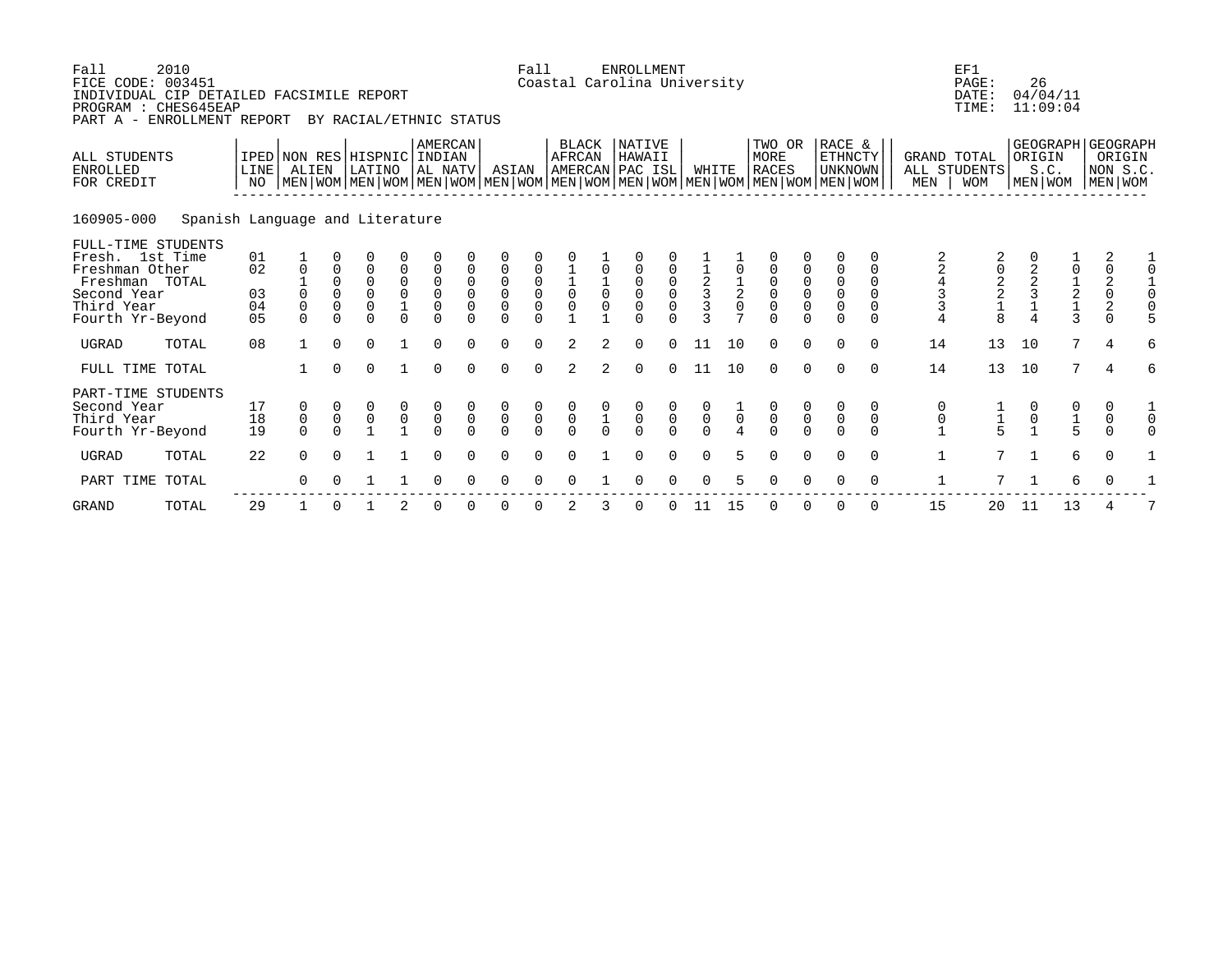| Fall<br>2010<br>FICE CODE: 003451<br>INDIVIDUAL CIP DETAILED FACSIMILE REPORT<br>PROGRAM : CHES645EAP<br>PART A - ENROLLMENT REPORT |                                          |                                                                     |                                                            | BY RACIAL/ETHNIC STATUS                                                                                                                              |                               |                                                         |                                          |                                                                      | Fall                                                                                 |                                                              |                          | <b>ENROLLMENT</b><br>Coastal Carolina University        |                              |                                           |                                                           |                                                                               |                                             |                                                                                |                                                  |                                            | EF1<br>PAGE:<br>DATE:<br>TIME:                           | 27                                     | 04/04/11<br>11:09:04                                                             |                                              |                                                  |
|-------------------------------------------------------------------------------------------------------------------------------------|------------------------------------------|---------------------------------------------------------------------|------------------------------------------------------------|------------------------------------------------------------------------------------------------------------------------------------------------------|-------------------------------|---------------------------------------------------------|------------------------------------------|----------------------------------------------------------------------|--------------------------------------------------------------------------------------|--------------------------------------------------------------|--------------------------|---------------------------------------------------------|------------------------------|-------------------------------------------|-----------------------------------------------------------|-------------------------------------------------------------------------------|---------------------------------------------|--------------------------------------------------------------------------------|--------------------------------------------------|--------------------------------------------|----------------------------------------------------------|----------------------------------------|----------------------------------------------------------------------------------|----------------------------------------------|--------------------------------------------------|
| ALL STUDENTS<br><b>ENROLLED</b><br>FOR CREDIT                                                                                       | LINE<br>NO                               | ALIEN                                                               |                                                            | IPED NON RES HISPNIC INDIAN<br>LATINO<br>  MEN   WOM   MEN   WOM   MEN   WOM   MEN   WOM   MEN   WOM   MEN   WOM   MEN   WOM   MEN   WOM   MEN   WOM |                               | AMERCAN<br>AL NATV                                      |                                          | ASIAN                                                                |                                                                                      | <b>BLACK</b><br><b>AFRCAN</b>                                |                          | <b>NATIVE</b><br>HAWAII<br>AMERCAN PAC ISL              |                              | WHITE                                     |                                                           | TWO OR<br><b>MORE</b><br><b>RACES</b>                                         |                                             | RACE &<br><b>ETHNCTY</b><br><b>UNKNOWN</b>                                     |                                                  | <b>GRAND TOTAL</b><br>ALL STUDENTS<br>MEN  | <b>WOM</b>                                               | ORIGIN                                 | GEOGRAPH GEOGRAPH<br>S.C.<br>MEN WOM                                             | NON S.C.<br>MEN WOM                          | ORIGIN                                           |
| 230101-000                                                                                                                          | English Language and Literature, General |                                                                     |                                                            |                                                                                                                                                      |                               |                                                         |                                          |                                                                      |                                                                                      |                                                              |                          |                                                         |                              |                                           |                                                           |                                                                               |                                             |                                                                                |                                                  |                                            |                                                          |                                        |                                                                                  |                                              |                                                  |
| FULL-TIME STUDENTS<br>Fresh. 1st Time<br>Freshman Other<br>Freshman TOTAL<br>Second Year<br>Third Year<br>Fourth Yr-Beyond          | 01<br>02<br>03<br>04<br>0 <sub>5</sub>   | 0<br>$\mathbf 0$<br>$\Omega$<br>$\Omega$<br>$\mathbf 0$<br>$\Omega$ | $\Omega$<br>$\Omega$<br>$\mathbf{1}$<br>$\Omega$<br>$\cap$ | 0<br>$\overline{0}$<br>$\Omega$<br>$\Omega$<br>$\Omega$                                                                                              | 0<br>0<br>$\Omega$            | $\mathbf 0$<br>0<br>$\Omega$<br>$\mathbf 0$<br>$\Omega$ | $\mathbf 0$<br>$\Omega$<br>0<br>$\Omega$ | $\mathsf 0$<br>$\mathsf 0$<br>$\mathsf 0$<br>$\mathsf 0$<br>$\Omega$ | $\mathbf 0$<br>$\begin{smallmatrix}0\\0\end{smallmatrix}$<br>$\mathsf 0$<br>$\Omega$ | $\overline{c}$<br>$\bf 4$<br>$\frac{2}{1}$<br>$\overline{4}$ | 0<br>3<br>$\overline{a}$ | $\mathbf 0$<br>0<br>$\Omega$<br>$\mathbf 0$<br>$\Omega$ | 0<br>$\Omega$<br>0<br>$\cap$ | 6<br>6<br>16<br>$\mathsf{Q}$              | 14<br>$\begin{array}{c} 18 \\ 23 \end{array}$<br>22<br>25 | $\overline{0}$<br>$\mathsf 0$<br>$1\,$<br>$\mathsf{O}\xspace$<br>$\mathbf{1}$ | 0<br>$_0^0$<br>$\frac{1}{0}$                | $\Omega$<br>0<br>$\mathbf 0$<br>$\mathbf 0$<br>$\mathsf{O}\xspace$<br>$\Omega$ | 0<br>0<br>0<br>$\Omega$<br>0<br>$\Omega$         | 3<br>10<br>9<br>18<br>14                   | 4<br>$\begin{array}{c} 21 \\ 27 \end{array}$<br>25<br>26 | 9<br>13<br>10                          | $\begin{array}{c} 10 \\ 16 \end{array}$<br>$\overline{1}\overline{7}$<br>22      | 2<br>3<br>$\mathbf 0$<br>5<br>$\overline{4}$ | $\frac{8}{3}$<br>11<br>11<br>8<br>$\overline{4}$ |
| <b>UGRAD</b><br>TOTAL                                                                                                               | 08                                       | $\Omega$                                                            | $\mathbf{1}$                                               | $\mathbf{1}$                                                                                                                                         | 2                             | $\Omega$                                                | $\Omega$                                 | $\Omega$                                                             | $\Omega$                                                                             | 11                                                           |                          | $\Omega$                                                | $\Omega$                     | 37                                        | 88                                                        | 2                                                                             |                                             | $\Omega$                                                                       | $\Omega$                                         | 51                                         | 99                                                       | 39                                     | 65                                                                               | 12                                           | 34                                               |
| FULL TIME TOTAL                                                                                                                     |                                          | $\Omega$                                                            | $\mathbf{1}$                                               | $\mathbf{1}$                                                                                                                                         | 2                             | $\Omega$                                                | $\Omega$                                 | $\Omega$                                                             | $\Omega$                                                                             | 11                                                           | 7                        | $\Omega$                                                | $\Omega$                     | 37                                        | 88                                                        | 2                                                                             |                                             | $\Omega$                                                                       | $\Omega$                                         | 51                                         | 99                                                       | 39                                     | 65                                                                               | 12                                           | 34                                               |
| PART-TIME STUDENTS<br>Freshman Other<br>Freshman TOTAL<br>Second Year<br>Third Year<br>Fourth Yr-Beyond                             | 16<br>17<br>18<br>19                     | 0<br>$\mathbf 0$<br>$\mathbf 0$<br>$\Omega$                         | $\mathbf 0$<br>$\mathbf 0$<br>$\mathbf 0$<br>$\Omega$      | 0<br>0<br>$\mathbf 0$<br>$\overline{0}$<br>$\Omega$                                                                                                  | 0<br>$\mathsf{O}\xspace$<br>0 | $\mathbf 0$<br>$\mathbf 0$<br>$\mathbf 0$<br>$\Omega$   | $\mathbf 0$<br>$\mathbf 0$<br>0          | $\mathsf 0$<br>$\mathsf 0$<br>$\mathsf 0$<br>$\Omega$                | $\pmb{0}$<br>$\mathsf{O}\xspace$<br>$\mathbf 0$                                      | $\mathsf 0$<br>$\mathbf 0$<br>$\mathbf 0$                    | $\mathsf 0$<br>$\Omega$  | 0<br>$\mathsf 0$<br>$\mathbf 0$<br>$\cap$               | $\mathsf 0$<br>$\mathbf 0$   | $\mathsf 0$<br>$\mathbf 0$<br>$\mathbf 1$ | 2<br>$\boldsymbol{2}$<br>0                                | $\mathsf{O}\xspace$<br>$\mathsf{O}$<br>$\mathbf 0$<br>$\Omega$                | 0<br>$\mathsf 0$<br>$\mathsf 0$<br>$\Omega$ | 0<br>$\mathbf 0$<br>$\mathsf 0$<br>$\mathbf 0$<br>$\Omega$                     | 0<br>$\mathbf 0$<br>$\mathbf 0$<br>0<br>$\Omega$ | 0<br>0<br>$\mathsf 0$<br>$1\,$<br>$\Omega$ | 2<br>$\overline{a}$<br>$\frac{1}{0}$<br>$\overline{a}$   | $\mathbf 0$<br>$\mathbf 0$<br>$\Omega$ | $\begin{smallmatrix}1\0\end{smallmatrix}$<br>$\mathsf{O}\xspace$<br>$\mathbf{1}$ | 0<br>$\mathbf 0$<br>$\mathbf 0$<br>$\Omega$  | 1<br>$\mathbf{1}$                                |
| <b>UGRAD</b><br>TOTAL                                                                                                               | 22                                       | $\Omega$                                                            | $\Omega$                                                   | 0                                                                                                                                                    | 0                             | $\Omega$                                                | $\Omega$                                 | $\mathbf 0$                                                          | $\Omega$                                                                             | $\Omega$                                                     |                          | $\Omega$                                                | $\Omega$                     |                                           | 4                                                         | $\Omega$                                                                      | $\mathbf 0$                                 | $\Omega$                                                                       | $\mathbf 0$                                      | $\mathbf{1}$                               | 5                                                        | $\mathbf 0$                            | 2                                                                                | $\mathbf{1}$                                 | 3                                                |
| PART TIME TOTAL                                                                                                                     |                                          | $\Omega$                                                            |                                                            | 0                                                                                                                                                    | 0                             | ∩                                                       |                                          | ∩                                                                    |                                                                                      |                                                              |                          | $\Omega$                                                |                              |                                           |                                                           | $\Omega$                                                                      | $\Omega$                                    | $\Omega$                                                                       | $\Omega$                                         | $\mathbf 1$                                | 5                                                        | $\Omega$                               | 2                                                                                |                                              |                                                  |
| <b>GRAND</b><br>TOTAL                                                                                                               | 29                                       | 0                                                                   |                                                            |                                                                                                                                                      | 2                             | $\Omega$                                                |                                          | $\Omega$                                                             |                                                                                      | 11                                                           |                          | 0                                                       |                              | 38                                        | 92                                                        | $\overline{2}$                                                                |                                             | $\Omega$                                                                       | $\Omega$                                         | 52                                         | 104                                                      | 39                                     | 67                                                                               | 13                                           | 37                                               |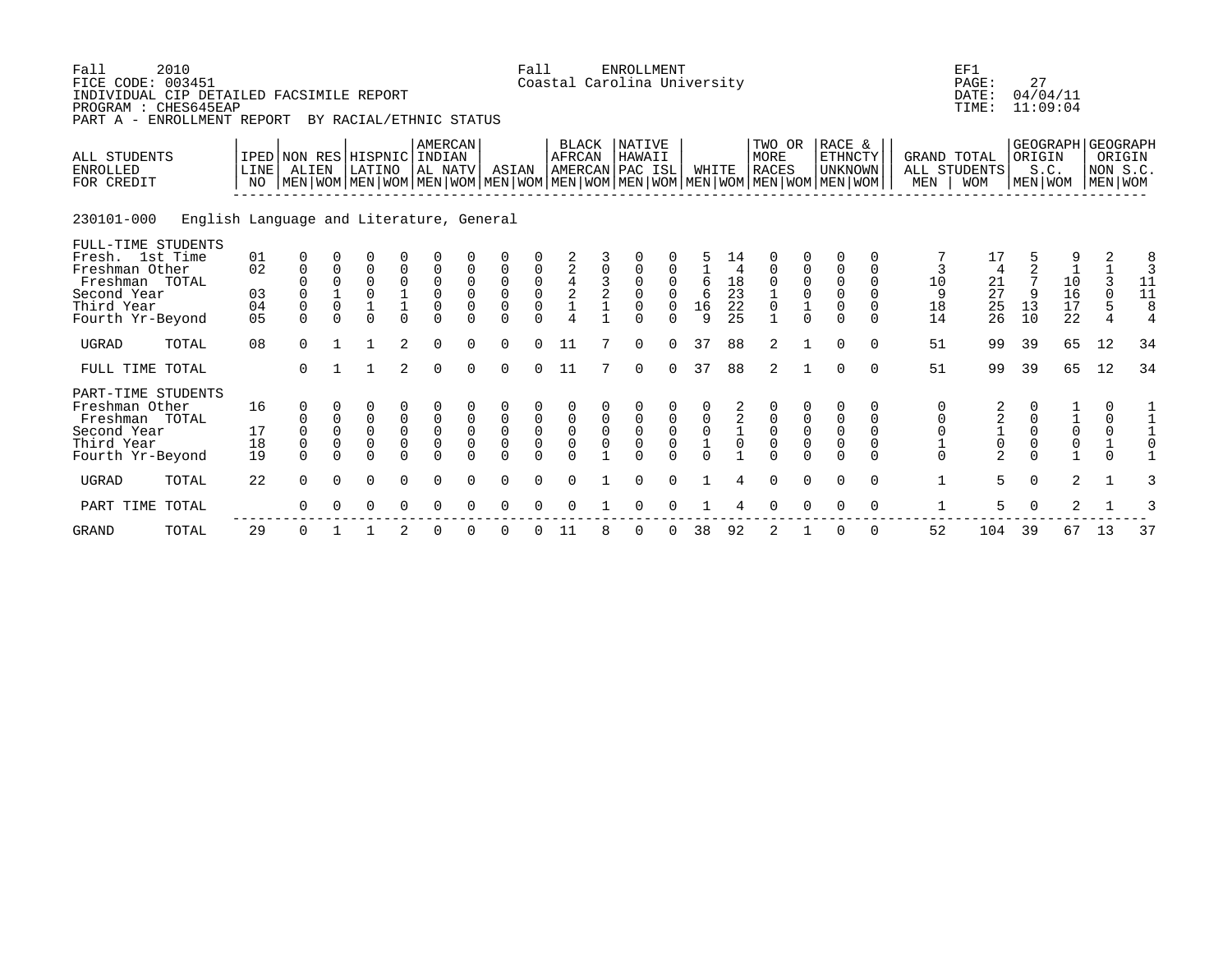| Fall<br>FICE CODE: 003451<br>INDIVIDUAL CIP DETAILED FACSIMILE REPORT<br>PROGRAM : CHES645EAP<br>PART A - ENROLLMENT REPORT | 2010             |                                           |          |          | BY RACIAL/ETHNIC STATUS              |                                      |                      |               |                                  | Fall                                 |                 |                                      | ENROLLMENT<br>Coastal Carolina University |               |               |               |                                  |                                      |                                                                                                                                                    |                |                    | EF1<br>PAGE:<br>DATE:<br>TIME: |               | 28<br>04/04/11<br>11:09:04                       |                                  |  |
|-----------------------------------------------------------------------------------------------------------------------------|------------------|-------------------------------------------|----------|----------|--------------------------------------|--------------------------------------|----------------------|---------------|----------------------------------|--------------------------------------|-----------------|--------------------------------------|-------------------------------------------|---------------|---------------|---------------|----------------------------------|--------------------------------------|----------------------------------------------------------------------------------------------------------------------------------------------------|----------------|--------------------|--------------------------------|---------------|--------------------------------------------------|----------------------------------|--|
| ALL STUDENTS<br>ENROLLED<br>FOR CREDIT                                                                                      |                  | IPED NON RES HISPNIC INDIAN<br>LINE<br>NO | ALIEN    |          | LATINO                               |                                      | AMERCAN<br>  AL NATV |               | ASIAN                            |                                      | BLACK<br>AFRCAN |                                      | NATIVE<br>HAWAII<br> AMERCAN PAC ISL      |               | WHITE         |               | TWO OR<br>MORE<br><b>RACES</b>   |                                      | RACE &<br><b>ETHNCTY</b><br>UNKNOWN<br>  MEN   WOM   MEN   WOM   MEN   WOM   MEN   WOM   MEN   WOM   MEN   WOM   MEN   WOM   MEN   WOM   MEN   WOM |                | GRAND TOTAL<br>MEN | ALL STUDENTS<br>WOM            |               | GEOGRAPH   GEOGRAPH<br>ORIGIN<br>S.C.<br>MEN WOM | ORIGIN<br>NON S.C.<br>MEN WOM    |  |
| 231302-000                                                                                                                  | Creative Writing |                                           |          |          |                                      |                                      |                      |               |                                  |                                      |                 |                                      |                                           |               |               |               |                                  |                                      |                                                                                                                                                    |                |                    |                                |               |                                                  |                                  |  |
| FULL-TIME STUDENTS<br>Grad I Mast 1st.<br>Grad I                                                                            | TOTAL            | 11                                        |          |          | $\frac{0}{0}$                        | $\frac{0}{0}$                        | $\overline{0}$       | $\frac{0}{0}$ | $\frac{0}{0}$                    | $\begin{matrix}0\\0\end{matrix}$     | $\frac{0}{0}$   | $\begin{matrix} 0 \\ 0 \end{matrix}$ | $\begin{matrix}0\\0\end{matrix}$          | $\frac{0}{0}$ | $\frac{1}{1}$ | $\frac{0}{0}$ | $\frac{0}{0}$                    | $\frac{0}{0}$                        |                                                                                                                                                    | $\frac{0}{0}$  | $\frac{1}{1}$      |                                | $\frac{1}{1}$ | $\int_{0}^{0}$                                   |                                  |  |
| GRAD<br>FULL TIME TOTAL                                                                                                     | TOTAL            | 14                                        |          |          | $\begin{matrix} 0 \\ 0 \end{matrix}$ | $\begin{matrix} 0 \\ 0 \end{matrix}$ |                      | $\alpha$      | $\begin{matrix}0\\0\end{matrix}$ | $\begin{matrix} 0 \\ 0 \end{matrix}$ | $\int_{0}^{0}$  | $\frac{0}{0}$                        | $\begin{matrix} 0 \\ 0 \end{matrix}$      | $\frac{0}{0}$ |               | $\frac{0}{0}$ | $\begin{matrix}0\\0\end{matrix}$ | $\begin{matrix} 0 \\ 0 \end{matrix}$ |                                                                                                                                                    | $\int_{0}^{0}$ | $\frac{1}{1}$      | $\frac{0}{0}$                  | $\frac{1}{1}$ | $\begin{matrix} 0 \\ 0 \end{matrix}$             | $\begin{matrix}0\\0\end{matrix}$ |  |
| PART-TIME STUDENTS<br>Grad I Mast 1st.<br>Grad I                                                                            | TOTAL            | 25                                        |          |          |                                      | $\frac{0}{0}$                        |                      | $\frac{0}{0}$ | $\frac{0}{0}$                    | $\frac{0}{0}$                        |                 |                                      | $\frac{0}{0}$                             | $\frac{0}{0}$ | $\frac{3}{3}$ | 6<br>հ        | $\frac{0}{0}$                    |                                      |                                                                                                                                                    |                | 3                  | 6<br>հ                         | $\frac{3}{3}$ | $\frac{5}{5}$                                    | 0                                |  |
| GRAD&1ST P TOTAL                                                                                                            |                  | 28                                        | $\Omega$ | $\Omega$ | $\Omega$                             | $\Omega$                             | $\Omega$             | $\Omega$      | $\Omega$                         | $\Omega$                             |                 |                                      | $\Omega$                                  | $\Omega$      | 3             | б.            | $\Omega$                         | $\Omega$                             | $\Omega$                                                                                                                                           | $\Omega$       | 3                  | 6                              | 3             | 5                                                | $\Omega$                         |  |
| PART TIME TOTAL                                                                                                             |                  |                                           | $\Omega$ |          |                                      |                                      |                      |               |                                  |                                      |                 |                                      |                                           |               |               |               |                                  |                                      |                                                                                                                                                    |                | 3                  | б.                             | 3             | 5                                                |                                  |  |
|                                                                                                                             |                  |                                           |          |          |                                      |                                      |                      |               |                                  |                                      |                 |                                      |                                           |               |               |               |                                  |                                      |                                                                                                                                                    |                |                    |                                |               |                                                  |                                  |  |

GRAND TOTAL 29 0 0 0 0 0 0 0 0 0 0 0 0 4 6 0 0 0 0 4 6 4 5 0 1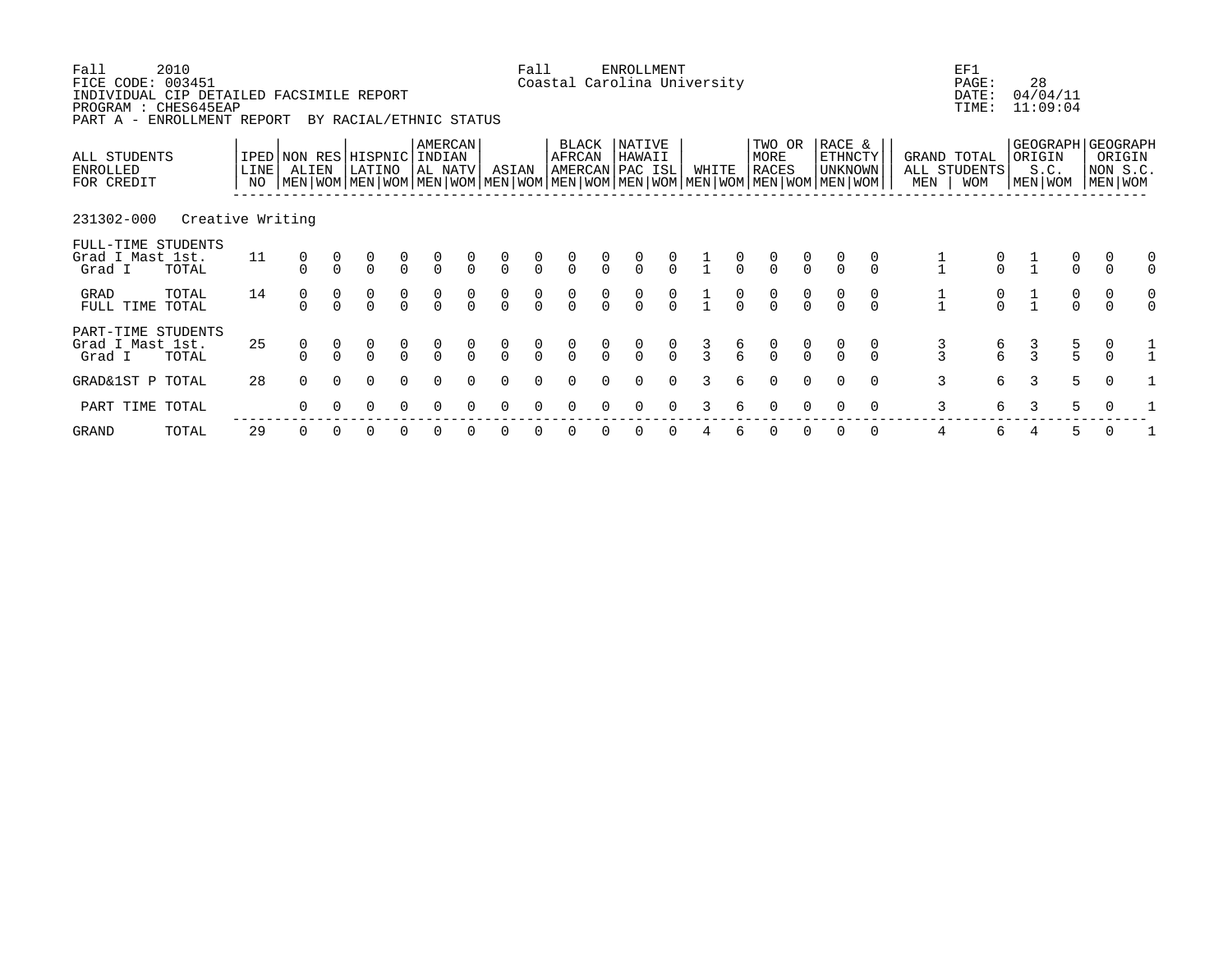| 2010<br>Fall<br>FICE CODE: 003451<br>INDIVIDUAL CIP DETAILED FACSIMILE REPORT<br>PROGRAM : CHES645EAP<br>PART A - ENROLLMENT REPORT<br>BY RACIAL/ETHNIC STATUS |                                           |                                  |                                                        |                                                   |                                                     |                                           |                                                       |                                                     |                                                 | Fall                                      | Coastal Carolina University                      |                                     | <b>ENROLLMENT</b>                                   |                                           |                                                     |               |                                           |                                           |                                                                                                                                               |          |                     | EF1<br>PAGE:<br>DATE:<br>TIME: | 29            | 04/04/11<br>11:09:04                                         |                                                   |                                                        |
|----------------------------------------------------------------------------------------------------------------------------------------------------------------|-------------------------------------------|----------------------------------|--------------------------------------------------------|---------------------------------------------------|-----------------------------------------------------|-------------------------------------------|-------------------------------------------------------|-----------------------------------------------------|-------------------------------------------------|-------------------------------------------|--------------------------------------------------|-------------------------------------|-----------------------------------------------------|-------------------------------------------|-----------------------------------------------------|---------------|-------------------------------------------|-------------------------------------------|-----------------------------------------------------------------------------------------------------------------------------------------------|----------|---------------------|--------------------------------|---------------|--------------------------------------------------------------|---------------------------------------------------|--------------------------------------------------------|
| ALL STUDENTS<br><b>ENROLLED</b><br>FOR CREDIT                                                                                                                  |                                           | LINE                             | IPED NON RES HISPNIC INDIAN<br>ALIEN                   |                                                   | LATINO                                              |                                           | AMERCAN<br>AL NATV                                    |                                                     | ASIAN                                           |                                           | <b>BLACK</b><br><b>AFRCAN</b><br>AMERCAN PAC ISL |                                     | <b>NATIVE</b><br>HAWAII                             |                                           | WHITE                                               |               | TWO OR<br>MORE<br><b>RACES</b>            |                                           | RACE &<br>ETHNCTY<br>unknown  <br>  MEN   WOM   MEN   WOM   MEN   WOM   MEN   WOM   MEN   WOM   MEN   WOM   MEN   WOM   MEN   WOM   MEN   WOM |          | GRAND TOTAL<br>MEN  | ALL STUDENTS<br><b>WOM</b>     | ORIGIN        | S.C.<br>MEN WOM                                              |                                                   | GEOGRAPH GEOGRAPH<br>ORIGIN<br>NON S.C.<br>  MEN   WOM |
| 240101-000                                                                                                                                                     | Liberal Arts and Sciences/Liberal Studies |                                  |                                                        |                                                   |                                                     |                                           |                                                       |                                                     |                                                 |                                           |                                                  |                                     |                                                     |                                           |                                                     |               |                                           |                                           |                                                                                                                                               |          |                     |                                |               |                                                              |                                                   |                                                        |
| FULL-TIME STUDENTS<br>Freshman Other<br>Freshman TOTAL<br>Second Year<br>Third Year<br>Fourth Yr-Beyond                                                        |                                           | 02<br>03<br>04<br>0 <sub>5</sub> | $\begin{smallmatrix}0\\0\end{smallmatrix}$<br>$\Omega$ | $\mathbf 0$<br>$\mathsf{O}\xspace$<br>$\mathsf 0$ | 0<br>$\begin{matrix} 0 \\ 0 \end{matrix}$<br>$\cap$ | $\begin{matrix} 0 \\ 0 \\ 0 \end{matrix}$ | $\begin{matrix} 0 \\ 0 \\ 0 \end{matrix}$<br>$\Omega$ | $\mathsf 0$<br>$\begin{matrix} 0 \\ 0 \end{matrix}$ | $\begin{matrix}0\\0\\0\end{matrix}$<br>$\Omega$ | $\begin{matrix} 0 \\ 0 \\ 0 \end{matrix}$ | $\begin{matrix} 0 \\ 0 \\ 1 \\ 0 \end{matrix}$   | $\begin{matrix}0\\0\\0\end{matrix}$ | $\mathsf 0$<br>$\begin{matrix} 0 \\ 0 \end{matrix}$ | $\begin{matrix} 0 \\ 0 \\ 0 \end{matrix}$ | $\begin{array}{c} 1 \\ 1 \\ 4 \end{array}$<br>11    | $\frac{1}{8}$ | $\overline{0}$<br>0                       | $\begin{matrix} 0 \\ 2 \\ 0 \end{matrix}$ | $0$<br>O<br>O                                                                                                                                 | $\Omega$ | $\frac{1}{5}$<br>11 | $rac{1}{5}$<br>10              | $\frac{1}{2}$ | $\begin{array}{c} 1 \\ 3 \\ 7 \end{array}$<br>$\overline{7}$ | 0<br>$\begin{array}{c}\n0 \\ 0 \\ 3\n\end{array}$ | 0<br>$\mathbf 0$                                       |
| <b>UGRAD</b>                                                                                                                                                   | TOTAL                                     | 08                               | $\Omega$                                               | $\Omega$                                          | $\mathbf 0$                                         | $\mathbf 0$                               | $\Omega$                                              | $\Omega$                                            | $\mathbf 0$                                     | $\Omega$                                  |                                                  |                                     | $\Omega$                                            | $\Omega$                                  | 17                                                  | 18            | $\mathbf 0$                               | 2                                         | $\Omega$                                                                                                                                      | $\Omega$ | 18                  | 24                             | 12            | 18                                                           | 6                                                 | 6                                                      |
| FULL TIME TOTAL                                                                                                                                                |                                           |                                  | $\Omega$                                               | $\Omega$                                          | $\Omega$                                            | $\Omega$                                  | $\Omega$                                              | $\Omega$                                            | $\Omega$                                        | $\Omega$                                  |                                                  | 4                                   | $\Omega$                                            | $\Omega$                                  | 17                                                  | 18            | $\Omega$                                  | 2                                         | $\Omega$                                                                                                                                      | $\Omega$ | 18                  | 24                             | 12            | 18                                                           | 6                                                 | 6                                                      |
| PART-TIME STUDENTS<br>Second Year<br>Third Year<br>Fourth Yr-Beyond                                                                                            |                                           | 17<br>18<br>19                   | $\begin{matrix} 0 \\ 0 \end{matrix}$<br>$\Omega$       | $\mathsf 0$<br>$\Omega$                           | $\begin{matrix}0\\0\\0\end{matrix}$                 | $\begin{matrix} 0 \\ 0 \\ 0 \end{matrix}$ | $\begin{matrix}0\\0\\0\end{matrix}$                   | $\mathbf 0$<br>$\cap$                               | $\begin{matrix} 0 \\ 0 \\ 0 \end{matrix}$       | $\begin{matrix} 0 \\ 0 \\ 0 \end{matrix}$ | $\begin{matrix} 0 \\ 0 \\ 0 \end{matrix}$        | $\int_{1}^{0}$                      | $\begin{matrix} 0 \\ 0 \\ 0 \end{matrix}$           | $\begin{matrix} 0 \\ 0 \\ 0 \end{matrix}$ | $\begin{smallmatrix} 0 \\ 1 \\ 1 \end{smallmatrix}$ | $\frac{1}{2}$ | $\begin{matrix} 0 \\ 0 \\ 0 \end{matrix}$ | $\overline{0}$                            | $\int_{1}^{0}$                                                                                                                                | 0        | $\frac{1}{2}$       | $\frac{1}{2}$                  | $\frac{1}{2}$ | $\frac{1}{2}$                                                | 0<br>$\mathsf{O}$<br>$\Omega$                     | 0                                                      |
| <b>UGRAD</b>                                                                                                                                                   | TOTAL                                     | 22                               | $\Omega$                                               | $\Omega$                                          | $\Omega$                                            | $\Omega$                                  | $\Omega$                                              |                                                     | $\Omega$                                        | $\Omega$                                  | ∩                                                |                                     | $\Omega$                                            | $\Omega$                                  | 2                                                   | 9             | U                                         | $\Omega$                                  |                                                                                                                                               | $\Omega$ | 3                   | 10                             | 3             | 10                                                           | $\Omega$                                          | 0                                                      |
| PART TIME TOTAL                                                                                                                                                |                                           |                                  | $\Omega$                                               |                                                   | $\Omega$                                            | 0                                         | $\Omega$                                              |                                                     | $\Omega$                                        | $\cap$                                    | ∩                                                |                                     | <sup>0</sup>                                        | $\Omega$                                  | 2                                                   | q             | <sup>n</sup>                              |                                           |                                                                                                                                               | $\Omega$ | 3                   | 10                             | 3             | 10                                                           | 0                                                 |                                                        |
| <b>GRAND</b>                                                                                                                                                   | TOTAL                                     | 29                               | $\Omega$                                               |                                                   | 0                                                   |                                           |                                                       |                                                     |                                                 |                                           |                                                  |                                     |                                                     |                                           | 19                                                  | 27            |                                           |                                           |                                                                                                                                               |          | 21                  | 34                             | 15            | 28                                                           | 6                                                 | 6                                                      |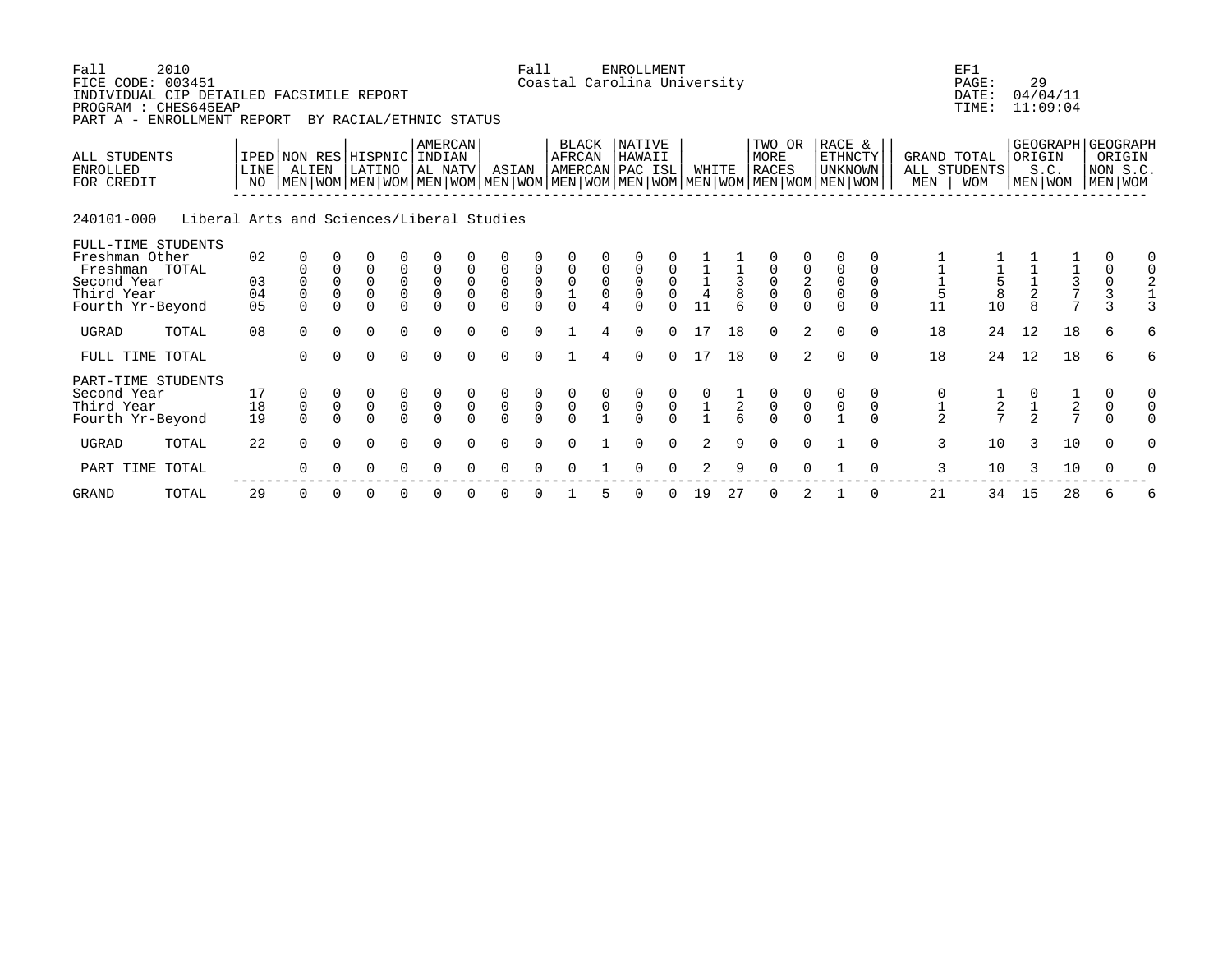| Fall<br>FICE CODE: 003451<br>INDIVIDUAL CIP DETAILED FACSIMILE REPORT<br>PROGRAM : CHES645EAP<br>PART A - ENROLLMENT REPORT | 2010                                 |                                           |                                                                                                                      |                                           |                                                     |                               | BY RACIAL/ETHNIC STATUS                               |                                 |                                           | Fall                                      |                                                               |                                               | <b>ENROLLMENT</b><br>Coastal Carolina University                       |                                                          |                                  |                                         |                                                                |                                                          |                                                            |                                                               |                                                 | EF1<br>PAGE:<br>DATE:<br>TIME:                  | 30                               | 04/04/11<br>11:09:04                            |                                                        |                                  |
|-----------------------------------------------------------------------------------------------------------------------------|--------------------------------------|-------------------------------------------|----------------------------------------------------------------------------------------------------------------------|-------------------------------------------|-----------------------------------------------------|-------------------------------|-------------------------------------------------------|---------------------------------|-------------------------------------------|-------------------------------------------|---------------------------------------------------------------|-----------------------------------------------|------------------------------------------------------------------------|----------------------------------------------------------|----------------------------------|-----------------------------------------|----------------------------------------------------------------|----------------------------------------------------------|------------------------------------------------------------|---------------------------------------------------------------|-------------------------------------------------|-------------------------------------------------|----------------------------------|-------------------------------------------------|--------------------------------------------------------|----------------------------------|
| ALL STUDENTS<br><b>ENROLLED</b><br>FOR CREDIT                                                                               |                                      | IPED NON RES HISPNIC INDIAN<br>LINE<br>NO | ALIEN<br>  MEN   WOM   MEN   WOM   MEN   WOM   MEN   WOM   MEN   WOM   MEN   WOM   MEN   WOM   MEN   WOM   MEN   WOM |                                           | LATINO                                              |                               | <b>AMERCAN</b><br>AL NATV                             |                                 | ASIAN                                     |                                           | <b>AFRCAN</b>                                                 | <b>BLACK</b>                                  | <b>NATIVE</b><br>HAWAII<br>AMERCAN PAC ISL                             |                                                          |                                  | WHITE                                   | TWO OR<br>MORE<br><b>RACES</b>                                 |                                                          | RACE &<br><b>ETHNCTY</b><br><b>UNKNOWN</b>                 |                                                               | <b>GRAND TOTAL</b><br>MEN                       | ALL STUDENTS<br><b>WOM</b>                      | ORIGIN<br>MEN WOM                | GEOGRAPH GEOGRAPH<br>S.C.                       | NON S.C.<br>MEN WOM                                    | ORIGIN                           |
| 260101-000                                                                                                                  | Biology/Biological Sciences, General |                                           |                                                                                                                      |                                           |                                                     |                               |                                                       |                                 |                                           |                                           |                                                               |                                               |                                                                        |                                                          |                                  |                                         |                                                                |                                                          |                                                            |                                                               |                                                 |                                                 |                                  |                                                 |                                                        |                                  |
| FULL-TIME STUDENTS<br>Fresh. 1st Time<br>Freshman Other<br>Freshman TOTAL<br>Second Year<br>Third Year<br>Fourth Yr-Beyond  |                                      | 01<br>02<br>03<br>04<br>0 <sub>5</sub>    | $\mathbf 0$<br>$\Omega$                                                                                              | $\Omega$<br>$\Omega$<br>$\Omega$          | 3<br>3<br>$\mathbf 1$<br>$\Omega$                   | $\frac{5}{4}$<br>$\Omega$     | $\mathbf 0$<br>$\Omega$<br>$\mathbf 0$<br>$\Omega$    | 0<br>$\Omega$<br>$\mathbf 0$    | $\overline{0}$<br>3<br>$\frac{1}{2}$      | $\frac{1}{0}$<br>$\overline{2}$           | 18<br>5<br>23<br>$\begin{array}{c}\n8 \\ 2 \\ 5\n\end{array}$ | 42<br>16<br>58<br>$\overline{23}$<br>15<br>15 | $\mathbf{0}$<br>$\mathbf 0$<br>$\Omega$<br>$\mathbf 0$<br>$\mathbf{1}$ | $\Omega$<br>$\Omega$<br>$\Omega$                         | 30<br>12<br>42<br>15<br>29<br>24 | 68<br>17<br>85<br>51<br>53<br>43        | 6<br>$\mathbf 0$<br>6<br>$\mathsf{O}\xspace$<br>$\frac{1}{0}$  | 13<br>$\mathbf 0$<br>13<br>$\overline{2}$<br>$\mathsf 3$ | $\mathbf 0$<br>0<br>$\mathbf 0$<br>$\mathbf 0$<br>$\Omega$ | 0<br>$\Omega$<br>$\Omega$<br>$\Omega$<br>$\Omega$<br>$\Omega$ | 61<br>19<br>80<br>28<br>35<br>30                | 131<br>35<br>166<br>80<br>78<br>62              | 45<br>12<br>57<br>21<br>22<br>25 | 90<br>22<br>112<br>61<br>49<br>43               | 16<br>7<br>23<br>7<br>13<br>5                          | 41<br>13<br>54<br>19<br>29<br>19 |
| <b>UGRAD</b>                                                                                                                | TOTAL                                | 08                                        | 3                                                                                                                    | 3                                         | 7                                                   | 14                            |                                                       |                                 | 6                                         | 4                                         | 38                                                            | 111                                           | 1                                                                      |                                                          | 2 110 232                        |                                         | $7^{\circ}$                                                    | 19                                                       | $\Omega$                                                   | $\Omega$                                                      | 173                                             |                                                 | 386 125                          | 265                                             | 48                                                     | 121                              |
| FULL TIME TOTAL                                                                                                             |                                      |                                           | 3                                                                                                                    | 3                                         | 7                                                   | 14                            |                                                       |                                 | 6                                         | 4                                         |                                                               | 38 111                                        | $\mathbf{1}$                                                           |                                                          | 2 110 232                        |                                         | $7\overline{ }$                                                | 19                                                       | $\Omega$                                                   | $\Omega$                                                      | 173                                             |                                                 | 386 125                          | 265                                             | 48                                                     | 121                              |
| PART-TIME STUDENTS<br>Freshman Other<br>Freshman TOTAL<br>Second Year<br>Third Year<br>Fourth Yr-Beyond                     |                                      | 16<br>17<br>18<br>19                      | 0<br>$\mathbf 0$<br>$\mathbf 0$<br>$\Omega$                                                                          | $\mathbf 0$<br>$\mathbf 0$<br>$\mathbf 0$ | 0<br>0<br>$\mathbf 0$<br>$\overline{2}$<br>$\Omega$ | 0<br>$\mathsf{O}\xspace$<br>0 | $\mathbf 0$<br>$\mathbf 0$<br>$\mathbf 0$<br>$\Omega$ | $\mathbf 0$<br>$\mathbf 0$<br>0 | $\mathsf 0$<br>$\mathsf 0$<br>$\mathsf 0$ | $\begin{matrix} 0 \\ 0 \\ 0 \end{matrix}$ | $\mathsf 0$<br>$\mathsf 0$<br>3                               | 2<br>$\mathbf 2$<br>$\frac{1}{2}$             | 0<br>$\mathbf 0$<br>$\mathbf 0$                                        | $\boldsymbol{0}$<br>$\begin{matrix} 0 \\ 0 \end{matrix}$ | $\frac{1}{2}$<br>3               | 2<br>$\boldsymbol{2}$<br>$\overline{4}$ | $\mathsf{O}\xspace$<br>$\mathsf{O}$<br>$\mathbf 0$<br>$\Omega$ | 0<br>$\mathsf 0$<br>$\mathsf 0$<br>$\Omega$              | 0<br>$\mathsf 0$<br>$\mathsf 0$<br>$\mathbf 0$<br>$\Omega$ | 0<br>$\mathbf 0$<br>$\mathbf 0$<br>0<br>$\Omega$              | $\begin{array}{c} 1 \\ 2 \\ 8 \end{array}$<br>7 | $\begin{array}{c} 4 \\ 2 \\ 6 \end{array}$<br>9 | $\frac{1}{2}$                    | $\begin{array}{c} 4 \\ 2 \\ 4 \\ 3 \end{array}$ | 0<br>$\mathsf{O}$<br>$\mathsf{O}\xspace$<br>$\sqrt{2}$ | 0<br>6                           |
| <b>UGRAD</b>                                                                                                                | TOTAL                                | 22                                        | $\Omega$                                                                                                             |                                           | 2                                                   | 0                             | $\Omega$                                              | $\Omega$                        |                                           | $\Omega$                                  | 3                                                             | 6                                             | $\mathbf 0$                                                            | $\mathbf 0$                                              | 12                               | 14                                      | $\mathbf 0$                                                    | $\mathbf 0$                                              | $\Omega$                                                   | 0                                                             | 18                                              | 21                                              | 15                               | 13                                              | 3                                                      | 8                                |
| PART TIME TOTAL                                                                                                             |                                      |                                           | $\Omega$                                                                                                             |                                           | 2                                                   | $\Omega$                      | $\Omega$                                              |                                 |                                           |                                           | 3                                                             | б                                             | $\Omega$                                                               | $\Omega$                                                 | 12                               | 14                                      | $\Omega$                                                       | $\Omega$                                                 | $\Omega$                                                   | $\Omega$                                                      | 18                                              | 21                                              | 15                               | 13                                              | 3                                                      | 8                                |
| <b>GRAND</b>                                                                                                                | TOTAL                                | 29                                        | 3                                                                                                                    | 4                                         | 9                                                   | 14                            |                                                       |                                 |                                           |                                           | 41                                                            | 117                                           | 1                                                                      |                                                          | 2 122 246                        |                                         | 7                                                              | 19                                                       | $\Omega$                                                   | $\Omega$                                                      | 191                                             | 407                                             | 140                              | 278                                             | 51                                                     | 129                              |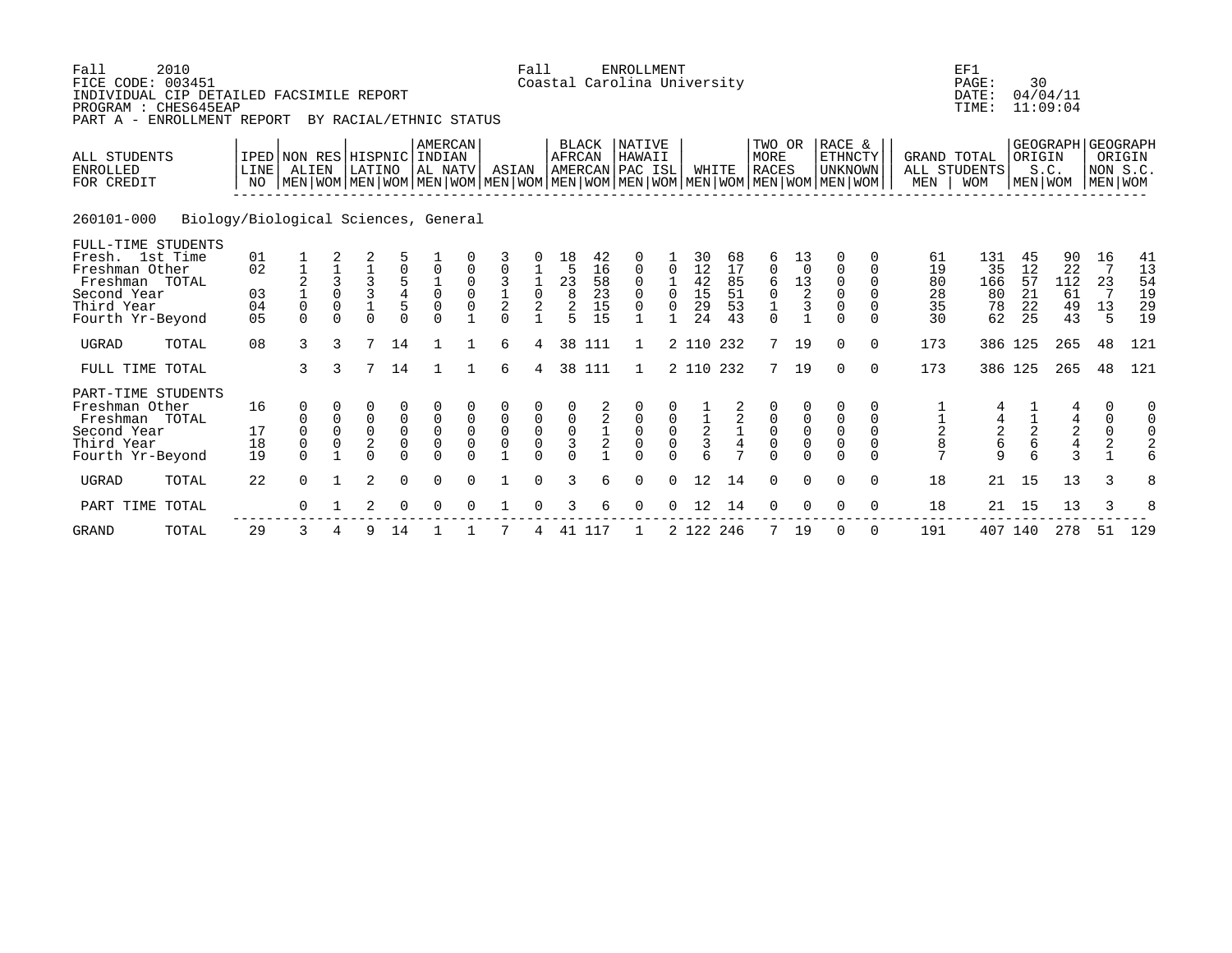| Fall<br>FICE CODE: 003451<br>INDIVIDUAL CIP DETAILED FACSIMILE REPORT<br>PROGRAM : CHES645EAP<br>PART A - ENROLLMENT REPORT | 2010         |                                        |                                                       |                                                            | BY RACIAL/ETHNIC STATUS                                                                                                                              |                                                                                              |                                                                      |                                           |                                                                     | Fall                                                                    |                                           |                                           | <b>ENROLLMENT</b><br>Coastal Carolina University                |                                                           |                    |        |                                                                         |                |                                                       |                         |                  | EF1<br>PAGE:<br>DATE:<br>TIME:            | 31<br>04/04/11<br>11:09:04                            |                                                        |                                   |   |
|-----------------------------------------------------------------------------------------------------------------------------|--------------|----------------------------------------|-------------------------------------------------------|------------------------------------------------------------|------------------------------------------------------------------------------------------------------------------------------------------------------|----------------------------------------------------------------------------------------------|----------------------------------------------------------------------|-------------------------------------------|---------------------------------------------------------------------|-------------------------------------------------------------------------|-------------------------------------------|-------------------------------------------|-----------------------------------------------------------------|-----------------------------------------------------------|--------------------|--------|-------------------------------------------------------------------------|----------------|-------------------------------------------------------|-------------------------|------------------|-------------------------------------------|-------------------------------------------------------|--------------------------------------------------------|-----------------------------------|---|
| ALL STUDENTS<br><b>ENROLLED</b><br>FOR CREDIT                                                                               |              | LINE<br>NO                             | ALIEN                                                 |                                                            | IPED NON RES HISPNIC INDIAN<br>LATINO<br>  MEN   WOM   MEN   WOM   MEN   WOM   MEN   WOM   MEN   WOM   MEN   WOM   MEN   WOM   MEN   WOM   MEN   WOM |                                                                                              | AMERCAN<br>AL NATV                                                   |                                           | ASIAN                                                               |                                                                         | <b>BLACK</b><br><b>AFRCAN</b>             |                                           | <b>NATIVE</b><br>HAWAII<br>AMERCAN PAC ISL                      |                                                           | WHITE              |        | TWO OR<br>MORE<br><b>RACES</b>                                          |                | RACE &<br><b>ETHNCTY</b><br>UNKNOWN                   |                         | MEN              | GRAND TOTAL<br>ALL STUDENTS<br><b>WOM</b> | GEOGRAPH GEOGRAPH<br>ORIGIN<br>S.C.<br>MEN WOM        |                                                        | ORIGIN<br>NON S.C.<br>MEN WOM     |   |
| 260202-000                                                                                                                  | Biochemistry |                                        |                                                       |                                                            |                                                                                                                                                      |                                                                                              |                                                                      |                                           |                                                                     |                                                                         |                                           |                                           |                                                                 |                                                           |                    |        |                                                                         |                |                                                       |                         |                  |                                           |                                                       |                                                        |                                   |   |
| FULL-TIME STUDENTS<br>Fresh. 1st Time<br>Freshman Other<br>Freshman TOTAL<br>Second Year<br>Third Year<br>Fourth Yr-Beyond  |              | 01<br>02<br>03<br>04<br>0 <sub>5</sub> | $\mathbf 0$<br>$\mathbf 0$<br>$\mathbf 0$<br>$\Omega$ | $\mathbf 0$<br>$\mathbf 0$<br>$\mathbf 0$<br>0<br>$\Omega$ | $\overline{0}$<br>$\mathbf 0$<br>$\mathbf 0$<br>$\overline{0}$<br>$\Omega$                                                                           | $\mathsf{O}\xspace$<br>$\begin{smallmatrix}0\\0\end{smallmatrix}$<br>$\mathsf 0$<br>$\Omega$ | $\mathsf 0$<br>$\mathsf 0$<br>$\mathbf 0$<br>$\mathbf 0$<br>$\Omega$ | $\mathbf 0$<br>$\mathbf 0$<br>$\mathbf 0$ | $\overline{0}$<br>$\mathsf{O}\xspace$<br>$\overline{0}$<br>$\Omega$ | $\begin{matrix} 0 \\ 0 \end{matrix}$<br>$\mathsf{O}\xspace$<br>$\Omega$ | $\overline{0}$<br>$\mathbf 0$<br>$\Omega$ | $\begin{smallmatrix}1\0\end{smallmatrix}$ | $\begin{matrix} 0 \\ 0 \end{matrix}$<br>$\mathbf 0$<br>$\Omega$ | $\begin{smallmatrix}0\\0\end{smallmatrix}$<br>$\mathbf 0$ | $_{\rm 0}^{\rm 0}$ | $_2^2$ | $\begin{matrix} 0 \\ 0 \end{matrix}$<br>$\mathsf{O}\xspace$<br>$\Omega$ | $\mathsf 0$    | $\mathsf 0$<br>$\mathsf 0$<br>$\mathbf 0$<br>$\Omega$ | $\mathbf 0$<br>$\Omega$ | 0<br>$\mathbf 1$ | $\frac{1}{2}$<br>2<br>$\Omega$            | $\mathbf 0$<br>$\mathbf 0$<br>$\mathbf 0$<br>$\Omega$ | $\begin{array}{c} 1 \\ 1 \\ 1 \end{array}$<br>$\Omega$ | 0<br>$\mathsf{O}$<br>$\mathsf 0$  |   |
| <b>UGRAD</b>                                                                                                                | TOTAL        | 08                                     | $\Omega$                                              | $\Omega$                                                   | $\Omega$                                                                                                                                             | $\Omega$                                                                                     | $\Omega$                                                             | $\Omega$                                  | $\Omega$                                                            | $\Omega$                                                                | $\Omega$                                  | 2                                         | $\Omega$                                                        | $\Omega$                                                  | 2                  | 5      | $\Omega$                                                                | $\Omega$       | $\Omega$                                              | $\Omega$                | 2                | $7\overline{ }$                           | $\Omega$                                              | 3                                                      | 2                                 | 4 |
| FULL TIME TOTAL                                                                                                             |              |                                        | $\Omega$                                              | $\Omega$                                                   | $\Omega$                                                                                                                                             | $\Omega$                                                                                     | $\Omega$                                                             | $\Omega$                                  | $\Omega$                                                            | $\Omega$                                                                | $\Omega$                                  | $\mathcal{L}$                             | $\Omega$                                                        | $\Omega$                                                  | $\mathfrak{D}$     | 5      | $\Omega$                                                                | $\Omega$       | $\Omega$                                              | $\Omega$                | 2                | 7                                         | $\Omega$                                              | 3                                                      | 2                                 | 4 |
| PART-TIME STUDENTS<br>Freshman Other<br>Freshman<br>Third Year                                                              | TOTAL        | 16<br>18                               | 0<br>$\mathbf 0$<br>$\Omega$                          | $\mathsf{O}$<br>$\Omega$                                   | 0<br>$\overline{0}$<br>$\Omega$                                                                                                                      | $\begin{matrix} 0 \\ 0 \\ 0 \end{matrix}$                                                    | $\overline{0}$                                                       | $\mathsf 0$<br>$\Omega$                   | $\begin{matrix} 0 \\ 0 \\ 0 \end{matrix}$                           | $\overline{0}$                                                          | $\overline{0}$                            | $\mathsf 0$<br>$\Omega$                   | $\begin{matrix} 0 \\ 0 \\ 0 \end{matrix}$                       | $\overline{0}$                                            | $\frac{1}{1}$      |        | $\overline{0}$                                                          | $\overline{0}$ | $\mathsf 0$                                           | 0                       | $\mathbf 1$      | $\overline{0}$                            | $\frac{1}{1}$                                         | 0<br>$\overline{0}$                                    | 0<br>$\boldsymbol{0}$<br>$\Omega$ |   |
| <b>UGRAD</b>                                                                                                                | TOTAL        | 22                                     | $\Omega$                                              | $\Omega$                                                   | $\Omega$                                                                                                                                             | $\Omega$                                                                                     | $\Omega$                                                             | $\Omega$                                  | $\Omega$                                                            | $\Omega$                                                                | $\Omega$                                  | $\cap$                                    | $\Omega$                                                        | $\Omega$                                                  | $\mathcal{L}$      |        | $\Omega$                                                                | $\Omega$       | $\cap$                                                | $\Omega$                | 2                | $\Omega$                                  | 2                                                     | $\Omega$                                               | $\Omega$                          | 0 |
| PART TIME                                                                                                                   | TOTAL        |                                        | ∩                                                     |                                                            |                                                                                                                                                      |                                                                                              | ∩                                                                    |                                           |                                                                     |                                                                         |                                           |                                           |                                                                 |                                                           |                    |        |                                                                         |                |                                                       |                         | 2                | $\Omega$                                  |                                                       |                                                        |                                   |   |

GRAND TOTAL 29 0 0 0 0 0 0 0 0 0 2 0 0 4 5 0 0 0 0 4 7 2 3 2 4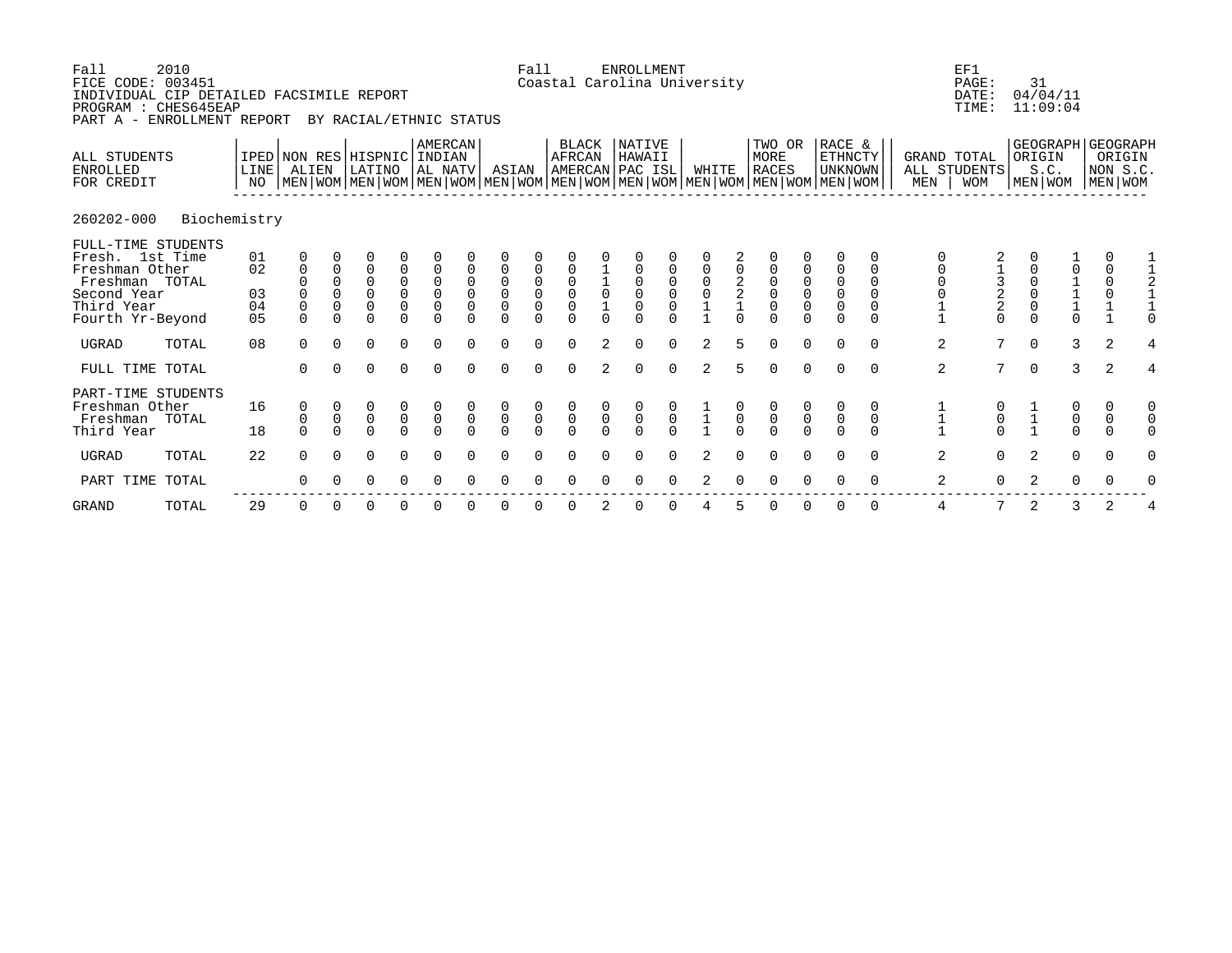| Fall<br>2010<br>FICE CODE: 003451<br>INDIVIDUAL CIP DETAILED FACSIMILE REPORT<br>PROGRAM : CHES645EAP<br>PART A - ENROLLMENT REPORT BY RACIAL/ETHNIC STATUS |                                            |                                                                                                                                                        |                                                                         |                                                                |                                        |                                                                           |                                                      |                                                                        | Fall                                                                  | Coastal Carolina University                             |                                      | <b>ENROLLMENT</b>                                         |                                       |                                                     |                                       |                                                           |                                                |                                                      |                                                                 |                                   | EF1<br>PAGE:<br>DATE:<br>TIME:                  | 32                                              | 04/04/11<br>11:09:04                                  |                                                                  |                                              |
|-------------------------------------------------------------------------------------------------------------------------------------------------------------|--------------------------------------------|--------------------------------------------------------------------------------------------------------------------------------------------------------|-------------------------------------------------------------------------|----------------------------------------------------------------|----------------------------------------|---------------------------------------------------------------------------|------------------------------------------------------|------------------------------------------------------------------------|-----------------------------------------------------------------------|---------------------------------------------------------|--------------------------------------|-----------------------------------------------------------|---------------------------------------|-----------------------------------------------------|---------------------------------------|-----------------------------------------------------------|------------------------------------------------|------------------------------------------------------|-----------------------------------------------------------------|-----------------------------------|-------------------------------------------------|-------------------------------------------------|-------------------------------------------------------|------------------------------------------------------------------|----------------------------------------------|
| ALL STUDENTS<br><b>ENROLLED</b><br>FOR CREDIT                                                                                                               | LINE                                       | IPED NON RES HISPNIC INDIAN<br>ALIEN<br>NO   MEN   WOM   MEN   WOM   MEN   WOM   MEN   WOM   MEN   WOM   MEN   WOM   MEN   WOM   MEN   WOM   MEN   WOM |                                                                         |                                                                |                                        | AMERCAN<br>LATINO AL NATV                                                 |                                                      | ASIAN                                                                  |                                                                       | <b>BLACK</b><br>AFRCAN<br>AMERCAN PAC ISL               |                                      | <b>NATIVE</b><br>HAWAII                                   |                                       |                                                     | WHITE                                 | MORE<br>RACES                                             | TWO OR                                         | RACE &                                               | <b>ETHNCTY</b><br><b>UNKNOWN</b>                                |                                   | <b>GRAND TOTAL</b><br>ALL STUDENTS<br>MEN   WOM | ORIGIN                                          | GEOGRAPH GEOGRAPH<br>S.C.<br>  MEN   WOM   MEN   WOM  |                                                                  | ORIGIN<br>NON S.C.                           |
| 261302-000                                                                                                                                                  | Marine Biology and Biological Oceanography |                                                                                                                                                        |                                                                         |                                                                |                                        |                                                                           |                                                      |                                                                        |                                                                       |                                                         |                                      |                                                           |                                       |                                                     |                                       |                                                           |                                                |                                                      |                                                                 |                                   |                                                 |                                                 |                                                       |                                                                  |                                              |
| FULL-TIME STUDENTS<br>Fresh. 1st Time<br>Freshman Other<br>Freshman TOTAL<br>Second Year<br>Third Year<br>Fourth Yr-Beyond                                  | 01<br>02<br>03<br>04<br>05                 | $\frac{2}{0}$<br>$\overline{\mathbf{c}}$<br>$\mathbf 0$<br>$\mathsf 0$<br>$\Omega$                                                                     | $\frac{1}{0}$<br>$\mathbf 1$<br>$\Omega$<br>$\mathbf 0$<br>$\mathbf{1}$ | 2<br>3<br>5<br>$\overline{3}$<br>$\mathbf 1$<br>$\overline{a}$ | 0<br>4<br>2<br>$\mathbf{1}$            | 0<br>$\mathbf 0$<br>$\mathbf 0$<br>$\mathbf 0$<br>$\mathsf 0$<br>$\Omega$ | $\Omega$<br>$\mathbf 0$<br>$\Omega$<br>0<br>$\Omega$ | $\mathbf 0$<br>$\mathbf 0$<br>$\mathbf 0$<br>$\pmb{0}$<br>$\mathbf{1}$ | $\begin{array}{c} 1 \\ 3 \\ 0 \end{array}$<br>$\mathsf 0$<br>$\Omega$ | $\mathbf 0$<br>$\frac{3}{2}$<br>$\mathbf 1$<br>$\Omega$ | 2<br>2<br>2                          | $\Omega$<br>$\mathbf{1}$<br>$\mathbf{1}$<br>0<br>$\Omega$ | $\Omega$<br>$\Omega$<br>0<br>$\Omega$ | 28<br>0112<br>43<br>33<br>38                        | 84 117<br>21<br>138<br>77<br>53<br>65 | $\mathbf 0$<br>3<br>2<br>$\boldsymbol{0}$<br>$\mathbf{1}$ | 0<br>$\frac{5}{2}$<br>3                        | $\Omega$<br>$\mathbf 0$<br>$\Omega$<br>0<br>$\Omega$ | $\Omega$<br>$\Omega$<br>$\mathbf{1}$<br>$\mathbf 0$<br>$\Omega$ | 95<br>31<br>126<br>51<br>35<br>42 | 130<br>23<br>153<br>84<br>59<br>68              | 19<br>$\overline{4}$<br>23<br>14<br>-7<br>7     | 20<br>$\mathbf{1}$<br>11<br>10<br>8                   | 76<br>27<br>21 103<br>37<br>28<br>35                             | 110<br>22<br>132<br>73<br>49<br>60           |
| <b>UGRAD</b><br>TOTAL                                                                                                                                       | 08                                         | 2                                                                                                                                                      | 2                                                                       | 11                                                             | 8                                      | $\Omega$                                                                  | $\Omega$                                             | $\mathbf{1}$                                                           | 3                                                                     | 6                                                       | 7                                    | 2                                                         |                                       |                                                     | 0 226 333                             | 6                                                         | 10                                             | $\Omega$                                             | 1                                                               | 254                               | 364                                             | 51                                              |                                                       | 50 203                                                           | 314                                          |
| Grad I Mast 1st.<br>All Other Mast.<br>Grad I<br>TOTAL                                                                                                      | 11<br>12                                   | $\mathbf 0$<br>$\mathbf 0$<br>$\Omega$                                                                                                                 | $\Omega$<br>0<br>$\Omega$                                               | $\mathbf 0$<br>$\mathbf{1}$                                    | 0<br>0<br>$\Omega$                     | 0<br>$\mathsf 0$<br>$\Omega$                                              | 0<br>$\mathbf 0$<br>$\Omega$                         | 0<br>$\mathbf 0$<br>$\Omega$                                           | 0<br>$\mathsf 0$<br>$\Omega$                                          | $\Omega$<br>$\mathsf{O}\xspace$<br>$\Omega$             | 0<br>$\mathbf 0$<br>$\Omega$         | 0<br>$\mathbf 0$<br>$\Omega$                              | 0<br>0<br>$\Omega$                    | 3<br>$\mathbf 1$<br>$\overline{4}$                  | 8<br>3<br>11                          | 0<br>$\mathsf 0$<br>$\Omega$                              | 0<br>$\mathbf 0$<br>$\Omega$                   | 0<br>0<br>$\Omega$                                   | $\Omega$<br>$\mathbf 0$<br>$\Omega$                             | 4<br>1<br>5                       | 8<br>3<br>11                                    | 0<br>$\mathbf 1$<br>$\mathbf{1}$                | 3<br>$\mathsf 0$<br>3                                 | 4<br>0<br>4                                                      | 5<br>3<br>8                                  |
| <b>GRAD</b><br>TOTAL<br>FULL TIME TOTAL                                                                                                                     | 14                                         | 0<br>2                                                                                                                                                 | 0<br>$\mathfrak{D}$                                                     | 1<br>12                                                        | 0<br>8                                 | 0<br>$\Omega$                                                             | 0<br>$\cap$                                          | 0<br>$\mathbf{1}$                                                      | 0<br>$\mathbf{3}$                                                     | 0<br>б                                                  | 0<br>7                               | 0<br>2                                                    | 0<br>$\Omega$                         | 4                                                   | 11<br>230 344                         | 0<br>6                                                    | 0<br>10                                        | 0<br>$\Omega$                                        | 0<br>$\mathbf{1}$                                               | 5<br>259                          | 11<br>375                                       | 52                                              | 3<br>53                                               | $\overline{4}$<br>207                                            | 8<br>322                                     |
| PART-TIME STUDENTS<br>Freshman Other<br>Freshman TOTAL<br>Second Year<br>Third Year<br>Fourth Yr-Beyond                                                     | 16<br>17<br>18<br>19                       | $\mathbf 0$<br>$\mathbf 0$<br>$\mathbf 0$<br>0<br>$\Omega$                                                                                             | $\Omega$<br>0<br>$\mathbf 0$<br>0<br>$\Omega$                           | 0<br>$\mathbf 0$<br>$\mathbf 0$<br>0<br>$\cap$                 | 0<br>$\mathbf 0$<br>0<br>0<br>$\Omega$ | $\Omega$<br>$\mathbf 0$<br>$\mathbf 0$<br>0<br>$\Omega$                   | 0<br>$\mathbf 0$<br>$\mathbf 0$<br>0<br>$\Omega$     | 0<br>0<br>0<br>$\mathbf 0$<br>$\Omega$                                 | $\Omega$<br>0<br>$\mathsf{O}\xspace$<br>0<br>$\Omega$                 | 0<br>$\mathbf 0$<br>$\mathbf 0$<br>0<br>$\Omega$        | $\Omega$<br>0<br>$\overline{0}$<br>0 | 0<br>$\mathbf 0$<br>$\mathbf 0$<br>$\mathbf 0$<br>$\cap$  | 0<br>0<br>$\mathsf 0$<br>0            | 3<br>$\overline{3}$<br>$\mathbf 0$<br>1<br>$\Omega$ | $\frac{1}{1}$<br>$\mathsf{O}$         | 0<br>$\mathsf 0$<br>$\mathsf{O}\xspace$<br>$\mathsf 0$    | 0<br>$\mathbf 0$<br>$\mathsf 0$<br>$\mathbf 0$ | $\Omega$<br>0<br>$\mathsf 0$<br>0<br>$\Omega$        | 0<br>$\Omega$<br>$\Omega$<br>$\mathbf 0$<br>$\Omega$            | 3<br>3<br>0<br>1<br>$\Omega$      | $\mathbf 0$                                     | $\mathsf{O}\xspace$<br>$\mathbf{1}$<br>$\Omega$ | $\begin{bmatrix} 1 \\ 1 \\ 0 \\ 0 \end{bmatrix}$<br>2 | 2<br>$\overline{2}$<br>$\overline{0}$<br>$\mathbf 0$<br>$\Omega$ | 0<br>$\mathbf 0$<br>1<br>0<br>$\overline{a}$ |
| <b>UGRAD</b><br>TOTAL                                                                                                                                       | 22                                         | $\Omega$                                                                                                                                               | $\Omega$                                                                | $\Omega$                                                       | $\Omega$                               | $\Omega$                                                                  | $\Omega$                                             | $\Omega$                                                               | $\Omega$                                                              | $\Omega$                                                | $\Omega$                             | $\Omega$                                                  | $\Omega$                              | $\overline{4}$                                      | 6                                     | $\Omega$                                                  | $\Omega$                                       | $\Omega$                                             | $\Omega$                                                        | 4                                 | 6                                               | 2                                               | 3                                                     | 2                                                                | 3                                            |
| Grad I Mast 1st.<br>All Other Mast.<br>Grad I<br>TOTAL                                                                                                      | 25<br>26                                   | $\mathbf 0$<br>$\mathbf 0$<br>$\Omega$                                                                                                                 | 0<br>0<br>$\Omega$                                                      | 0<br>$\mathbf 0$<br>$\Omega$                                   | 0<br>0<br>$\Omega$                     | 0<br>$\mathbf 0$<br>$\Omega$                                              | 0<br>$\mathbf 0$<br>$\Omega$                         | 0<br>0<br>$\Omega$                                                     | 0<br>$\mathbf 0$<br>$\Omega$                                          | $\Omega$<br>$\mathbf 0$<br>$\Omega$                     | $\overline{0}$<br>$\Omega$           | 0<br>$\mathbf 0$<br>$\Omega$                              | 0<br>$\mathbf 0$<br>$\Omega$          | 0<br>7<br>$7\phantom{.0}$                           | 10<br>11                              | $\mathbf 0$<br>$\mathbf 0$<br>$\Omega$                    | $\mathbf 0$<br>$\mathbf 0$<br>$\Omega$         | $\Omega$<br>$\mathbf 0$<br>$\Omega$                  | $\Omega$<br>$\mathbf 0$<br>$\Omega$                             | $\mathbf 0$<br>7<br>7             | 1<br>10<br>11                                   | 0<br>$\mathbf{1}$<br>$\mathbf{1}$               | $\mathbf 0$<br>$\frac{1}{1}$                          | 0<br>6<br>6                                                      | 1<br>9<br>10                                 |
| GRAD&1ST P TOTAL                                                                                                                                            | 28                                         | $\Omega$                                                                                                                                               |                                                                         | $\Omega$                                                       | $\Omega$                               | $\Omega$                                                                  | $\Omega$                                             | $\Omega$                                                               | $\Omega$                                                              | ∩                                                       |                                      | $\Omega$                                                  | $\Omega$                              |                                                     | 11                                    | $\mathbf 0$                                               | $\Omega$                                       | $\Omega$                                             | $\Omega$                                                        | 7                                 | 11                                              | 1                                               | $\mathbf{1}$                                          | 6                                                                | 10                                           |
| PART TIME TOTAL                                                                                                                                             |                                            | $\Omega$                                                                                                                                               |                                                                         | $\Omega$                                                       | $\Omega$                               | $\Omega$                                                                  |                                                      | $\Omega$                                                               | $\Omega$                                                              | $\Omega$                                                |                                      | $\Omega$                                                  |                                       | 11                                                  | 17                                    | $\Omega$                                                  | $\Omega$                                       | $\Omega$                                             | $\Omega$                                                        | 11                                | 17                                              | 3                                               | 4                                                     | $\mathsf{R}$                                                     | 13                                           |
| <b>GRAND</b><br>TOTAL                                                                                                                                       | 29                                         | $\overline{2}$                                                                                                                                         | $\overline{2}$                                                          | 12                                                             | 8                                      | $\Omega$                                                                  | 0                                                    | 1                                                                      | 3                                                                     | 6                                                       | 7                                    | 2                                                         | $\mathbf{0}$                          |                                                     | 241 361                               | 6                                                         | 10                                             | $\Omega$                                             | 1                                                               | 270                               | 392                                             | 55                                              |                                                       | 57 215                                                           | 335                                          |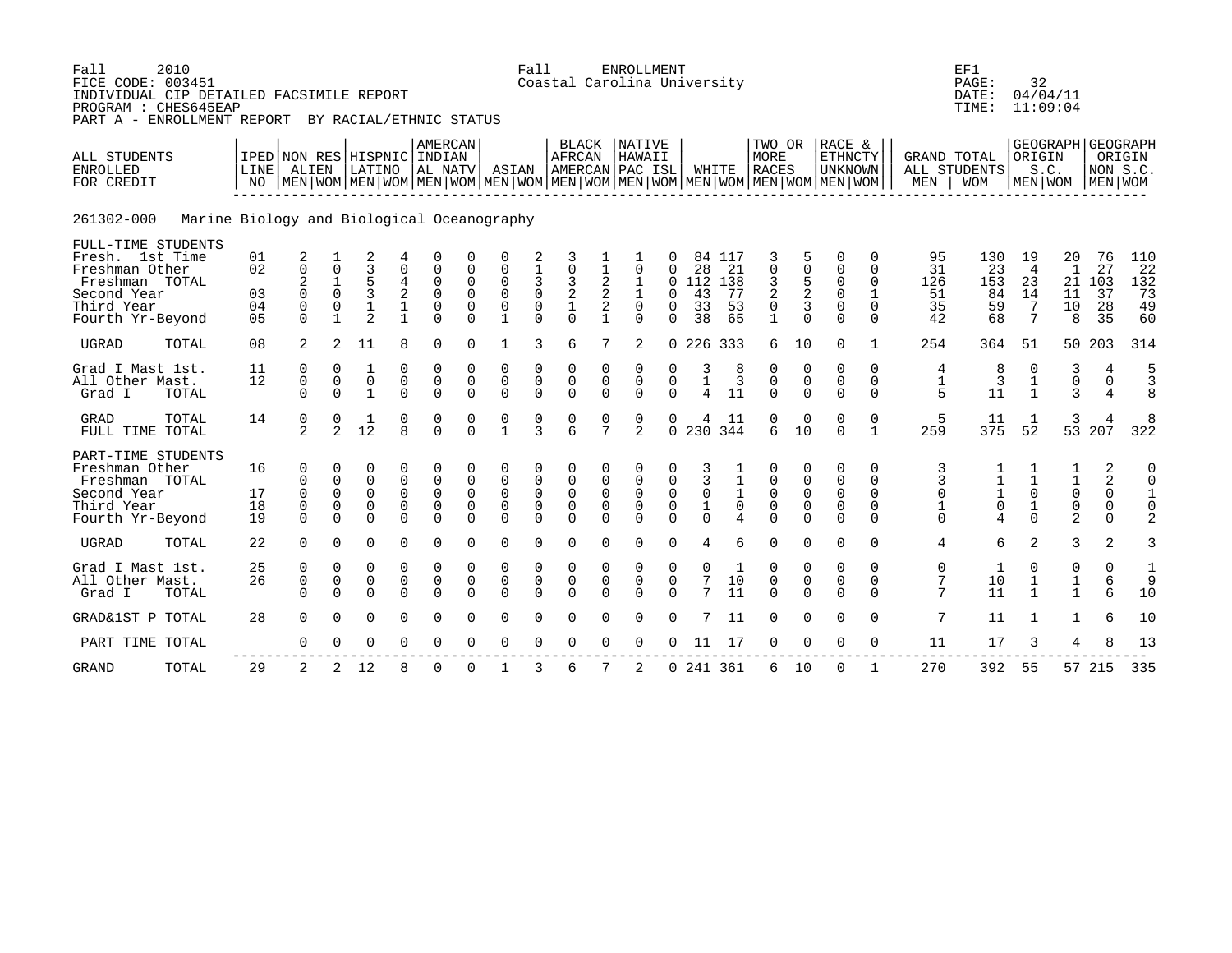| Fall<br>2010<br>FICE CODE: 003451<br>INDIVIDUAL CIP DETAILED FACSIMILE REPORT<br>PROGRAM : CHES645EAP<br>PART A - ENROLLMENT REPORT |                              |                                                                                                                                                     |                                         | BY RACIAL/ETHNIC STATUS                         |                               |                                                            |                            |                                                  | Fall                                             |                                                              |                                              | <b>ENROLLMENT</b><br>Coastal Carolina University      |                                             |                                                                          |                             |                                             |                                                                |                                                                 |                                                               |                                            | EF1<br>PAGE:<br>DATE:<br>TIME:                                                     | 33                                                     | 04/04/11<br>11:09:04                              |                                                    |                                                               |
|-------------------------------------------------------------------------------------------------------------------------------------|------------------------------|-----------------------------------------------------------------------------------------------------------------------------------------------------|-----------------------------------------|-------------------------------------------------|-------------------------------|------------------------------------------------------------|----------------------------|--------------------------------------------------|--------------------------------------------------|--------------------------------------------------------------|----------------------------------------------|-------------------------------------------------------|---------------------------------------------|--------------------------------------------------------------------------|-----------------------------|---------------------------------------------|----------------------------------------------------------------|-----------------------------------------------------------------|---------------------------------------------------------------|--------------------------------------------|------------------------------------------------------------------------------------|--------------------------------------------------------|---------------------------------------------------|----------------------------------------------------|---------------------------------------------------------------|
| <b>ALL STUDENTS</b><br><b>ENROLLED</b><br>FOR CREDIT                                                                                | <b>LINE</b><br>NO.           | IPED NON RES HISPNIC INDIAN<br>ALIEN<br>  MEN   WOM   MEN   WOM   MEN   WOM   MEN   WOM   MEN   WOM   MEN   WOM   MEN   WOM   MEN   WOM   MEN   WOM |                                         | LATINO                                          |                               | AMERCAN<br>AL NATV                                         |                            | ASIAN                                            |                                                  | <b>BLACK</b><br><b>AFRCAN</b>                                |                                              | <b>NATIVE</b><br>HAWAII<br>AMERCAN PAC ISL            |                                             | WHITE                                                                    |                             | TWO OR<br><b>MORE</b><br><b>RACES</b>       |                                                                | RACE &<br><b>ETHNCTY</b><br><b>UNKNOWN</b>                      |                                                               | GRAND TOTAL<br>MEN                         | ALL STUDENTS<br><b>WOM</b>                                                         | ORIGIN<br>MEN WOM                                      | S.C.                                              | GEOGRAPH GEOGRAPH<br>ORIGIN<br>NON S.C.<br>MEN WOM |                                                               |
| 270301-000                                                                                                                          | Applied Mathematics, General |                                                                                                                                                     |                                         |                                                 |                               |                                                            |                            |                                                  |                                                  |                                                              |                                              |                                                       |                                             |                                                                          |                             |                                             |                                                                |                                                                 |                                                               |                                            |                                                                                    |                                                        |                                                   |                                                    |                                                               |
| FULL-TIME STUDENTS<br>Fresh. 1st Time<br>Freshman Other<br>Freshman TOTAL<br>Second Year<br>Third Year<br>Fourth Yr-Beyond          | 01<br>02<br>03<br>04<br>05   | 0<br>$\mathbf 0$<br>0<br>$\Omega$                                                                                                                   | 0<br>0<br>$\Omega$<br>0<br>$\mathbf{1}$ | 0<br>0<br>$\mathbf 0$<br>$\mathbf{1}$<br>0<br>U | 0<br>0<br>0<br>$\mathfrak{D}$ | $\mathbf 0$<br>$\mathbf 0$<br>$\mathbf 0$<br>$\Omega$      | 0<br>0<br>0<br>$\Omega$    | 0<br>0<br>$\overline{0}$<br>0<br>$\Omega$        | 0<br>$\mathsf{O}\xspace$<br>0<br>$\overline{1}$  | 8<br>$\begin{array}{c} 15 \\ 3 \\ 1 \end{array}$<br>$\Omega$ | 0<br>2<br>$\mathbf{1}$<br>$\Omega$<br>$\cap$ | 0<br>$\mathbf 0$<br>0<br>$\mathbf 0$<br>1<br>$\Omega$ | 0<br>$\mathbf 0$<br>$\mathbf 0$<br>$\Omega$ | 12<br>4<br>$\begin{array}{c} 16 \\ 3 \end{array}$<br>$\overline{7}$<br>5 | 2<br>3<br>ર                 | 0<br>0<br>0<br>$\mathsf 0$<br>$\Omega$      | 0<br>$\begin{smallmatrix}1\\1\\0\end{smallmatrix}$<br>$\Omega$ | 0<br>$\mathbf 0$<br>$\mathbf 0$<br>$\mathsf 0$<br>0<br>$\Omega$ | 0<br>$\Omega$<br>$\Omega$<br>$\Omega$<br>$\Omega$<br>$\Omega$ | 21<br>11<br>32<br>8<br>9<br>5              | 3<br>$\begin{smallmatrix}1&0\\4\end{smallmatrix}$<br>$\mathsf 3$<br>$\overline{7}$ | 18<br>8<br>$\begin{array}{c} 26 \\ 5 \end{array}$<br>5 | 29225                                             | 3<br>3<br>6<br>3<br>$\overline{5}$<br>$\Omega$     | 0<br>2                                                        |
| UGRAD<br>TOTAL                                                                                                                      | 08                           | $\mathbf{1}$                                                                                                                                        | $\mathbf{1}$                            | <sup>1</sup>                                    | $\overline{2}$                | $\mathbf{1}$                                               | $\Omega$                   | $\Omega$                                         | $\mathbf{1}$                                     | 19                                                           | 3                                            | $\mathbf{1}$                                          | $\Omega$                                    | 31                                                                       | 15                          | $\Omega$                                    | 2                                                              | $\Omega$                                                        | $\Omega$                                                      | 54                                         | 24                                                                                 | 40                                                     | 18                                                | 14                                                 | 6                                                             |
| FULL TIME TOTAL                                                                                                                     |                              |                                                                                                                                                     | $\mathbf{1}$                            | $\mathbf{1}$                                    | $\overline{2}$                | $\mathbf{1}$                                               | $\Omega$                   | $\Omega$                                         | $\mathbf{1}$                                     | 19                                                           | 3                                            | $\mathbf{1}$                                          | $\Omega$                                    | 31                                                                       | 15                          | $\Omega$                                    | 2                                                              | $\Omega$                                                        | $\Omega$                                                      | 54                                         | 24                                                                                 | 40                                                     | 18                                                | 14                                                 | 6                                                             |
| PART-TIME STUDENTS<br>Fresh. 1st Time<br>Freshman TOTAL<br>Second Year<br>Third Year<br>Fourth Yr-Beyond                            | 15<br>17<br>18<br>19         | 0<br>0<br>0<br>$\Omega$                                                                                                                             | $\mathbf 0$<br>0<br>0<br>$\Omega$       | 0<br>$\mathbf 0$<br>0<br>0<br>0                 | 0<br>0<br>0<br>0<br>$\Omega$  | 0<br>$\mathbf 0$<br>$\mathbf 0$<br>$\mathsf 0$<br>$\Omega$ | 0<br>$\mathbf 0$<br>0<br>0 | 0<br>$\mathbf 0$<br>0<br>$\mathsf 0$<br>$\Omega$ | 0<br>0<br>$\mathbf 0$<br>$\mathsf 0$<br>$\Omega$ | 0<br>$\mathbf 0$<br>$\mathbf 1$<br>$\mathbf 0$<br>$\Omega$   | $\mathbf 0$<br>$\mathbf 0$<br>$\overline{0}$ | 0<br>$\mathbf 0$<br>0<br>0<br>$\Omega$                | 0<br>$\mathsf{O}$<br>0<br>$\Omega$          | 0<br>$\mathbf 0$<br>$\sqrt{2}$<br>$\mathbf 0$                            | $\mathbf 0$<br>$\mathbf{1}$ | 0<br>$\mathsf 0$<br>$\mathsf 0$<br>$\Omega$ | 0<br>$\mathsf 0$<br>$\mathsf 0$<br>$\Omega$                    | 0<br>$\mathsf 0$<br>$\mathsf 0$<br>$\mathbf 0$<br>$\Omega$      | 0<br>$\mathbf 0$<br>$\Omega$<br>$\mathbf 0$<br>$\Omega$       | 0<br>$\mathbf 0$<br>3<br>0<br>$\mathbf{1}$ | $\mathsf{O}\xspace$<br>$\frac{1}{3}$                                               | 0<br>0<br>$\mathsf 3$<br>0                             | $\begin{array}{c}\n1 \\ 0 \\ 1 \\ 3\n\end{array}$ | 0<br>0<br>$\mathsf 0$<br>$\mathsf 0$<br>$\Omega$   | $\mathbf 0$<br>$\mathbf 0$<br>$\mathsf 0$<br>0<br>$\mathbf 0$ |
| UGRAD<br>TOTAL                                                                                                                      | 22                           | $\mathbf 0$                                                                                                                                         | $\Omega$                                | 0                                               | 0                             | $\mathbf 0$                                                | $\Omega$                   | $\mathbf 0$                                      | 0                                                |                                                              | $\Omega$                                     | 0                                                     | $\mathbf 0$                                 | ζ                                                                        | 5                           | 0                                           | $\mathbf 0$                                                    | $\mathbf 0$                                                     | $\Omega$                                                      | 4                                          | 5                                                                                  | 4                                                      | 5                                                 | $\mathbf 0$                                        | $\mathbf 0$                                                   |
| PART TIME<br>TOTAL                                                                                                                  |                              | $\Omega$                                                                                                                                            |                                         | O                                               | $\Omega$                      | $\Omega$                                                   | $\Omega$                   | O                                                |                                                  |                                                              |                                              | $\Omega$                                              | $\Omega$                                    | ζ                                                                        |                             | O                                           | $\Omega$                                                       | $\Omega$                                                        | $\Omega$                                                      | 4                                          | 5                                                                                  | 4                                                      | 5                                                 | $\mathbf 0$                                        | $\Omega$                                                      |
| <b>GRAND</b><br>TOTAL                                                                                                               | 29                           |                                                                                                                                                     |                                         |                                                 | 2                             |                                                            | $\Omega$                   | 0                                                | -1                                               | 20                                                           |                                              |                                                       | 0                                           | 34                                                                       | 20                          | 0                                           |                                                                | O                                                               | $\Omega$                                                      | 58                                         | 29                                                                                 | 44                                                     | 23                                                | 14                                                 | 6                                                             |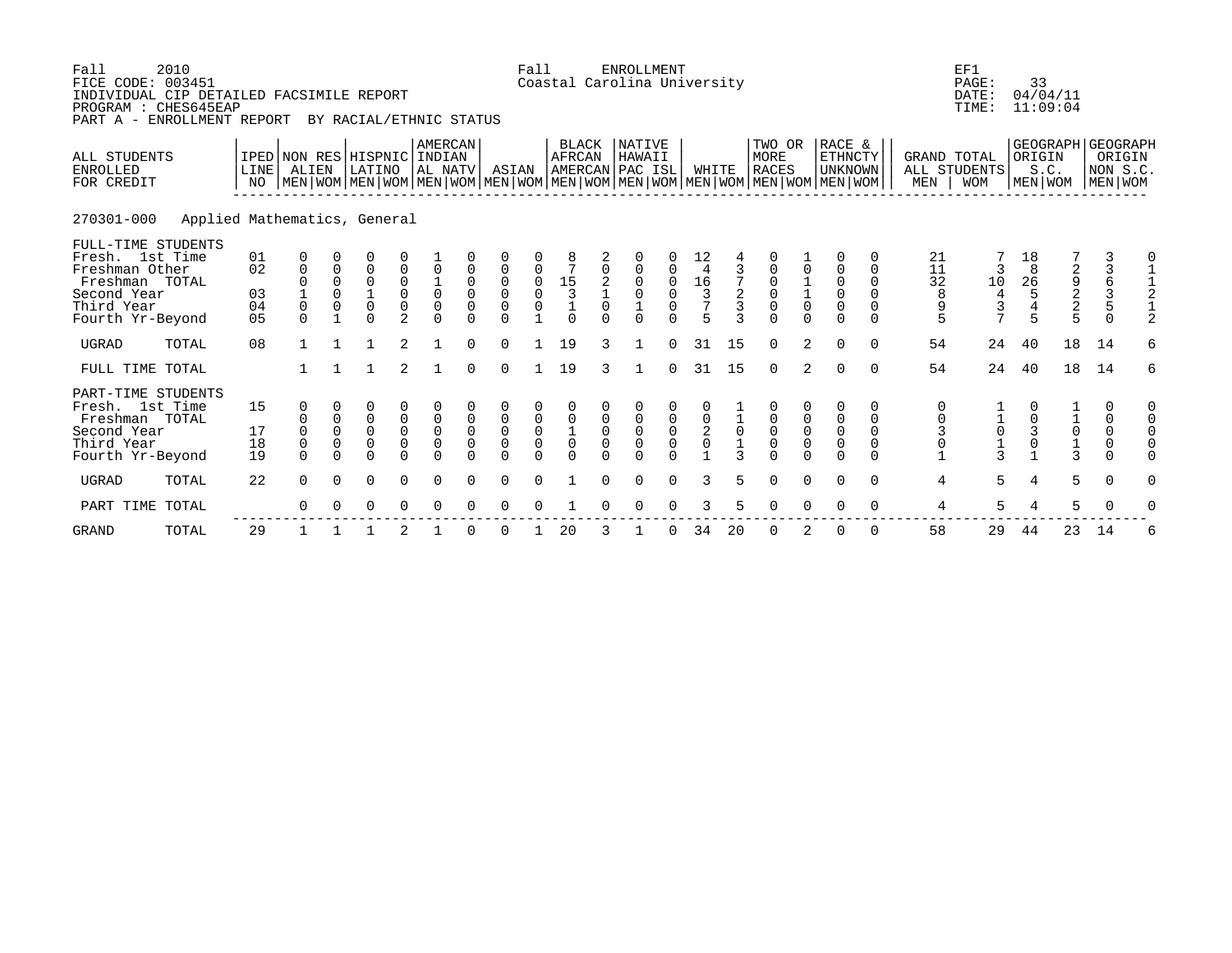| Fall<br>FICE CODE: 003451<br>INDIVIDUAL CIP DETAILED FACSIMILE REPORT<br>PROGRAM : CHES645EAP<br>PART A - ENROLLMENT REPORT | 2010                                        |                                        |                                                    |                                              | BY RACIAL/ETHNIC STATUS              |                                                  |                                                           |                                          |                                                    | Fall                                               |                                     |               | <b>ENROLLMENT</b><br>Coastal Carolina University |                                        |                                                                 |                                                                      |                                                                       |                                                            |                                                                                                                                                    |                                              |                                  | EF1<br>PAGE:<br>DATE:<br>TIME:                 | 34                              | 04/04/11<br>11:09:04                   |                                  |                                       |
|-----------------------------------------------------------------------------------------------------------------------------|---------------------------------------------|----------------------------------------|----------------------------------------------------|----------------------------------------------|--------------------------------------|--------------------------------------------------|-----------------------------------------------------------|------------------------------------------|----------------------------------------------------|----------------------------------------------------|-------------------------------------|---------------|--------------------------------------------------|----------------------------------------|-----------------------------------------------------------------|----------------------------------------------------------------------|-----------------------------------------------------------------------|------------------------------------------------------------|----------------------------------------------------------------------------------------------------------------------------------------------------|----------------------------------------------|----------------------------------|------------------------------------------------|---------------------------------|----------------------------------------|----------------------------------|---------------------------------------|
| ALL STUDENTS<br><b>ENROLLED</b><br>FOR CREDIT                                                                               |                                             | LINE                                   | IPED NON RES HISPNIC INDIAN<br>ALIEN               |                                              | LATINO                               |                                                  | <b>AMERCAN</b><br>AL NATV                                 |                                          | ASIAN                                              |                                                    | BLACK<br>AFRCAN                     |               | NATIVE<br>HAWAII<br>AMERCAN PAC ISL              |                                        | WHITE                                                           |                                                                      | TWO OR<br>MORE<br><b>RACES</b>                                        |                                                            | RACE &<br>ETHNCTY<br><b>UNKNOWN</b><br>  MEN   WOM   MEN   WOM   MEN   WOM   MEN   WOM   MEN   WOM   MEN   WOM   MEN   WOM   MEN   WOM   MEN   WOM |                                              | GRAND TOTAL<br>MEN               | ALL STUDENTS<br><b>WOM</b>                     | ORIGIN                          | GEOGRAPH GEOGRAPH<br>S.C.<br>MEN   WOM |                                  | ORIGIN<br>NON S.C.<br>  MEN   WOM     |
| 310504-000                                                                                                                  | Sport and Fitness Administration/Management |                                        |                                                    |                                              |                                      |                                                  |                                                           |                                          |                                                    |                                                    |                                     |               |                                                  |                                        |                                                                 |                                                                      |                                                                       |                                                            |                                                                                                                                                    |                                              |                                  |                                                |                                 |                                        |                                  |                                       |
| FULL-TIME STUDENTS<br>Fresh. 1st Time<br>Freshman Other<br>Freshman TOTAL<br>Second Year<br>Third Year<br>Fourth Yr-Beyond  |                                             | 01<br>02<br>03<br>04<br>0 <sub>5</sub> | 0<br>$\mathbf{0}$<br>$\mathbf 0$<br>$\overline{2}$ | $\Omega$<br>$\Omega$<br>$\Omega$<br>$\Omega$ | $\Omega$<br>$\mathcal{L}$            | 0<br>$\begin{smallmatrix}0\0\0\end{smallmatrix}$ | $\begin{smallmatrix}0\\0\end{smallmatrix}$<br>$\mathsf 0$ | $\Omega$<br>$_{0}^{0}$<br>$\overline{0}$ | $\overline{0}$<br>$\overline{0}$<br>$\overline{0}$ | $\mathbf 0$<br>0<br>$\Omega$<br>$\Omega$<br>$\cap$ | 13<br>7<br>$^{20}_{13}$<br>16<br>11 | $\cap$        | $\Omega$<br>$\mathbf 0$<br>$\Omega$<br>$\cap$    | $\mathbf 0$<br>0<br>$\Omega$<br>$\cap$ | 30<br>14<br>$\begin{array}{c} 44 \\ 46 \end{array}$<br>35<br>36 | 10<br>3<br>$\begin{smallmatrix}1&3\1&7\end{smallmatrix}$<br>12<br>17 | $\mathsf 0$<br>$\begin{array}{c} 2 \\ 1 \\ 1 \end{array}$<br>$\Omega$ | 0<br>$\begin{matrix} 0 \\ 1 \\ 1 \end{matrix}$<br>$\Omega$ | $\mathbf 0$<br>$\begin{smallmatrix}0\\0\end{smallmatrix}$<br>$\mathbf 0$<br>$\Omega$                                                               | $\Omega$<br>$\Omega$<br>$\Omega$<br>$\Omega$ | 47<br>21<br>68<br>61<br>53<br>52 | 11<br>4<br>$\frac{15}{23}$<br>14<br>18         | 16<br>9<br>25<br>15<br>20<br>21 | 2<br>5<br>10<br>$\sqrt{2}$<br>6        | 31<br>12<br>43<br>46<br>33<br>31 | $\frac{8}{2}$<br>10<br>13<br>12<br>12 |
| <b>UGRAD</b>                                                                                                                | TOTAL                                       | 08                                     | 2                                                  | $\Omega$                                     | 5                                    |                                                  | $\Omega$                                                  | $\Omega$                                 | 2                                                  | $\Omega$                                           | 60                                  | 8             | $\Omega$                                         |                                        | 0 161                                                           | 59                                                                   | $\overline{4}$                                                        | 2                                                          | $\mathbf 0$                                                                                                                                        | $\Omega$                                     | 234                              | 70                                             | 81                              |                                        | 23 153                           | 47                                    |
| FULL TIME TOTAL                                                                                                             |                                             |                                        | $\overline{2}$                                     | $\Omega$                                     | 5                                    |                                                  | $\Omega$                                                  | $\Omega$                                 | 2                                                  | $\Omega$                                           | 60                                  | 8             | $\Omega$                                         |                                        | 0 161                                                           | 59                                                                   | 4                                                                     | $\overline{2}$                                             | $\Omega$                                                                                                                                           | $\Omega$                                     | 234                              | 70                                             | 81                              |                                        | 23 153                           | 47                                    |
| PART-TIME STUDENTS<br>Second Year<br>Fourth Yr-Beyond                                                                       |                                             | 17<br>19                               | $\begin{matrix} 0 \\ 0 \end{matrix}$               | $\Omega$                                     | $\begin{matrix} 0 \\ 0 \end{matrix}$ | $\frac{0}{0}$                                    | $\begin{matrix} 0 \\ 0 \end{matrix}$                      | $\begin{matrix} 0 \\ 0 \end{matrix}$     | $\begin{matrix} 0 \\ 0 \end{matrix}$               | $\frac{0}{0}$                                      | $rac{1}{2}$                         | $\frac{0}{0}$ | $\begin{matrix} 0 \\ 0 \end{matrix}$             | $\begin{matrix} 0 \\ 0 \end{matrix}$   |                                                                 |                                                                      | $\begin{matrix} 0 \\ 0 \end{matrix}$                                  | $\frac{0}{0}$                                              | $\mathbf 0$<br>$\Omega$                                                                                                                            | 0<br>$\cap$                                  | $\frac{1}{6}$                    | $\begin{smallmatrix} 0 \\ 1 \end{smallmatrix}$ | $\frac{1}{4}$                   | $\begin{matrix} 0 \\ 0 \end{matrix}$   | 0<br>2                           | 0                                     |
| <b>UGRAD</b>                                                                                                                | TOTAL                                       | 22                                     | $\Omega$                                           | $\Omega$                                     | $\Omega$                             | $\Omega$                                         | $\Omega$                                                  | $\cap$                                   | $\Omega$                                           | $\cap$                                             | 3                                   |               | $\cap$                                           | $\Omega$                               | 4                                                               |                                                                      | $\Omega$                                                              | $\Omega$                                                   | $\Omega$                                                                                                                                           | $\Omega$                                     | 7                                | $\mathbf{1}$                                   | 5                               | $\Omega$                               | 2                                |                                       |
| PART TIME TOTAL                                                                                                             |                                             |                                        | $\Omega$                                           | $\Omega$                                     | 0                                    | $\Omega$                                         | $\Omega$                                                  | $\Omega$                                 | $\Omega$                                           | $\Omega$                                           | 3                                   | $\Omega$      | $\Omega$                                         |                                        |                                                                 |                                                                      | $\Omega$                                                              | $\Omega$                                                   | $\Omega$                                                                                                                                           | $\mathbf 0$                                  | 7                                |                                                | 5                               | $\mathbf 0$                            | 2                                |                                       |
| <b>GRAND</b>                                                                                                                | TOTAL                                       | 29                                     | 2                                                  |                                              | 5                                    |                                                  |                                                           |                                          |                                                    |                                                    | 63                                  |               | 0                                                |                                        | 0 165                                                           | 60                                                                   |                                                                       |                                                            |                                                                                                                                                    | 0                                            | 241                              | 71                                             | 86                              |                                        | 23 155                           | 48                                    |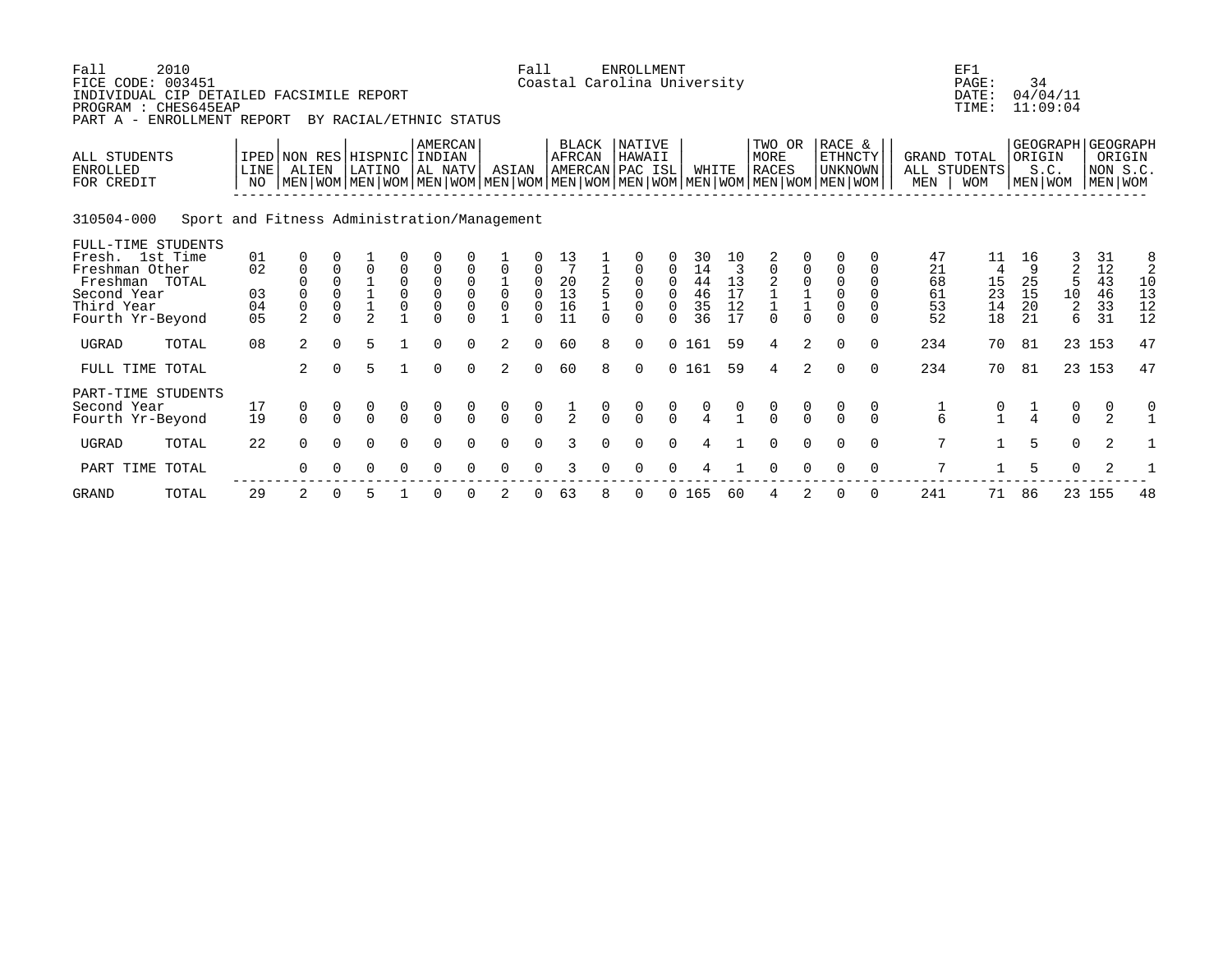| Fall<br>2010<br>FICE CODE: 003451<br>INDIVIDUAL CIP DETAILED FACSIMILE REPORT<br>PROGRAM : CHES645EAP<br>PART A - ENROLLMENT REPORT |                            |                                                                                                                                                     |                                        | BY RACIAL/ETHNIC STATUS                             |                              |                                                            |                                        |                                                  | Fall                                        |                                                 |                                 | <b>ENROLLMENT</b><br>Coastal Carolina University |                                                                  |                                                     |                                  |                                                      |                                                     |                                                                          |                                                                      |                                  | EF1<br>PAGE:<br>DATE:<br>TIME:   | 35<br>04/04/11                                       | 11:09:04                        |                                           |                                      |
|-------------------------------------------------------------------------------------------------------------------------------------|----------------------------|-----------------------------------------------------------------------------------------------------------------------------------------------------|----------------------------------------|-----------------------------------------------------|------------------------------|------------------------------------------------------------|----------------------------------------|--------------------------------------------------|---------------------------------------------|-------------------------------------------------|---------------------------------|--------------------------------------------------|------------------------------------------------------------------|-----------------------------------------------------|----------------------------------|------------------------------------------------------|-----------------------------------------------------|--------------------------------------------------------------------------|----------------------------------------------------------------------|----------------------------------|----------------------------------|------------------------------------------------------|---------------------------------|-------------------------------------------|--------------------------------------|
| <b>ALL STUDENTS</b><br><b>ENROLLED</b><br>FOR CREDIT                                                                                | <b>LINE</b><br>NO.         | IPED NON RES HISPNIC INDIAN<br>ALIEN<br>  MEN   WOM   MEN   WOM   MEN   WOM   MEN   WOM   MEN   WOM   MEN   WOM   MEN   WOM   MEN   WOM   MEN   WOM |                                        | LATINO                                              |                              | AMERCAN<br>AL NATV                                         |                                        | ASIAN                                            |                                             | <b>BLACK</b><br><b>AFRCAN</b>                   |                                 | <b>NATIVE</b><br>HAWAII<br>AMERCAN PAC ISL       |                                                                  |                                                     | WHITE                            | TWO OR<br>MORE<br><b>RACES</b>                       |                                                     | RACE &<br><b>ETHNCTY</b><br><b>UNKNOWN</b>                               |                                                                      | GRAND TOTAL<br>MEN               | ALL STUDENTS<br><b>WOM</b>       | ORIGIN<br>S.C.<br>MEN WOM                            | GEOGRAPH GEOGRAPH               | NON S.C.<br>MEN WOM                       | ORIGIN                               |
| 310505-000<br>Kinesiology and Exercise Science                                                                                      |                            |                                                                                                                                                     |                                        |                                                     |                              |                                                            |                                        |                                                  |                                             |                                                 |                                 |                                                  |                                                                  |                                                     |                                  |                                                      |                                                     |                                                                          |                                                                      |                                  |                                  |                                                      |                                 |                                           |                                      |
| FULL-TIME STUDENTS<br>Fresh. 1st Time<br>Freshman Other<br>Freshman TOTAL<br>Second Year<br>Third Year<br>Fourth Yr-Beyond          | 01<br>02<br>03<br>04<br>05 | $\overline{2}$<br>$\Omega$<br>$\mathbf 0$<br>$\Omega$                                                                                               | $\Omega$<br>$\overline{1}$<br>$\Omega$ | 2<br>0<br>$\frac{2}{2}$<br>$\mathbf{1}$<br>$\Omega$ | 0<br>2<br>$\mathbf{1}$       | 0<br>0<br>$\mathbf 0$<br>$\mathbf{1}$<br>$\Omega$          | 0<br>$\mathbf 0$<br>0<br>$\Omega$      | 0<br>0<br>$\mathbf 0$<br>0<br>$\Omega$           | 0<br>$\mathbf 0$<br>$\mathbf 0$<br>$\Omega$ | 12<br>9<br>$^{21}_{20}$<br>$\overline{11}$<br>6 | 18<br>4<br>22<br>13<br>11<br>6  | 0<br>$\mathbf 0$<br>0<br>0<br>0<br>$\Omega$      | 0<br>$\mathbf 0$<br>$\Omega$<br>$\Omega$<br>$\Omega$<br>$\Omega$ | 29<br>13<br>42<br>26<br>21<br>15                    | 26<br>14<br>40<br>46<br>24<br>20 | $\mathbf 0$<br>0<br>2<br>$\mathbf 1$<br>$\mathbf{1}$ | 0<br>$_{0}^{0}$<br>0<br>$\mathfrak{D}$              | 0<br>$\mathbf 0$<br>0<br>$\overline{0}$<br>$\mathsf 0$<br>$\overline{1}$ | 0<br>$\Omega$<br>$\Omega$<br>$\mathbf{1}$<br>$\mathbf 1$<br>$\Omega$ | 44<br>24<br>68<br>50<br>35<br>23 | 47<br>19<br>66<br>63<br>39<br>29 | 24<br>10<br>34<br>32<br>18<br>12                     | 22<br>9<br>31<br>29<br>22<br>11 | 20<br>14<br>34<br>18<br>17<br>11          | 25<br>10<br>$35$<br>$34$<br>17<br>18 |
| <b>UGRAD</b><br>TOTAL                                                                                                               | 08                         | 3                                                                                                                                                   | 2                                      | 5                                                   | 9                            |                                                            | $\Omega$                               | 0                                                | $\Omega$                                    | 58                                              | 52                              | $\Omega$                                         |                                                                  | $0$ 104 130                                         |                                  | 4                                                    | 2                                                   | $\mathbf{1}$                                                             | 2                                                                    | 176                              | 197                              | 96                                                   | 93                              | 80                                        | 104                                  |
| FULL TIME TOTAL                                                                                                                     |                            | 3                                                                                                                                                   | $\overline{2}$                         | 5                                                   | 9                            | $\mathbf{1}$                                               | $\Omega$                               | $\Omega$                                         | $\Omega$                                    | 58                                              | 52                              | $\Omega$                                         |                                                                  | 0 104 130                                           |                                  | 4                                                    | 2                                                   | $\mathbf{1}$                                                             | 2                                                                    | 176                              | 197                              | 96                                                   | 93                              | 80                                        | 104                                  |
| PART-TIME STUDENTS<br>Freshman Other<br>Freshman TOTAL<br>Second Year<br>Third Year<br>Fourth Yr-Beyond                             | 16<br>17<br>18<br>19       | 0<br>0<br>0<br>$\Omega$                                                                                                                             | $\mathbf 0$<br>0<br>0<br>$\Omega$      | 0<br>$\mathbf 0$<br>0<br>0<br>0                     | 0<br>0<br>0<br>0<br>$\Omega$ | 0<br>$\mathbf 0$<br>$\mathbf 0$<br>$\mathsf 0$<br>$\Omega$ | 0<br>$\mathbf 0$<br>0<br>0<br>$\Omega$ | 0<br>$\mathbf 0$<br>0<br>$\mathsf 0$<br>$\Omega$ | 0<br>0<br>$\mathbf 0$<br>0<br>$\Omega$      | 0<br>$\mathbf 0$<br>$\mathbf{1}$<br>$\mathbf 0$ | $\mathbf 0$<br>$\mathbf 0$<br>0 | 0<br>$\mathbf 0$<br>0<br>$\mathbf 0$<br>$\Omega$ | 0<br>$\mathbf 0$<br>0<br>$\Omega$                                | 0<br>$\mathbf 0$<br>$\mathbf 1$<br>$\mathsf 0$<br>2 | $\sqrt{2}$<br>$\mathbf{2}$       | 0<br>$\mathsf 0$<br>$\mathbf{1}$<br>$\Omega$         | $\mathbf 0$<br>$\mathsf 0$<br>$\mathsf 0$<br>$\cap$ | 0<br>$\mathsf 0$<br>$\mathsf 0$<br>$\mathbf 0$<br>$\Omega$               | 0<br>$\mathbf 0$<br>$\Omega$<br>$\mathbf 0$<br>$\Omega$              | 0<br>0<br>$\mathbf 2$<br>3       | $\frac{1}{2}$<br>$\frac{2}{5}$   | 0<br>0<br>$\begin{smallmatrix}2\\1\end{smallmatrix}$ | 0<br>$\frac{1}{4}$              | 0<br>0<br>$\mathsf 0$<br>$\mathsf 0$<br>2 | $\mathbf{1}$<br>$\mathbf 1$          |
| UGRAD<br>TOTAL                                                                                                                      | 22                         | $\mathbf 0$                                                                                                                                         | $\Omega$                               | 0                                                   | 0                            | $\mathbf 0$                                                | $\Omega$                               | $\mathbf 0$                                      | 0                                           | 2                                               |                                 | 0                                                | $\mathbf 0$                                                      | 3                                                   | 9                                |                                                      | $\mathbf 0$                                         | $\mathbf 0$                                                              | $\Omega$                                                             | 6                                | 10                               | 4                                                    | 6                               | $\overline{2}$                            | 4                                    |
| PART TIME<br>TOTAL                                                                                                                  |                            | $\Omega$                                                                                                                                            |                                        | O                                                   | $\Omega$                     | $\Omega$                                                   | $\Omega$                               | O                                                | O                                           |                                                 |                                 | $\Omega$                                         | $\Omega$                                                         | 3                                                   | 9                                |                                                      | $\Omega$                                            | $\Omega$                                                                 | $\Omega$                                                             | 6                                | 10                               | 4                                                    | 6                               | 2                                         |                                      |
| <b>GRAND</b><br>TOTAL                                                                                                               | 29                         | 3                                                                                                                                                   | 2                                      | 5                                                   | 9                            |                                                            | O                                      | O                                                | 0                                           | 60                                              | 53                              | 0                                                |                                                                  | 0 107 139                                           |                                  |                                                      |                                                     |                                                                          | 2                                                                    | 182                              |                                  | 207 100                                              | 99                              | 82                                        | 108                                  |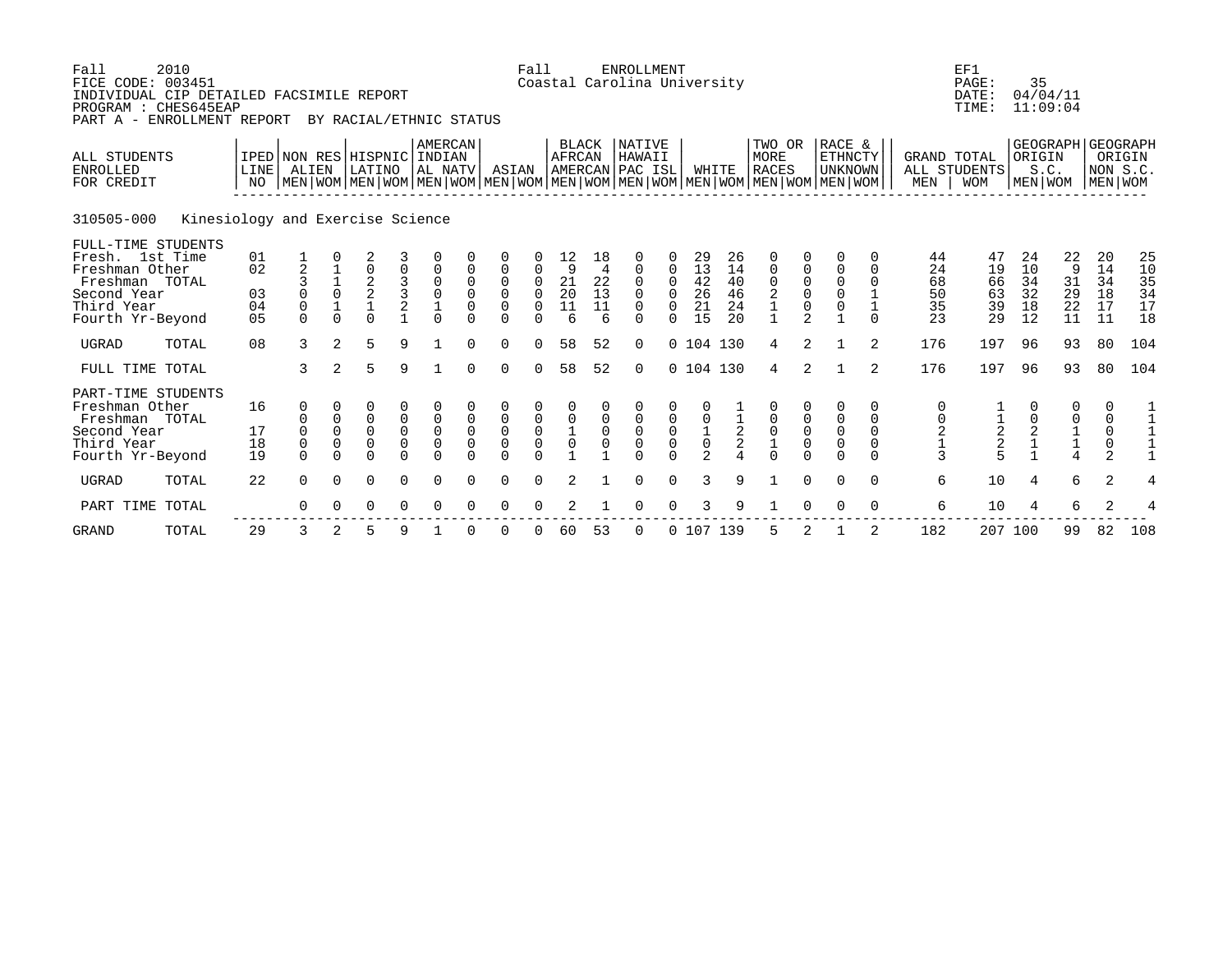| Fall<br>FICE CODE: 003451<br>INDIVIDUAL CIP DETAILED FACSIMILE REPORT<br>PROGRAM : CHES645EAP<br>PART A -                  | 2010<br>ENROLLMENT REPORT |                            |                                        |                                                    | BY RACIAL/ETHNIC STATUS                                                                                                                              |                                                                                      |                                                                       |                                                                 |                                                     | Fall                                                     |                                                                   |                  | <b>ENROLLMENT</b><br>Coastal Carolina University |                                                          |                                         |                                 |                                                                      |          |                                                                          |                                   |                    | EF1<br>PAGE:<br>DATE:<br>TIME:    |                                                                | 36<br>04/04/11<br>11:09:04                     |                 |                               |               |
|----------------------------------------------------------------------------------------------------------------------------|---------------------------|----------------------------|----------------------------------------|----------------------------------------------------|------------------------------------------------------------------------------------------------------------------------------------------------------|--------------------------------------------------------------------------------------|-----------------------------------------------------------------------|-----------------------------------------------------------------|-----------------------------------------------------|----------------------------------------------------------|-------------------------------------------------------------------|------------------|--------------------------------------------------|----------------------------------------------------------|-----------------------------------------|---------------------------------|----------------------------------------------------------------------|----------|--------------------------------------------------------------------------|-----------------------------------|--------------------|-----------------------------------|----------------------------------------------------------------|------------------------------------------------|-----------------|-------------------------------|---------------|
| ALL STUDENTS<br><b>ENROLLED</b><br>FOR CREDIT                                                                              |                           | LINE<br>NO                 | ALIEN                                  |                                                    | IPED NON RES HISPNIC INDIAN<br>LATINO<br>  MEN   WOM   MEN   WOM   MEN   WOM   MEN   WOM   MEN   WOM   MEN   WOM   MEN   WOM   MEN   WOM   MEN   WOM |                                                                                      | AMERCAN<br>AL NATV ASIAN                                              |                                                                 |                                                     |                                                          | BLACK<br>AFRCAN                                                   |                  | NATIVE<br>HAWAII<br>AMERCAN PAC ISL              |                                                          | WHITE                                   |                                 | TWO OR<br>MORE<br>RACES                                              |          | RACE &<br><b>ETHNCTY</b><br>UNKNOWN                                      |                                   | GRAND TOTAL<br>MEN | ALL STUDENTS<br><b>WOM</b>        | ORIGIN                                                         | GEOGRAPH   GEOGRAPH<br>S.C.<br>MEN WOM         |                 | ORIGIN<br>NON S.C.<br>MEN WOM |               |
| 380101-000                                                                                                                 | Philosophy                |                            |                                        |                                                    |                                                                                                                                                      |                                                                                      |                                                                       |                                                                 |                                                     |                                                          |                                                                   |                  |                                                  |                                                          |                                         |                                 |                                                                      |          |                                                                          |                                   |                    |                                   |                                                                |                                                |                 |                               |               |
| FULL-TIME STUDENTS<br>Fresh. 1st Time<br>Freshman Other<br>Freshman TOTAL<br>Second Year<br>Third Year<br>Fourth Yr-Beyond |                           | 01<br>02<br>03<br>04<br>05 | $\mathbf 0$<br>$\mathbf 0$<br>$\Omega$ | $\mathbf 0$<br>$\mathbf 0$<br>$\Omega$<br>$\Omega$ | $\mathbf 0$<br>$\mathsf 0$<br>$\mathbf 0$<br>$\Omega$<br>$\Omega$                                                                                    | $\mathsf 0$<br>$\begin{smallmatrix}0\\0\end{smallmatrix}$<br>$\mathbf 0$<br>$\Omega$ | $\mathsf 0$<br>$\mathsf{0}$<br>$\mathsf 0$<br>$\mathbf 0$<br>$\Omega$ | $\mathbf 0$<br>$\mathbf 0$<br>$\mathbf 0$<br>$\Omega$<br>$\cap$ | $\mathbf 0$<br>$\begin{matrix} 0 \\ 0 \end{matrix}$ | $\begin{matrix} 0 \\ 0 \\ 0 \\ 0 \end{matrix}$<br>$\cap$ | $\begin{matrix} 0 \\ 0 \\ 1 \end{matrix}$<br>$\Omega$<br>$\Omega$ | 0<br>0<br>$\cap$ | $\mathsf 0$<br>$\mathbf 0$<br>$\Omega$           | $\begin{matrix} 0 \\ 0 \\ 0 \end{matrix}$<br>0<br>$\cap$ | $241$<br>$2$<br>$\overline{\mathbf{z}}$ | $\overline{0}$<br>$\frac{2}{2}$ | $\mathsf 0$<br>$\begin{matrix} 0 \\ 0 \\ 0 \end{matrix}$<br>$\Omega$ | $\cap$   | $\mathbf 0$<br>$\overline{0}$<br>$\mathbf 0$<br>$\overline{0}$<br>$\cap$ | $\Omega$<br>$\mathbf 0$<br>$\cap$ | 3                  | $\mathsf 0$<br>$0$<br>2<br>2<br>3 | $\begin{array}{c}\n2 \\ 2 \\ 2\n\end{array}$<br>$\mathfrak{D}$ | $\begin{matrix} 0 \\ 0 \\ 1 \\ 2 \end{matrix}$ |                 | 2                             | 0<br>$\Omega$ |
| <b>UGRAD</b>                                                                                                               | TOTAL                     | 08                         | $\Omega$                               |                                                    | $\Omega$                                                                                                                                             | $\Omega$                                                                             | $\Omega$                                                              | $\Omega$                                                        | $\mathfrak{D}$                                      | $\Omega$                                                 |                                                                   |                  | $\Omega$                                         | $\Omega$                                                 | 10                                      |                                 | $\Omega$                                                             | $\Omega$ | $\Omega$                                                                 | $\Omega$                          | 13                 | 7                                 | 8                                                              | 3                                              | 5               |                               |               |
| FULL TIME TOTAL                                                                                                            |                           |                            | $\Omega$                               | $\cap$                                             | $\Omega$                                                                                                                                             | $\Omega$                                                                             | $\Omega$                                                              | $\Omega$                                                        | 2                                                   | $\Omega$                                                 |                                                                   | <sup>n</sup>     | $\Omega$                                         | $\Omega$                                                 | 10                                      |                                 | $\Omega$                                                             | $\Omega$ | $\Omega$                                                                 | $\cap$                            | 13                 | $7^{\circ}$                       | 8                                                              | 3                                              | $5\overline{2}$ |                               | 4             |
| PART-TIME STUDENTS<br>Fourth Yr-Beyond                                                                                     |                           | 19                         | $\Omega$                               | $\Omega$                                           | $\Omega$                                                                                                                                             | $\Omega$                                                                             | $\Omega$                                                              | $\Omega$                                                        | $\Omega$                                            | $\Omega$                                                 |                                                                   | $\cap$           | $\Omega$                                         | $\Omega$                                                 |                                         |                                 | $\Omega$                                                             | $\Omega$ | $\cap$                                                                   | $\Omega$                          | 2                  | $\mathbf{1}$                      | $\mathbf{1}$                                                   | $\Omega$                                       |                 |                               |               |
| <b>UGRAD</b>                                                                                                               | TOTAL                     | 22                         | $\Omega$                               | $\Omega$                                           | $\Omega$                                                                                                                                             | $\Omega$                                                                             | $\Omega$                                                              | $\Omega$                                                        | $\Omega$                                            | $\Omega$                                                 |                                                                   |                  | $\Omega$                                         | $\Omega$                                                 |                                         |                                 | $\Omega$                                                             | $\Omega$ | $\Omega$                                                                 | $\Omega$                          | 2                  | $\mathbf{1}$                      | $\mathbf{1}$                                                   | $\Omega$                                       |                 |                               |               |
| PART TIME                                                                                                                  | TOTAL                     |                            |                                        |                                                    |                                                                                                                                                      |                                                                                      | $\Omega$                                                              |                                                                 | <sup>0</sup>                                        | ∩                                                        |                                                                   |                  | $\Omega$                                         | 0                                                        |                                         |                                 | ∩                                                                    |          |                                                                          |                                   | 2                  |                                   |                                                                |                                                |                 |                               |               |
|                                                                                                                            |                           |                            |                                        |                                                    |                                                                                                                                                      |                                                                                      |                                                                       |                                                                 |                                                     |                                                          |                                                                   |                  |                                                  |                                                          |                                         |                                 |                                                                      |          |                                                                          |                                   |                    |                                   |                                                                |                                                |                 |                               |               |

GRAND TOTAL 29 0 0 0 0 0 0 2 0 2 0 0 0 11 8 0 0 0 0 15 8 9 3 6 5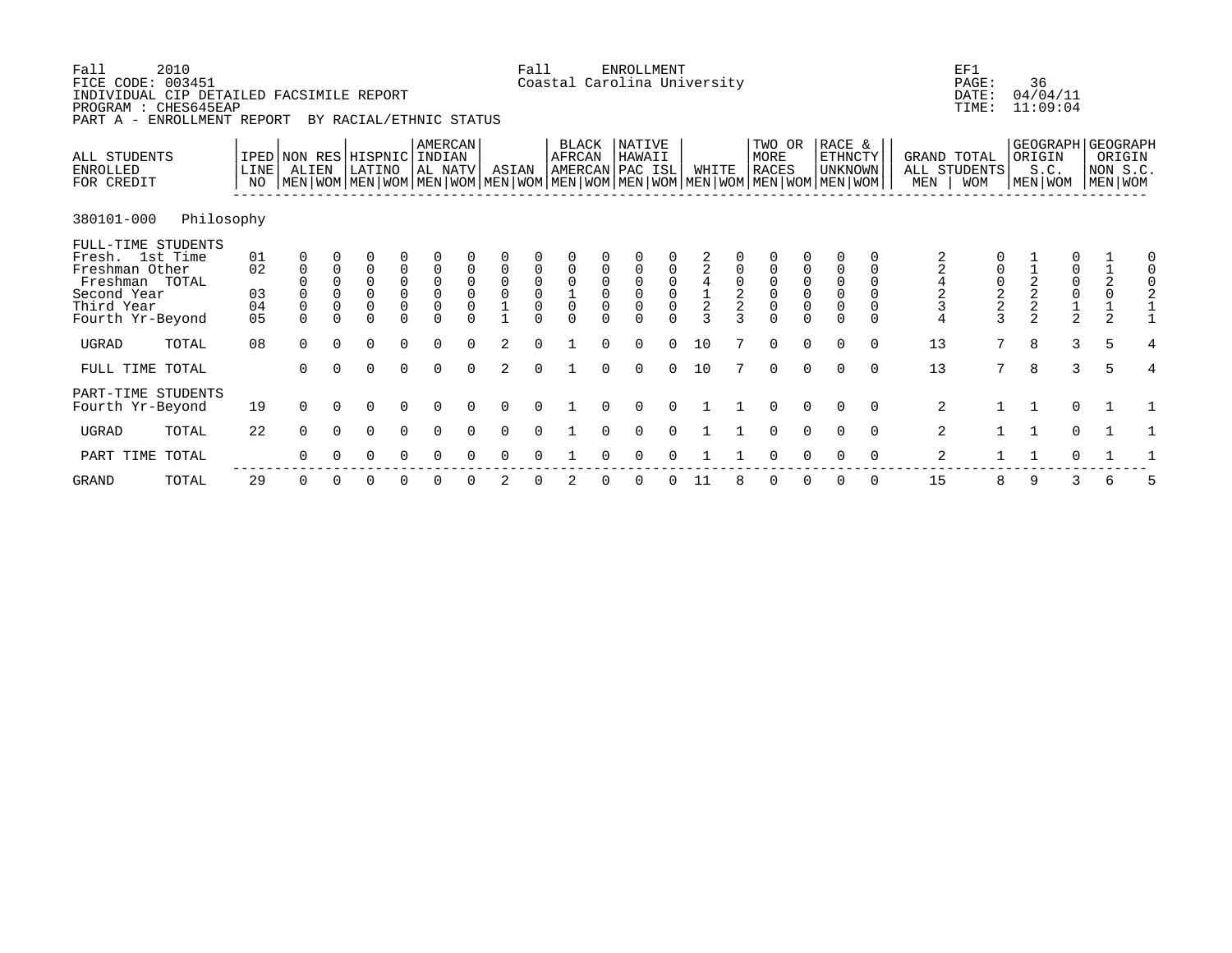| Fall<br>FICE CODE: 003451<br>INDIVIDUAL CIP DETAILED FACSIMILE REPORT<br>PROGRAM : CHES645EAP<br>PART A - ENROLLMENT REPORT | 2010               |                                        |                                                  |                                          | BY RACIAL/ETHNIC STATUS                     |                    |                                                          |                                   |                                      | Fall                                      | Coastal Carolina University               |    | <b>ENROLLMENT</b>         |               |                                               |                                       |                                                                                                                                               |                                           |                                                                            |                                              |                                | EF1<br>PAGE:<br>DATE:<br>TIME: | 37                                                     | 04/04/11<br>11:09:04                   |                                                                            |                                   |
|-----------------------------------------------------------------------------------------------------------------------------|--------------------|----------------------------------------|--------------------------------------------------|------------------------------------------|---------------------------------------------|--------------------|----------------------------------------------------------|-----------------------------------|--------------------------------------|-------------------------------------------|-------------------------------------------|----|---------------------------|---------------|-----------------------------------------------|---------------------------------------|-----------------------------------------------------------------------------------------------------------------------------------------------|-------------------------------------------|----------------------------------------------------------------------------|----------------------------------------------|--------------------------------|--------------------------------|--------------------------------------------------------|----------------------------------------|----------------------------------------------------------------------------|-----------------------------------|
| <b>ALL STUDENTS</b><br><b>ENROLLED</b><br>FOR CREDIT                                                                        |                    | LINE<br>NO.                            | IPED NON RES HISPNIC INDIAN<br>ALIEN             |                                          | LATINO                                      |                    | <b>AMERCAN</b><br>AL NATV                                |                                   | ASIAN                                |                                           | <b>BLACK</b><br>AFRCAN<br>AMERCAN PAC ISL |    | NATIVE<br>HAWAII          |               | WHITE                                         |                                       | TWO OR<br>MORE<br><b>RACES</b><br>  MEN   WOM   MEN   WOM   MEN   WOM   MEN   WOM   MEN   WOM   MEN   WOM   MEN   WOM   MEN   WOM   MEN   WOM |                                           | RACE &<br>ETHNCTY<br><b>UNKNOWN</b>                                        |                                              | GRAND TOTAL<br>MEN             | ALL STUDENTS<br><b>WOM</b>     | ORIGIN                                                 | GEOGRAPH GEOGRAPH<br>S.C.<br>MEN   WOM |                                                                            | ORIGIN<br>NON S.C.<br>  MEN   WOM |
| 400501-000                                                                                                                  | Chemistry, General |                                        |                                                  |                                          |                                             |                    |                                                          |                                   |                                      |                                           |                                           |    |                           |               |                                               |                                       |                                                                                                                                               |                                           |                                                                            |                                              |                                |                                |                                                        |                                        |                                                                            |                                   |
| FULL-TIME STUDENTS<br>Fresh. 1st Time<br>Freshman Other<br>Freshman TOTAL<br>Second Year<br>Third Year<br>Fourth Yr-Beyond  |                    | 01<br>02<br>03<br>04<br>0 <sub>5</sub> | 0<br>$\mathbf 0$<br>0<br>$\mathbf 0$<br>$\Omega$ | $\Omega$<br>$\Omega$<br>0<br>$\mathbf 0$ | 3<br>$\overline{0}$<br>$\Omega$<br>$\Omega$ | 0<br>$\frac{1}{0}$ | $\mathbf 0$<br>$\begin{matrix} 0 \\ 0 \\ 0 \end{matrix}$ | $_{\rm 0}^{\rm 0}$<br>$\mathbf 0$ | $\overline{0}$<br>0<br>$\cap$        | $\begin{matrix} 0 \\ 0 \\ 0 \end{matrix}$ | $\frac{3}{2}$                             |    | 0<br>$\Omega$<br>$\Omega$ | 0             | $\begin{array}{c}\n10 \\ 0 \\ 5\n\end{array}$ | $\begin{array}{c} 2 \\ 6 \end{array}$ | $\begin{matrix} 0 \\ 0 \\ 0 \end{matrix}$<br>$\cap$                                                                                           | $\begin{matrix} 0 \\ 1 \\ 0 \end{matrix}$ | 0<br>$\begin{smallmatrix}0\\0\end{smallmatrix}$<br>$\mathsf 0$<br>$\Omega$ | $\Omega$<br>$\Omega$<br>$\Omega$<br>$\Omega$ | 14<br>3<br>17<br>$\frac{2}{6}$ | 6<br>$\overline{a}$            | 11<br>3<br>$\begin{array}{c} 14 \\ 2 \\ 3 \end{array}$ | 5<br>05625                             | 3<br>$\mathbf 0$<br>$\begin{array}{c} 3 \\ 0 \\ 3 \end{array}$<br>$\Omega$ |                                   |
| UGRAD                                                                                                                       | TOTAL              | 08                                     | $\Omega$                                         | $\Omega$                                 | 3                                           | 2                  | $\Omega$                                                 |                                   |                                      |                                           | $\epsilon$                                | 5. | $\Omega$                  | $\Omega$      | 16                                            | 14                                    | $\Omega$                                                                                                                                      |                                           | $\Omega$                                                                   | $\Omega$                                     | 26                             | 23                             | 20                                                     | 18                                     | 6                                                                          |                                   |
| FULL TIME TOTAL                                                                                                             |                    |                                        | $\Omega$                                         | $\Omega$                                 | 3                                           | $\overline{2}$     | $\Omega$                                                 | $\Omega$                          |                                      |                                           | 6                                         | 5. | $\Omega$                  | $\Omega$      | 16                                            | 14                                    | $\Omega$                                                                                                                                      |                                           | $\Omega$                                                                   | $\Omega$                                     | 26                             | 23                             | 20                                                     | 18                                     | 6                                                                          | 5                                 |
| PART-TIME STUDENTS<br>Third Year<br>Fourth Yr-Beyond                                                                        |                    | 18<br>19                               | $\begin{matrix} 0 \\ 0 \end{matrix}$             | $\Omega$                                 | $\frac{0}{0}$                               | $\frac{0}{0}$      | $\begin{matrix} 0 \\ 0 \end{matrix}$                     | $\cap$                            | $\begin{matrix} 0 \\ 0 \end{matrix}$ | $\frac{0}{0}$                             |                                           |    | $\frac{0}{0}$             | $\frac{0}{0}$ |                                               |                                       | $\begin{matrix} 0 \\ 0 \end{matrix}$                                                                                                          | $\begin{matrix} 0 \\ 0 \end{matrix}$      | $\Omega$                                                                   | 0<br>$\cap$                                  | $\frac{1}{2}$                  | $\frac{0}{0}$                  | $\frac{1}{2}$                                          | $\begin{matrix} 0 \\ 0 \end{matrix}$   | 0<br>$\Omega$                                                              |                                   |
| <b>UGRAD</b>                                                                                                                | TOTAL              | 22                                     | $\Omega$                                         | $\cap$                                   | $\Omega$                                    | $\Omega$           | ∩                                                        |                                   |                                      |                                           |                                           |    |                           |               |                                               |                                       | $\Omega$                                                                                                                                      | $\Omega$                                  | $\Omega$                                                                   | $\Omega$                                     | 3                              | $\Omega$                       | 3                                                      | $\Omega$                               | $\Omega$                                                                   |                                   |
| PART TIME TOTAL                                                                                                             |                    |                                        | 0                                                | 0                                        | $\Omega$                                    | $\Omega$           | $\Omega$                                                 |                                   | ∩                                    |                                           |                                           |    |                           |               | 2                                             |                                       | $\Omega$                                                                                                                                      | $\Omega$                                  |                                                                            | 0                                            | 3                              | $\Omega$                       | 3                                                      | 0                                      | 0                                                                          |                                   |
| <b>GRAND</b>                                                                                                                | TOTAL              | 29                                     | 0                                                |                                          | 3                                           |                    |                                                          |                                   |                                      |                                           |                                           |    |                           |               | 18                                            | 14                                    |                                                                                                                                               |                                           |                                                                            | 0                                            | 29                             | 23                             | 23                                                     | 18                                     | 6                                                                          |                                   |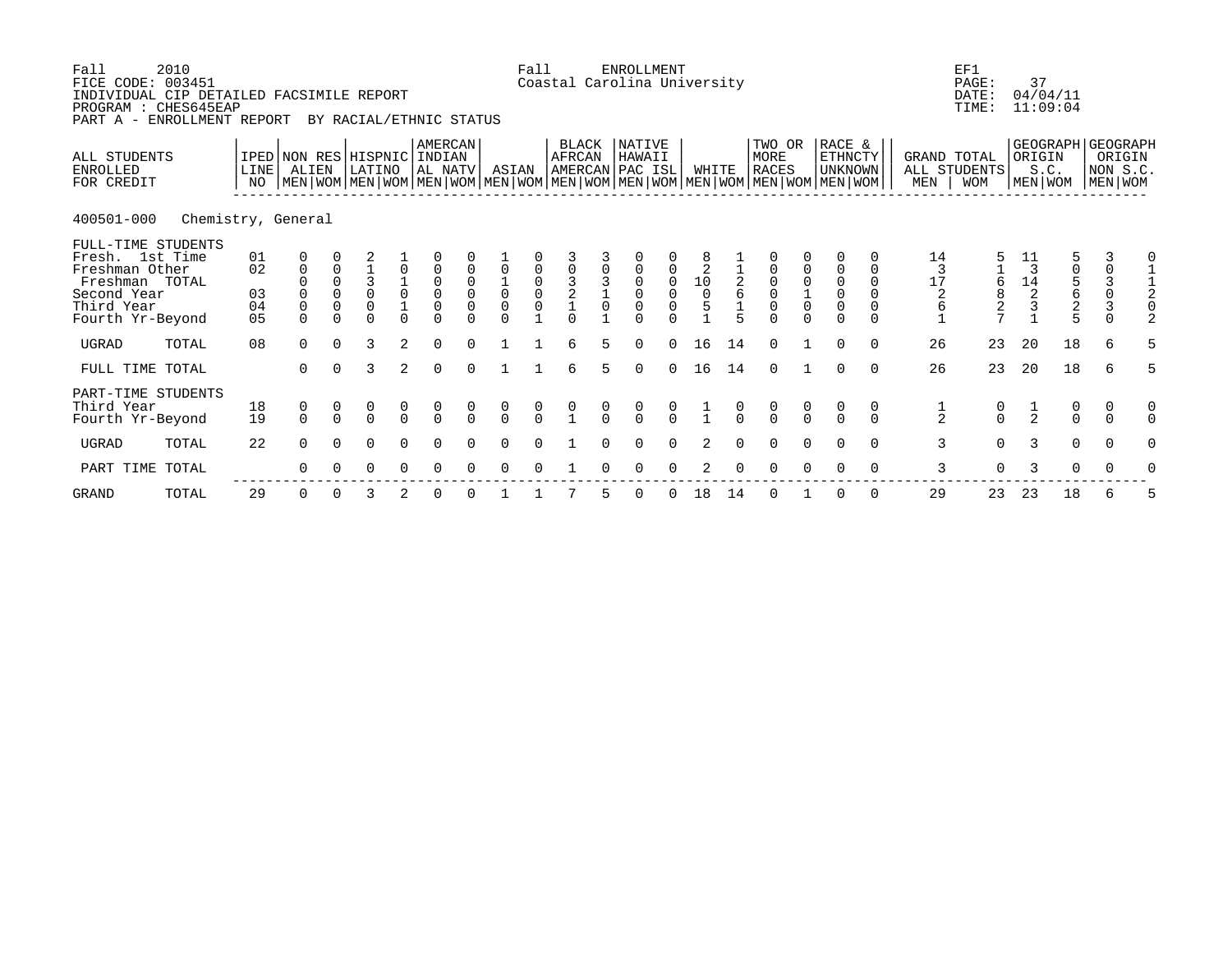| Fall<br>FICE CODE: 003451<br>INDIVIDUAL CIP DETAILED FACSIMILE REPORT<br>PROGRAM : CHES645EAP<br>PART A - ENROLLMENT REPORT | 2010             |                            |                                             |                                                                | BY RACIAL/ETHNIC STATUS                                     |                                                          |                                                                                      |                                                        |                                                                                       | Fall                                                |                                                             |                     | ENROLLMENT                                     |                                                | Coastal Carolina University |                            |                                      |               |                                                                                                                                             |                                  |                                    | EF1<br>PAGE:<br>DATE:<br>TIME:                   | 38                | 04/04/11<br>11:09:04                      |               |                                           |
|-----------------------------------------------------------------------------------------------------------------------------|------------------|----------------------------|---------------------------------------------|----------------------------------------------------------------|-------------------------------------------------------------|----------------------------------------------------------|--------------------------------------------------------------------------------------|--------------------------------------------------------|---------------------------------------------------------------------------------------|-----------------------------------------------------|-------------------------------------------------------------|---------------------|------------------------------------------------|------------------------------------------------|-----------------------------|----------------------------|--------------------------------------|---------------|---------------------------------------------------------------------------------------------------------------------------------------------|----------------------------------|------------------------------------|--------------------------------------------------|-------------------|-------------------------------------------|---------------|-------------------------------------------|
| ALL STUDENTS<br><b>ENROLLED</b><br>FOR CREDIT                                                                               |                  | LINE<br>NO.                | IPED NON RES HISPNIC<br>ALIEN               |                                                                | LATINO                                                      |                                                          | AMERCAN<br>INDIAN<br>AL NATV                                                         |                                                        | ASIAN                                                                                 |                                                     | BLACK<br>AFRCAN<br>AMERCAN PAC ISL                          |                     | NATIVE<br>HAWAII                               |                                                | WHITE                       |                            | TWO OR<br>MORE<br><b>RACES</b>       |               | RACE &<br>ETHNCTY<br>UNKNOWN<br>  MEN   WOM   MEN   WOM   MEN   WOM   MEN   WOM   MEN   WOM   MEN   WOM   MEN   WOM   MEN   WOM   MEN   WOM |                                  | GRAND TOTAL<br>ALL STUDENTS<br>MEN | <b>WOM</b>                                       | ORIGIN<br>MEN WOM | S.C.                                      | MEN   WOM     | GEOGRAPH   GEOGRAPH<br>ORIGIN<br>NON S.C. |
| 400801-000                                                                                                                  | Physics, General |                            |                                             |                                                                |                                                             |                                                          |                                                                                      |                                                        |                                                                                       |                                                     |                                                             |                     |                                                |                                                |                             |                            |                                      |               |                                                                                                                                             |                                  |                                    |                                                  |                   |                                           |               |                                           |
| FULL-TIME STUDENTS<br>Fresh. 1st Time<br>Freshman Other<br>Freshman TOTAL<br>Second Year<br>Third Year<br>Fourth Yr-Beyond  |                  | 01<br>02<br>03<br>04<br>05 | 0<br>$\mathbf 0$<br>$\mathbf 0$<br>$\Omega$ | $\Omega$<br>$\Omega$<br>$\Omega$<br>$\overline{0}$<br>$\Omega$ | $\Omega$<br>$\Omega$<br>$\mathbf 0$<br>$\Omega$<br>$\Omega$ | 0<br>0<br>$\begin{matrix} 0 \\ 0 \end{matrix}$<br>$\cap$ | $\mathbf 0$<br>$\begin{smallmatrix}0\\0\end{smallmatrix}$<br>$\mathsf 0$<br>$\Omega$ | $\Omega$<br>$\mathbf 0$<br>$\mathbf 0$<br>$\mathbf{0}$ | $\overline{0}$<br>$\overline{0}$<br>$\mathsf{O}\xspace$<br>$\overline{0}$<br>$\Omega$ | $\begin{matrix} 0 \\ 0 \\ 0 \end{matrix}$<br>$\cap$ | $\begin{array}{c} 1 \\ 3 \\ 1 \\ 1 \end{array}$<br>$\Omega$ | $\overline{0}$<br>0 | 0<br>$\Omega$<br>$\mathsf 0$<br>$\overline{0}$ | 0<br>$\begin{matrix} 0 \\ 0 \\ 0 \end{matrix}$ | $\frac{2}{5}$               | $\mathbf 0$<br>$\mathbf 0$ | $\overline{0}$<br>0                  |               | $\overline{0}$<br>$\overline{0}$<br>$\mathbf 0$<br>$\Omega$                                                                                 | $\Omega$<br>$\Omega$<br>$\Omega$ | 4<br>11<br>6                       | $\mathbf 0$<br>$_{\rm 0}^{\rm 0}$<br>$\mathsf 0$ |                   | $\begin{matrix} 0 \\ 0 \\ 0 \end{matrix}$ |               | 0<br>$\Omega$<br>$\Omega$<br>0            |
| <b>UGRAD</b>                                                                                                                | TOTAL            | 08                         | $\Omega$                                    | $\Omega$                                                       | $\Omega$                                                    | $\Omega$                                                 | $\Omega$                                                                             | $\Omega$                                               | $\Omega$                                                                              | $\Omega$                                            | 5                                                           | $\Omega$            | $\Omega$                                       | $\Omega$                                       | 18                          |                            |                                      | $\Omega$      | $\Omega$                                                                                                                                    | $\Omega$                         | 24                                 | $\mathbf{1}$                                     | 19                | $\mathbf{1}$                              | 5             | $\Omega$                                  |
| FULL TIME TOTAL                                                                                                             |                  |                            | $\Omega$                                    | $\Omega$                                                       | $\Omega$                                                    | $\Omega$                                                 | $\Omega$                                                                             | $\Omega$                                               | $\Omega$                                                                              | $\Omega$                                            | 5                                                           | $\Omega$            | $\Omega$                                       | $\Omega$                                       | 18                          |                            |                                      | $\Omega$      | $\Omega$                                                                                                                                    | $\Omega$                         | 24                                 | $\mathbf{1}$                                     | 19                | $\mathbf{1}$                              | 5             | $\Omega$                                  |
| PART-TIME STUDENTS<br>Second Year<br>Fourth Yr-Beyond                                                                       |                  | 17<br>19                   | 0<br>$\Omega$                               | $\Omega$                                                       | $\begin{matrix} 0 \\ 0 \end{matrix}$                        | $\frac{0}{0}$                                            | $\begin{matrix} 0 \\ 0 \end{matrix}$                                                 | $\Omega$                                               | $\begin{matrix} 0 \\ 0 \end{matrix}$                                                  | $\begin{matrix} 0 \\ 0 \end{matrix}$                | $\begin{matrix} 0 \\ 0 \end{matrix}$                        | $\frac{0}{0}$       | $\begin{matrix} 0 \\ 0 \end{matrix}$           | $\frac{0}{0}$                                  | $\frac{2}{1}$               | $\frac{0}{0}$              | $\begin{matrix} 0 \\ 0 \end{matrix}$ | $\frac{0}{0}$ | $\cap$                                                                                                                                      | 0<br>$\cap$                      | $\frac{2}{1}$                      | $\begin{matrix}0\\0\end{matrix}$                 | $\frac{2}{1}$     | $\begin{matrix} 0 \\ 0 \end{matrix}$      | 0<br>$\Omega$ | 0<br>$\Omega$                             |
| <b>UGRAD</b>                                                                                                                | TOTAL            | 22                         | $\cap$                                      |                                                                | $\Omega$                                                    | $\Omega$                                                 | $\Omega$                                                                             | <sup>n</sup>                                           | $\Omega$                                                                              | $\Omega$                                            | $\Omega$                                                    |                     | $\Omega$                                       | $\Omega$                                       | २                           |                            | $\Omega$                             |               |                                                                                                                                             | $\Omega$                         | 3                                  | $\Omega$                                         | 3                 | $\Omega$                                  | $\Omega$      | 0                                         |
| PART TIME TOTAL                                                                                                             |                  |                            |                                             |                                                                | O                                                           | $\Omega$                                                 | $\Omega$                                                                             | 0                                                      | $\Omega$                                                                              | $\Omega$                                            | $\Omega$                                                    |                     | $\Omega$                                       | $\Omega$                                       | 3                           |                            | $\Omega$                             |               | ∩                                                                                                                                           | $\Omega$                         | 3                                  | $\Omega$                                         | 3                 | $\Omega$                                  | 0             | 0                                         |
| <b>GRAND</b>                                                                                                                | TOTAL            | 29                         | O                                           |                                                                |                                                             |                                                          |                                                                                      |                                                        |                                                                                       |                                                     | 5                                                           |                     |                                                |                                                | 21                          |                            |                                      |               |                                                                                                                                             |                                  | 27                                 | 1                                                | 22                |                                           | 5             | 0                                         |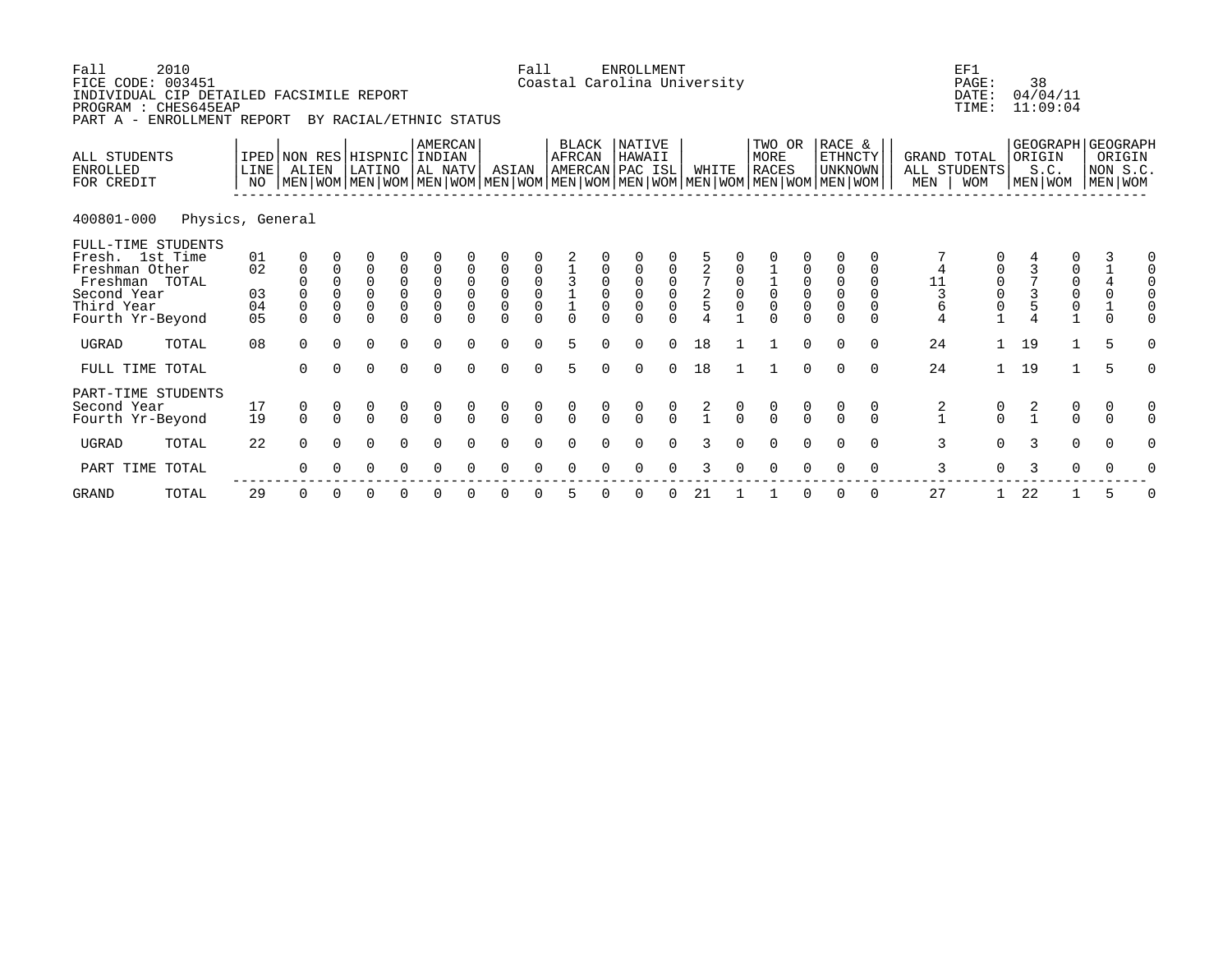| Fall<br>FICE CODE: 003451<br>INDIVIDUAL CIP DETAILED FACSIMILE REPORT<br>PROGRAM : CHES645EAP<br>PART A - ENROLLMENT REPORT | 2010                |                            |                                                            |                                                 | BY RACIAL/ETHNIC STATUS                     |                                           |                                                                      |                                      |                                                                   | Fall                                 |                                                                          |                                       | <b>ENROLLMENT</b><br>Coastal Carolina University       |                                           |                                                                    |                                  |                                                           |                                            |                                                                                                                                                    |                                            |                                  | EF1<br>PAGE:<br>DATE:<br>TIME:    | 39                                   | 04/04/11<br>11:09:04             |                                               |                                  |
|-----------------------------------------------------------------------------------------------------------------------------|---------------------|----------------------------|------------------------------------------------------------|-------------------------------------------------|---------------------------------------------|-------------------------------------------|----------------------------------------------------------------------|--------------------------------------|-------------------------------------------------------------------|--------------------------------------|--------------------------------------------------------------------------|---------------------------------------|--------------------------------------------------------|-------------------------------------------|--------------------------------------------------------------------|----------------------------------|-----------------------------------------------------------|--------------------------------------------|----------------------------------------------------------------------------------------------------------------------------------------------------|--------------------------------------------|----------------------------------|-----------------------------------|--------------------------------------|----------------------------------|-----------------------------------------------|----------------------------------|
| ALL STUDENTS<br><b>ENROLLED</b><br>FOR CREDIT                                                                               |                     | LINE<br>NO                 | IPED NON RES HISPNIC INDIAN<br>ALIEN                       |                                                 | LATINO                                      |                                           | AMERCAN<br>AL NATV                                                   |                                      |                                                                   | ASIAN                                | AFRCAN                                                                   | <b>BLACK</b>                          | NATIVE<br>HAWAII<br>AMERCAN PAC ISL                    |                                           |                                                                    | WHITE                            | TWO OR<br>MORE<br>RACES                                   |                                            | RACE &<br><b>ETHNCTY</b><br>UNKNOWN<br>  MEN   WOM   MEN   WOM   MEN   WOM   MEN   WOM   MEN   WOM   MEN   WOM   MEN   WOM   MEN   WOM   MEN   WOM |                                            | GRAND TOTAL<br>MEN               | ALL STUDENTS<br><b>WOM</b>        | ORIGIN<br>MEN   WOM                  | S.C.                             | GEOGRAPH   GEOGRAPH<br>NON S.C<br>  MEN   WOM | ORIGIN                           |
| 420101-000                                                                                                                  | Psychology, General |                            |                                                            |                                                 |                                             |                                           |                                                                      |                                      |                                                                   |                                      |                                                                          |                                       |                                                        |                                           |                                                                    |                                  |                                                           |                                            |                                                                                                                                                    |                                            |                                  |                                   |                                      |                                  |                                               |                                  |
| FULL-TIME STUDENTS<br>Fresh. 1st Time<br>Freshman Other<br>Freshman TOTAL<br>Second Year<br>Third Year<br>Fourth Yr-Beyond  |                     | 01<br>02<br>03<br>04<br>05 | 0<br>$\mathbf 0$<br>$\mathbf 0$<br>$\mathsf 0$<br>$\Omega$ | $\mathbf 0$<br>$_1^2$<br>$\mathbf{1}$<br>$\cap$ | 3<br>0<br>3<br>$\mathbf 0$<br>0<br>$\Omega$ | 3<br>б<br>б<br>3                          | $\mathbf 0$<br>$\begin{matrix} 0 \\ 0 \\ 0 \end{matrix}$<br>$\Omega$ | $\mathbf 0$<br>$\mathbf 0$<br>$\cap$ | $\mathbf 0$<br>0<br>$\mathbf{1}$<br>$\mathsf{O}\xspace$<br>$\cap$ | 0<br>$\mathbf 0$<br>2<br>$\mathsf 0$ | $\begin{array}{c}\n11 \\ 5 \\ 1\n\end{array}$<br>$\overline{\mathbf{z}}$ | 26<br>9<br>$35$<br>$22$<br>$11$<br>10 | $\mathbf 0$<br>$\overline{0}$<br>$\mathbf 0$<br>$\cap$ | 0<br>0<br>0<br>$\Omega$                   | 6<br>$\begin{array}{c} 23 \\ 16 \\ 14 \end{array}$<br>$\mathsf{Q}$ | 64<br>23<br>87<br>52<br>50<br>46 | 0<br>$\begin{array}{c} 1 \\ 2 \\ 1 \end{array}$<br>$\cap$ | $\begin{array}{c} 3 \\ 0 \\ 2 \end{array}$ | $\Omega$<br>$\overline{0}$<br>$\Omega$<br>$\overline{0}$<br>$\cap$                                                                                 | $\Omega$<br>$\Omega$<br>$\Omega$<br>$\cap$ | 28<br>11<br>39<br>24<br>16<br>12 | 96<br>37<br>133<br>84<br>68<br>59 | 19<br>8<br>27<br>17<br>10<br>9       | 49<br>21<br>70<br>44<br>40<br>32 | 3<br>12<br>7<br>$\epsilon$<br>$\mathcal{R}$   | 47<br>16<br>63<br>40<br>28<br>27 |
| <b>UGRAD</b>                                                                                                                | TOTAL               | 08                         | $\Omega$                                                   | 4                                               | 3                                           | 16                                        | $\Omega$                                                             | $\overline{a}$                       | 1                                                                 | 3                                    | 20                                                                       | 78                                    | $\mathbf{1}$                                           | $\Omega$                                  |                                                                    | 62 235                           | 4                                                         | 6                                          | $\Omega$                                                                                                                                           | $\cap$                                     | 91                               | 344                               | 63                                   | 186                              | 28                                            | 158                              |
| FULL TIME TOTAL                                                                                                             |                     |                            | $\Omega$                                                   | 4                                               | 3                                           | 16                                        | $\Omega$                                                             | $\overline{2}$                       | $\mathbf{1}$                                                      | 3                                    | 20                                                                       | 78                                    | $\mathbf{1}$                                           | $\Omega$                                  |                                                                    | 62 235                           | 4                                                         | 6                                          | $\Omega$                                                                                                                                           | $\Omega$                                   | 91                               | 344                               | 63                                   | 186                              | 28                                            | 158                              |
| PART-TIME STUDENTS<br>Second Year<br>Third Year<br>Fourth Yr-Beyond                                                         |                     | 17<br>18<br>19             | 0<br>$\begin{matrix}0\\0\end{matrix}$                      | $\mathsf{O}$                                    | $\mathsf{O}\xspace$<br>$\cap$               | $\begin{matrix} 0 \\ 1 \\ 0 \end{matrix}$ | $\begin{matrix} 0 \\ 0 \end{matrix}$<br>$\Omega$                     | $\pmb{0}$                            | $\begin{matrix} 0 \\ 0 \\ 0 \end{matrix}$                         | $\begin{matrix}0\\0\\0\end{matrix}$  | $\begin{matrix} 0 \\ 0 \\ 1 \end{matrix}$                                |                                       | $\begin{matrix}0\\0\\0\end{matrix}$                    | $\begin{matrix} 0 \\ 0 \\ 0 \end{matrix}$ | $\frac{3}{3}$                                                      | $\frac{2}{6}$<br>12              | $\begin{matrix} 0 \\ 0 \\ 0 \end{matrix}$                 | $\begin{matrix} 0 \\ 0 \end{matrix}$       | $\mathsf{O}$                                                                                                                                       | 0<br>$\mathbf 0$                           | 3                                | $\frac{3}{8}$<br>13               | $\mathsf{O}\xspace$<br>$\mathcal{D}$ | 2<br>5<br>$\mathsf{Q}$           | $\frac{1}{2}$                                 | $\frac{1}{3}$<br>4               |
| <b>UGRAD</b>                                                                                                                | TOTAL               | 22                         | $\Omega$                                                   |                                                 | $\Omega$                                    |                                           | $\Omega$                                                             | 0                                    | $\Omega$                                                          | $\Omega$                             |                                                                          | 2                                     | 0                                                      | $\mathbf 0$                               |                                                                    | 20                               | $\Omega$                                                  | $\Omega$                                   |                                                                                                                                                    | $\Omega$                                   | 8                                | 24                                | 5                                    | 16                               | 3                                             | 8                                |
| PART TIME                                                                                                                   | TOTAL               |                            | $\Omega$                                                   |                                                 |                                             |                                           | <sup>n</sup>                                                         |                                      | $\Omega$                                                          |                                      |                                                                          |                                       | $\Omega$                                               | $\Omega$                                  |                                                                    | 20                               | ∩                                                         |                                            |                                                                                                                                                    | $\Omega$                                   | 8                                | 24                                | 5                                    | 16                               | 3                                             | 8                                |
| <b>GRAND</b>                                                                                                                | TOTAL               | 29                         | 0                                                          |                                                 | 3                                           | 17                                        | $\Omega$                                                             |                                      |                                                                   | 3                                    | 21                                                                       | 80                                    |                                                        | 0                                         | 69                                                                 | 255                              |                                                           | 6                                          | $\Omega$                                                                                                                                           | $\Omega$                                   | 99                               | 368                               | 68                                   | 202                              | 31                                            | 166                              |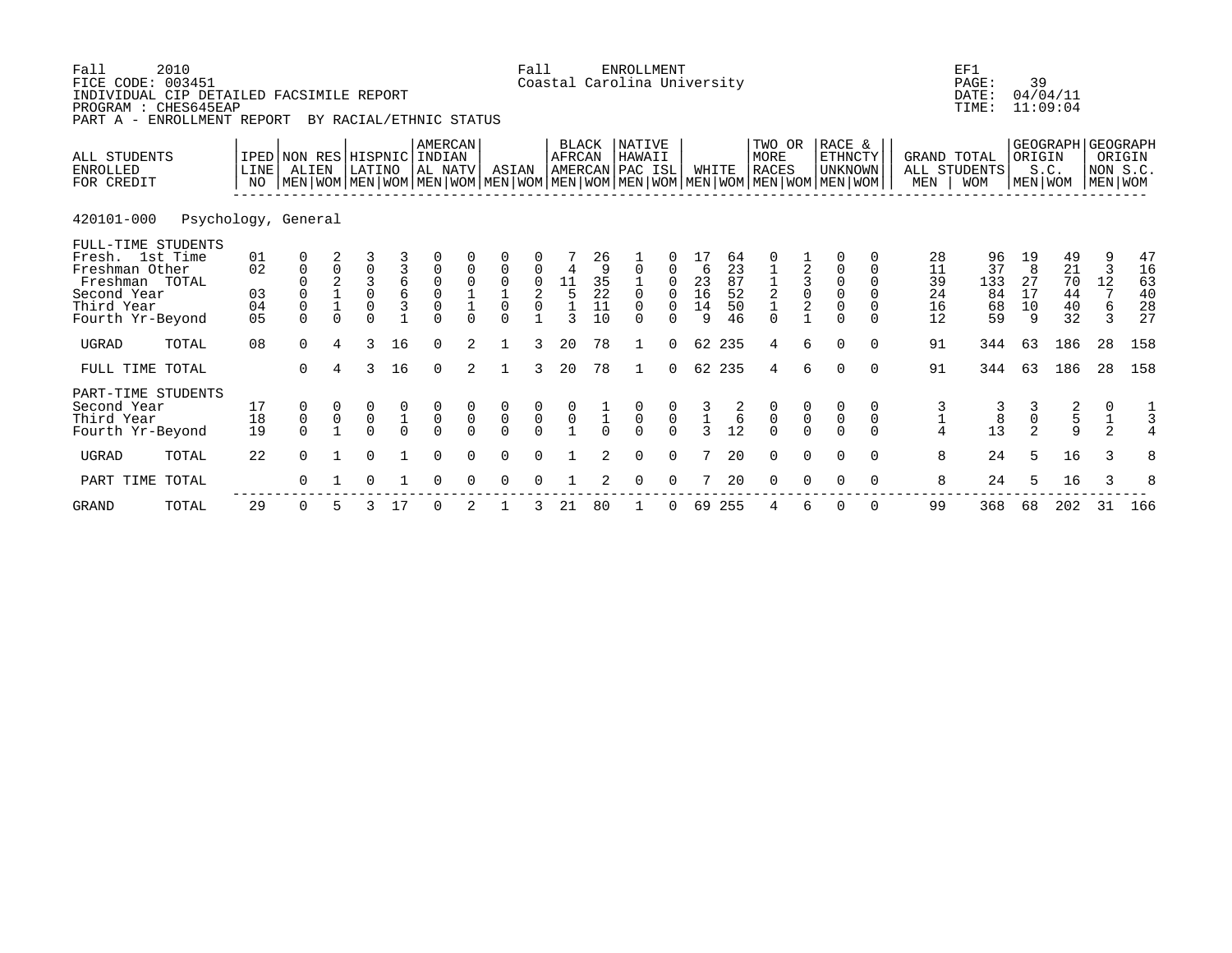| Fall<br>FICE CODE: 003451<br>INDIVIDUAL CIP DETAILED FACSIMILE REPORT<br>PROGRAM : CHES645EAP<br>PART A - ENROLLMENT REPORT | 2010               |                   |                |             | BY RACIAL/ETHNIC STATUS        |                     |                                |                |                                            | Fall                                       |                                      |          | <b>ENROLLMENT</b><br>Coastal Carolina University |                                            |       |               |                                                                                                                                               |                                            |                              |          |                | EF1<br>PAGE:<br>DATE:<br>TIME:                 |              | 40<br>04/04/11<br>11:09:04 |          |                                                      |   |
|-----------------------------------------------------------------------------------------------------------------------------|--------------------|-------------------|----------------|-------------|--------------------------------|---------------------|--------------------------------|----------------|--------------------------------------------|--------------------------------------------|--------------------------------------|----------|--------------------------------------------------|--------------------------------------------|-------|---------------|-----------------------------------------------------------------------------------------------------------------------------------------------|--------------------------------------------|------------------------------|----------|----------------|------------------------------------------------|--------------|----------------------------|----------|------------------------------------------------------|---|
| ALL STUDENTS<br>ENROLLED<br>FOR CREDIT                                                                                      |                    | <b>LINE</b><br>NO | ALIEN          |             | IPED NON RES HISPNIC<br>LATINO |                     | AMERCAN<br>  INDIAN<br>AL NATV |                | ASIAN                                      |                                            | BLACK<br>AFRCAN                      |          | NATIVE<br>HAWAII<br>AMERCAN PAC ISL              |                                            | WHITE |               | TWO OR<br>MORE<br><b>RACES</b><br>  MEN   WOM   MEN   WOM   MEN   WOM   MEN   WOM   MEN   WOM   MEN   WOM   MEN   WOM   MEN   WOM   MEN   WOM |                                            | RACE &<br>ETHNCTY<br>UNKNOWN |          | MEN            | GRAND TOTAL<br>ALL STUDENTS<br><b>WOM</b>      |              | ORIGIN<br>S.C.<br>MEN WOM  |          | GEOGRAPH   GEOGRAPH<br>ORIGIN<br>NON S.C.<br>MEN WOM |   |
| 450601-000                                                                                                                  | Economics, General |                   |                |             |                                |                     |                                |                |                                            |                                            |                                      |          |                                                  |                                            |       |               |                                                                                                                                               |                                            |                              |          |                |                                                |              |                            |          |                                                      |   |
| FULL-TIME STUDENTS                                                                                                          |                    |                   |                |             |                                |                     |                                |                |                                            |                                            |                                      |          |                                                  |                                            |       |               |                                                                                                                                               |                                            |                              |          |                |                                                |              |                            |          |                                                      |   |
| Fresh. 1st Time<br>Freshman Other                                                                                           |                    | 01<br>02          |                | $\mathbf 0$ | $\mathbf 0$                    | $\mathsf 0$         |                                | $\Omega$       | $\overline{0}$                             | $\mathsf 0$                                | $\mathbf 0$                          |          | $\Omega$                                         | 0                                          |       |               | $\overline{0}$                                                                                                                                |                                            |                              |          |                | 0                                              |              |                            |          |                                                      | 2 |
| Freshman TOTAL                                                                                                              |                    |                   |                |             |                                |                     |                                | $\mathbf 0$    |                                            |                                            |                                      |          |                                                  |                                            |       |               |                                                                                                                                               |                                            |                              |          |                |                                                |              |                            |          |                                                      |   |
| Second Year                                                                                                                 |                    | 03                |                | $\mathbf 0$ | $\mathsf{O}\xspace$            | $_{\rm 0}^{\rm 0}$  | $_{\rm 0}^{\rm 0}$             | $\overline{0}$ | $\begin{smallmatrix}0\\0\end{smallmatrix}$ | $\begin{smallmatrix}0\\0\end{smallmatrix}$ | $\begin{matrix} 0 \\ 0 \end{matrix}$ | $\Omega$ | $\overline{0}$                                   | $\begin{smallmatrix}0\\0\end{smallmatrix}$ |       | $\frac{2}{0}$ | $\begin{smallmatrix}0\\0\end{smallmatrix}$                                                                                                    | $\begin{smallmatrix}0\\0\end{smallmatrix}$ | $\overline{0}$               |          |                | $\begin{matrix} 2 \\ 0 \\ 0 \\ 0 \end{matrix}$ |              |                            |          |                                                      |   |
| Third Year                                                                                                                  |                    | 04                | $\overline{0}$ | $\mathbf 0$ | 0                              | $\mathsf{O}\xspace$ | $\mathsf 0$                    | $\mathbf 0$    | $\overline{0}$                             |                                            | $\overline{0}$                       |          |                                                  | $\mathsf{O}\xspace$                        |       |               |                                                                                                                                               |                                            | $\overline{0}$               |          |                |                                                |              |                            |          |                                                      |   |
| Fourth Yr-Beyond                                                                                                            |                    | 05                |                |             | $\Omega$                       |                     |                                |                | $\Omega$                                   |                                            |                                      |          |                                                  |                                            |       |               |                                                                                                                                               |                                            |                              |          |                |                                                |              |                            |          |                                                      |   |
| UGRAD                                                                                                                       | TOTAL              | 08                |                | $\Omega$    | $\Omega$                       | $\Omega$            | $\Omega$                       | $\Omega$       | $\Omega$                                   | $\Omega$                                   | $\Omega$                             |          | $\Omega$                                         | $\Omega$                                   | 3     | 2             | $\Omega$                                                                                                                                      | $\Omega$                                   | $\Omega$                     | $\Omega$ | $\overline{4}$ | $\overline{2}$                                 | $\mathbf{1}$ |                            | $\Omega$ | 3                                                    | 2 |
| FULL TIME TOTAL                                                                                                             |                    |                   |                |             | $\Omega$                       | $\Omega$            | $\Omega$                       | $\cap$         | $\Omega$                                   | $\Omega$                                   | $\Omega$                             | $\Omega$ | $\Omega$                                         | $\Omega$                                   | 3     | $2^{1}$       | $\Omega$                                                                                                                                      |                                            |                              | $\Omega$ | $\overline{4}$ | $2^{\circ}$                                    | $\mathbf{1}$ |                            | $\Omega$ | 3                                                    | 2 |
| PART-TIME STUDENTS                                                                                                          |                    |                   |                |             |                                |                     |                                |                |                                            |                                            |                                      |          |                                                  |                                            |       |               |                                                                                                                                               |                                            |                              |          |                |                                                |              |                            |          |                                                      |   |
| GRAND                                                                                                                       | TOTAL              | 29                |                |             |                                |                     | 0                              |                | 0                                          |                                            | 0                                    |          | 0                                                | 0                                          | 3     | 2             | $\Omega$                                                                                                                                      |                                            |                              |          | 4              | 2                                              |              |                            |          | 3                                                    | 2 |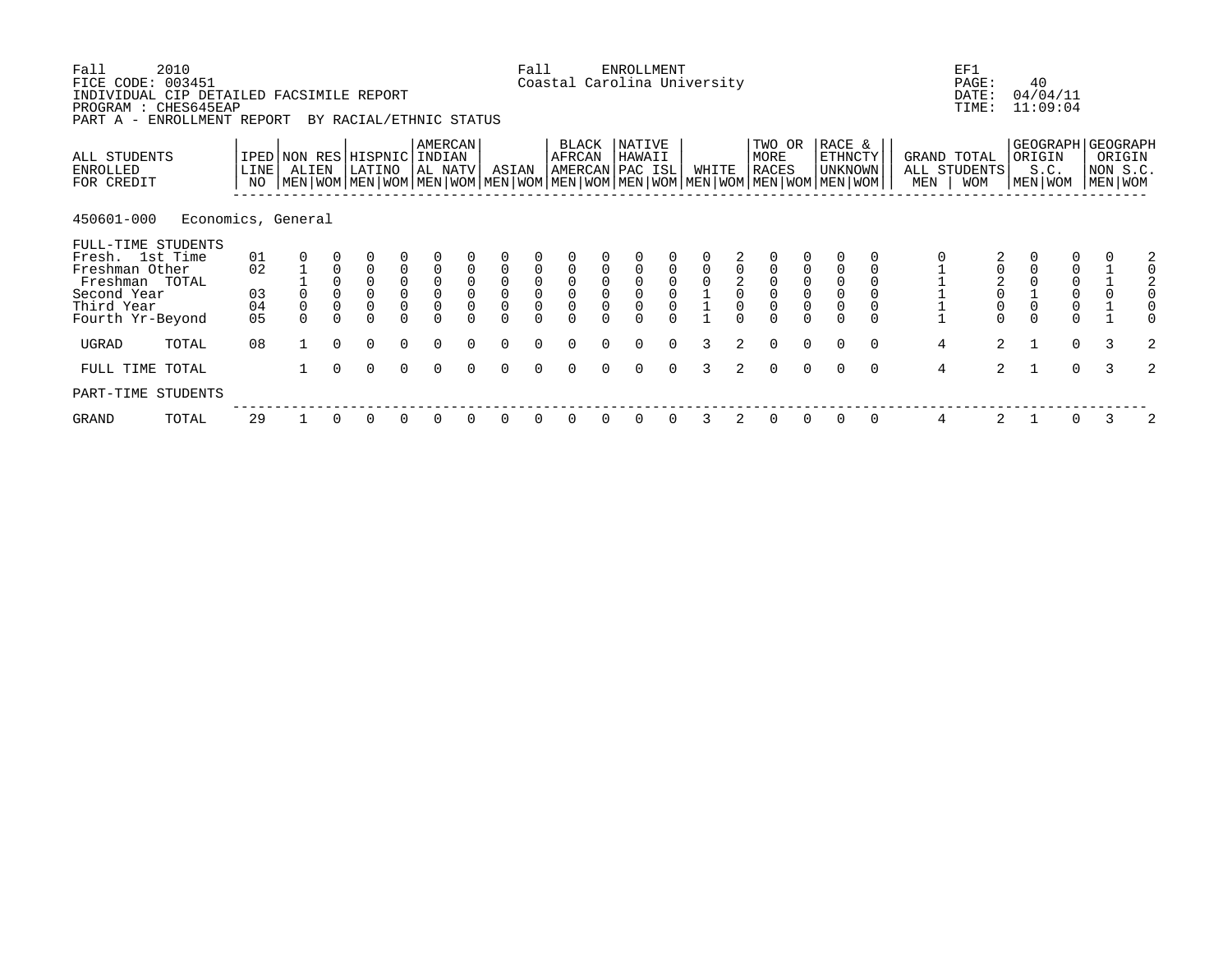| Fall<br>FICE CODE: 003451<br>INDIVIDUAL CIP DETAILED FACSIMILE REPORT<br>PROGRAM : CHES645EAP<br>PART A - ENROLLMENT REPORT | 2010                                      |                            |                                                            |                                       | BY RACIAL/ETHNIC STATUS                |                                                  |                                           |                                                          |                                                                    | Fall                                           |                                                           |                                                                       | <b>ENROLLMENT</b><br>Coastal Carolina University      |                                            |                                              |                                |                                                                                                                                                    |                                                      |                                                                      |                                                   |                                 | EF1<br>PAGE:<br>DATE:<br>TIME:             | 41                              | 04/04/11<br>11:09:04                   |                                                    |                                            |
|-----------------------------------------------------------------------------------------------------------------------------|-------------------------------------------|----------------------------|------------------------------------------------------------|---------------------------------------|----------------------------------------|--------------------------------------------------|-------------------------------------------|----------------------------------------------------------|--------------------------------------------------------------------|------------------------------------------------|-----------------------------------------------------------|-----------------------------------------------------------------------|-------------------------------------------------------|--------------------------------------------|----------------------------------------------|--------------------------------|----------------------------------------------------------------------------------------------------------------------------------------------------|------------------------------------------------------|----------------------------------------------------------------------|---------------------------------------------------|---------------------------------|--------------------------------------------|---------------------------------|----------------------------------------|----------------------------------------------------|--------------------------------------------|
| ALL STUDENTS<br><b>ENROLLED</b><br>FOR CREDIT                                                                               |                                           | LINE<br>NO                 | ALIEN                                                      |                                       | IPED NON RES HISPNIC INDIAN<br>LATINO  |                                                  | AMERCAN<br>  AL NATV                      |                                                          | ASIAN                                                              |                                                | <b>BLACK</b><br>AFRCAN                                    |                                                                       | NATIVE<br>HAWAII<br>AMERCAN PAC ISL                   |                                            | WHITE                                        |                                | TWO OR<br><b>MORE</b><br><b>RACES</b><br>NEN   WOM   MEN   WOM   MEN   WOM   MEN   WOM   MEN   WOM   MEN   WOM   MEN   WOM   MEN   WOM   MEN   WOM |                                                      | RACE &<br>ETHNCTY<br><b>UNKNOWN</b>                                  |                                                   | <b>GRAND TOTAL</b><br>MEN       | ALL STUDENTS<br><b>WOM</b>                 | ORIGIN                          | GEOGRAPH GEOGRAPH<br>S.C.<br>MEN   WOM | MEN WOM                                            | ORIGIN<br>NON S.C.                         |
| 451001-000                                                                                                                  | Political Science and Government, General |                            |                                                            |                                       |                                        |                                                  |                                           |                                                          |                                                                    |                                                |                                                           |                                                                       |                                                       |                                            |                                              |                                |                                                                                                                                                    |                                                      |                                                                      |                                                   |                                 |                                            |                                 |                                        |                                                    |                                            |
| FULL-TIME STUDENTS<br>Fresh. 1st Time<br>Freshman Other<br>Freshman TOTAL<br>Second Year<br>Third Year<br>Fourth Yr-Beyond  |                                           | 01<br>02<br>03<br>04<br>05 | 0<br>$\mathbf 0$<br>$\mathbf 0$<br>$\mathbf 1$<br>$\Omega$ | $\Omega$<br>$\Omega$<br>$\Omega$<br>0 | 0<br>$\mathbf{1}$<br>0<br>$\mathbf{z}$ | $\mathbf 0$<br>$\mathsf 0$                       | $\mathbf 0$<br>$\overline{0}$<br>$\Omega$ | 0<br>$\mathbf 0$<br>$\mathbf 0$<br>$\mathsf 0$<br>$\cap$ | 0<br>$\mathbf 0$<br>$\mathsf 0$<br>$\mathsf{O}\xspace$<br>$\Omega$ | 0<br>$\mathbf 0$<br>0<br>$\mathsf 0$<br>$\cap$ | 3<br>$10$<br>$\overline{3}$<br>$\epsilon$<br>$\mathbf{3}$ | $\begin{array}{c} 10 \\ 10 \end{array}$<br>$\sqrt{2}$<br>$\mathbf{r}$ | 0<br>$\mathbf 0$<br>$\Omega$<br>$\mathbf 0$<br>$\cap$ | 0<br>$\Omega$<br>$\mathbf 0$<br>$\cap$     | 10<br>6<br>$\frac{16}{18}$<br>31<br>21       | 11<br>3<br>14<br>9<br>15<br>19 | 0<br>$\mathbf 0$<br>$\mathbf 0$<br>$\mathsf 0$<br>$\Omega$                                                                                         | $\begin{array}{c} 3 \\ 0 \\ 2 \end{array}$<br>$\cap$ | $\mathbf 0$<br>$\mathbf 0$<br>$\mathbf 0$<br>$\mathbf 0$<br>$\Omega$ | $\Omega$<br>$\Omega$<br>$\Omega$<br>0<br>$\Omega$ | 18<br>9<br>27<br>22<br>38<br>27 | 24<br>4<br>28<br>19<br>19<br>28            | 13<br>5<br>18<br>12<br>19<br>16 | 16<br>18<br>$\frac{15}{12}$<br>16      | 4<br>9<br>10<br>19<br>11                           | $\frac{8}{2}$<br>10<br>$\frac{4}{7}$<br>12 |
| <b>UGRAD</b>                                                                                                                | TOTAL                                     | 08                         | $\mathbf{1}$                                               |                                       | 5                                      | 2                                                | $\Omega$                                  | $\cap$                                                   | $\Omega$                                                           | $\Omega$                                       | 22                                                        | 29                                                                    | $\Omega$                                              | $\Omega$                                   | 86                                           | 57                             | $\Omega$                                                                                                                                           | 5                                                    | $\Omega$                                                             | $\Omega$                                          | 114                             | 94                                         | 65                              | 61                                     | 49                                                 | 33                                         |
| FULL TIME TOTAL                                                                                                             |                                           |                            |                                                            |                                       | 5                                      | $\overline{2}$                                   | $\Omega$                                  | $\Omega$                                                 | $\Omega$                                                           | $\Omega$                                       | 22                                                        | 29                                                                    | $\Omega$                                              | $\Omega$                                   | 86                                           | 57                             | $\Omega$                                                                                                                                           | 5                                                    | $\Omega$                                                             | $\Omega$                                          | 114                             | 94                                         | 65                              | 61                                     | 49                                                 | 33                                         |
| PART-TIME STUDENTS<br>Fresh. 1st Time<br>Freshman TOTAL<br>Third Year<br>Fourth Yr-Beyond                                   |                                           | 15<br>18<br>19             | 0<br>0<br>$\mathbf 0$<br>$\Omega$                          | $\mathsf 0$<br>$\mathsf 0$            | $\mathsf 0$<br>$\mathsf 0$<br>$\cap$   | $\begin{matrix} 0 \\ 0 \end{matrix}$<br>$\Omega$ | $\overline{0}$<br>$\Omega$                | $\mathsf{O}\xspace$<br>$\mathsf 0$                       | $\begin{matrix} 0 \\ 0 \\ 0 \end{matrix}$                          | $\begin{matrix} 0 \\ 0 \\ 0 \end{matrix}$      | $\begin{smallmatrix}0\\0\\0\end{smallmatrix}$             | $\mathsf 0$                                                           | $\begin{smallmatrix}0\\0\end{smallmatrix}$            | $\begin{smallmatrix}0\\0\end{smallmatrix}$ | $\begin{array}{c}\n1 \\ 1 \\ 6\n\end{array}$ | $\frac{1}{2}$                  | $\begin{matrix} 0 \\ 0 \\ 0 \\ 0 \end{matrix}$                                                                                                     | $_{\rm 0}^{\rm 0}$                                   | $\begin{smallmatrix}0\\0\end{smallmatrix}$                           | 0<br>0                                            | $\frac{1}{1}$<br>$\frac{1}{6}$  | $\begin{array}{c} 1 \\ 2 \\ 4 \end{array}$ |                                 | $\frac{1}{2}$<br>3                     | 0<br>$\mathsf 0$<br>$\mathsf 0$<br>$5\overline{5}$ | 0                                          |
| <b>UGRAD</b>                                                                                                                | TOTAL                                     | 22                         | $\Omega$                                                   | $\Omega$                              | $\Omega$                               | $\Omega$                                         | $\Omega$                                  |                                                          | $\Omega$                                                           |                                                |                                                           |                                                                       | $\Omega$                                              | $\Omega$                                   | 8                                            | б.                             | $\Omega$                                                                                                                                           | $\Omega$                                             | $\Omega$                                                             |                                                   | 8                               | 7                                          | 3                               | 6                                      | 5                                                  |                                            |
| PART TIME                                                                                                                   | TOTAL                                     |                            | $\Omega$                                                   |                                       | $\Omega$                               | 0                                                |                                           |                                                          |                                                                    |                                                |                                                           |                                                                       |                                                       |                                            | $\mathsf{R}$                                 |                                | $\Omega$                                                                                                                                           | $\Omega$                                             |                                                                      |                                                   | 8                               | 7                                          | 3                               | 6                                      | 5                                                  |                                            |
| <b>GRAND</b>                                                                                                                | TOTAL                                     | 29                         |                                                            |                                       | 5                                      | 2                                                |                                           |                                                          | <sup>0</sup>                                                       |                                                | 22                                                        | 29                                                                    | 0                                                     | 0                                          | 94                                           | 63                             | $\Omega$                                                                                                                                           | 5                                                    | $\Omega$                                                             |                                                   | 122                             | 101                                        | 68                              | 67                                     | 54                                                 | 34                                         |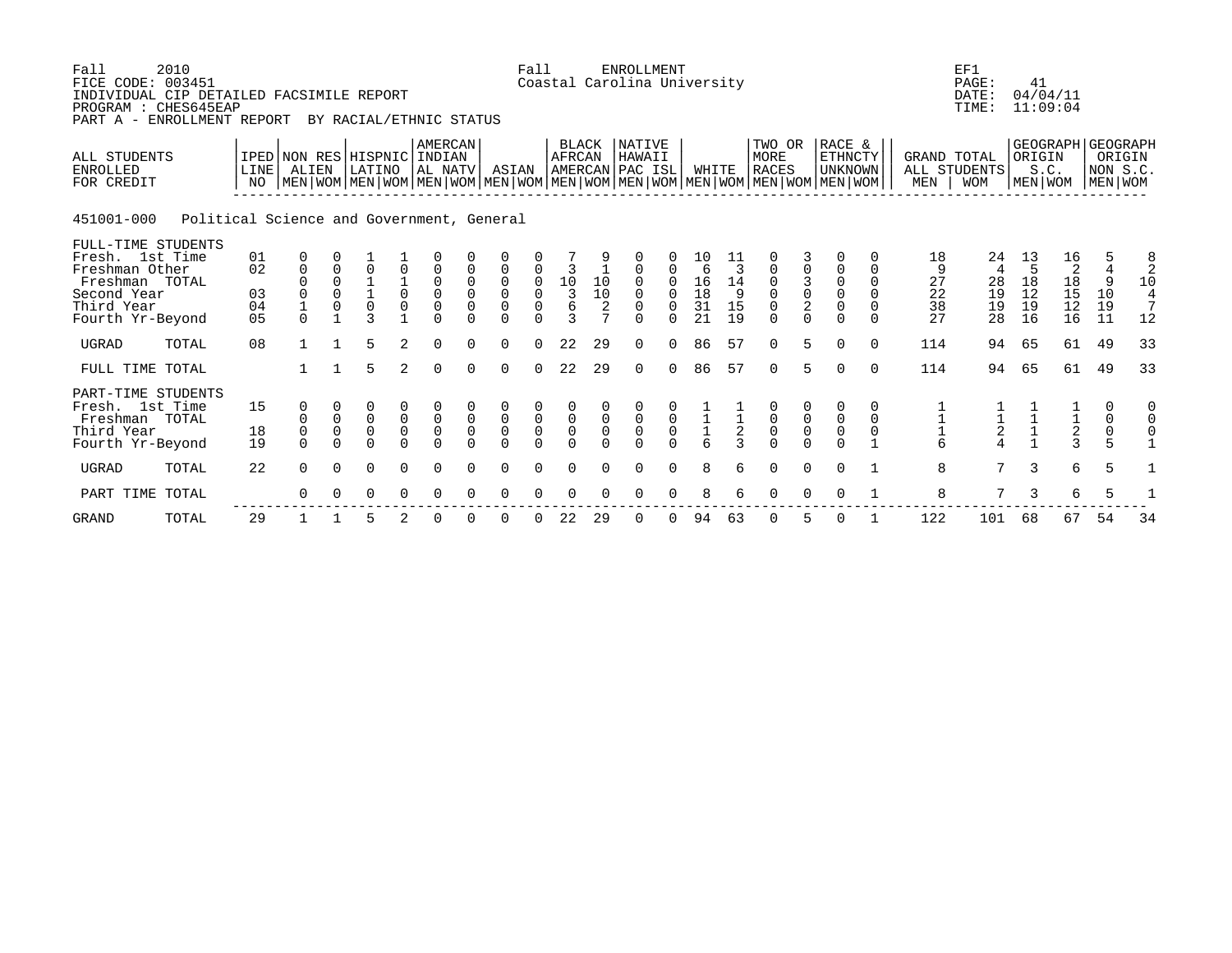| Fall<br>FICE CODE: 003451<br>INDIVIDUAL CIP DETAILED FACSIMILE REPORT<br>PROGRAM : CHES645EAP<br>PART A - ENROLLMENT REPORT | 2010      |                            |                                                                 |                                                             | BY RACIAL/ETHNIC STATUS                                                |                                                            |                                                                          |                                                       |                                                                              | Fall                                                  |                                               |                                         | <b>ENROLLMENT</b><br>Coastal Carolina University                         |                                                                  |                                                             |                                                                                              |                                                                                                                                               |                                                             |                                                            |                                                       |                                                                          | EF1<br>PAGE:<br>DATE:<br>TIME:         | 42                                             | 04/04/11<br>11:09:04                 |                                                |                                    |
|-----------------------------------------------------------------------------------------------------------------------------|-----------|----------------------------|-----------------------------------------------------------------|-------------------------------------------------------------|------------------------------------------------------------------------|------------------------------------------------------------|--------------------------------------------------------------------------|-------------------------------------------------------|------------------------------------------------------------------------------|-------------------------------------------------------|-----------------------------------------------|-----------------------------------------|--------------------------------------------------------------------------|------------------------------------------------------------------|-------------------------------------------------------------|----------------------------------------------------------------------------------------------|-----------------------------------------------------------------------------------------------------------------------------------------------|-------------------------------------------------------------|------------------------------------------------------------|-------------------------------------------------------|--------------------------------------------------------------------------|----------------------------------------|------------------------------------------------|--------------------------------------|------------------------------------------------|------------------------------------|
| ALL STUDENTS<br><b>ENROLLED</b><br>FOR CREDIT                                                                               |           | LINE<br>NO                 | IPED NON RES HISPNIC INDIAN<br>ALIEN                            |                                                             | LATINO                                                                 |                                                            | AMERCAN<br>  AL NATV                                                     |                                                       | ASIAN                                                                        |                                                       | BLACK<br><b>AFRCAN</b>                        |                                         | NATIVE<br>HAWAII<br>AMERCAN PAC ISL                                      |                                                                  | WHITE                                                       |                                                                                              | TWO OR<br>MORE<br><b>RACES</b><br>  MEN   WOM   MEN   WOM   MEN   WOM   MEN   WOM   MEN   WOM   MEN   WOM   MEN   WOM   MEN   WOM   MEN   WOM |                                                             | RACE &<br><b>ETHNCTY</b><br><b>UNKNOWN</b>                 |                                                       | <b>GRAND TOTAL</b><br>$\operatorname{\mathsf{MEN}}$                      | ALL STUDENTS<br><b>WOM</b>             | ORIGIN                                         | GEOGRAPH GEOGRAPH<br>S.C.<br>MEN WOM | MEN WOM                                        | ORIGIN<br>NON S.C.                 |
| 451101-000                                                                                                                  | Sociology |                            |                                                                 |                                                             |                                                                        |                                                            |                                                                          |                                                       |                                                                              |                                                       |                                               |                                         |                                                                          |                                                                  |                                                             |                                                                                              |                                                                                                                                               |                                                             |                                                            |                                                       |                                                                          |                                        |                                                |                                      |                                                |                                    |
| FULL-TIME STUDENTS<br>Fresh. 1st Time<br>Freshman Other<br>Freshman TOTAL<br>Second Year<br>Third Year<br>Fourth Yr-Beyond  |           | 01<br>02<br>03<br>04<br>05 | 0<br>$\mathsf 0$<br>0<br>$\mathsf 0$<br>$\mathsf 0$<br>$\Omega$ | $\begin{smallmatrix} 0\\0 \end{smallmatrix}$<br>$\mathsf 0$ | $\mathbf 0$<br>$\begin{bmatrix} 1 \\ 1 \\ 0 \end{bmatrix}$<br>$\Omega$ | $\begin{matrix} 0 \\ 1 \\ 1 \\ 0 \end{matrix}$             | $\mathbf 0$<br>$_{\rm 0}^{\rm 0}$<br>$\mathsf{O}$<br>$\Omega$            | $\begin{matrix} 0 \\ 1 \\ 0 \end{matrix}$             | $\mathsf{O}\xspace$<br>$\begin{matrix} 0 \\ 0 \\ 0 \end{matrix}$<br>$\Omega$ | 0000                                                  | $0 \\ 1 \\ 5 \\ 2$<br>$\overline{\mathbf{A}}$ | $\frac{5}{7}$<br>$12\,$<br>$\mathbf{3}$ | 0<br>$\begin{smallmatrix}0\\0\end{smallmatrix}$<br>$\mathbf 0$<br>$\cap$ | $\begin{matrix} 0 \\ 0 \\ 0 \end{matrix}$<br>$\mathsf{O}\xspace$ | $\frac{3}{6}$<br>$\overline{4}$<br>$\mathsf{R}$             | $\begin{array}{c} 13 \\ 6 \end{array}$<br>$\begin{array}{c} 19 \\ 9 \end{array}$<br>20<br>13 | $\mathsf 0$<br>$\begin{bmatrix} 0 \\ 1 \\ 1 \\ 0 \end{bmatrix}$                                                                               | $\begin{array}{c} 1 \\ 1 \\ 0 \\ 1 \end{array}$<br>$\Omega$ | $\begin{matrix} 0 \\ 0 \\ 0 \\ 0 \end{matrix}$<br>$\Omega$ | 0<br>0<br>$\mathbf 0$<br>$\mathbf 0$<br>1<br>$\Omega$ | $\begin{array}{c} 5 \\ 3 \\ 8 \\ 13 \end{array}$<br>$\overline{7}$<br>12 | 17<br>9<br>$\frac{26}{18}$<br>34<br>19 | $\frac{2}{7}$<br>$\mathbf{1}$<br>8             | $\frac{12}{13}$<br>$\frac{30}{12}$   | $\sqrt{2}$<br>$\frac{6}{6}$<br>$\epsilon$<br>4 | 9<br>5<br>14<br>5<br>$\frac{4}{7}$ |
| <b>UGRAD</b>                                                                                                                | TOTAL     | 08                         | $\Omega$                                                        |                                                             | $\overline{2}$                                                         | 3                                                          | $\Omega$                                                                 | 2                                                     | $\Omega$                                                                     | $\Omega$                                              | 12                                            | 27                                      | $\Omega$                                                                 | $\Omega$                                                         | 24                                                          | 61                                                                                           | 2                                                                                                                                             | 2                                                           | $\Omega$                                                   |                                                       | 40                                                                       | 97                                     | 18                                             | 67                                   | 22                                             | 30                                 |
| FULL TIME TOTAL                                                                                                             |           |                            | $\Omega$                                                        |                                                             | $\overline{2}$                                                         | 3                                                          | $\Omega$                                                                 | $\overline{2}$                                        | $\Omega$                                                                     | $\Omega$                                              | 12                                            | 27                                      | $\Omega$                                                                 | $\Omega$                                                         | 24                                                          | 61                                                                                           | 2                                                                                                                                             | 2                                                           | $\Omega$                                                   |                                                       | 40                                                                       | 97                                     | 18                                             | 67                                   | 22                                             | 30                                 |
| PART-TIME STUDENTS<br>Freshman Other<br>Freshman TOTAL<br>Second Year<br>Third Year<br>Fourth Yr-Beyond                     |           | 16<br>17<br>18<br>19       | 0<br>$\Omega$<br>$\mathbf 0$<br>$\mathsf 0$<br>$\Omega$         | $\Omega$<br>0<br>$\mathbf 0$<br>$\mathbf 0$<br>$\Omega$     | 0<br>0<br>$\mathsf 0$<br>0<br>$\Omega$                                 | 0<br>$\begin{matrix} 0 \\ 0 \\ 0 \end{matrix}$<br>$\Omega$ | $\begin{smallmatrix}0\\0\end{smallmatrix}$<br>$\overline{0}$<br>$\Omega$ | $\mathbf 0$<br>$\mathbf 0$<br>$\mathbf 0$<br>$\Omega$ | $\begin{matrix} 0 \\ 0 \\ 0 \end{matrix}$<br>$\Omega$                        | $\begin{matrix} 0 \\ 0 \\ 0 \end{matrix}$<br>$\Omega$ | $\begin{matrix} 0 \\ 0 \\ 2 \end{matrix}$     | $\frac{1}{2}$                           | $\begin{matrix}0\\0\\0\end{matrix}$<br>$\cap$                            | $\begin{matrix} 0 \\ 0 \\ 0 \end{matrix}$                        | $\begin{matrix} 0 \\ 0 \\ 1 \end{matrix}$<br>$\overline{4}$ | $\mathbf 0$<br>$\mathsf{O}$<br>$\overline{3}$                                                | 0<br>$\begin{matrix} 0 \\ 0 \\ 0 \end{matrix}$<br>$\Omega$                                                                                    | $\begin{matrix} 0 \\ 0 \\ 0 \end{matrix}$<br>$\Omega$       | 0<br>$\begin{matrix}0\\0\\0\end{matrix}$<br>$\Omega$       | 0<br>$\Omega$<br>$\Omega$<br>0<br>$\Omega$            | 0<br>0<br>$\frac{0}{3}$<br>5                                             | $\frac{1}{2}$ 5 6                      | $\begin{matrix} 0 \\ 0 \\ 2 \\ 4 \end{matrix}$ | $\frac{1}{2}$<br>$\frac{2}{4}$<br>5  | 0<br>$\begin{matrix} 0 \\ 0 \\ 1 \end{matrix}$ | 0<br>$\mathbf 0$<br>$\overline{1}$ |
| <b>UGRAD</b>                                                                                                                | TOTAL     | 22                         | $\Omega$                                                        | $\Omega$                                                    | $\mathbf 0$                                                            | $\Omega$                                                   | $\Omega$                                                                 | $\Omega$                                              | $\mathbf 0$                                                                  | $\Omega$                                              | 3                                             | 6                                       | $\Omega$                                                                 | $\Omega$                                                         | 5                                                           | 8                                                                                            | $\mathbf 0$                                                                                                                                   | $\mathbf 0$                                                 | $\Omega$                                                   | $\Omega$                                              | 8                                                                        | 14                                     | 6                                              | 12                                   | 2                                              | 2                                  |
| PART TIME TOTAL                                                                                                             |           |                            | $\Omega$                                                        |                                                             | $\Omega$                                                               | $\Omega$                                                   | $\Omega$                                                                 |                                                       | $\Omega$                                                                     |                                                       |                                               |                                         | $\Omega$                                                                 | $\Omega$                                                         | 5                                                           |                                                                                              | $\Omega$                                                                                                                                      | $\Omega$                                                    | $\Omega$                                                   | $\Omega$                                              | 8                                                                        | 14                                     | 6                                              | 12                                   | 2                                              | 2                                  |
| <b>GRAND</b>                                                                                                                | TOTAL     | 29                         | 0                                                               |                                                             | 2                                                                      | 3                                                          | $\Omega$                                                                 |                                                       | $\Omega$                                                                     | 0                                                     | 15                                            | 33                                      | 0                                                                        | $\Omega$                                                         | 29                                                          | 69                                                                                           | 2                                                                                                                                             | 2                                                           | $\mathbf 0$                                                |                                                       | 48                                                                       | 111                                    | 24                                             | 79                                   | 24                                             | 32                                 |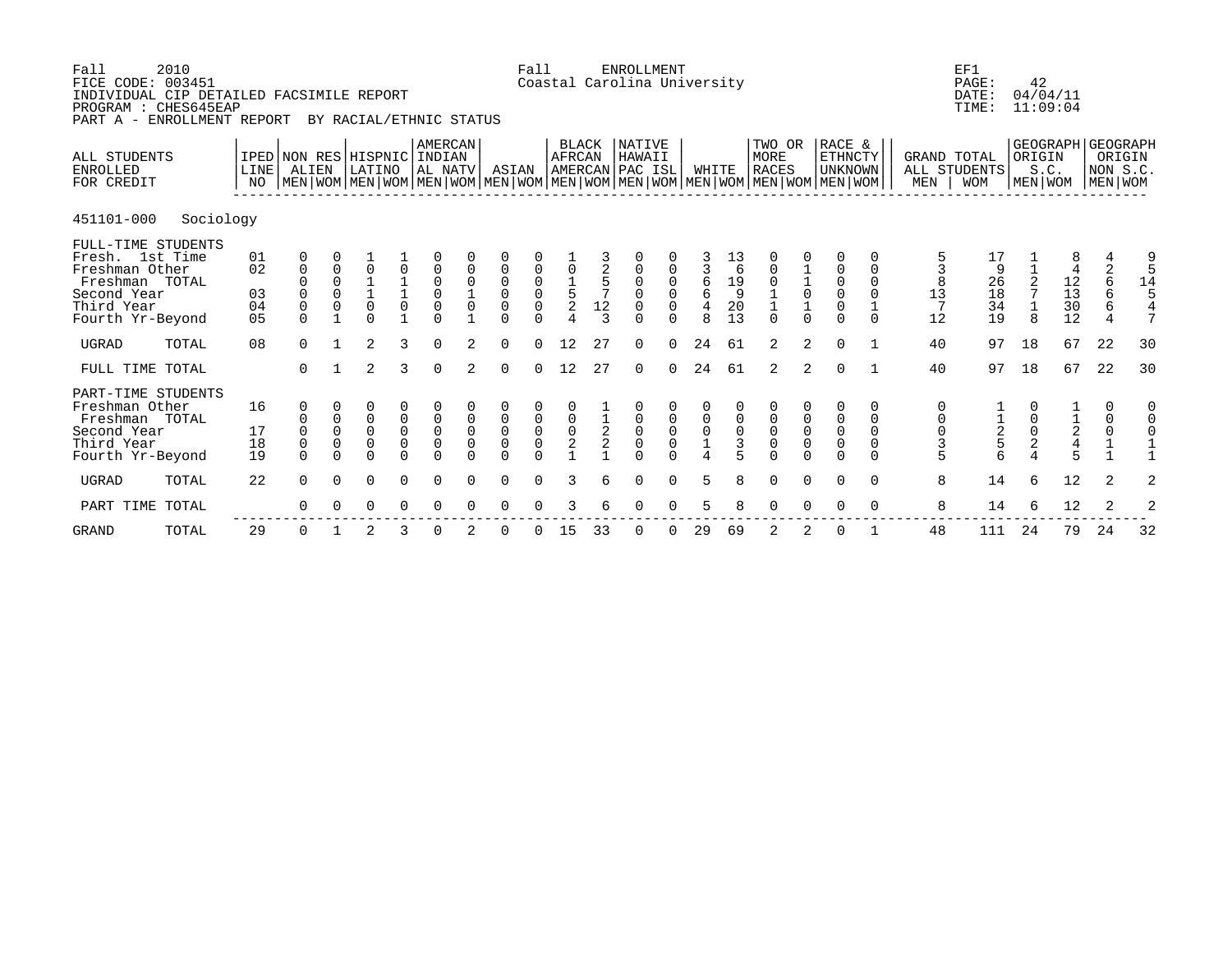| Fall<br>FICE CODE: 003451<br>INDIVIDUAL CIP DETAILED FACSIMILE REPORT<br>PROGRAM : CHES645EAP<br>PART A - | 2010<br>ENROLLMENT REPORT |            |          |          | BY RACIAL/ETHNIC STATUS                                                                                                                       |          |                              |        |          | Fall     | Coastal Carolina University        | ENROLLMENT       |       |                         |          |                                     |          |                    | EF1<br>PAGE:<br>DATE:<br>TIME: | 43                          | 04/04/11<br>11:09:04 |                                                    |  |
|-----------------------------------------------------------------------------------------------------------|---------------------------|------------|----------|----------|-----------------------------------------------------------------------------------------------------------------------------------------------|----------|------------------------------|--------|----------|----------|------------------------------------|------------------|-------|-------------------------|----------|-------------------------------------|----------|--------------------|--------------------------------|-----------------------------|----------------------|----------------------------------------------------|--|
| ALL STUDENTS<br><b>ENROLLED</b><br>FOR CREDIT                                                             |                           | LINE<br>ΝO | ALIEN    |          | IPED NON RES HISPNIC<br>LATINO<br>  MEN   WOM   MEN   WOM   MEN   WOM   MEN   WOM   MEN   WOM   MEN   WOM   MEN   WOM   MEN   WOM   MEN   WOM |          | AMERCAN<br>INDIAN<br>AL NATV |        | ASIAN    |          | BLACK<br>AFRCAN<br>AMERCAN PAC ISL | NATIVE<br>HAWAII | WHITE | TWO OR<br>MORE<br>RACES |          | RACE &<br>ETHNCTY<br><b>UNKNOWN</b> |          | GRAND TOTAL<br>MEN | ALL STUDENTS<br><b>WOM</b>     | ORIGIN<br>S.C.<br>MEN   WOM |                      | GEOGRAPH GEOGRAPH<br>ORIGIN<br>NON S.C.<br>MEN WOM |  |
| 451101-001                                                                                                | Sociology                 |            |          |          |                                                                                                                                               |          |                              |        |          |          |                                    |                  |       |                         |          |                                     |          |                    |                                |                             |                      |                                                    |  |
| FULL-TIME STUDENTS<br>Second Year                                                                         |                           | 03         | $\Omega$ |          |                                                                                                                                               |          |                              |        |          |          |                                    |                  |       |                         |          |                                     | $\Omega$ | 0                  |                                | $\Omega$                    | 0                    | $\Omega$                                           |  |
| UGRAD                                                                                                     | TOTAL                     | 08         | $\Omega$ | $\Omega$ | 0                                                                                                                                             | $\Omega$ | $\Omega$                     |        | $\Omega$ |          |                                    |                  |       | $\Omega$                | 0        | $\Omega$                            | $\Omega$ | $\mathsf{O}$       |                                | $\mathbf 0$                 | 0                    | $\overline{0}$                                     |  |
| FULL TIME TOTAL                                                                                           |                           |            | $\Omega$ | $\Omega$ | $\Omega$                                                                                                                                      | $\Omega$ | ∩                            |        |          |          |                                    |                  |       | $\cap$                  |          | $\Omega$                            | $\Omega$ | $\mathsf{O}$       |                                | $\Omega$                    | $\Omega$             | $\Omega$                                           |  |
| PART-TIME STUDENTS<br>Fourth Yr-Beyond                                                                    |                           | 19         | $\Omega$ | $\Omega$ | $\Omega$                                                                                                                                      | $\Omega$ | $\Omega$                     |        | $\Omega$ | $\Omega$ |                                    |                  |       | $\Omega$                | $\Omega$ | $\Omega$                            | $\Omega$ | $\mathbf 0$        |                                | $\Omega$                    | $\mathbf{1}$         | $\Omega$<br>O                                      |  |
| UGRAD                                                                                                     | TOTAL                     | 22         | $\Omega$ | $\Omega$ | $\Omega$                                                                                                                                      | $\Omega$ | $\Omega$                     | $\cap$ | $\Omega$ | $\cap$   |                                    |                  |       | $\Omega$                | $\Omega$ | $\Omega$                            | $\Omega$ | $\mathbf 0$        |                                | $\Omega$                    |                      | $\Omega$<br>0                                      |  |
| PART TIME                                                                                                 | TOTAL                     |            | $\Omega$ |          | ∩                                                                                                                                             | 0        | ∩                            |        | $\cap$   |          |                                    |                  |       | $\Omega$                | $\Omega$ | $\Omega$                            | $\Omega$ | $\mathbf 0$        |                                | $\Omega$                    |                      | $\Omega$                                           |  |
| GRAND                                                                                                     | TOTAL                     | 29         | 0        |          | O                                                                                                                                             |          |                              |        |          |          |                                    |                  |       | 0                       |          | 0                                   | 0        | 0                  | 2                              |                             |                      | 0                                                  |  |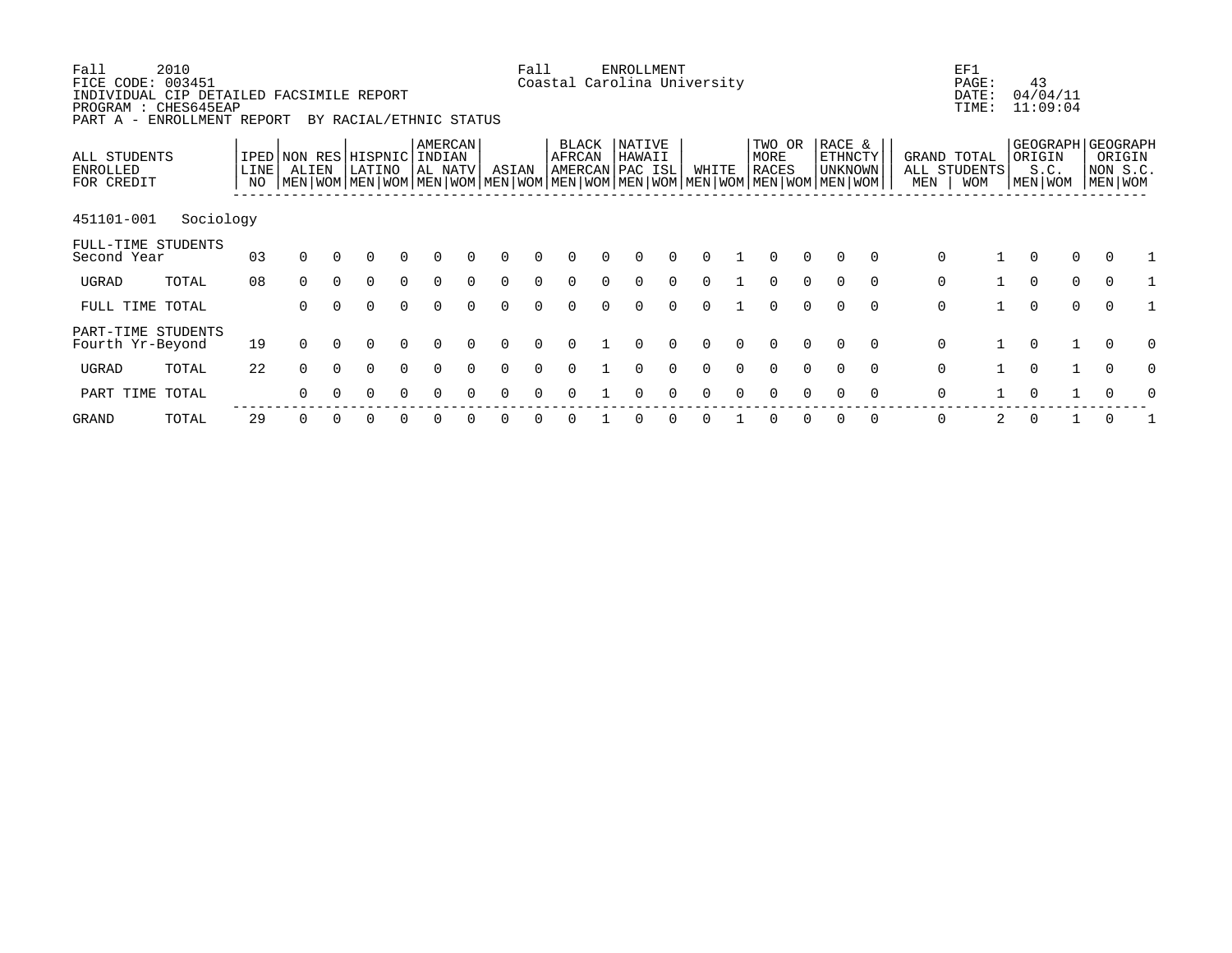| Fall                                   | 2010                                     |      |              |          |                                                                                                           |          |          |          |          | Fall     |                             | ENROLLMENT |          |          |          |              |          |          |          |     | EF1          |                     |              |          |          |
|----------------------------------------|------------------------------------------|------|--------------|----------|-----------------------------------------------------------------------------------------------------------|----------|----------|----------|----------|----------|-----------------------------|------------|----------|----------|----------|--------------|----------|----------|----------|-----|--------------|---------------------|--------------|----------|----------|
| FICE CODE:                             | 003451                                   |      |              |          |                                                                                                           |          |          |          |          |          | Coastal Carolina University |            |          |          |          |              |          |          |          |     | PAGE:        | 44                  |              |          |          |
|                                        | INDIVIDUAL CIP DETAILED FACSIMILE REPORT |      |              |          |                                                                                                           |          |          |          |          |          |                             |            |          |          |          |              |          |          |          |     | DATE:        | 04/04/11            |              |          |          |
|                                        | PROGRAM : CHES645EAP                     |      |              |          |                                                                                                           |          |          |          |          |          |                             |            |          |          |          |              |          |          |          |     | TIME:        | 11:09:04            |              |          |          |
|                                        | PART A - ENROLLMENT REPORT               |      |              |          | BY RACIAL/ETHNIC STATUS                                                                                   |          |          |          |          |          |                             |            |          |          |          |              |          |          |          |     |              |                     |              |          |          |
|                                        |                                          |      |              |          |                                                                                                           |          | AMERCAN  |          |          |          | <b>BLACK</b>                | NATIVE     |          |          |          | TWO OR       |          | RACE &   |          |     |              | GEOGRAPH   GEOGRAPH |              |          |          |
| ALL STUDENTS                           |                                          |      | IPED NON RES |          | HISPNIC                                                                                                   |          | INDIAN   |          |          |          | AFRCAN                      | HAWAII     |          |          |          | MORE         |          | ETHNCTY  |          |     | GRAND TOTAL  | ORIGIN              |              | ORIGIN   |          |
| <b>ENROLLED</b>                        |                                          | LINE | ALIEN        |          | LATINO                                                                                                    |          | AL NATV  |          | ASIAN    |          | AMERCAN PAC ISL             |            |          | WHITE    |          | <b>RACES</b> |          | UNKNOWN  |          |     | ALL STUDENTS | S.C.                |              | NON S.C. |          |
| FOR CREDIT                             |                                          | NO.  |              |          | MEN   WOM   MEN   WOM   MEN   WOM   MEN   WOM   MEN   WOM   MEN   WOM   MEN   WOM   MEN   WOM   MEN   WOM |          |          |          |          |          |                             |            |          |          |          |              |          |          |          | MEN | <b>WOM</b>   | MEN   WOM           |              | MEN WOM  |          |
|                                        |                                          |      |              |          |                                                                                                           |          |          |          |          |          |                             |            |          |          |          |              |          |          |          |     |              |                     |              |          |          |
| 451101-003                             | Sociology                                |      |              |          |                                                                                                           |          |          |          |          |          |                             |            |          |          |          |              |          |          |          |     |              |                     |              |          |          |
|                                        |                                          |      |              |          |                                                                                                           |          |          |          |          |          |                             |            |          |          |          |              |          |          |          |     |              |                     |              |          |          |
| FULL-TIME STUDENTS<br>Fourth Yr-Beyond |                                          | 05   | $\Omega$     | $\Omega$ | $\Omega$                                                                                                  | $\Omega$ | $\Omega$ | $\Omega$ | $\Omega$ | $\Omega$ | <sup>0</sup>                | 0          | $\Omega$ | $\Omega$ | $\Omega$ | $\Omega$     | $\Omega$ | $\Omega$ | $\Omega$ |     | 0            | $\Omega$            |              | $\Omega$ |          |
|                                        |                                          |      |              |          |                                                                                                           |          |          |          |          |          |                             |            |          |          |          |              |          |          |          |     |              |                     |              |          |          |
| UGRAD                                  | TOTAL                                    | 08   | $\Omega$     | $\Omega$ | $\Omega$                                                                                                  | $\Omega$ | $\Omega$ | $\Omega$ | $\Omega$ | $\Omega$ | 0                           | 0          | $\Omega$ | $\Omega$ |          | $\Omega$     | $\Omega$ |          | $\Omega$ |     | 0            | $\mathbf 0$         | $\mathbf{1}$ | $\Omega$ | $\Omega$ |
|                                        |                                          |      |              |          |                                                                                                           |          |          |          |          |          |                             |            |          |          |          |              |          |          |          |     |              |                     |              |          |          |
| FULL TIME TOTAL                        |                                          |      | 0            | $\Omega$ | $\Omega$                                                                                                  | $\Omega$ | $\Omega$ | $\cap$   | $\Omega$ | $\cap$   | 0                           | $\Omega$   | $\Omega$ | $\Omega$ | $\cap$   | $\Omega$     | $\cap$   | $\Omega$ | $\Omega$ |     | $\mathbf 0$  | $\Omega$            |              | $\Omega$ | $\Omega$ |
| PART-TIME STUDENTS                     |                                          |      |              |          |                                                                                                           |          |          |          |          |          |                             |            |          |          |          |              |          |          |          |     |              |                     |              |          |          |
|                                        |                                          |      |              |          |                                                                                                           |          |          |          |          |          |                             |            |          |          |          |              |          |          |          |     |              |                     |              |          |          |
| GRAND                                  | TOTAL                                    | 29   |              |          |                                                                                                           |          |          |          |          |          |                             |            | $\Omega$ |          |          | 0            |          |          | $\Omega$ |     | 0            | 0                   |              |          |          |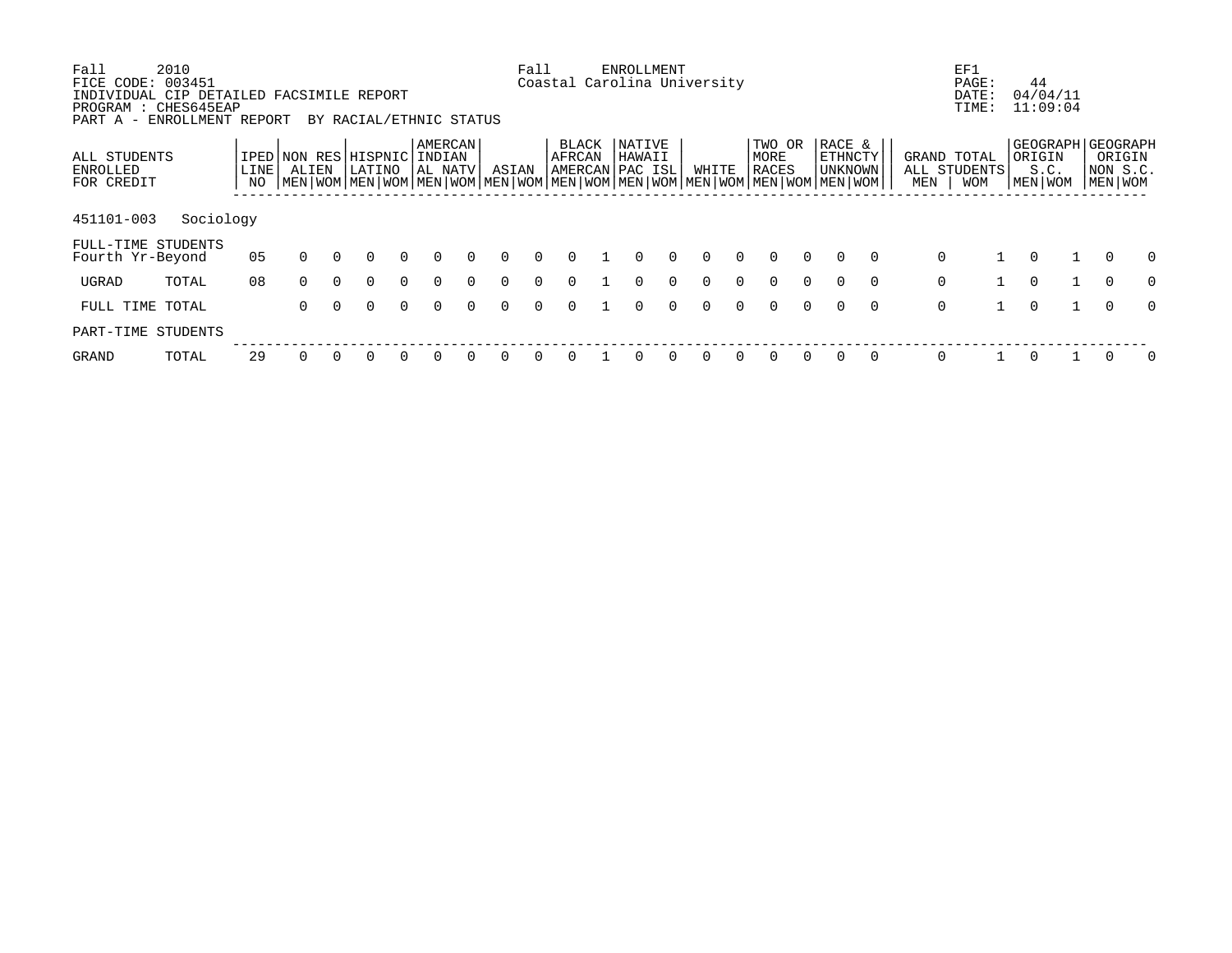| Fall<br>2010<br>FICE CODE: 003451<br>INDIVIDUAL CIP DETAILED FACSIMILE REPORT<br>PROGRAM : CHES645EAP<br>PART A - ENROLLMENT REPORT |                            |                                                                                                                                                     |                                             | BY RACIAL/ETHNIC STATUS                           |                                                |                                                                                                      |                            |                                                                         | Fall             |                                               |               | <b>ENROLLMENT</b><br>Coastal Carolina University |                                                             |                    |                                                           |                                           |               |                               |               |                    | EF1<br>PAGE:<br>DATE:<br>TIME:       |               | 45<br>04/04/11<br>11:09:04                                               |               |                                                                   |
|-------------------------------------------------------------------------------------------------------------------------------------|----------------------------|-----------------------------------------------------------------------------------------------------------------------------------------------------|---------------------------------------------|---------------------------------------------------|------------------------------------------------|------------------------------------------------------------------------------------------------------|----------------------------|-------------------------------------------------------------------------|------------------|-----------------------------------------------|---------------|--------------------------------------------------|-------------------------------------------------------------|--------------------|-----------------------------------------------------------|-------------------------------------------|---------------|-------------------------------|---------------|--------------------|--------------------------------------|---------------|--------------------------------------------------------------------------|---------------|-------------------------------------------------------------------|
| ALL STUDENTS<br><b>ENROLLED</b><br>FOR CREDIT                                                                                       | <b>LINE</b><br>NO          | IPED NON RES HISPNIC INDIAN<br>ALIEN<br>  MEN   WOM   MEN   WOM   MEN   WOM   MEN   WOM   MEN   WOM   MEN   WOM   MEN   WOM   MEN   WOM   MEN   WOM |                                             | LATINO                                            |                                                | AMERCAN<br>AL NATV                                                                                   |                            | ASIAN                                                                   |                  | <b>BLACK</b><br>AFRCAN                        |               | NATIVE<br>HAWAII<br>AMERCAN PAC ISL              |                                                             | WHITE              |                                                           | TWO OR<br>MORE<br><b>RACES</b>            |               | RACE &<br>ETHNCTY<br>UNKNOWN  |               | GRAND TOTAL<br>MEN | ALL STUDENTS<br><b>WOM</b>           | ORIGIN        | <b>GEOGRAPH</b><br>S.C.<br>MEN WOM                                       |               | <b>GEOGRAPH</b><br>ORIGIN<br>NON S.C.<br>MEN WOM                  |
| 500409-000                                                                                                                          | Graphic Design             |                                                                                                                                                     |                                             |                                                   |                                                |                                                                                                      |                            |                                                                         |                  |                                               |               |                                                  |                                                             |                    |                                                           |                                           |               |                               |               |                    |                                      |               |                                                                          |               |                                                                   |
| FULL-TIME STUDENTS<br>Fresh. 1st Time<br>Freshman Other<br>Freshman TOTAL<br>Second Year<br>Third Year<br>Fourth Yr-Beyond          | 01<br>02<br>03<br>04<br>05 | $\mathbf{0}$<br>$\mathbf 0$<br>$\Omega$                                                                                                             | $\mathbf 0$<br>$\mathbf 0$<br>$\Omega$<br>0 | $\overline{0}$<br>0<br>$\overline{0}$<br>$\Omega$ | 0<br>$\begin{matrix} 1 \\ 0 \\ 0 \end{matrix}$ | $\begin{smallmatrix}0\\0\end{smallmatrix}$<br>$\begin{smallmatrix}0\\0\end{smallmatrix}$<br>$\Omega$ | $\mathbf 0$<br>$\mathbf 0$ | $\overline{0}$<br>$\begin{matrix} 1 \\ 0 \\ 0 \end{matrix}$<br>$\Omega$ | 0<br>0<br>0<br>0 | $\begin{array}{c}\n2 \\ 53 \\ 0\n\end{array}$ |               | $\mathbf 0$                                      | 0<br>$\begin{matrix} 0 \\ 0 \end{matrix}$<br>$\overline{0}$ | $\frac{4}{7}$<br>5 | $\begin{smallmatrix}1&3\\1&2\end{smallmatrix}$<br>$\,8\,$ | $\begin{matrix} 0 \\ 0 \\ 0 \end{matrix}$ |               | $\overline{0}$<br>$\mathbf 0$ | $\Omega$      | 11<br>10<br>6<br>5 | 13<br>6<br>$19$<br>$12$<br>$10$<br>5 | 8<br>3        | 2<br>$\begin{array}{c}\n11 \\ \phantom{0}6 \\ \phantom{0}5\n\end{array}$ |               | 4<br>$\overline{2}$<br>$\begin{array}{c} 3 \\ 1 \\ 3 \end{array}$ |
| <b>UGRAD</b><br>TOTAL                                                                                                               | 08                         | $\Omega$                                                                                                                                            | $\cap$                                      |                                                   |                                                | $\Omega$                                                                                             |                            |                                                                         |                  | R                                             |               | $\Omega$                                         | $\cap$                                                      | 21                 | 37                                                        | $\cap$                                    | $\cap$        |                               |               | 32                 | 46                                   | 24            | 26                                                                       | 8             | 20                                                                |
| FULL TIME TOTAL                                                                                                                     |                            | $\Omega$                                                                                                                                            |                                             |                                                   |                                                | $\Omega$                                                                                             |                            |                                                                         |                  | $\mathsf{R}$                                  |               | $\Omega$                                         | $\Omega$                                                    | 21                 | 37                                                        | $\Omega$                                  | $\Omega$      |                               | $\Omega$      | 32                 | 46                                   | 24            | 26                                                                       | 8             | 20                                                                |
| PART-TIME STUDENTS<br>Third Year<br>Fourth Yr-Beyond                                                                                | 18<br>19                   | $\begin{matrix} 0 \\ 0 \end{matrix}$                                                                                                                | $\begin{matrix} 0 \\ 0 \end{matrix}$        | $\begin{matrix} 0 \\ 0 \end{matrix}$              | $\begin{matrix} 0 \\ 0 \end{matrix}$           | $\frac{0}{0}$                                                                                        | $\frac{0}{0}$              | $\begin{matrix} 0 \\ 0 \end{matrix}$                                    | $\frac{0}{0}$    | $\frac{0}{1}$                                 | $\frac{0}{0}$ | $\frac{0}{0}$                                    | $\frac{0}{0}$                                               | $\overline{0}$     | $\frac{0}{0}$                                             | $\frac{0}{0}$                             | $\frac{0}{0}$ |                               |               | $\frac{1}{1}$      | $_{0}^{0}$                           | $\frac{1}{1}$ | $\begin{matrix} 0 \\ 0 \end{matrix}$                                     | 0<br>$\Omega$ | 0<br>$\Omega$                                                     |
| <b>UGRAD</b><br>TOTAL                                                                                                               | 22                         | $\Omega$<br>∩                                                                                                                                       | $\Omega$                                    | $\Omega$                                          | $\Omega$<br>0                                  | $\Omega$<br>$\Omega$                                                                                 |                            | $\Omega$<br>∩                                                           |                  |                                               |               |                                                  |                                                             |                    |                                                           |                                           |               |                               | $\Omega$<br>∩ | 2<br>2             | $\overline{0}$                       | 2             | $\mathbf 0$<br>0                                                         |               | $\mathbf 0$                                                       |
| PART TIME TOTAL                                                                                                                     |                            |                                                                                                                                                     |                                             | O                                                 |                                                |                                                                                                      |                            |                                                                         |                  |                                               |               |                                                  |                                                             |                    |                                                           |                                           |               |                               |               |                    | $\Omega$                             |               |                                                                          |               |                                                                   |

GRAND TOTAL 29 0 0 1 1 0 1 1 1 9 6 0 0 22 37 0 0 1 0 34 46 26 26 8 20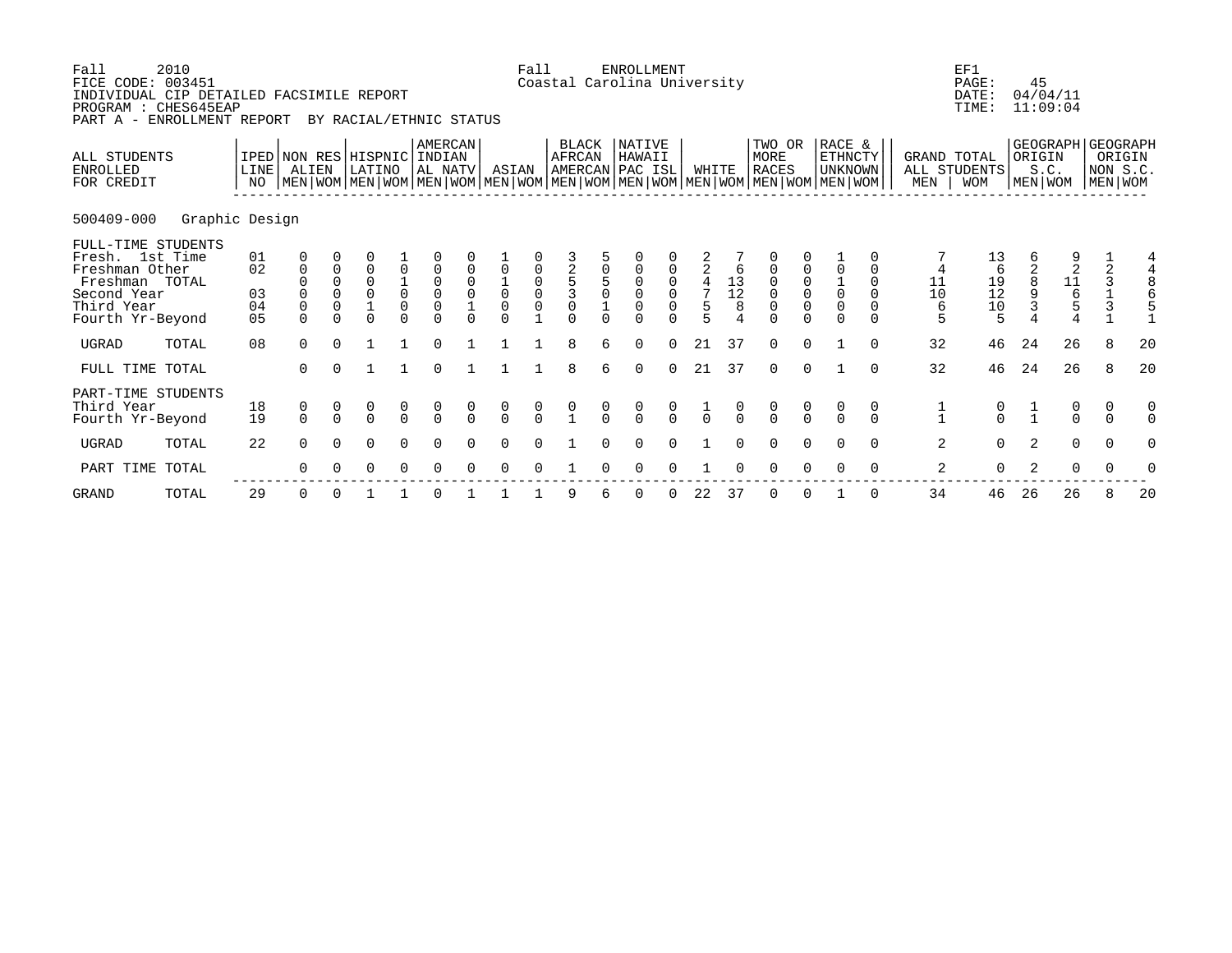| Fall<br>FICE CODE:<br>INDIVIDUAL CIP DETAILED FACSIMILE REPORT<br>PROGRAM : CHES645EAP | 2010<br>003451                            |                      |                            |          |                                                                                                                                                                                 |                         |                                              |                |                                                                               | Fall                                                | Coastal Carolina University               |               | <b>ENROLLMENT</b> |          |               |    |                         |          |                              |          |                    | EF1<br>PAGE:<br>DATE:<br>TIME:                      | 46                | 04/04/11<br>11:09:04 |   |                                                          |
|----------------------------------------------------------------------------------------|-------------------------------------------|----------------------|----------------------------|----------|---------------------------------------------------------------------------------------------------------------------------------------------------------------------------------|-------------------------|----------------------------------------------|----------------|-------------------------------------------------------------------------------|-----------------------------------------------------|-------------------------------------------|---------------|-------------------|----------|---------------|----|-------------------------|----------|------------------------------|----------|--------------------|-----------------------------------------------------|-------------------|----------------------|---|----------------------------------------------------------|
| PART A - ENROLLMENT REPORT<br>ALL STUDENTS<br>ENROLLED<br>FOR CREDIT                   |                                           | LINE<br>NO.          | ALIEN                      |          | BY RACIAL/ETHNIC STATUS<br>IPED NON RES HISPNIC INDIAN<br>LATINO<br>  MEN   WOM   MEN   WOM   MEN   WOM   MEN   WOM   MEN   WOM   MEN   WOM   MEN   WOM   MEN   WOM   MEN   WOM |                         | AMERCAN<br>AL NATV                           |                | ASIAN                                                                         |                                                     | <b>BLACK</b><br>AFRCAN<br>AMERCAN PAC ISL |               | NATIVE<br>HAWAII  |          | WHITE         |    | TWO OR<br>MORE<br>RACES |          | RACE &<br>ETHNCTY<br>UNKNOWN |          | GRAND TOTAL<br>MEN | ALL STUDENTS<br><b>WOM</b>                          | ORIGIN<br>MEN WOM | S.C.                 |   | GEOGRAPH   GEOGRAPH<br>ORIGIN<br>NON S.C.<br>  MEN   WOM |
| 500501-000<br>FULL-TIME STUDENTS<br>Fresh. 1st Time                                    | Drama and Dramatics/Theatre Arts, General | 01                   |                            |          |                                                                                                                                                                                 |                         |                                              |                |                                                                               |                                                     |                                           |               |                   |          |               |    |                         |          |                              |          |                    |                                                     |                   |                      |   |                                                          |
| Freshman Other<br>Freshman TOTAL<br>Second Year<br>Third Year<br>Fourth Yr-Beyond      |                                           | 02<br>03<br>04<br>05 | $\mathbf 0$<br>$\mathbf 0$ |          | $\Omega$<br>$\mathbf 0$<br>$\overline{0}$                                                                                                                                       | 0<br>$_{\rm 0}^{\rm 0}$ | $\mathsf 0$<br>$\overline{0}$<br>$\mathsf 0$ | $\overline{0}$ | $\overline{0}$<br>$\begin{smallmatrix} 0\\0 \end{smallmatrix}$<br>$\mathbf 0$ | $\begin{matrix} 0 \\ 0 \end{matrix}$<br>$\mathsf 0$ | $\overline{0}$                            | $\frac{1}{4}$ |                   |          | $\frac{1}{3}$ |    | $\overline{0}$          |          | $\overline{0}$               |          | $\overline{2}$     | $\begin{array}{c}\n11 \\ 15 \\ 8\n\end{array}$<br>6 | $\overline{a}$    | 6                    |   |                                                          |
| UGRAD                                                                                  | TOTAL                                     | 08                   | $\cap$                     | $\Omega$ | $\Omega$                                                                                                                                                                        |                         | $\Omega$                                     |                | $\Omega$                                                                      | $\Omega$                                            | 6                                         |               | $\Omega$          | $\Omega$ | 9             | 20 |                         | $\Omega$ | $\Omega$                     | $\Omega$ | 16                 | 30                                                  | 14                | 24                   | 2 | 6                                                        |
| FULL TIME TOTAL<br>PART-TIME STUDENTS                                                  |                                           |                      | 0                          | $\Omega$ | $\Omega$                                                                                                                                                                        |                         | $\Omega$                                     | $2^{\circ}$    | $\Omega$                                                                      | $\Omega$                                            | 6                                         |               | $\Omega$          | $\Omega$ | 9             | 20 |                         |          |                              | $\Omega$ | 16                 | 30                                                  | 14                | 24                   | 2 | 6                                                        |
| GRAND                                                                                  | TOTAL                                     | 29                   |                            |          |                                                                                                                                                                                 |                         | 0                                            | 2              | 0                                                                             | 0                                                   | 6                                         |               | $\Omega$          | 0        |               | 20 |                         |          |                              |          | 16                 | 30                                                  | 14                | 24                   | 2 | 6                                                        |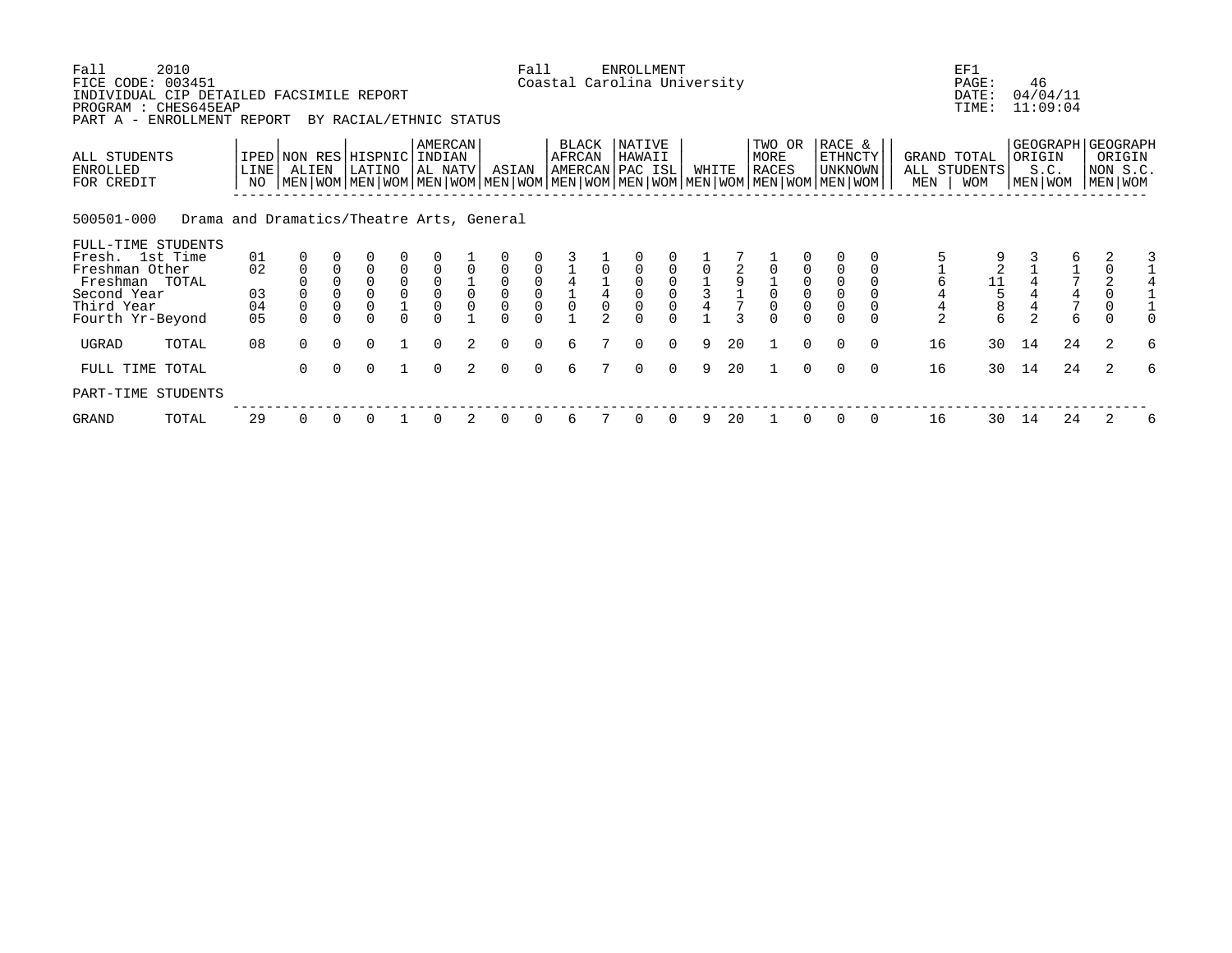| Fall<br>FICE CODE: 003451<br>INDIVIDUAL CIP DETAILED FACSIMILE REPORT<br>PROGRAM : CHES645EAP<br>PART A - ENROLLMENT REPORT | 2010                                      |             |              |          | BY RACIAL/ETHNIC STATUS               |                |                    |                            |                                                      | Fall                                                | Coastal Carolina University                          |              | <b>ENROLLMENT</b> |                                      |             |                |                                                                                                                                        |          |                              |          |     | EF1<br>PAGE:<br>DATE:<br>TIME:            |   | 47<br>04/04/11<br>11:09:04                       |               |                                   |   |
|-----------------------------------------------------------------------------------------------------------------------------|-------------------------------------------|-------------|--------------|----------|---------------------------------------|----------------|--------------------|----------------------------|------------------------------------------------------|-----------------------------------------------------|------------------------------------------------------|--------------|-------------------|--------------------------------------|-------------|----------------|----------------------------------------------------------------------------------------------------------------------------------------|----------|------------------------------|----------|-----|-------------------------------------------|---|--------------------------------------------------|---------------|-----------------------------------|---|
| ALL STUDENTS<br>ENROLLED<br>FOR CREDIT                                                                                      |                                           | LINE<br>NO. | ALIEN        |          | IPED NON RES HISPNIC INDIAN<br>LATINO |                | AMERCAN<br>AL NATV |                            | ASIAN                                                |                                                     | BLACK<br>AFRCAN<br>AMERCAN PAC ISL                   |              | NATIVE<br>HAWAII  |                                      | WHITE       |                | TWO OR<br>MORE<br>RACES<br>  MEN   WOM   MEN   WOM   MEN   WOM   MEN   WOM   MEN   WOM   MEN   WOM   MEN   WOM   MEN   WOM   MEN   WOM |          | RACE &<br>ETHNCTY<br>UNKNOWN |          | MEN | GRAND TOTAL<br>ALL STUDENTS<br><b>WOM</b> |   | GEOGRAPH   GEOGRAPH<br>ORIGIN<br>S.C.<br>MEN WOM |               | ORIGIN<br>NON S.C.<br>  MEN   WOM |   |
| 500501-003                                                                                                                  | Drama and Dramatics/Theatre Arts, General |             |              |          |                                       |                |                    |                            |                                                      |                                                     |                                                      |              |                   |                                      |             |                |                                                                                                                                        |          |                              |          |     |                                           |   |                                                  |               |                                   |   |
| FULL-TIME STUDENTS<br>Fresh. 1st Time                                                                                       |                                           | 01          |              |          |                                       |                |                    |                            |                                                      |                                                     |                                                      |              |                   |                                      |             |                |                                                                                                                                        |          |                              |          |     |                                           |   |                                                  |               |                                   | 0 |
| Freshman Other<br>Freshman TOTAL<br>Second Year                                                                             |                                           | 02<br>03    | $\mathbf 0$  |          | $\mathbf 0$<br>$\overline{0}$         | $\frac{1}{0}$  | $_{\rm 0}^{\rm 0}$ | $\mathbf 0$<br>$\mathbf 0$ | $\mathbf 0$<br>$\mathsf{O}\xspace$<br>$\overline{0}$ | $\mathbf 0$<br>$\begin{matrix} 0 \\ 0 \end{matrix}$ | $\mathbf 0$<br>$\mathsf{O}\xspace$<br>$\overline{0}$ |              |                   | $\begin{matrix} 0 \\ 0 \end{matrix}$ |             | $\overline{3}$ | $\begin{smallmatrix}0\\0\end{smallmatrix}$                                                                                             |          |                              |          |     | 11310                                     |   |                                                  |               |                                   |   |
| Third Year                                                                                                                  |                                           | 04          | $\mathbf 0$  |          | 0                                     | $\overline{0}$ | $\mathsf 0$        | $\mathbf 0$                | $\mathbf 0$                                          | $\mathsf 0$                                         | $\overline{0}$                                       |              |                   |                                      | $\mathsf 0$ |                |                                                                                                                                        |          | $\overline{0}$               |          |     |                                           |   |                                                  |               |                                   |   |
| Fourth Yr-Beyond                                                                                                            |                                           | 05          |              |          |                                       |                |                    |                            |                                                      |                                                     |                                                      |              |                   |                                      |             |                |                                                                                                                                        |          |                              |          |     |                                           |   |                                                  |               |                                   |   |
| UGRAD                                                                                                                       | TOTAL                                     | 08          | $\cap$       | $\Omega$ | $\Omega$                              |                | $\Omega$           | $\Omega$                   | $\Omega$                                             | $\Omega$                                            | $\Omega$                                             |              | $\Omega$          | $\Omega$                             | 4           | 4              |                                                                                                                                        | $\Omega$ | $\Omega$                     | $\Omega$ | 5   | 5                                         | 4 |                                                  | 3             |                                   | 2 |
| FULL TIME TOTAL                                                                                                             |                                           |             | <sup>n</sup> |          | $\Omega$                              |                | $\Omega$           | $\cap$                     | $\Omega$                                             | $\Omega$                                            | $\Omega$                                             | <sup>n</sup> | $\Omega$          | $\Omega$                             | 4           |                |                                                                                                                                        |          |                              | $\Omega$ | 5   | 5                                         | 4 |                                                  | $\mathcal{E}$ |                                   | 2 |
| PART-TIME STUDENTS                                                                                                          |                                           |             |              |          |                                       |                |                    |                            |                                                      |                                                     |                                                      |              |                   |                                      |             |                |                                                                                                                                        |          |                              |          |     |                                           |   |                                                  |               |                                   |   |
| GRAND                                                                                                                       | TOTAL                                     | 29          |              |          |                                       |                | 0                  |                            | 0                                                    | 0                                                   | 0                                                    |              |                   |                                      | 4           |                |                                                                                                                                        |          |                              |          | 5   | 5.                                        |   |                                                  | 3             |                                   | 2 |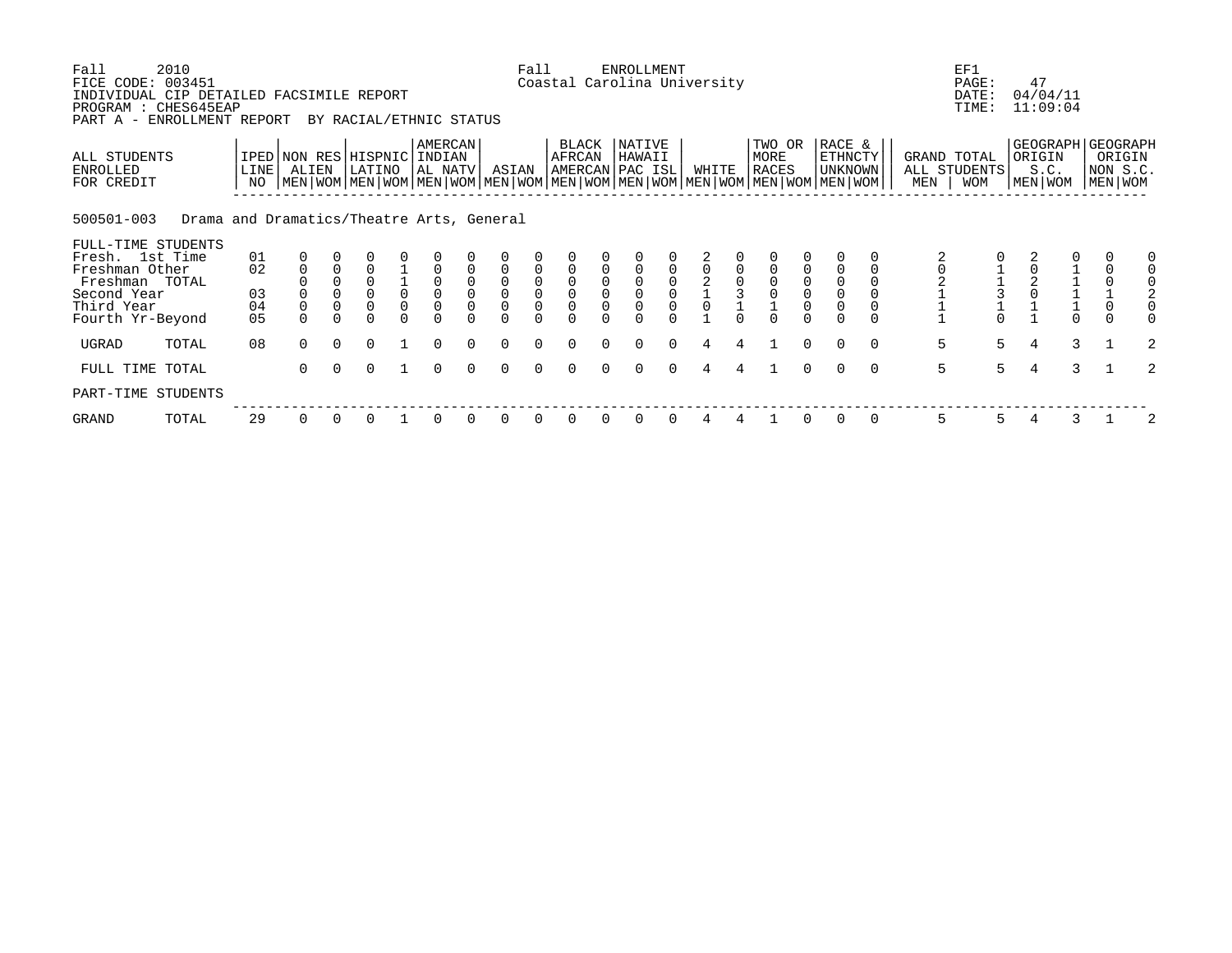| Fall<br>FICE CODE: 003451                                                                      | 2010                                      |             |                                                                                                                                                     |          |          |               |                         |                |               | Fall           |                 |               | ENROLLMENT<br>Coastal Carolina University |               |               |               |                                      |                |                              |          |     | EF1<br>PAGE:                       | 48                                                 |                                |                |
|------------------------------------------------------------------------------------------------|-------------------------------------------|-------------|-----------------------------------------------------------------------------------------------------------------------------------------------------|----------|----------|---------------|-------------------------|----------------|---------------|----------------|-----------------|---------------|-------------------------------------------|---------------|---------------|---------------|--------------------------------------|----------------|------------------------------|----------|-----|------------------------------------|----------------------------------------------------|--------------------------------|----------------|
| INDIVIDUAL CIP DETAILED FACSIMILE REPORT<br>PROGRAM : CHES645EAP<br>PART A - ENROLLMENT REPORT |                                           |             |                                                                                                                                                     |          |          |               | BY RACIAL/ETHNIC STATUS |                |               |                |                 |               |                                           |               |               |               |                                      |                |                              |          |     | DATE:<br>TIME:                     | 04/04/11<br>11:09:04                               |                                |                |
| ALL STUDENTS<br>ENROLLED<br>FOR CREDIT                                                         |                                           | LINE<br>NO. | IPED NON RES HISPNIC INDIAN<br>ALIEN<br>  MEN   WOM   MEN   WOM   MEN   WOM   MEN   WOM   MEN   WOM   MEN   WOM   MEN   WOM   MEN   WOM   MEN   WOM |          | LATINO   |               | AMERCAN<br>AL NATV      |                | ASIAN         |                | BLACK<br>AFRCAN |               | NATIVE<br>HAWAII<br>AMERCAN PAC ISL       |               | WHITE         |               | TWO OR<br>MORE<br>RACES              |                | RACE &<br>ETHNCTY<br>UNKNOWN |          | MEN | GRAND TOTAL<br>ALL STUDENTS<br>WOM | GEOGRAPH   GEOGRAPH<br>  ORIGIN<br>S.C.<br>MEN WOM | ORIGIN<br> NON S.C.<br>MEN WOM |                |
| 500501-004                                                                                     | Drama and Dramatics/Theatre Arts, General |             |                                                                                                                                                     |          |          |               |                         |                |               |                |                 |               |                                           |               |               |               |                                      |                |                              |          |     |                                    |                                                    |                                |                |
| FULL-TIME STUDENTS<br>Fresh. 1st Time<br>Freshman                                              | TOTAL                                     | 01          |                                                                                                                                                     |          |          | $\frac{0}{0}$ | $\frac{0}{0}$           | $\int_{0}^{0}$ | $\frac{0}{0}$ | $\int_{0}^{0}$ | $\frac{0}{0}$   | $\frac{0}{0}$ | $\frac{0}{0}$                             | $\frac{0}{0}$ | $\frac{1}{1}$ | $\frac{3}{3}$ | $\begin{matrix} 0 \\ 0 \end{matrix}$ | $\int_{0}^{0}$ |                              |          |     |                                    |                                                    |                                | 2              |
| UGRAD                                                                                          | TOTAL                                     | 08          | $\Omega$                                                                                                                                            | $\Omega$ | $\Omega$ | $\Omega$      | $\Omega$                | $\Omega$       | $\Omega$      | $\Omega$       | 0               | $\Omega$      | $\Omega$                                  | $\Omega$      |               | 3             | $\Omega$                             | $\Omega$       | $\Omega$                     | $\Omega$ |     | $\mathcal{F}$                      |                                                    | $\Omega$                       | 2              |
| FULL TIME TOTAL                                                                                |                                           |             | $\Omega$                                                                                                                                            | $\Omega$ | $\Omega$ | $\Omega$      | $\Omega$                | $\Omega$       | $\Omega$      | $\Omega$       | <sup>0</sup>    | $\Omega$      | $\Omega$                                  | $\Omega$      |               | २             | $\Omega$                             | $\Omega$       | $\Omega$                     | $\Omega$ |     | $\mathcal{L}$                      |                                                    | $\Omega$                       | $\mathfrak{D}$ |
| PART-TIME STUDENTS                                                                             |                                           |             |                                                                                                                                                     |          |          |               |                         |                |               |                |                 |               |                                           |               |               |               |                                      |                |                              |          |     |                                    |                                                    |                                |                |
| GRAND                                                                                          | TOTAL                                     | 29          |                                                                                                                                                     |          |          |               |                         |                |               | 0              |                 |               | 0                                         | $\Omega$      |               |               | 0                                    | $\Omega$       |                              |          |     |                                    |                                                    |                                | 2              |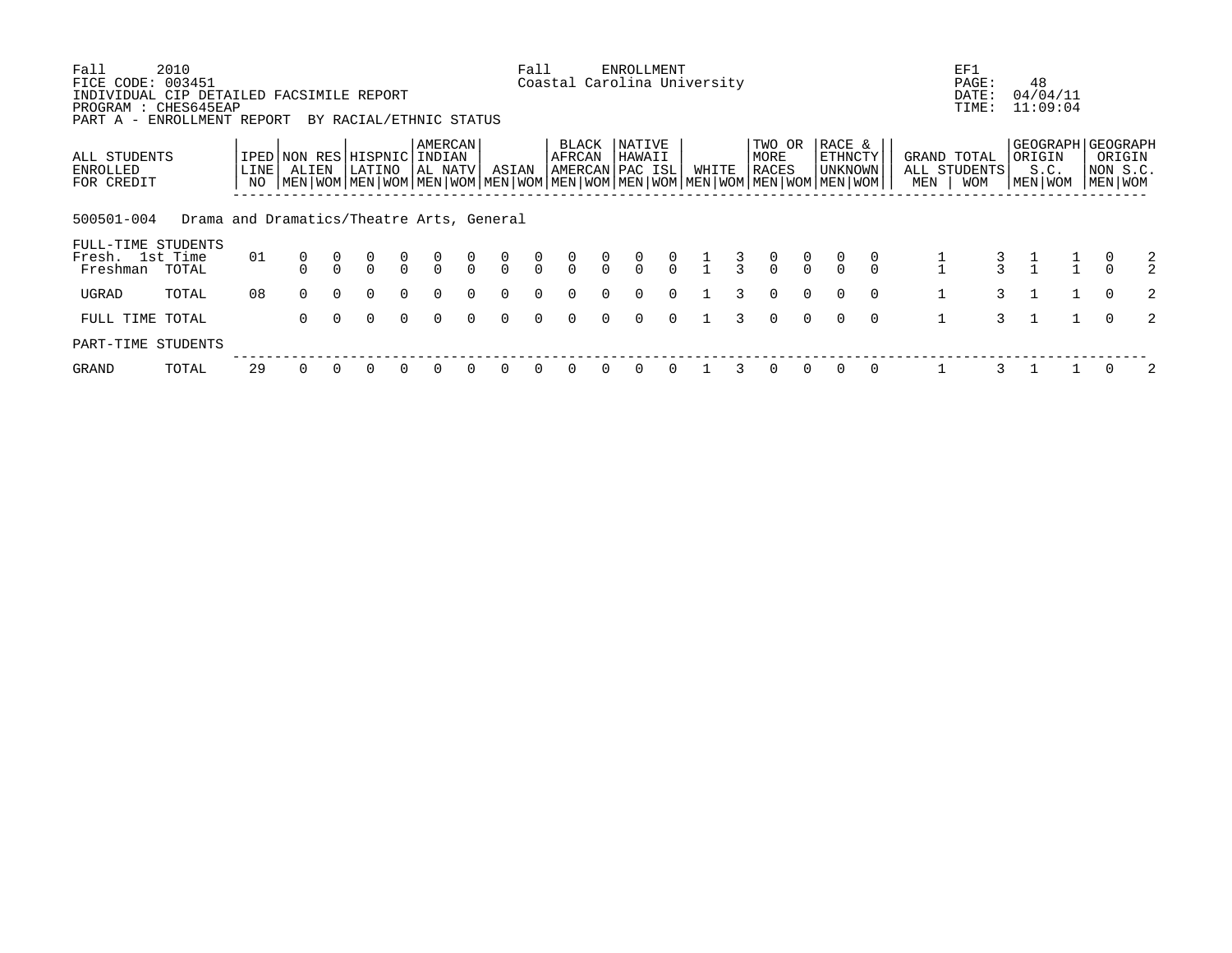| Fall<br>FICE CODE: 003451<br>INDIVIDUAL CIP DETAILED FACSIMILE REPORT | 2010                                      |               |                                                                                                                                      |          |                         |          |                               |          |          | Fall     |                        |          | ENROLLMENT<br>Coastal Carolina University   |          |       |                         |          |                              |          |              | EF1<br>PAGE:<br>DATE:                     | 49<br>04/04/11                                         |                               |          |
|-----------------------------------------------------------------------|-------------------------------------------|---------------|--------------------------------------------------------------------------------------------------------------------------------------|----------|-------------------------|----------|-------------------------------|----------|----------|----------|------------------------|----------|---------------------------------------------|----------|-------|-------------------------|----------|------------------------------|----------|--------------|-------------------------------------------|--------------------------------------------------------|-------------------------------|----------|
| PROGRAM : CHES645EAP<br>PART A -                                      | ENROLLMENT REPORT                         |               |                                                                                                                                      |          | BY RACIAL/ETHNIC STATUS |          |                               |          |          |          |                        |          |                                             |          |       |                         |          |                              |          |              | TIME:                                     | 11:09:04                                               |                               |          |
| ALL STUDENTS<br>ENROLLED<br>FOR CREDIT                                |                                           | LINE  <br>NO. | IPED NON RES<br>ALIEN<br>  MEN   WOM   MEN   WOM   MEN   WOM   MEN   WOM   MEN   WOM   MEN   WOM   MEN   WOM   MEN   WOM   MEN   WOM |          | HISPNIC <br>LATINO      |          | AMERCAN<br>INDIAN<br> AL NATV |          | ASIAN    |          | <b>BLACK</b><br>AFRCAN |          | <b>NATIVE</b><br>HAWAII<br> AMERCAN PAC ISL |          | WHITE | TWO OR<br>MORE<br>RACES |          | RACE &<br>ETHNCTY<br>UNKNOWN |          | MEN          | GRAND TOTAL<br>ALL STUDENTS<br><b>WOM</b> | GEOGRAPH   GEOGRAPH<br>  ORIGIN<br>S.C.<br>  MEN   WOM | ORIGIN<br>NON S.C.<br>MEN WOM |          |
| 500501-005                                                            | Drama and Dramatics/Theatre Arts, General |               |                                                                                                                                      |          |                         |          |                               |          |          |          |                        |          |                                             |          |       |                         |          |                              |          |              |                                           |                                                        |                               |          |
| FULL-TIME STUDENTS<br>Second Year                                     |                                           | 03            | $\Omega$                                                                                                                             | $\Omega$ |                         | $\Omega$ |                               | $\Omega$ | $\Omega$ | $\Omega$ | <sup>0</sup>           |          | $\Omega$                                    | $\Omega$ |       | $\Omega$                | $\Omega$ | $\Omega$                     | $\Omega$ |              |                                           |                                                        | $\Omega$                      | $\Omega$ |
| UGRAD                                                                 | TOTAL                                     | 08            | $\Omega$                                                                                                                             | $\Omega$ | $\Omega$                | $\Omega$ | $\Omega$                      | $\Omega$ | $\Omega$ | $\Omega$ | 0                      | $\Omega$ | $\Omega$                                    | $\Omega$ |       | $\Omega$                | $\Omega$ | $\Omega$                     | $\Omega$ |              |                                           |                                                        | $\Omega$                      | $\Omega$ |
| FULL TIME TOTAL                                                       |                                           |               | $\Omega$                                                                                                                             |          |                         | $\Omega$ | $\Omega$                      | $\cap$   |          | $\cap$   |                        |          | $\Omega$                                    | $\Omega$ |       | $\Omega$                | $\Omega$ | $\Omega$                     | $\Omega$ | $\mathbf{1}$ |                                           |                                                        | $\Omega$                      | $\Omega$ |
| PART-TIME STUDENTS                                                    |                                           |               |                                                                                                                                      |          |                         |          |                               |          |          |          |                        |          |                                             |          |       |                         |          |                              |          |              |                                           |                                                        |                               |          |
| GRAND                                                                 | TOTAL                                     | 29            |                                                                                                                                      |          |                         | 0        |                               |          |          |          |                        |          | 0                                           |          |       |                         | $\Omega$ | $\Omega$                     | $\Omega$ |              |                                           |                                                        |                               | $\Omega$ |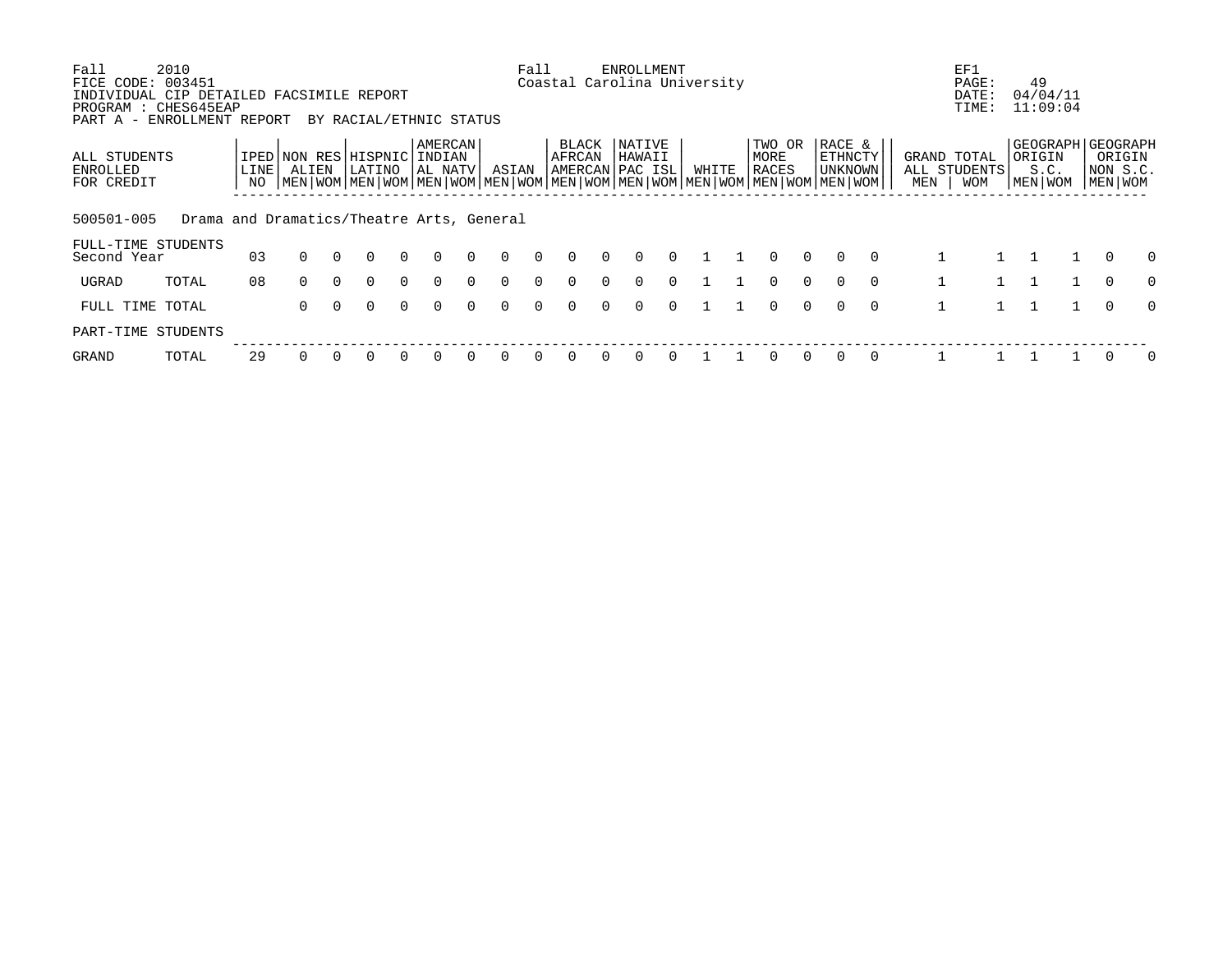| Fall<br>FICE CODE: 003451<br>INDIVIDUAL CIP DETAILED FACSIMILE REPORT<br>PROGRAM : CHES645EAP | 2010<br>ENROLLMENT REPORT                   |                |                         |              |                                                                                                                                                                          |          |                                |                          |              | Fall                                                     |                                            |                            | ENROLLMENT<br>Coastal Carolina University |                        |       |    |                                           |                                                |                                           |               |     | EF1<br>PAGE:<br>DATE:<br>TIME:               | 50                | 04/04/11<br>11:09:04 |                                                        |                    |
|-----------------------------------------------------------------------------------------------|---------------------------------------------|----------------|-------------------------|--------------|--------------------------------------------------------------------------------------------------------------------------------------------------------------------------|----------|--------------------------------|--------------------------|--------------|----------------------------------------------------------|--------------------------------------------|----------------------------|-------------------------------------------|------------------------|-------|----|-------------------------------------------|------------------------------------------------|-------------------------------------------|---------------|-----|----------------------------------------------|-------------------|----------------------|--------------------------------------------------------|--------------------|
| PART A -<br>ALL STUDENTS<br>ENROLLED<br>FOR CREDIT                                            |                                             | LINE  <br>NO   | ALIEN                   |              | BY RACIAL/ETHNIC STATUS<br>IPED NON RES HISPNIC<br>LATINO<br>  MEN   WOM   MEN   WOM   MEN   WOM   MEN   WOM   MEN   WOM   MEN   WOM   MEN   WOM   MEN   WOM   MEN   WOM |          | AMERCAN<br>INDIAN<br>  AL NATV |                          | ASIAN        |                                                          | BLACK<br>AFRCAN                            |                            | NATIVE<br>HAWAII<br> AMERCAN PAC ISL      |                        | WHITE |    | TWO OR<br>MORE<br>RACES                   |                                                | RACE &<br><b>ETHNCTY</b><br>UNKNOWN       |               | MEN | GRAND TOTAL<br>ALL STUDENTS<br><b>WOM</b>    | ORIGIN<br>MEN WOM | S.C.                 | GEOGRAPH   GEOGRAPH<br>MEN WOM                         | ORIGIN<br>NON S.C. |
| 500599-000                                                                                    | Dramatic/Theatre Arts and Stagecraft, Other |                |                         |              |                                                                                                                                                                          |          |                                |                          |              |                                                          |                                            |                            |                                           |                        |       |    |                                           |                                                |                                           |               |     |                                              |                   |                      |                                                        |                    |
| FULL-TIME STUDENTS<br>Fresh. 1st Time<br>Freshman TOTAL                                       |                                             | 01             |                         | $\mathsf{O}$ | $\mathsf 0$                                                                                                                                                              | 2        | $\mathsf{O}$                   | $\mathbf 0$              | $\mathbf 0$  | $\mathsf{O}\xspace$                                      | $\mathbf 0$                                | 0                          | 0                                         | $\mathsf{O}\xspace$    |       |    | 0                                         | $\mathsf 0$                                    | $\mathsf 0$                               |               |     | 9                                            |                   |                      |                                                        | 8                  |
| Second Year<br>Third Year<br>Fourth Yr-Beyond                                                 |                                             | 03<br>04<br>05 | $\mathsf 0$<br>$\Omega$ | $\mathbf 0$  | U                                                                                                                                                                        | $\Omega$ | $_{0}^{0}$<br>$\Omega$         | 0<br>$\mathsf{O}\xspace$ | $\mathsf{O}$ | $\begin{smallmatrix} 0\\0 \end{smallmatrix}$<br>$\Omega$ | $\mathsf{O}\xspace$<br>$\ddot{\mathbf{0}}$ | $\mathbf 0$<br>$\mathsf 0$ | $\mathsf 0$<br>$\Omega$                   | $_{0}^{0}$<br>$\Omega$ |       |    | $\begin{smallmatrix}1\0\end{smallmatrix}$ | $\begin{matrix} 0 \\ 0 \end{matrix}$<br>$\cap$ | $\mathsf 0$<br>$\overline{0}$<br>$\Omega$ | 0<br>$\Omega$ | 6   | $\begin{smallmatrix}1&0\\5\end{smallmatrix}$ |                   | $\frac{1}{3}$        | $\begin{array}{c} 2 \\ 1 \\ 3 \end{array}$<br>$\Omega$ |                    |
| UGRAD                                                                                         | TOTAL                                       | 08             | $\Omega$                | $\Omega$     |                                                                                                                                                                          | 4        | $\Omega$                       | $\Omega$                 | $\Omega$     | $\Omega$                                                 | $\Omega$                                   | $\Omega$                   | $\Omega$                                  | $\Omega$               | 12    | 24 |                                           | $\Omega$                                       | $\Omega$                                  | $\Omega$      | 14  | 28                                           | 8                 | 9                    | 6                                                      | 19                 |
| FULL TIME TOTAL                                                                               |                                             |                | 0                       |              |                                                                                                                                                                          | 4        | $\Omega$                       | $\Omega$                 |              | $\Omega$                                                 |                                            |                            | $\Omega$                                  | $\Omega$               | 12    | 24 |                                           | $\Omega$                                       |                                           | $\Omega$      | 14  | 28                                           | 8                 | 9                    | 6                                                      | 19                 |
| PART-TIME STUDENTS                                                                            |                                             |                |                         |              |                                                                                                                                                                          |          |                                |                          |              |                                                          |                                            |                            |                                           |                        |       |    |                                           |                                                |                                           |               |     |                                              |                   |                      |                                                        |                    |
| GRAND                                                                                         | TOTAL                                       | 29             | 0                       | 0            |                                                                                                                                                                          | 4        | 0                              | 0                        | 0            | 0                                                        | 0                                          | 0                          | 0                                         | $\overline{0}$         | 12    | 24 |                                           | $\Omega$                                       | $\Omega$                                  | $\Omega$      | 14  | 28                                           | 8                 | 9                    | 6                                                      | 19                 |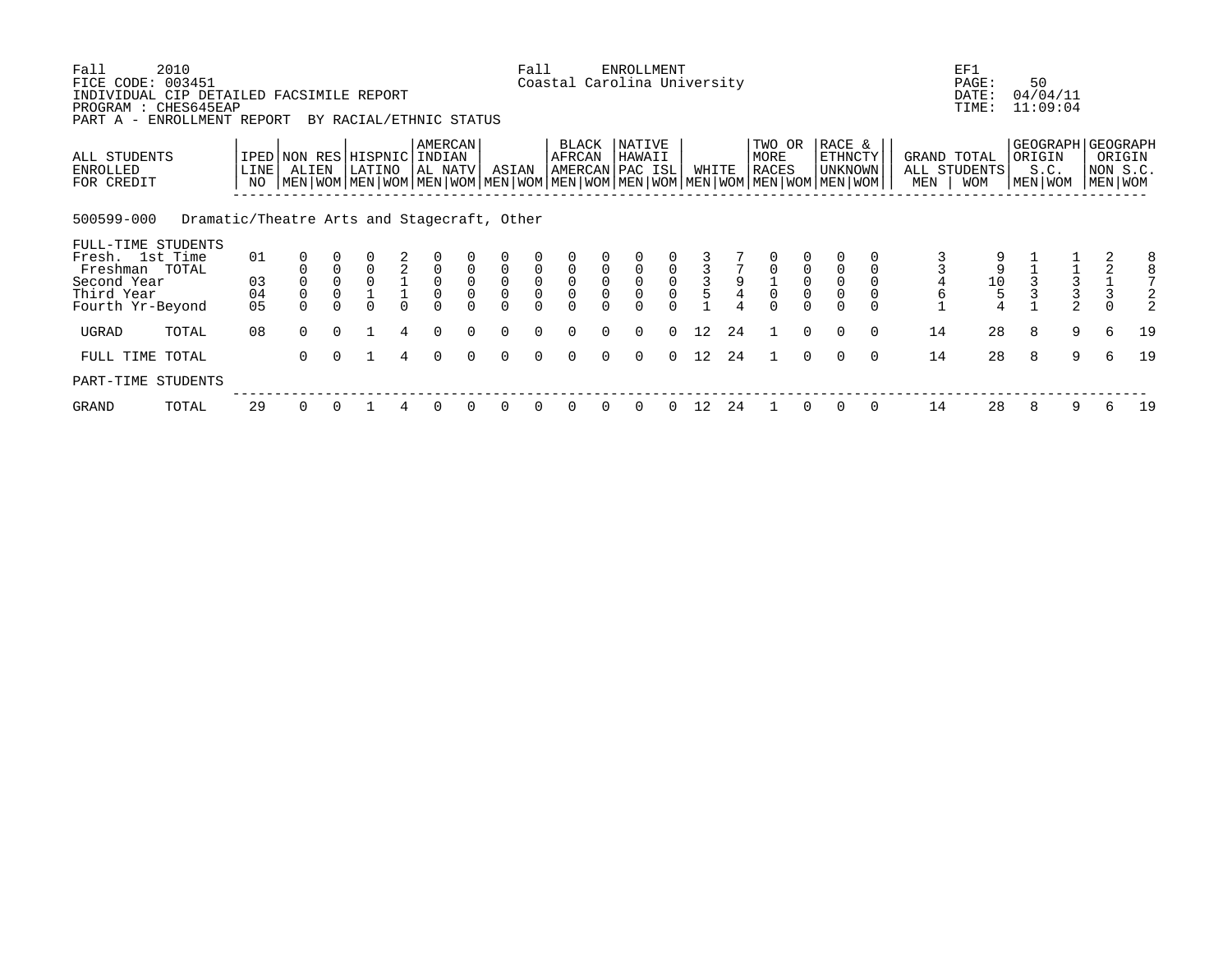| Fall<br>FICE CODE: 003451<br>INDIVIDUAL CIP DETAILED FACSIMILE REPORT<br>PROGRAM : CHES645EAP<br>PART A - ENROLLMENT REPORT | 2010                      |                            |                                                                                                                                              |                                               | BY RACIAL/ETHNIC STATUS                |                                                                  |                                                                 |                                                     |                                                                | Fall                                                               |                                                        |                                        | <b>ENROLLMENT</b><br>Coastal Carolina University                      |                                                       |                                                 |                                            |                                                            |                                                |                                                                   |                                            |                                                  | EF1<br>PAGE:<br>DATE:<br>TIME:                    | 51                                                          | 04/04/11<br>11:09:04                            |                                                          |                                                    |
|-----------------------------------------------------------------------------------------------------------------------------|---------------------------|----------------------------|----------------------------------------------------------------------------------------------------------------------------------------------|-----------------------------------------------|----------------------------------------|------------------------------------------------------------------|-----------------------------------------------------------------|-----------------------------------------------------|----------------------------------------------------------------|--------------------------------------------------------------------|--------------------------------------------------------|----------------------------------------|-----------------------------------------------------------------------|-------------------------------------------------------|-------------------------------------------------|--------------------------------------------|------------------------------------------------------------|------------------------------------------------|-------------------------------------------------------------------|--------------------------------------------|--------------------------------------------------|---------------------------------------------------|-------------------------------------------------------------|-------------------------------------------------|----------------------------------------------------------|----------------------------------------------------|
| ALL STUDENTS<br><b>ENROLLED</b><br>FOR CREDIT                                                                               |                           | LINE<br>NO                 | IPED NON RES HISPNIC<br>ALIEN<br>  MEN   WOM   MEN   WOM   MEN   WOM   MEN   WOM   MEN   WOM   MEN   WOM   MEN   WOM   MEN   WOM   MEN   WOM |                                               | LATINO                                 |                                                                  | <b>AMERCAN</b><br>  INDIAN<br>AL NATV                           |                                                     | ASIAN                                                          |                                                                    | BLACK<br><b>AFRCAN</b>                                 |                                        | <b>NATIVE</b><br>HAWAII<br>AMERCAN PAC ISL                            |                                                       | WHITE                                           |                                            | TWO OR<br><b>MORE</b><br><b>RACES</b>                      |                                                | RACE &<br><b>ETHNCTY</b><br><b>UNKNOWN</b>                        |                                            | <b>GRAND TOTAL</b><br>MEN                        | ALL STUDENTS<br><b>WOM</b>                        | ORIGIN                                                      | S.C.<br>MEN   WOM                               |                                                          | GEOGRAPH GEOGRAPH<br>ORIGIN<br>NON S.C.<br>MEN WOM |
| 500702-000                                                                                                                  | Fine/Studio Arts, General |                            |                                                                                                                                              |                                               |                                        |                                                                  |                                                                 |                                                     |                                                                |                                                                    |                                                        |                                        |                                                                       |                                                       |                                                 |                                            |                                                            |                                                |                                                                   |                                            |                                                  |                                                   |                                                             |                                                 |                                                          |                                                    |
| FULL-TIME STUDENTS<br>Fresh. 1st Time<br>Freshman Other<br>Freshman TOTAL<br>Second Year<br>Third Year<br>Fourth Yr-Beyond  |                           | 01<br>02<br>03<br>04<br>05 | 0<br>$\mathbf 0$<br>$\mathbf 0$<br>$\Omega$<br>$\mathbf 0$<br>$\Omega$                                                                       | 0<br>0<br>$\Omega$<br>$\mathbf 0$<br>$\Omega$ | $\overline{1}_{0}$<br>$\Omega$         | 0<br>$\begin{smallmatrix} 2\\0\\2 \end{smallmatrix}$<br>$\Omega$ | 0<br>$\begin{matrix} 0 \\ 0 \\ 0 \end{matrix}$<br>$\Omega$      | $\pmb{0}$<br>$\mathbf 0$<br>$\mathbf 0$<br>$\Omega$ | $\mathsf 0$<br>$\begin{matrix}0\\0\\0\end{matrix}$<br>$\Omega$ | $\begin{matrix} 0 \\ 0 \\ 0 \end{matrix}$<br>$\Omega$              | $\begin{array}{c} 4 \\ 0 \\ 3 \end{array}$<br>$\Omega$ |                                        | $\Omega$<br>$\boldsymbol{0}$<br>$\mathbf 0$<br>$\mathbf 0$<br>$\cap$  | $\begin{matrix} 0 \\ 0 \\ 0 \end{matrix}$             | 0<br>$\begin{array}{c} 4 \\ 3 \\ 5 \end{array}$ | 10<br>4<br>$\frac{14}{24}$<br>19           | 0<br>$\begin{matrix} 0 \\ 0 \\ 0 \end{matrix}$<br>$\Omega$ | $\begin{matrix} 0 \\ 0 \\ 0 \end{matrix}$      | 0<br>$\begin{matrix} 0 \\ 0 \\ 0 \end{matrix}$<br>$\Omega$        | 0<br>0<br>$\Omega$<br>$\Omega$<br>$\Omega$ | 2<br>9<br>4<br>8<br>$\mathbf{1}$                 | 12<br>$\frac{17}{25}$<br>20                       | 8<br>6<br>6                                                 | $\overline{3}$<br>$12$<br>$17$<br>$10$<br>$12$  | $\mathbf 0$<br>$\frac{1}{2}$<br>$\Omega$                 | $\frac{3}{2}$                                      |
| <b>UGRAD</b>                                                                                                                | TOTAL                     | 08                         | $\Omega$                                                                                                                                     | $\Omega$                                      | $\overline{2}$                         | 4                                                                | $\Omega$                                                        | $\Omega$                                            | $\Omega$                                                       | $\Omega$                                                           | $\mathcal{L}$                                          | $\mathbf{R}$                           | $\Omega$                                                              | $\cap$                                                | 13                                              | 68                                         | $\Omega$                                                   |                                                | $\Omega$                                                          | $\Omega$                                   | 22                                               | 76                                                | 18                                                          | 51                                              | 4                                                        | 25                                                 |
| FULL TIME TOTAL                                                                                                             |                           |                            | $\Omega$                                                                                                                                     | $\cap$                                        | $\mathfrak{D}$                         | 4                                                                | $\Omega$                                                        | $\Omega$                                            | $\Omega$                                                       | $\Omega$                                                           | 7                                                      | 3                                      | $\Omega$                                                              | $\Omega$                                              | 13                                              | 68                                         | $\Omega$                                                   |                                                | $\Omega$                                                          | $\Omega$                                   | 22                                               | 76                                                | 18                                                          | 51                                              | 4                                                        | 25                                                 |
| PART-TIME STUDENTS<br>Freshman Other<br>Freshman TOTAL<br>Second Year<br>Third Year<br>Fourth Yr-Beyond                     |                           | 16<br>17<br>18<br>19       | 0<br>0<br>$\mathbf 0$<br>$\mathsf 0$<br>$\Omega$                                                                                             | 0<br>$\mathbf 0$<br>0<br>$\cap$               | 0<br>0<br>$\mathsf 0$<br>0<br>$\Omega$ | $\begin{smallmatrix}0\\0\end{smallmatrix}$<br>0<br>$\Omega$      | $\begin{matrix} 0 \\ 0 \end{matrix}$<br>$\mathbf 0$<br>$\Omega$ | $\mathsf 0$<br>$\mathbf 0$<br>$\cap$                | $\begin{matrix} 0 \\ 0 \\ 0 \\ 0 \end{matrix}$                 | $\begin{matrix}\n\overline{1} \\ 0 \\ 0\n\end{matrix}$<br>$\Omega$ | $\begin{matrix}0\\0\\0\end{matrix}$<br>$\Omega$        | $\mathsf 0$<br>$\mathbf 0$<br>$\Omega$ | $\begin{smallmatrix}0\\0\end{smallmatrix}$<br>$\mathsf 0$<br>$\Omega$ | $\begin{matrix} 0 \\ 0 \\ 0 \end{matrix}$<br>$\Omega$ | $_{0}^{0}$<br>$\overline{0}$<br>$\Omega$        | $\begin{array}{c} 1 \\ 1 \\ 2 \end{array}$ | $\begin{matrix} 0 \\ 0 \\ 0 \\ 0 \end{matrix}$             | $\begin{matrix} 0 \\ 0 \\ 0 \\ 0 \end{matrix}$ | $\Omega$<br>$\begin{matrix} 0 \\ 0 \\ 0 \end{matrix}$<br>$\Omega$ | 0<br>0<br>$\mathbf 0$<br>0<br>$\cap$       | 0<br>0<br>$\mathsf 0$<br>$\mathsf 0$<br>$\Omega$ | 2<br>$\begin{array}{c}\n2 \\ 1 \\ 2\n\end{array}$ | 0<br>$\mathsf{O}\xspace$<br>$\mathsf{O}\xspace$<br>$\Omega$ | $\begin{array}{c} 2 \\ 2 \\ 1 \\ 1 \end{array}$ | 0<br>0<br>$\ddot{\mathbf{0}}$<br>$\mathsf 0$<br>$\Omega$ |                                                    |
| <b>UGRAD</b>                                                                                                                | TOTAL                     | 22                         | $\Omega$                                                                                                                                     | $\Omega$                                      | $\mathbf 0$                            | $\mathbf 0$                                                      | $\Omega$                                                        | $\Omega$                                            | $\mathbf 0$                                                    |                                                                    | $\Omega$                                               | $\Omega$                               | $\Omega$                                                              | $\Omega$                                              | $\Omega$                                        | 5.                                         | $\mathbf 0$                                                | $\mathbf 0$                                    | $\mathbf 0$                                                       | $\mathbf 0$                                | $\mathbf 0$                                      | 6                                                 | 0                                                           | 5                                               | $\mathbf 0$                                              |                                                    |
| PART TIME                                                                                                                   | TOTAL                     |                            | $\Omega$                                                                                                                                     |                                               | $\Omega$                               | $\Omega$                                                         | $\Omega$                                                        |                                                     | $\Omega$                                                       |                                                                    |                                                        |                                        | $\Omega$                                                              | $\Omega$                                              | $\Omega$                                        | 5                                          | $\Omega$                                                   | $\Omega$                                       | $\Omega$                                                          | $\Omega$                                   | $\mathbf 0$                                      | 6                                                 | $\Omega$                                                    | 5                                               | $\Omega$                                                 |                                                    |
| <b>GRAND</b>                                                                                                                | TOTAL                     | 29                         | 0                                                                                                                                            | $\Omega$                                      | 2                                      | 4                                                                | $\Omega$                                                        |                                                     | $\Omega$                                                       |                                                                    |                                                        | 3                                      | 0                                                                     | 0                                                     | 13                                              | 73                                         | 0                                                          |                                                | 0                                                                 | $\Omega$                                   | 22                                               | 82                                                | 18                                                          | 56                                              | 4                                                        | 26                                                 |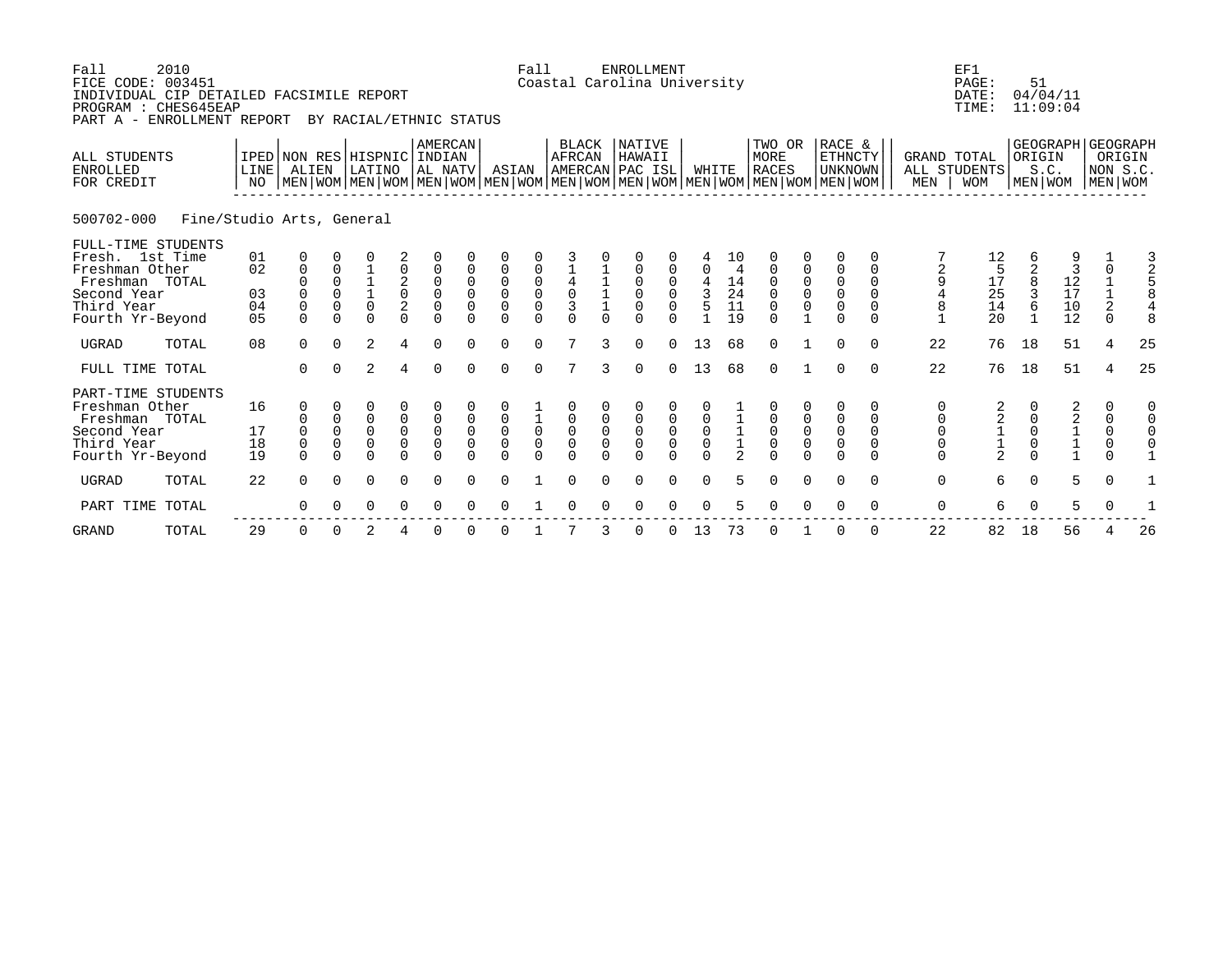| Fall<br>FICE CODE: 003451<br>INDIVIDUAL CIP DETAILED FACSIMILE REPORT<br>PROGRAM : CHES645EAP<br>PART A - ENROLLMENT REPORT | 2010           |                            |                                                                                                                                                     | BY RACIAL/ETHNIC STATUS               |                                      |                                                  |                                                                         |                                           | Fall                                                                                 |                                                |                        | <b>ENROLLMENT</b><br>Coastal Carolina University |                                     |               |                           |               |                                           |               |                                                 |          | EF1<br>PAGE:<br>DATE:<br>TIME: | 52                         | 04/04/11<br>11:09:04      |                             |                                                           |               |
|-----------------------------------------------------------------------------------------------------------------------------|----------------|----------------------------|-----------------------------------------------------------------------------------------------------------------------------------------------------|---------------------------------------|--------------------------------------|--------------------------------------------------|-------------------------------------------------------------------------|-------------------------------------------|--------------------------------------------------------------------------------------|------------------------------------------------|------------------------|--------------------------------------------------|-------------------------------------|---------------|---------------------------|---------------|-------------------------------------------|---------------|-------------------------------------------------|----------|--------------------------------|----------------------------|---------------------------|-----------------------------|-----------------------------------------------------------|---------------|
| ALL STUDENTS<br><b>ENROLLED</b><br>FOR CREDIT                                                                               |                | <b>LINE</b><br>NO          | IPED NON RES HISPNIC INDIAN<br>ALIEN<br>  MEN   WOM   MEN   WOM   MEN   WOM   MEN   WOM   MEN   WOM   MEN   WOM   MEN   WOM   MEN   WOM   MEN   WOM |                                       | LATINO                               |                                                  | AMERCAN<br>AL NATV                                                      |                                           | ASIAN                                                                                |                                                | <b>BLACK</b><br>AFRCAN |                                                  | NATIVE<br>HAWAII<br>AMERCAN PAC ISL |               | WHITE                     |               | TWO OR<br>MORE<br><b>RACES</b>            |               | RACE &<br>ETHNCTY<br>  UNKNOWN                  |          | GRAND TOTAL<br>MEN             | ALL STUDENTS<br><b>WOM</b> | ORIGIN                    | GEOGRAPH<br>S.C.<br>MEN WOM | <b>GEOGRAPH</b><br>ORIGIN<br>NON S.C.<br>MEN WOM          |               |
| 500901-000                                                                                                                  | Music, General |                            |                                                                                                                                                     |                                       |                                      |                                                  |                                                                         |                                           |                                                                                      |                                                |                        |                                                  |                                     |               |                           |               |                                           |               |                                                 |          |                                |                            |                           |                             |                                                           |               |
| FULL-TIME STUDENTS<br>Fresh. 1st Time<br>Freshman Other<br>Freshman TOTAL<br>Second Year<br>Third Year<br>Fourth Yr-Beyond  |                | 01<br>02<br>03<br>04<br>05 | $\mathbf{0}$<br>$\mathbf 0$<br>$\Omega$                                                                                                             | $\Omega$<br>$\Omega$<br>$\Omega$<br>0 | $\Omega$<br>$\frac{1}{0}$            | 0<br>$\frac{1}{0}$<br>$\overline{0}$<br>$\Omega$ | $\mathbf 0$<br>$\overline{0}$<br>$\mathsf 0$<br>$\mathsf 0$<br>$\Omega$ | $\mathbf 0$<br>$\mathbf 0$<br>$\mathbf 0$ | $\overline{0}$<br>$\begin{matrix} 0 \\ 0 \end{matrix}$<br>$\overline{0}$<br>$\Omega$ | $\begin{matrix} 0 \\ 0 \\ 1 \\ 0 \end{matrix}$ |                        | $\begin{array}{c} 2 \\ 2 \\ 0 \end{array}$       | 0<br>$\mathsf 0$                    | $_{0}^{0}$    | $^{\rm 12}_{\rm 8}$<br>14 |               | $\begin{matrix} 0 \\ 0 \\ 0 \end{matrix}$ |               | $\overline{0}$<br>$\overline{0}$<br>$\mathbf 0$ |          | 15<br>4<br>19<br>11<br>16      | 11<br>8<br>6<br>8          | 11<br>15<br>11<br>5<br>13 |                             | $\mathsf 0$<br>$\begin{array}{c} 4 \\ 0 \\ 2 \end{array}$ | 3             |
| <b>UGRAD</b>                                                                                                                | TOTAL          | 08                         | $\Omega$                                                                                                                                            | $\Omega$                              | 3                                    |                                                  | $\Omega$                                                                | $\Omega$                                  | $\Omega$                                                                             |                                                | 9                      |                                                  | $\Omega$                            | $\cap$        | 41                        | 25            | $\Omega$                                  |               | $\cap$                                          | $\Omega$ | 53                             | 33                         | 44                        | 21                          | 9                                                         | 12            |
| FULL TIME TOTAL                                                                                                             |                |                            | $\Omega$                                                                                                                                            |                                       | 3                                    |                                                  | $\Omega$                                                                | $\Omega$                                  | $\Omega$                                                                             |                                                | 9                      |                                                  | $\Omega$                            | $\Omega$      | 41                        | 25            | $\Omega$                                  |               | $\Omega$                                        | $\Omega$ | 53                             | 33                         | 44                        | 21                          | 9                                                         | 12            |
| PART-TIME STUDENTS<br>Third Year<br>Fourth Yr-Beyond                                                                        |                | 18<br>19                   | $\begin{matrix} 0 \\ 0 \end{matrix}$                                                                                                                | $\begin{matrix} 0 \\ 0 \end{matrix}$  | $\begin{matrix} 0 \\ 0 \end{matrix}$ | $\begin{matrix} 0 \\ 0 \end{matrix}$             | $\frac{0}{0}$                                                           | $\frac{0}{0}$                             | $\begin{matrix} 0 \\ 0 \end{matrix}$                                                 | $\frac{0}{0}$                                  |                        | $\overline{0}$                                   | $\frac{0}{0}$                       | $\frac{0}{0}$ |                           | $\frac{0}{2}$ | $\frac{0}{0}$                             | $\frac{0}{0}$ |                                                 |          | $\frac{3}{2}$                  | $\frac{1}{2}$              | $\frac{3}{2}$             | $\frac{0}{2}$               | 0<br>$\Omega$                                             | $\frac{1}{0}$ |
| <b>UGRAD</b>                                                                                                                | TOTAL          | 22                         | $\Omega$                                                                                                                                            | $\Omega$                              | $\Omega$                             | $\Omega$                                         | $\Omega$                                                                |                                           | $\Omega$                                                                             |                                                |                        |                                                  |                                     |               |                           |               |                                           |               |                                                 | $\Omega$ | 5                              | 3                          | 5                         | 2                           | $\mathbf 0$                                               |               |
| PART TIME TOTAL                                                                                                             |                |                            | ∩                                                                                                                                                   |                                       | O                                    | 0                                                | $\Omega$                                                                |                                           | ∩                                                                                    |                                                |                        |                                                  |                                     |               |                           |               |                                           |               |                                                 | ∩        | 5                              | 3                          | 5                         | $\overline{2}$              |                                                           |               |

GRAND TOTAL 29 0 0 3 1 0 0 0 1 10 6 0 0 45 27 0 1 0 0 58 36 49 23 9 13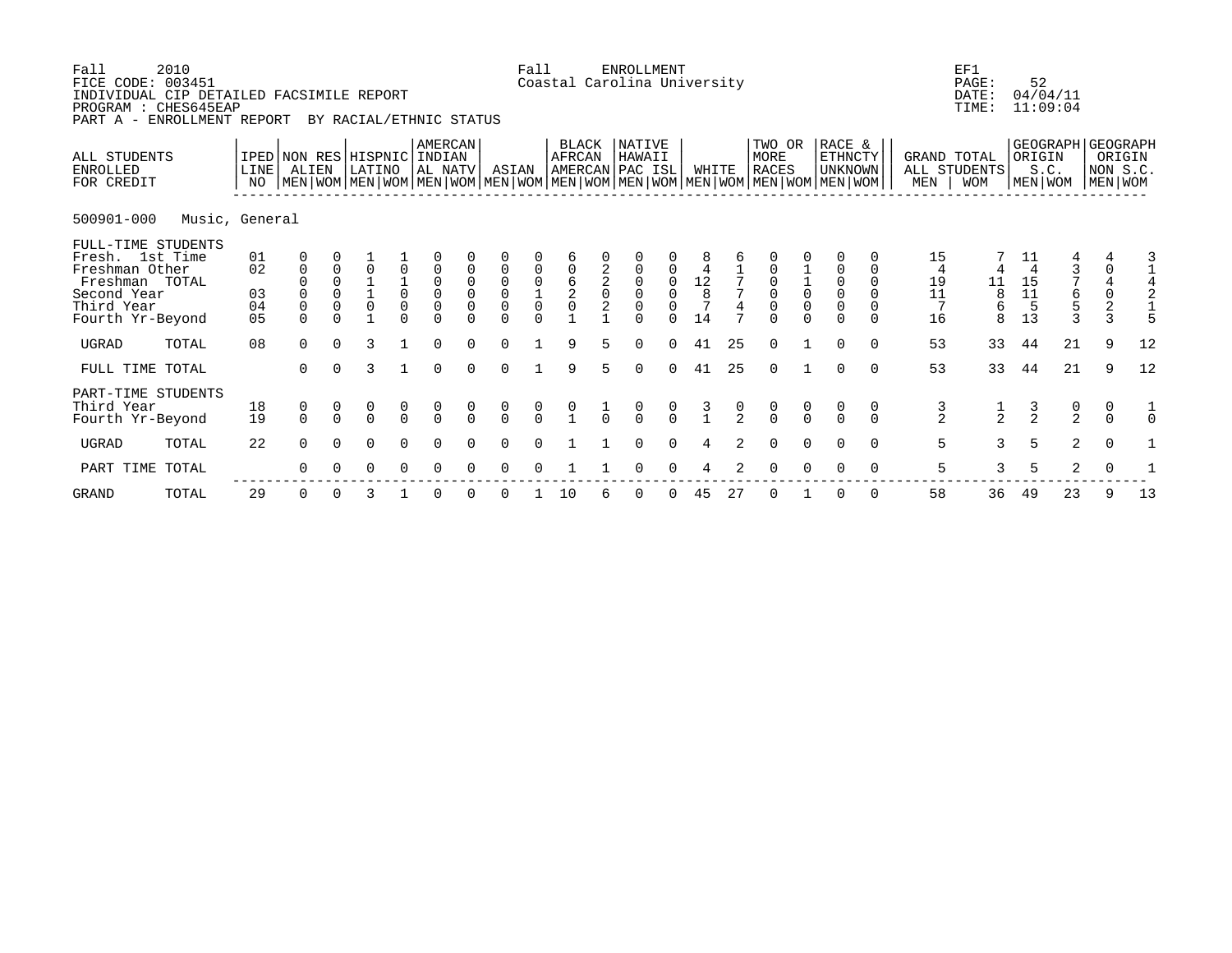| Fall<br>2010<br>FICE CODE: 003451<br>INDIVIDUAL CIP DETAILED FACSIMILE REPORT<br>PROGRAM : CHES645EAP<br>PART A - ENROLLMENT REPORT |                                        |                                                                                                                                                     |                                               | BY RACIAL/ETHNIC STATUS      |                                           |                                             |                                                       |                         | Fall                                                     |                                                               |                                            | ENROLLMENT<br>Coastal Carolina University |                                                                   |                                              |                                 |                         |                                                                   |                                                                            |                                                                        |                  | EF1<br>PAGE:<br>DATE:<br>TIME:            | 53                  | 04/04/11<br>11:09:04                                           |                                                    |                                                                |
|-------------------------------------------------------------------------------------------------------------------------------------|----------------------------------------|-----------------------------------------------------------------------------------------------------------------------------------------------------|-----------------------------------------------|------------------------------|-------------------------------------------|---------------------------------------------|-------------------------------------------------------|-------------------------|----------------------------------------------------------|---------------------------------------------------------------|--------------------------------------------|-------------------------------------------|-------------------------------------------------------------------|----------------------------------------------|---------------------------------|-------------------------|-------------------------------------------------------------------|----------------------------------------------------------------------------|------------------------------------------------------------------------|------------------|-------------------------------------------|---------------------|----------------------------------------------------------------|----------------------------------------------------|----------------------------------------------------------------|
| <b>ALL STUDENTS</b><br><b>ENROLLED</b><br>FOR CREDIT                                                                                | LINE<br>NO                             | IPED NON RES HISPNIC INDIAN<br>ALIEN<br>  MEN   WOM   MEN   WOM   MEN   WOM   MEN   WOM   MEN   WOM   MEN   WOM   MEN   WOM   MEN   WOM   MEN   WOM |                                               | LATINO                       |                                           | AMERCAN<br>AL NATV                          |                                                       | ASIAN                   |                                                          | <b>BLACK</b><br>AFRCAN                                        |                                            | NATIVE<br>HAWAII<br>AMERCAN PAC ISL       |                                                                   | WHITE                                        |                                 | TWO OR<br>MORE<br>RACES |                                                                   | RACE &<br><b>ETHNCTY</b><br>  UNKNOWN                                      |                                                                        | MEN              | GRAND TOTAL<br>ALL STUDENTS<br><b>WOM</b> | ORIGIN<br>MEN   WOM | S.C.                                                           | GEOGRAPH GEOGRAPH<br>ORIGIN<br>NON S.C.<br>MEN WOM |                                                                |
| 512207-000                                                                                                                          | Public Health Education and Promotion  |                                                                                                                                                     |                                               |                              |                                           |                                             |                                                       |                         |                                                          |                                                               |                                            |                                           |                                                                   |                                              |                                 |                         |                                                                   |                                                                            |                                                                        |                  |                                           |                     |                                                                |                                                    |                                                                |
| FULL-TIME STUDENTS<br>Fresh. 1st Time<br>Freshman Other<br>Freshman TOTAL<br>Second Year<br>Third Year<br>Fourth Yr-Beyond          | 01<br>02<br>03<br>04<br>0 <sub>5</sub> | 0<br>0<br>$\Omega$                                                                                                                                  | 0<br>$\mathbf 0$<br>$\Omega$<br>0<br>$\Omega$ | 0<br>0<br>0<br>0<br>$\Omega$ | 0<br>$\frac{1}{0}$<br>0<br>$\overline{4}$ | 0<br>$\mathbf 0$<br>$\Omega$                | $\mathbf 0$<br>$\mathbf 0$<br>$\mathbf 0$<br>$\Omega$ | 0<br>0<br>0<br>$\Omega$ | $\mathbf 0$<br>$\frac{1}{0}$<br>$\mathbf{1}$             | $\Omega$<br>$\begin{array}{c}\n1 \\ 1 \\ 5 \\ 6\n\end{array}$ | 11<br>$\,8\,$<br>5<br>10                   | 0<br>0<br>0<br>$\Omega$                   | $\Omega$<br>$\mathbf 0$<br>$\mathbf 0$<br>$\mathbf 0$<br>$\Omega$ | 3<br>$7\phantom{.0}$<br>6<br>9               | 16<br>6<br>22<br>26<br>27<br>40 | 0<br>0<br>0<br>$\Omega$ | 0<br>$\begin{array}{c} 3 \\ 2 \\ 0 \end{array}$<br>$\overline{a}$ | 0<br>$\begin{smallmatrix}0\\0\end{smallmatrix}$<br>$\mathsf 0$<br>$\Omega$ | O<br>$\Omega$<br>$\mathbf 0$<br>$\mathbf 0$<br>$\mathbf 0$<br>$\Omega$ | 8<br>11<br>15    | 30<br>37<br>37<br>32<br>57                | 11                  | 15<br>4<br>$\begin{array}{c} 19 \\ 21 \\ 18 \end{array}$<br>30 | 2<br>0<br>2<br>5<br>4                              | 15<br>$\overline{3}$<br>18<br>16<br>14<br>27                   |
| <b>UGRAD</b>                                                                                                                        | 08<br>TOTAL                            | $\Omega$                                                                                                                                            | $\Omega$                                      | 0                            | 5                                         | $\Omega$                                    | 0                                                     | 0                       | $\overline{2}$                                           | 13                                                            | 34                                         | 0                                         | $\Omega$                                                          |                                              | 25 115                          | $\Omega$                | 7                                                                 | 0                                                                          | $\Omega$                                                               | 38               | 163                                       | 23                  | 88                                                             | 15                                                 | 75                                                             |
| FULL TIME TOTAL                                                                                                                     |                                        | $\Omega$                                                                                                                                            | $\Omega$                                      | $\Omega$                     | 5                                         | $\Omega$                                    | $\Omega$                                              | $\Omega$                | $\overline{2}$                                           | 13                                                            | 34                                         | $\Omega$                                  | $\Omega$                                                          |                                              | 25 115                          | $\Omega$                | 7                                                                 | 0                                                                          | $\Omega$                                                               | 38               | 163                                       | 23                  | 88                                                             | 15                                                 | 75                                                             |
| PART-TIME STUDENTS<br>Freshman Other<br>Freshman TOTAL<br>Second Year<br>Third Year<br>Fourth Yr-Beyond                             | 16<br>17<br>18<br>19                   | 0<br>0<br>$\Omega$                                                                                                                                  | 0<br>$\Omega$<br>$\mathbf 0$<br>$\Omega$      | 0<br>0<br>0<br>0             | 0<br>$\mathsf{O}\xspace$<br>0<br>$\Omega$ | 0<br>$\mathbf 0$<br>$\mathbf 0$<br>$\Omega$ | $\mathbf 0$<br>$\mathbf 0$<br>$\mathbf 0$<br>$\Omega$ | 0<br>0<br>0<br>$\Omega$ | $\mathsf 0$<br>$\overline{0}$<br>$\mathsf 0$<br>$\Omega$ | 0<br>$\ddot{\mathbf{0}}$<br>$\mathsf 0$                       | $\begin{array}{c} 1 \\ 2 \\ 1 \end{array}$ | 0<br>0<br>0<br>$\Omega$                   | 0<br>$\overline{0}$<br>$\mathsf 0$<br>$\Omega$                    | $\mathbf 1$<br>$\mathsf 0$<br>$\mathfrak{D}$ | $\overline{1}$<br>$\mathsf 0$   | 0<br>0<br>0<br>U        | 0<br>$\ddot{\mathbf{0}}$<br>$\mathbf 0$                           | 0<br>$\mathbf 0$<br>$\overline{0}$<br>$\mathsf 0$<br>$\Omega$              | 0<br>$\Omega$<br>$\Omega$<br>$\mathbf 0$<br>$\Omega$                   | 0<br>$\mathbf 0$ | $\frac{1}{1}$ 3 $\frac{1}{7}$             | $\frac{1}{0}$       | $\frac{1}{3}$<br>$\frac{1}{6}$                                 | 0<br>0<br>$\mathsf 0$<br>$\mathsf 0$<br>0          | $\mathbf 0$<br>$\mathbf 0$<br>$\mathbf 0$<br>0<br>$\mathbf{1}$ |
| <b>UGRAD</b>                                                                                                                        | 22<br>TOTAL                            | $\Omega$                                                                                                                                            | $\Omega$                                      | $\Omega$                     | $\mathbf 0$                               | $\Omega$                                    | $\Omega$                                              | $\Omega$                | $\Omega$                                                 |                                                               | 5                                          | $\Omega$                                  | $\Omega$                                                          | 3                                            | 6                               | $\Omega$                |                                                                   | $\Omega$                                                                   | $\Omega$                                                               | 4                | 12                                        | 4                   | 11                                                             | $\Omega$                                           | $\mathbf{1}$                                                   |
| PART TIME<br>TOTAL                                                                                                                  |                                        | 0                                                                                                                                                   |                                               | 0                            | $\Omega$                                  | $\Omega$                                    |                                                       | O                       |                                                          |                                                               |                                            | 0                                         | $\Omega$                                                          | 3                                            | 6                               | $\Omega$                |                                                                   | 0                                                                          | $\Omega$                                                               | 4                | 12                                        | 4                   | 11                                                             | $\mathbf 0$                                        |                                                                |
| <b>GRAND</b>                                                                                                                        | 29<br>TOTAL                            | 0                                                                                                                                                   | 0                                             | 0                            | 5                                         | U                                           | 0                                                     | 0                       | 2                                                        | 14                                                            | 39                                         | 0                                         | 0                                                                 |                                              | 28 121                          | U                       | 8                                                                 | 0                                                                          | $\Omega$                                                               | 42               | 175                                       | 27                  | 99                                                             | 15                                                 | 76                                                             |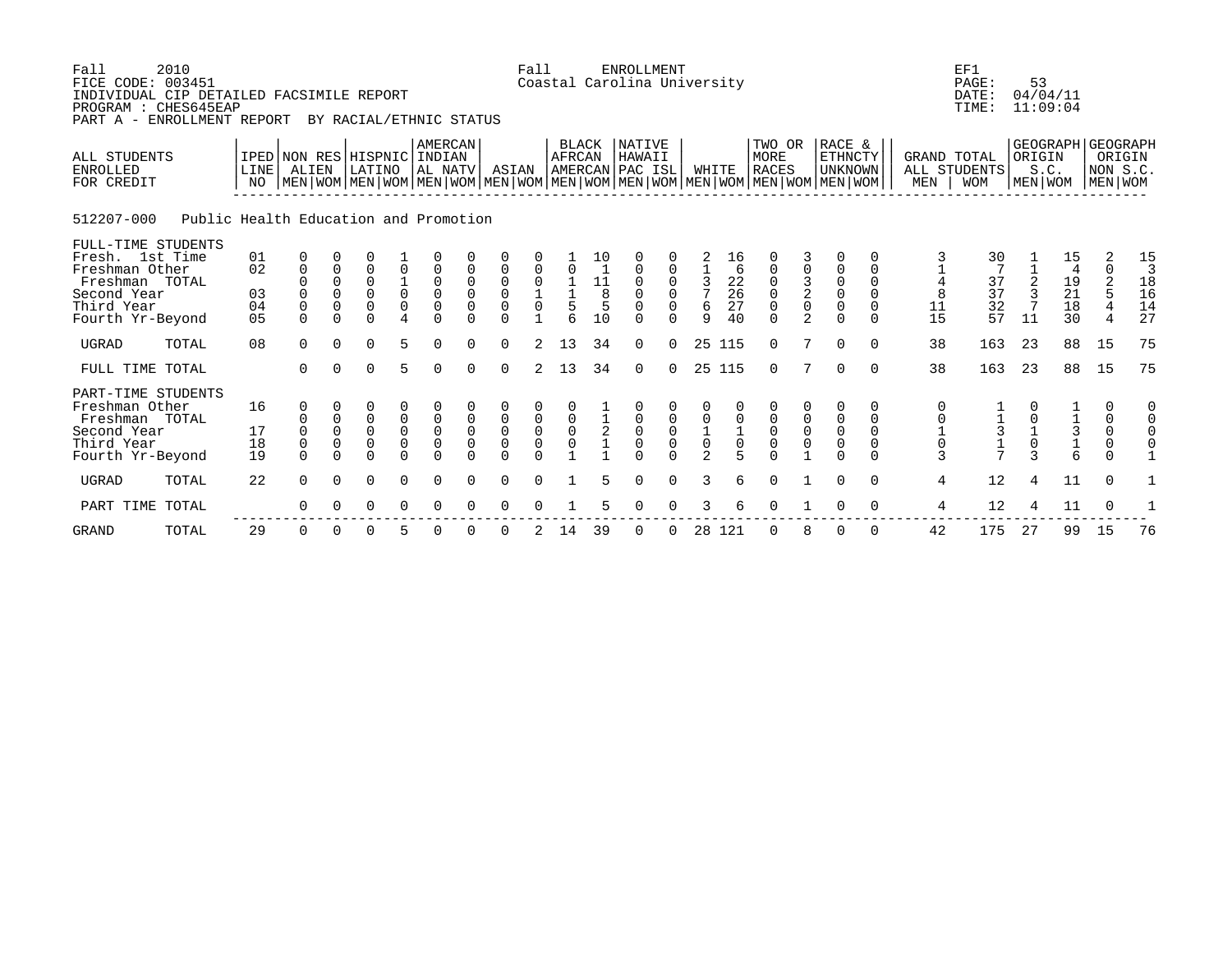| Fall<br>FICE CODE: 003451<br>INDIVIDUAL CIP DETAILED FACSIMILE REPORT<br>PROGRAM : CHES645EAP<br>PART A - ENROLLMENT REPORT | 2010                                            |                   |                     |              | BY RACIAL/ETHNIC STATUS                                                                                                                          |                                           |                                           |                                      |                                           | Fall                                      |                                     |                                  | <b>ENROLLMENT</b><br>Coastal Carolina University |                                           |                                              |                 |                                           |                                           |                                            |             |                                         | EF1<br>PAGE:<br>DATE:<br>TIME:            | 54                   | 04/04/11<br>11:09:04          |                                         |                                                          |
|-----------------------------------------------------------------------------------------------------------------------------|-------------------------------------------------|-------------------|---------------------|--------------|--------------------------------------------------------------------------------------------------------------------------------------------------|-------------------------------------------|-------------------------------------------|--------------------------------------|-------------------------------------------|-------------------------------------------|-------------------------------------|----------------------------------|--------------------------------------------------|-------------------------------------------|----------------------------------------------|-----------------|-------------------------------------------|-------------------------------------------|--------------------------------------------|-------------|-----------------------------------------|-------------------------------------------|----------------------|-------------------------------|-----------------------------------------|----------------------------------------------------------|
| ALL STUDENTS<br><b>ENROLLED</b><br>FOR CREDIT                                                                               |                                                 | LINE <sup>1</sup> | ALIEN               |              | IPED NON RES HISPNIC<br>LATINO<br>NO   MEN   WOM   MEN   WOM   MEN   WOM   MEN   WOM   MEN   WOM   MEN   WOM   MEN   WOM   MEN   WOM   MEN   WOM |                                           | AMERCAN<br>INDIAN<br>AL NATV              |                                      | ASIAN                                     |                                           | BLACK<br>AFRCAN                     |                                  | NATIVE<br>HAWAII<br>AMERCAN PAC ISL              |                                           | WHITE                                        |                 | TWO OR<br>MORE<br>RACES                   |                                           | RACE &<br><b>ETHNCTY</b><br><b>UNKNOWN</b> |             | MEN                                     | GRAND TOTAL<br>ALL STUDENTS<br><b>WOM</b> | ORIGIN<br>MEN WOM    | S.C.                          |                                         | GEOGRAPH   GEOGRAPH<br>ORIGIN<br>NON S.C.<br>  MEN   WOM |
| 520201-000                                                                                                                  | Business Administration and Management, General |                   |                     |              |                                                                                                                                                  |                                           |                                           |                                      |                                           |                                           |                                     |                                  |                                                  |                                           |                                              |                 |                                           |                                           |                                            |             |                                         |                                           |                      |                               |                                         |                                                          |
| FULL-TIME STUDENTS<br>Grad I Mast 1st.<br>All Other Mast.<br>Grad I                                                         | TOTAL                                           | 11<br>12          | $\frac{2}{0}$       |              | $\begin{matrix} 0 \\ 0 \\ 0 \end{matrix}$                                                                                                        | $\begin{matrix} 0 \\ 0 \\ 0 \end{matrix}$ | $\begin{matrix} 0 \\ 0 \\ 0 \end{matrix}$ | $\overline{0}$                       | $\begin{matrix} 0 \\ 0 \\ 0 \end{matrix}$ | $\begin{matrix} 0 \\ 0 \\ 0 \end{matrix}$ | $\frac{0}{2}$                       | $\begin{matrix}0\\0\end{matrix}$ | $\overline{0}$                                   | $\begin{matrix}0\\0\end{matrix}$          | $\begin{array}{c} 9 \\ 12 \\ 21 \end{array}$ | 11<br>14        | $\begin{matrix} 0 \\ 0 \\ 0 \end{matrix}$ | $\begin{matrix} 0 \\ 0 \\ 0 \end{matrix}$ | $\mathsf 0$                                | $\mathbf 0$ | 11<br>14<br>25                          | $\frac{4}{14}$<br>18                      | $\overline{7}$<br>12 | $\frac{1}{8}$<br>$\mathsf{Q}$ | 13                                      | 9                                                        |
| <b>GRAD</b><br>FULL TIME TOTAL                                                                                              | TOTAL                                           | 14                | $\frac{2}{2}$       |              | $\begin{matrix} 0 \\ 0 \end{matrix}$                                                                                                             | $\begin{matrix} 0 \\ 0 \end{matrix}$      | $\frac{0}{0}$                             | $\begin{matrix} 0 \\ 0 \end{matrix}$ | $\begin{matrix}0\\0\end{matrix}$          | $\begin{matrix} 0 \\ 0 \end{matrix}$      | $\frac{2}{2}$                       | $\frac{0}{0}$                    | $\begin{matrix}0\\0\end{matrix}$                 | $\begin{matrix}0\\0\end{matrix}$          | $\begin{array}{c} 21 \\ 21 \end{array}$      | $\frac{14}{14}$ | $\begin{matrix}0\\0\end{matrix}$          | $\begin{matrix}0\\0\end{matrix}$          |                                            |             | $\begin{array}{c} 25 \\ 25 \end{array}$ | 18<br>18                                  | 12<br>12             | 9<br>9                        | $\begin{array}{c} 13 \\ 13 \end{array}$ | $\frac{9}{9}$                                            |
| PART-TIME STUDENTS<br>Grad I Mast 1st.<br>All Other Mast.<br>Grad I                                                         | TOTAL                                           | 25<br>26          | 0<br>$\overline{0}$ | $\mathsf{O}$ | $\overline{0}$                                                                                                                                   | $\begin{matrix} 0 \\ 0 \\ 0 \end{matrix}$ | $\begin{matrix}0\\0\\0\end{matrix}$       | $\begin{matrix}0\\0\end{matrix}$     | $\begin{matrix} 0 \\ 0 \\ 0 \end{matrix}$ | $\begin{matrix} 0 \\ 0 \\ 0 \end{matrix}$ | $\begin{matrix}0\\0\\0\end{matrix}$ | $\overline{0}$                   | $\overline{0}$                                   | $\begin{matrix} 0 \\ 0 \\ 0 \end{matrix}$ | $\frac{3}{5}$                                | $\frac{3}{5}$   | $\begin{matrix} 0 \\ 0 \\ 0 \end{matrix}$ | $\begin{matrix} 0 \\ 0 \\ 0 \end{matrix}$ | $\frac{0}{0}$                              |             | 5                                       | $\frac{2}{5}$                             | $rac{4}{5}$          | $\frac{2}{5}$                 | 2                                       | 0<br>0<br>$\Omega$                                       |
| GRAD&1ST P TOTAL                                                                                                            |                                                 | 28                | $\Omega$            | $\Omega$     | $\Omega$                                                                                                                                         | $\Omega$                                  | $\Omega$                                  | $\Omega$                             | $\Omega$                                  | $\Omega$                                  | $\Omega$                            | $\Omega$                         | $\Omega$                                         | $\Omega$                                  | 8                                            | 5               | $\Omega$                                  | $\Omega$                                  | $\cap$                                     | $\Omega$    | 8                                       | 5                                         | 5                    | 5                             | $\mathcal{E}$                           | $\Omega$                                                 |
| PART TIME TOTAL                                                                                                             |                                                 |                   |                     |              | 0                                                                                                                                                | $\Omega$                                  | $\Omega$                                  |                                      | $\Omega$                                  | 0                                         | $\Omega$                            |                                  | $\Omega$                                         | $\Omega$                                  | 8                                            |                 |                                           |                                           |                                            |             | 8                                       | 5                                         | 5                    | 5                             |                                         |                                                          |

GRAND TOTAL 29 2 4 0 0 0 0 0 0 2 0 0 0 29 19 0 0 0 0 33 23 17 14 16 9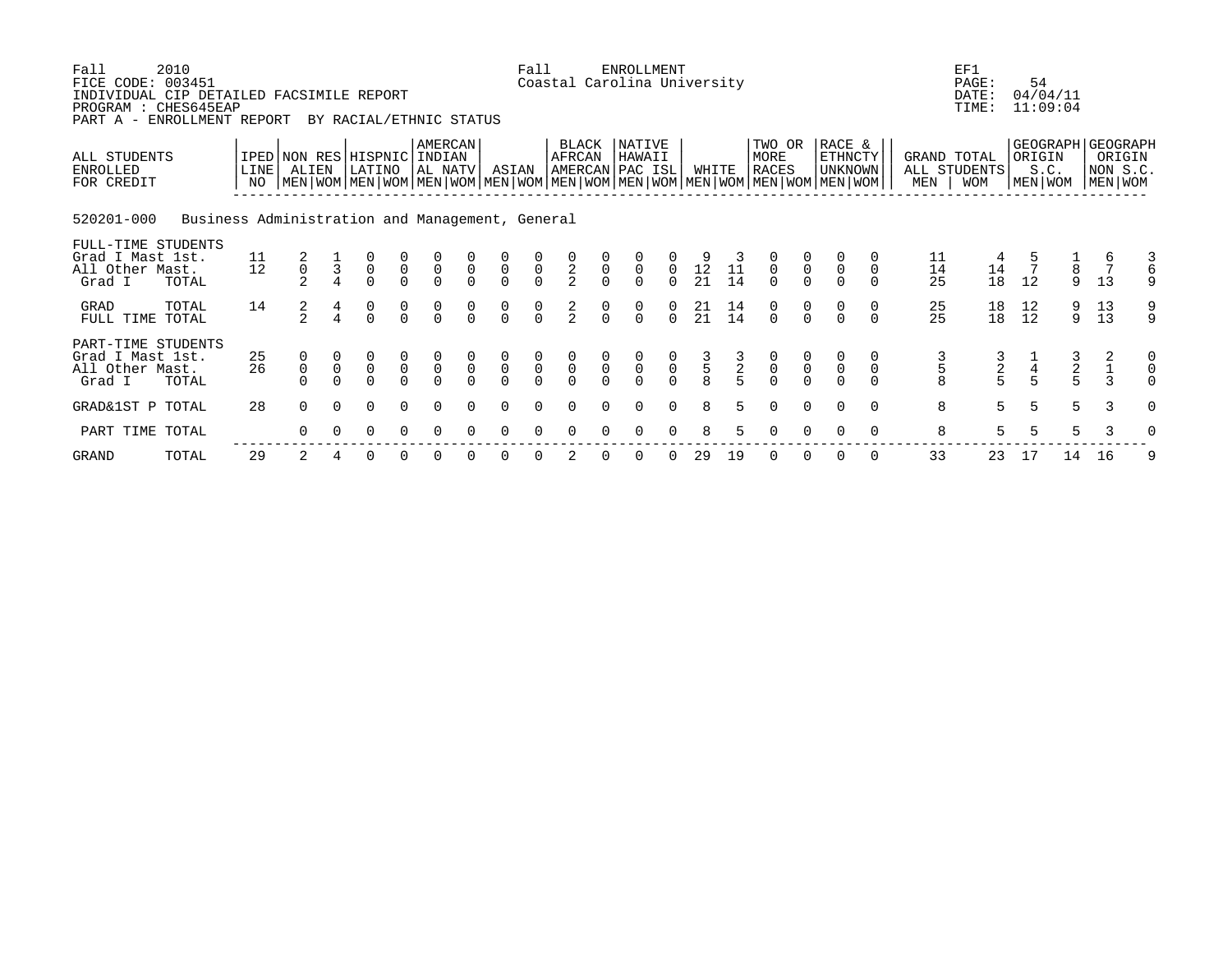| Fall<br>FICE CODE: 003451                                          | 2010<br>INDIVIDUAL CIP DETAILED FACSIMILE REPORT<br>PROGRAM : CHES645EAP<br>PART A - ENROLLMENT REPORT |                                           |                         |                             | BY RACIAL/ETHNIC STATUS                                  |             |                                            |                              |                                       | Fall                                       |                               |                               | <b>ENROLLMENT</b><br>Coastal Carolina University |                                       |                                      |                      |                                                                                                                                               |                                                      |                                                        |                    |                                                       | EF1<br>PAGE:<br>DATE:<br>TIME: | 55                   | 04/04/11<br>11:09:04                                |                            |                      |
|--------------------------------------------------------------------|--------------------------------------------------------------------------------------------------------|-------------------------------------------|-------------------------|-----------------------------|----------------------------------------------------------|-------------|--------------------------------------------|------------------------------|---------------------------------------|--------------------------------------------|-------------------------------|-------------------------------|--------------------------------------------------|---------------------------------------|--------------------------------------|----------------------|-----------------------------------------------------------------------------------------------------------------------------------------------|------------------------------------------------------|--------------------------------------------------------|--------------------|-------------------------------------------------------|--------------------------------|----------------------|-----------------------------------------------------|----------------------------|----------------------|
| ALL STUDENTS<br><b>ENROLLED</b><br>FOR CREDIT                      |                                                                                                        | IPED NON RES HISPNIC INDIAN<br>LINE<br>NO | ALIEN                   |                             | LATINO                                                   |             | <b>AMERCAN</b><br>AL NATV                  |                              | ASIAN                                 |                                            | <b>BLACK</b><br><b>AFRCAN</b> |                               | <b>NATIVE</b><br>HAWAII<br>AMERCAN PAC ISL       |                                       |                                      | WHITE                | TWO OR<br>MORE<br><b>RACES</b><br>  MEN   WOM   MEN   WOM   MEN   WOM   MEN   WOM   MEN   WOM   MEN   WOM   MEN   WOM   MEN   WOM   MEN   WOM |                                                      | RACE &<br><b>ETHNCTY</b><br><b>UNKNOWN</b>             |                    | <b>GRAND TOTAL</b><br>MEN                             | ALL STUDENTS<br><b>WOM</b>     | ORIGIN<br>MEN   WOM  | GEOGRAPH GEOGRAPH<br>S.C.                           | NON S.C.<br>MEN WOM        | ORIGIN               |
| 520201-002                                                         | Business Administration and Management, General                                                        |                                           |                         |                             |                                                          |             |                                            |                              |                                       |                                            |                               |                               |                                                  |                                       |                                      |                      |                                                                                                                                               |                                                      |                                                        |                    |                                                       |                                |                      |                                                     |                            |                      |
| Fresh. 1st Time<br>Freshman Other                                  | FULL-TIME STUDENTS                                                                                     | 01<br>02                                  | $\overline{2}$          |                             | $\overline{0}$                                           |             |                                            |                              |                                       |                                            | 13                            |                               |                                                  |                                       | 77<br>61                             | 32<br>10             | $\mathbf 0$                                                                                                                                   | 0                                                    | $\mathbf 0$                                            | 0<br>0             | 90<br>76                                              | 39<br>13                       | 34<br>24             | 18<br>8                                             | 56<br>52                   | 21<br>5              |
| Freshman TOTAL<br>Second Year<br>Third Year<br>Fourth Yr-Beyond    |                                                                                                        | 03<br>04<br>0 <sub>5</sub>                | $\frac{2}{2}$<br>$\cap$ | $\mathbf 0$<br>$\mathbf{1}$ | $\frac{4}{2}$<br>$\overline{\mathbf{c}}$<br>$\mathbf{z}$ | 0           | 0<br>$\mathbf 0$<br>$\sqrt{2}$<br>$\Omega$ | $\mathbf 0$<br>$\Omega$<br>0 | $\frac{1}{2}$<br>$\mathsf{O}\xspace$  | $\mathbf 0$<br>$\mathbf 0$<br>$\Omega$     | 20<br>18<br>15<br>10          | 9<br>11<br>12<br>$\mathsf{R}$ | $\Omega$<br>$\Omega$<br>$\mathbf 0$<br>$\cap$    | $\Omega$<br>$\Omega$<br>0<br>$\Omega$ | .38<br>85<br>96<br>95                | 42<br>30<br>34<br>36 | $\mathbf 0$<br>$\begin{array}{c} 3 \\ 1 \end{array}$<br>$\Omega$                                                                              | $\begin{array}{c} 1 \\ 1 \\ 0 \end{array}$<br>$\cap$ | $\mathbf 0$<br>$\mathbf{1}$<br>$\mathbf 0$<br>$\Omega$ | $\Omega$<br>$\cap$ | 166<br>113<br>118<br>109                              | 52<br>45<br>50<br>47           | 58<br>41<br>49<br>45 | 26<br>23<br>32<br>25                                | 108<br>72<br>69<br>64      | 26<br>22<br>18<br>22 |
| <b>UGRAD</b>                                                       | TOTAL                                                                                                  | 08                                        | 7                       | 3                           | 11                                                       | 3           | 2                                          |                              | 4                                     |                                            | 63                            | 40                            | $\Omega$                                         |                                       | 0 414 142                            |                      | 4                                                                                                                                             | 2                                                    |                                                        | 2                  | 506                                                   |                                | 194 193              |                                                     | 106 313                    | 88                   |
| FULL TIME TOTAL                                                    |                                                                                                        |                                           | 7                       | 3                           | 11                                                       | 3           | $\overline{2}$                             |                              | 4                                     |                                            | 63                            | 40                            | $\Omega$                                         |                                       | 0 414 142                            |                      | 4                                                                                                                                             | 2                                                    |                                                        | 2                  | 506                                                   |                                | 194 193              |                                                     | 106 313                    | 88                   |
| Fresh. 1st Time<br>Freshman Other<br>Freshman TOTAL<br>Second Year | PART-TIME STUDENTS                                                                                     | 15<br>16<br>17                            | 0<br>$\mathbf 0$        | $\Omega$<br>0<br>$\Omega$   | $\overline{0}$<br>0                                      | 0<br>0<br>0 | 0<br>0<br>$\mathbf 0$                      | 0<br>$\mathbf 0$             | $\mathsf{O}\xspace$<br>$\overline{0}$ | $\begin{smallmatrix}0\\0\end{smallmatrix}$ | $\frac{1}{0}$                 | 0<br>2                        | 0<br>0<br>$\mathbf 0$                            | $_0^0$                                | $\begin{matrix} 0 \\ 6 \end{matrix}$ | $\frac{1}{2}$        | 0<br>$\begin{matrix} 0 \\ 0 \\ 0 \end{matrix}$                                                                                                | 0<br>$\begin{matrix} 0 \\ 0 \\ 0 \end{matrix}$       | 0<br>$\mathbf 0$<br>$\pmb{0}$<br>$\mathsf 0$           | 0<br>0<br>0<br>0   | $\begin{matrix} 2 \\ 0 \end{matrix}$<br>$\frac{2}{7}$ | $\frac{1}{4}$                  | $_4^2$               | 0<br>0<br>$\begin{matrix} 0 \\ 3 \\ 1 \end{matrix}$ | 0<br>0<br>$\mathbf 0$<br>3 | 0                    |
| Third Year<br>Fourth Yr-Beyond                                     |                                                                                                        | 18<br>19                                  | 0<br>$\Omega$           | $\Omega$<br>$\cap$          | 1<br>$\cap$                                              | 0           | $\mathbf 0$<br>$\Omega$                    | $\Omega$<br>$\Omega$         | $\overline{0}$<br>$\Omega$            | $\overline{0}$<br>$\Omega$                 | $\overline{1}$                | $\Omega$<br>$\overline{2}$    | $\mathbf{0}$<br>$\Omega$                         | $\mathbf 0$<br>$\cap$                 | 3<br>30                              | $\overline{7}$       | $\Omega$                                                                                                                                      | $\Omega$                                             | $\overline{0}$<br>$\Omega$                             | 0<br>$\Omega$      | 5<br>31                                               | 10                             | 14                   | 7                                                   | $\mathbf{1}$<br>17         | 3                    |
| <b>UGRAD</b>                                                       | TOTAL                                                                                                  | 22                                        | $\mathbf{1}$            | $\Omega$                    | $\overline{2}$                                           |             | $\Omega$                                   | $\Omega$                     | $\Omega$                              | $\Omega$                                   | 3                             | 4                             | $\Omega$                                         | $\Omega$                              | 39                                   | 11                   | $\Omega$                                                                                                                                      | $\Omega$                                             | $\Omega$                                               | $\Omega$           | 45                                                    | 16                             | 24                   | 11                                                  | 21                         | 5                    |
| PART TIME TOTAL                                                    |                                                                                                        |                                           |                         |                             |                                                          |             | $\Omega$                                   |                              | <sup>0</sup>                          | $\Omega$                                   | 3                             |                               | $\Omega$                                         | $\Omega$                              | 39                                   | 11                   | $\Omega$                                                                                                                                      | $\Omega$                                             | $\Omega$                                               | $\Omega$           | 45                                                    | 16                             | 24                   | 11                                                  | 21                         | 5                    |
| <b>GRAND</b>                                                       | TOTAL                                                                                                  | 29                                        | 8                       | 3                           | 13                                                       | 4           | 2                                          |                              | 4                                     |                                            | 66                            | 44                            | $\mathbf 0$                                      |                                       | 0453153                              |                      | 4                                                                                                                                             | 2                                                    |                                                        | 2                  | 551                                                   | 210                            | 217                  | 117                                                 | 334                        | 93                   |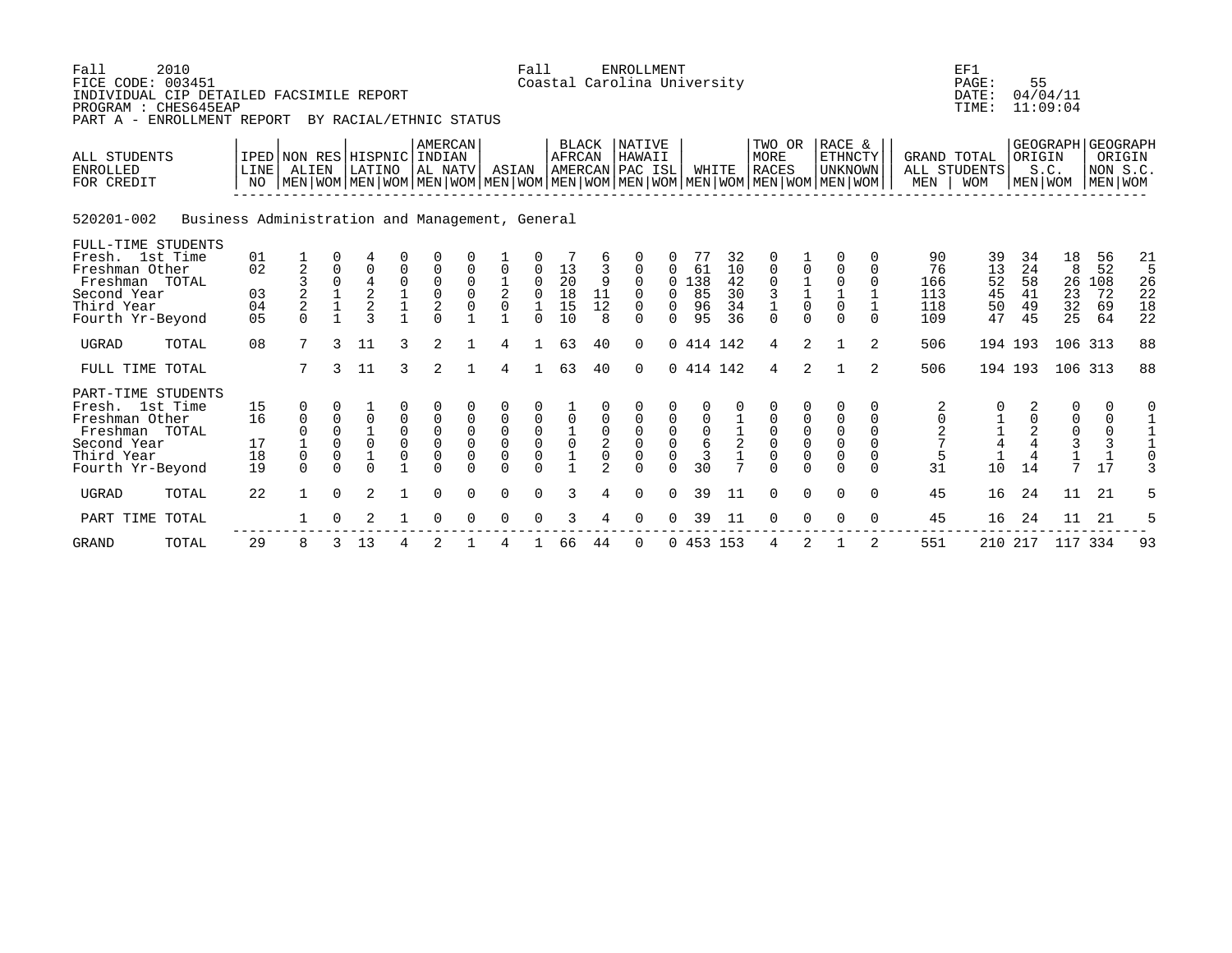| Fall<br>FICE CODE: 003451<br>INDIVIDUAL CIP DETAILED FACSIMILE REPORT<br>PROGRAM : CHES645EAP<br>PART A - ENROLLMENT REPORT | 2010       |                            |                                                                            |                                            |                                        |                                                           | BY RACIAL/ETHNIC STATUS                                        |                                             |                                                                                      | Fall                                                  |                                                                  |                                                                  | <b>ENROLLMENT</b><br>Coastal Carolina University    |                                                       |                                                                             |                                        |                                                                                                                                                      |                                                 |                                                                         |                                                          |                                                      | EF1<br>PAGE:<br>DATE:<br>TIME:      | 56                              | 04/04/11<br>11:09:04                                                                                       |                                                                  |                                    |
|-----------------------------------------------------------------------------------------------------------------------------|------------|----------------------------|----------------------------------------------------------------------------|--------------------------------------------|----------------------------------------|-----------------------------------------------------------|----------------------------------------------------------------|---------------------------------------------|--------------------------------------------------------------------------------------|-------------------------------------------------------|------------------------------------------------------------------|------------------------------------------------------------------|-----------------------------------------------------|-------------------------------------------------------|-----------------------------------------------------------------------------|----------------------------------------|------------------------------------------------------------------------------------------------------------------------------------------------------|-------------------------------------------------|-------------------------------------------------------------------------|----------------------------------------------------------|------------------------------------------------------|-------------------------------------|---------------------------------|------------------------------------------------------------------------------------------------------------|------------------------------------------------------------------|------------------------------------|
| ALL STUDENTS<br><b>ENROLLED</b><br>FOR CREDIT                                                                               |            | LINE<br>NO                 | IPED NON RES HISPNIC<br>ALIEN                                              |                                            | LATINO                                 |                                                           | <b>AMERCAN</b><br>  INDIAN<br>AL NATV                          |                                             | ASIAN                                                                                |                                                       | <b>BLACK</b><br><b>AFRCAN</b>                                    |                                                                  | <b>NATIVE</b><br>HAWAII<br>AMERCAN PAC ISL          |                                                       | WHITE                                                                       |                                        | TWO OR<br><b>MORE</b><br><b>RACES</b><br>  MEN   WOM   MEN   WOM   MEN   WOM   MEN   WOM   MEN   WOM   MEN   WOM   MEN   WOM   MEN   WOM   MEN   WOM |                                                 | RACE &<br><b>ETHNCTY</b><br><b>UNKNOWN</b>                              |                                                          | <b>GRAND TOTAL</b><br>MEN                            | ALL STUDENTS<br><b>WOM</b>          | ORIGIN                          | GEOGRAPH GEOGRAPH<br>S.C.<br>MEN   WOM                                                                     | MEN WOM                                                          | ORIGIN<br>NON S.C.                 |
| 520301-000                                                                                                                  | Accounting |                            |                                                                            |                                            |                                        |                                                           |                                                                |                                             |                                                                                      |                                                       |                                                                  |                                                                  |                                                     |                                                       |                                                                             |                                        |                                                                                                                                                      |                                                 |                                                                         |                                                          |                                                      |                                     |                                 |                                                                                                            |                                                                  |                                    |
| FULL-TIME STUDENTS<br>Fresh. 1st Time<br>Freshman Other<br>Freshman TOTAL<br>Second Year<br>Third Year<br>Fourth Yr-Beyond  |            | 01<br>02<br>03<br>04<br>05 | 0<br>$\mathbf 0$<br>$\mathbf 0$<br>$\Omega$<br>$\mathbf 0$<br>$\mathbf{1}$ | 0<br>0<br>2<br>$\mathbf 1$<br>$\mathbf{3}$ | $\overline{0}$<br>2                    | $\begin{smallmatrix}1\\1\\1\end{smallmatrix}$<br>$\Omega$ | $\mathbf 0$<br>0<br>$\begin{smallmatrix}0\\0\end{smallmatrix}$ | 0<br>$\mathbf 0$<br>$\mathbf 0$<br>$\Omega$ | $\mathbf 0$<br>$\mathsf 0$<br>$\begin{smallmatrix}0\\0\end{smallmatrix}$<br>$\Omega$ | 0001                                                  | 8<br>$\begin{array}{c}\n19 \\ 8 \\ 6\n\end{array}$<br>$\sqrt{2}$ | $^{22}_{12}$<br>8<br>13                                          | 0<br>0<br>$\mathbf 0$<br>$\mathbf 0$<br>$\Omega$    | 0<br>$\mathbf 0$<br>$\mathbf 0$<br>$\Omega$           | 20<br>$\overline{7}$<br>$\begin{array}{c} 27 \\ 32 \\ 32 \end{array}$<br>26 | 16<br>20<br>$\overline{3}$<br>16<br>28 | 2<br>0<br>$\begin{smallmatrix} 2\\0\\0 \end{smallmatrix}$<br>$\Omega$                                                                                | $\frac{1}{0}$<br>$\overline{0}$<br>$\Omega$     | $\mathbf 0$<br>$\mathsf 0$<br>$\mathbf 0$<br>$\overline{0}$<br>$\Omega$ | $\Omega$<br>$\Omega$<br>$\Omega$<br>$\Omega$<br>$\Omega$ | 36<br>16<br>52<br>40<br>40<br>34                     | 35<br>9<br>44<br>$18\,$<br>27<br>45 | 19<br>9<br>28<br>17<br>20<br>21 | $\begin{array}{c} 31 \\ 7 \end{array}$<br>$\begin{array}{c} 38 \\ 14 \end{array}$<br>$\overline{21}$<br>28 | 17<br>7<br>24<br>23<br>20<br>13                                  | $\frac{4}{2}$<br>6<br>4<br>6<br>17 |
| <b>UGRAD</b>                                                                                                                | TOTAL      | 08                         | 1                                                                          | 6                                          | $\overline{7}$                         | 3                                                         |                                                                | $\Omega$                                    | $\Omega$                                                                             | $\overline{a}$                                        | 38                                                               | 55                                                               | $\Omega$                                            |                                                       | 0117                                                                        | 67                                     | 2                                                                                                                                                    |                                                 | $\Omega$                                                                | $\Omega$                                                 | 166                                                  | 134                                 | 86                              | 101                                                                                                        | 80                                                               | 33                                 |
| FULL TIME TOTAL                                                                                                             |            |                            | 1                                                                          | 6                                          | 7                                      | 3                                                         |                                                                | $\Omega$                                    | $\Omega$                                                                             | $\overline{2}$                                        | 38                                                               | 55                                                               | $\Omega$                                            |                                                       | 0117                                                                        | 67                                     | 2                                                                                                                                                    |                                                 | $\Omega$                                                                | $\Omega$                                                 | 166                                                  | 134                                 | 86                              | 101                                                                                                        | 80                                                               | 33                                 |
| PART-TIME STUDENTS<br>Freshman Other<br>Freshman TOTAL<br>Second Year<br>Third Year<br>Fourth Yr-Beyond                     |            | 16<br>17<br>18<br>19       | 0<br>0<br>$\mathbf 0$<br>$\mathsf 0$<br>$\Omega$                           | 0<br>$\mathbf 0$<br>0<br>$\Omega$          | 0<br>0<br>$\mathsf 0$<br>0<br>$\Omega$ | $\begin{smallmatrix}0\\0\end{smallmatrix}$<br>$1\,$       | $\mathbf 0$<br>$\overline{0}$<br>$\mathbf 0$<br>$\Omega$       | $\mathbf 0$<br>$\mathbf 0$<br>$\Omega$      | $\begin{matrix} 0 \\ 0 \end{matrix}$<br>$\mathsf{O}\xspace$<br>$\Omega$              | $\begin{matrix} 0 \\ 0 \\ 0 \end{matrix}$<br>$\Omega$ | $\begin{array}{c} 0 \\ 1 \\ 1 \\ 0 \end{array}$                  | $\begin{matrix}1\0\end{matrix}$<br>$\mathbf 0$<br>$\mathfrak{D}$ | 0<br>$\ddot{\mathbf{0}}$<br>$\mathbf 0$<br>$\Omega$ | $\begin{matrix} 0 \\ 0 \\ 0 \end{matrix}$<br>$\Omega$ | $0$<br>$2$<br>$1$<br>$6$                                                    | $\mathsf 0$<br>$\mathfrak{D}$          | $\begin{matrix} 0 \\ 0 \\ 0 \\ 0 \end{matrix}$                                                                                                       | $\begin{matrix}0\\0\\0\end{matrix}$<br>$\Omega$ | 0<br>$\begin{matrix} 0 \\ 0 \\ 0 \end{matrix}$<br>$\Omega$              | 0<br>0<br>$\mathbf 0$<br>0<br>$\Omega$                   | 0<br>$\begin{array}{c} 0 \\ 3 \\ 2 \end{array}$<br>6 | $\frac{1}{1}$<br>$\frac{1}{5}$      | $\frac{0}{2}$<br>2              | $\begin{array}{c} 1 \\ 0 \\ 1 \\ 4 \end{array}$                                                            | 0<br>$\begin{matrix} 0 \\ 1 \\ 0 \end{matrix}$<br>$\overline{4}$ | 0                                  |
| <b>UGRAD</b>                                                                                                                | TOTAL      | 22                         | $\Omega$                                                                   | $\Omega$                                   | $\mathbf 0$                            | 2                                                         | $\Omega$                                                       | $\Omega$                                    | $\mathbf 0$                                                                          | $\Omega$                                              | 2                                                                | 3                                                                | $\mathbf 0$                                         | 0                                                     | 9                                                                           | 3                                      | $\mathbf 0$                                                                                                                                          | $\mathbf 0$                                     | $\mathbf 0$                                                             | $\mathbf 0$                                              | 11                                                   | 8                                   | 6                               | 6                                                                                                          | 5                                                                | 2                                  |
| PART TIME                                                                                                                   | TOTAL      |                            | $\Omega$                                                                   |                                            | 0                                      | 2                                                         | $\Omega$                                                       |                                             | $\Omega$                                                                             |                                                       |                                                                  |                                                                  | $\Omega$                                            | $\Omega$                                              | 9                                                                           | 3                                      | $\Omega$                                                                                                                                             | $\Omega$                                        | $\Omega$                                                                | $\Omega$                                                 | 11                                                   | 8                                   | 6                               | 6                                                                                                          | 5                                                                | 2                                  |
| <b>GRAND</b>                                                                                                                | TOTAL      | 29                         |                                                                            | 6                                          |                                        |                                                           |                                                                |                                             | $\Omega$                                                                             |                                                       | 40                                                               | 58                                                               | 0                                                   | $\mathbf{0}$                                          | 126                                                                         | 70                                     | 2                                                                                                                                                    |                                                 | 0                                                                       | $\Omega$                                                 | 177                                                  | 142                                 | 92                              | 107                                                                                                        | 85                                                               | 35                                 |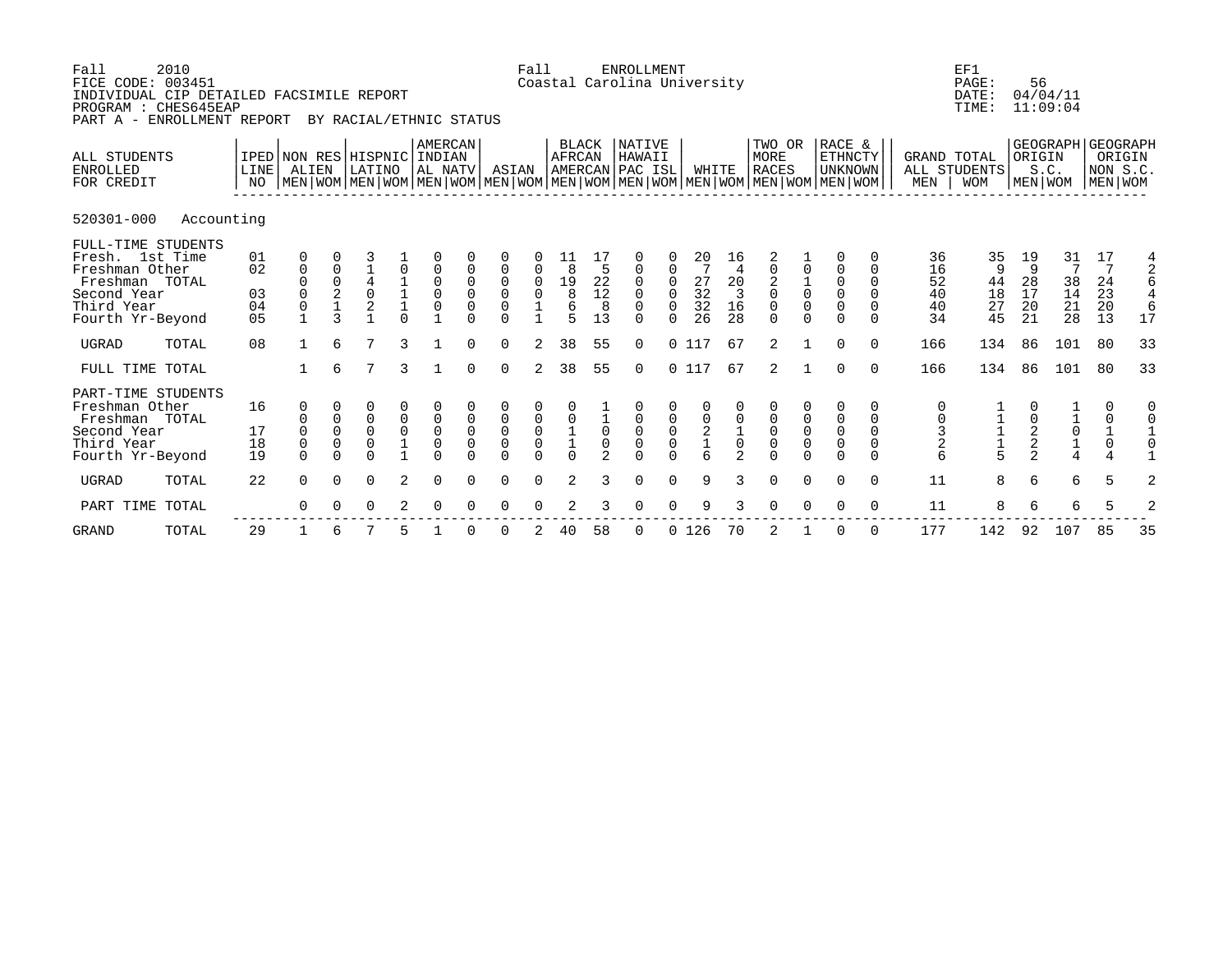| Fall<br>FICE CODE: 003451<br>INDIVIDUAL CIP DETAILED FACSIMILE REPORT<br>PROGRAM : CHES645EAP<br>PART A - ENROLLMENT REPORT | 2010                          |                            |                                                                   |                                   | BY RACIAL/ETHNIC STATUS                                |                                                            |                                                                      |                                             |                                                                       | Fall                                      |                                           |                                         | ENROLLMENT                                                         |                                                       | Coastal Carolina University               |                                |                                                            |                                                       |                                                                                                                                             |                                                             |                                    | EF1<br>PAGE:<br>DATE:<br>TIME:                                    | 57<br>04/04/11<br>11:09:04        |                     |                                                              |                                |
|-----------------------------------------------------------------------------------------------------------------------------|-------------------------------|----------------------------|-------------------------------------------------------------------|-----------------------------------|--------------------------------------------------------|------------------------------------------------------------|----------------------------------------------------------------------|---------------------------------------------|-----------------------------------------------------------------------|-------------------------------------------|-------------------------------------------|-----------------------------------------|--------------------------------------------------------------------|-------------------------------------------------------|-------------------------------------------|--------------------------------|------------------------------------------------------------|-------------------------------------------------------|---------------------------------------------------------------------------------------------------------------------------------------------|-------------------------------------------------------------|------------------------------------|-------------------------------------------------------------------|-----------------------------------|---------------------|--------------------------------------------------------------|--------------------------------|
| ALL STUDENTS<br><b>ENROLLED</b><br>FOR CREDIT                                                                               |                               | <b>LINE</b><br>NO          | IPED NON RES HISPNIC INDIAN<br>ALIEN                              |                                   | LATINO                                                 |                                                            | AMERCAN<br>  AL NATV                                                 |                                             | ASIAN                                                                 |                                           | <b>BLACK</b><br><b>AFRCAN</b>             |                                         | <b>NATIVE</b><br>HAWAII<br>AMERCAN PAC ISL                         |                                                       | WHITE                                     |                                | TWO OR<br>MORE<br><b>RACES</b>                             |                                                       | RACE &<br>ETHNCTY<br>UNKNOWN<br>  MEN   WOM   MEN   WOM   MEN   WOM   MEN   WOM   MEN   WOM   MEN   WOM   MEN   WOM   MEN   WOM   MEN   WOM |                                                             | GRAND TOTAL<br>ALL STUDENTS<br>MEN | <b>WOM</b>                                                        | ORIGIN<br>S.C.<br>MEN WOM         |                     | GEOGRAPH GEOGRAPH<br>NON S.C.<br>MEN WOM                     | ORIGIN                         |
| 520601-000                                                                                                                  | Business/Managerial Economics |                            |                                                                   |                                   |                                                        |                                                            |                                                                      |                                             |                                                                       |                                           |                                           |                                         |                                                                    |                                                       |                                           |                                |                                                            |                                                       |                                                                                                                                             |                                                             |                                    |                                                                   |                                   |                     |                                                              |                                |
| FULL-TIME STUDENTS<br>Fresh. 1st Time<br>Freshman Other<br>Freshman TOTAL<br>Second Year<br>Third Year<br>Fourth Yr-Beyond  |                               | 01<br>02<br>03<br>04<br>05 | $\mathbf 0$<br>$\Omega$<br>$\mathbf 0$<br>$\mathbf 1$<br>$\Omega$ | 2<br>3<br>$\frac{1}{0}$<br>$\cap$ | $\begin{array}{c} 2 \\ 2 \\ 0 \end{array}$<br>$\Omega$ | 0<br>$\begin{matrix} 0 \\ 0 \\ 0 \end{matrix}$<br>$\Omega$ | $\mathbf 0$<br>$\begin{matrix} 0 \\ 0 \\ 0 \end{matrix}$<br>$\Omega$ | $\mathbf 0$<br>$\mathbf 0$<br>$\frac{1}{0}$ | $\mathbf 0$<br>$\mathsf{O}\xspace$<br>$\overline{0}$<br>0<br>$\Omega$ | 0000<br>$\Omega$                          | $0$<br>$30$<br>$2$                        | $\mathsf 0$<br>$\overline{0}$<br>$\cap$ | 0<br>$\mathbf 0$<br>$\mathbf 0$<br>$\mathsf{O}\xspace$<br>$\Omega$ | $\begin{matrix} 0 \\ 0 \\ 0 \end{matrix}$<br>$\Omega$ | $\frac{4}{9}$<br>3<br>5<br>16             | $^2_{\rm 0}$<br>$\overline{a}$ | 0<br>$\begin{matrix} 0 \\ 0 \\ 0 \end{matrix}$<br>$\Omega$ | $\begin{matrix} 0 \\ 0 \\ 0 \end{matrix}$<br>$\Omega$ | $\mathbf 0$<br>$\mathsf{O}\xspace$<br>$\overline{0}$<br>$\Omega$                                                                            | $\Omega$<br>$\Omega$<br>$\Omega$<br>$\mathbf 0$<br>$\Omega$ | 14<br>5<br>8<br>17                 | $\begin{array}{c} 3 \\ 5 \\ 3 \\ 2 \end{array}$<br>$\overline{4}$ | $\frac{3}{1}$<br>$\sqrt{2}$<br>10 | 0                   | 6<br>5<br>$\begin{array}{c}\n11 \\ 4 \\ 6\n\end{array}$<br>7 | $\frac{1}{3}$<br>$\frac{4}{2}$ |
| <b>UGRAD</b>                                                                                                                | TOTAL                         | 08                         | $\mathbf{1}$                                                      | 4                                 | 4                                                      | $\Omega$                                                   | $\Omega$                                                             |                                             | $\Omega$                                                              | $\Omega$                                  | 6                                         |                                         | $\Omega$                                                           |                                                       | 33                                        | R                              | $\Omega$                                                   | $\Omega$                                              | $\Omega$                                                                                                                                    | $\Omega$                                                    | 44                                 | 14                                                                | 16                                | 4                   | 28                                                           | 10                             |
| FULL TIME TOTAL                                                                                                             |                               |                            |                                                                   |                                   | 4                                                      | $\Omega$                                                   | $\Omega$                                                             |                                             | $\Omega$                                                              | $\Omega$                                  | 6                                         |                                         | $\Omega$                                                           | $\Omega$                                              | 33                                        | 8                              | $\Omega$                                                   | $\Omega$                                              | $\Omega$                                                                                                                                    | $\Omega$                                                    | 44                                 | 14                                                                | 16                                | 4                   | 28                                                           | 10                             |
| PART-TIME STUDENTS<br>Second Year<br>Third Year<br>Fourth Yr-Beyond                                                         |                               | 17<br>18<br>19             | $\begin{matrix} 0 \\ 0 \\ 0 \end{matrix}$                         | $\overline{0}$                    | $\begin{matrix} 0 \\ 0 \\ 1 \end{matrix}$              | $\begin{matrix} 0 \\ 0 \\ 0 \end{matrix}$                  | $\begin{matrix} 0 \\ 0 \\ 0 \end{matrix}$                            | $\overline{0}$                              | $\begin{matrix} 0 \\ 0 \\ 0 \end{matrix}$                             | $\begin{matrix} 0 \\ 0 \\ 0 \end{matrix}$ | $\begin{matrix} 0 \\ 1 \\ 0 \end{matrix}$ | $\overline{0}$                          | $\begin{matrix} 0 \\ 0 \\ 0 \end{matrix}$                          | $\begin{matrix} 0 \\ 0 \\ 0 \end{matrix}$             | $\begin{matrix} 2 \\ 0 \\ 2 \end{matrix}$ | $\overline{0}$                 | $\begin{matrix} 0 \\ 0 \\ 0 \end{matrix}$                  | $\begin{matrix} 0 \\ 0 \\ 0 \end{matrix}$             | $\frac{0}{0}$                                                                                                                               | $\mathsf 0$<br>$\cap$                                       | $\frac{2}{3}$                      | 0<br>$\overline{0}$                                               |                                   | 0<br>$\overline{0}$ | $\begin{array}{c} 2 \\ 0 \\ 2 \end{array}$                   | 0<br>$\mathbf 0$               |
| <b>UGRAD</b>                                                                                                                | TOTAL                         | 22                         | $\Omega$                                                          | $\cap$                            | $\mathbf{1}$                                           | $\Omega$                                                   | $\Omega$                                                             | $\Omega$                                    | $\Omega$                                                              | $\Omega$                                  |                                           |                                         | $\Omega$                                                           | $\Omega$                                              | 4                                         | <sup>n</sup>                   | $\cap$                                                     | $\cap$                                                | $\cap$                                                                                                                                      | $\Omega$                                                    | 6                                  |                                                                   | 2                                 | $\Omega$            | $\overline{4}$                                               |                                |
| PART TIME                                                                                                                   | TOTAL                         |                            | $\Omega$                                                          |                                   |                                                        | 0                                                          | ∩                                                                    |                                             | ∩                                                                     |                                           |                                           |                                         |                                                                    |                                                       |                                           |                                |                                                            |                                                       |                                                                                                                                             | $\Omega$                                                    | 6                                  |                                                                   | 2                                 | $\Omega$            | $\overline{4}$                                               |                                |
| <b>GRAND</b>                                                                                                                | TOTAL                         | 29                         |                                                                   | 4                                 | 5                                                      | $\Omega$                                                   | $\Omega$                                                             |                                             | $\Omega$                                                              | $\Omega$                                  |                                           | 2                                       | $\Omega$                                                           |                                                       | 37                                        |                                | $\Omega$                                                   | $\Omega$                                              | $\Omega$                                                                                                                                    | $\Omega$                                                    | 50                                 | 15                                                                | 18                                | 4                   | 32                                                           | 11                             |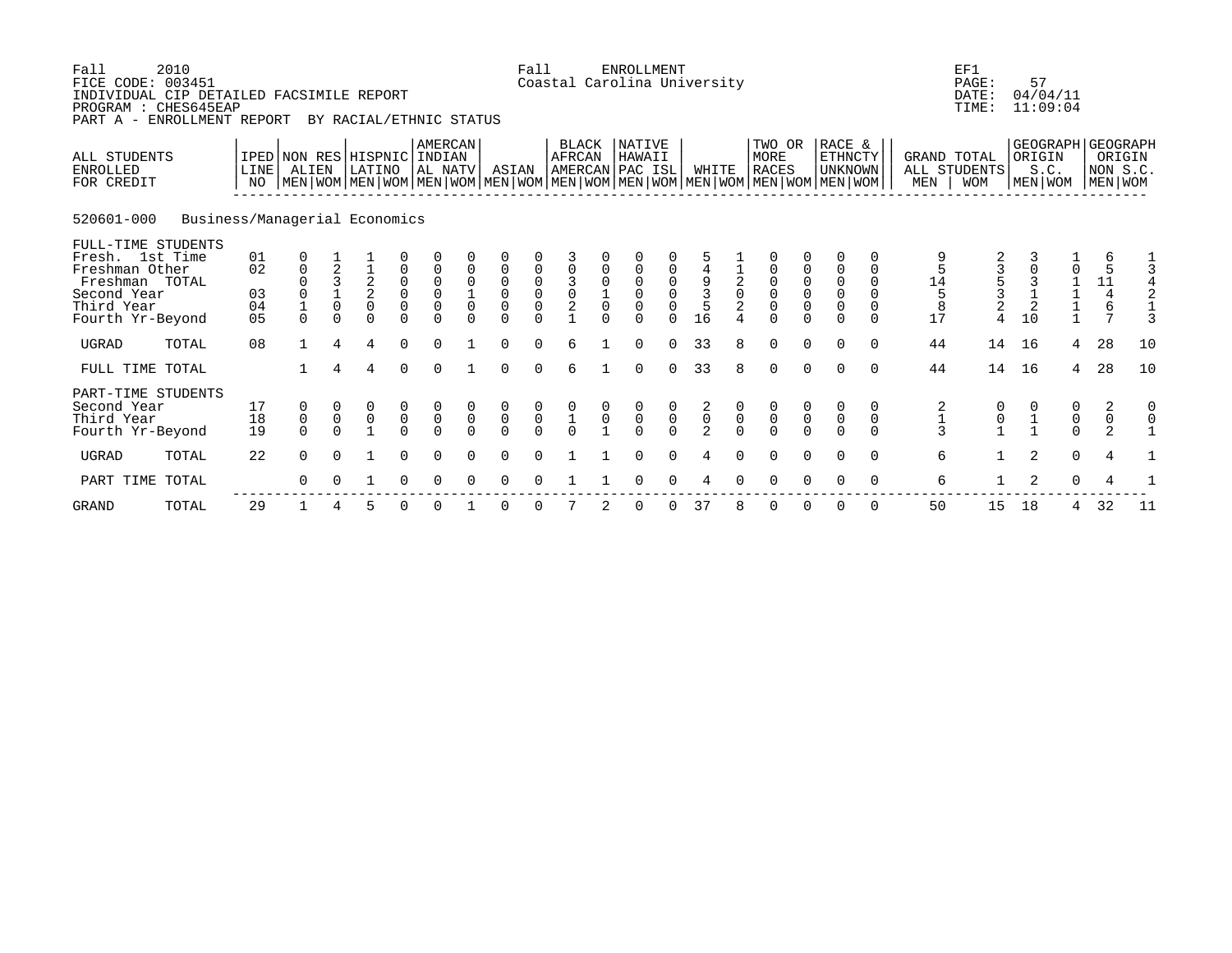| Fall<br>FICE CODE: 003451<br>INDIVIDUAL CIP DETAILED FACSIMILE REPORT<br>PROGRAM : CHES645EAP<br>PART A - ENROLLMENT REPORT | 2010             |                            |                                                      |                                                         | BY RACIAL/ETHNIC STATUS                                                                                                                       |                                      |                              |                                                          |                                                                          | Fall                                                     |                                      |                                                | <b>ENROLLMENT</b><br>Coastal Carolina University |                  |                       |               |                                |                                      |                                                          |          |                            | EF1<br>PAGE:<br>DATE:<br>TIME:                        |                            | 58<br>04/04/11<br>11:09:04                       |               |                               |          |
|-----------------------------------------------------------------------------------------------------------------------------|------------------|----------------------------|------------------------------------------------------|---------------------------------------------------------|-----------------------------------------------------------------------------------------------------------------------------------------------|--------------------------------------|------------------------------|----------------------------------------------------------|--------------------------------------------------------------------------|----------------------------------------------------------|--------------------------------------|------------------------------------------------|--------------------------------------------------|------------------|-----------------------|---------------|--------------------------------|--------------------------------------|----------------------------------------------------------|----------|----------------------------|-------------------------------------------------------|----------------------------|--------------------------------------------------|---------------|-------------------------------|----------|
| ALL STUDENTS<br><b>ENROLLED</b><br>FOR CREDIT                                                                               |                  | <b>LINE</b><br>NO          | ALIEN                                                |                                                         | IPED NON RES HISPNIC<br>LATINO<br>  MEN   WOM   MEN   WOM   MEN   WOM   MEN   WOM   MEN   WOM   MEN   WOM   MEN   WOM   MEN   WOM   MEN   WOM |                                      | AMERCAN<br>INDIAN<br>AL NATV |                                                          | ASIAN                                                                    |                                                          | <b>BLACK</b><br>AFRCAN               |                                                | NATIVE<br>HAWAII<br>AMERCAN PAC ISL              |                  | WHITE                 |               | TWO OR<br><b>MORE</b><br>RACES |                                      | RACE &<br><b>ETHNCTY</b><br><b>UNKNOWN</b>               |          | GRAND TOTAL<br>MEN         | ALL STUDENTS<br><b>WOM</b>                            |                            | GEOGRAPH   GEOGRAPH<br>ORIGIN<br>S.C.<br>MEN WOM |               | ORIGIN<br>NON S.C.<br>MEN WOM |          |
| 520801-000                                                                                                                  | Finance, General |                            |                                                      |                                                         |                                                                                                                                               |                                      |                              |                                                          |                                                                          |                                                          |                                      |                                                |                                                  |                  |                       |               |                                |                                      |                                                          |          |                            |                                                       |                            |                                                  |               |                               |          |
| FULL-TIME STUDENTS<br>Fresh. 1st Time<br>Freshman Other<br>Freshman TOTAL<br>Second Year<br>Third Year<br>Fourth Yr-Beyond  |                  | 01<br>02<br>03<br>04<br>05 | 0<br>$\mathbf 0$<br>$\overline{0}$<br>$\overline{4}$ | $\Omega$<br>$\Omega$<br>$\Omega$<br>2<br>$\overline{a}$ | $\Omega$<br>$\overline{0}$<br>$\Omega$                                                                                                        | $\begin{matrix} 1 \\ 0 \end{matrix}$ | $\frac{1}{0}$<br>$\mathsf 0$ | $\mathbf 0$<br>$\mathbf 0$<br>$\mathbf 0$<br>$\mathbf 0$ | $\overline{0}$<br>$\begin{matrix} 0 \\ 0 \end{matrix}$<br>$\overline{0}$ | $\mathbf 0$<br>$\begin{matrix} 0 \\ 0 \\ 0 \end{matrix}$ | $\frac{1}{6}$ $\frac{2}{5}$          |                                                | $\Omega$<br>$\Omega$<br>$\Omega$                 | $\mathbf 0$<br>0 | $\frac{14}{19}$<br>23 | 13            | $\mathsf{O}\xspace$            | $\begin{matrix} 0 \\ 0 \end{matrix}$ | $\Omega$<br>$\mathbf 0$<br>$\overline{0}$<br>$\mathbf 0$ | $\Omega$ | 15<br>22<br>27<br>34<br>33 | $\begin{array}{c} 4 \\ 8 \\ 7 \end{array}$<br>7<br>18 | $\overline{4}$<br>12<br>12 | 2<br>6                                           |               | $\frac{16}{23}$<br>21         | 2<br>12  |
| <b>UGRAD</b>                                                                                                                | TOTAL            | 08                         |                                                      | 4                                                       | $\mathfrak{D}$                                                                                                                                | $\mathfrak{D}$                       |                              |                                                          |                                                                          | $\Omega$                                                 | 18                                   | 8                                              | $\Omega$                                         | $\Omega$         | 84                    | 26            | 3                              | $\cap$                               | $\Omega$                                                 | $\cap$   | 116                        | 40                                                    | 34                         | 17                                               |               | 82                            | 23       |
| FULL TIME TOTAL                                                                                                             |                  |                            | 7                                                    |                                                         | 2                                                                                                                                             | 2                                    |                              | $\Omega$                                                 |                                                                          | $\Omega$                                                 | 18                                   | 8                                              | $\Omega$                                         | $\Omega$         | 84                    | 26            | 3                              | $\Omega$                             | $\Omega$                                                 | $\Omega$ | 116                        | 40                                                    | 34                         | 17                                               |               | 82                            | 23       |
| PART-TIME STUDENTS<br>Third Year<br>Fourth Yr-Beyond                                                                        |                  | 18<br>19                   | $\begin{smallmatrix}0\\1\end{smallmatrix}$           | $\frac{0}{0}$                                           | $\frac{0}{1}$                                                                                                                                 | $\begin{matrix} 0 \\ 0 \end{matrix}$ | $\frac{0}{0}$                | $\frac{0}{0}$                                            | $\begin{matrix} 0 \\ 0 \end{matrix}$                                     | $\begin{matrix} 0 \\ 0 \end{matrix}$                     | $\begin{matrix} 0 \\ 0 \end{matrix}$ | $\begin{smallmatrix} 0 \\ 1 \end{smallmatrix}$ | $\begin{matrix} 0 \\ 0 \end{matrix}$             | $\frac{0}{0}$    | $\frac{1}{3}$         | $\frac{2}{2}$ | $\frac{0}{0}$                  | $\frac{0}{0}$                        | $\frac{0}{0}$                                            | $\Omega$ | $\frac{1}{5}$              | $\frac{2}{3}$                                         | $\frac{1}{2}$              |                                                  | $\frac{2}{3}$ | $\mathcal{R}$                 | $\Omega$ |
| <b>UGRAD</b>                                                                                                                | TOTAL            | 22                         |                                                      |                                                         |                                                                                                                                               | $\Omega$                             | $\Omega$                     |                                                          | $\Omega$                                                                 | $\Omega$                                                 | $\Omega$                             |                                                | $\Omega$                                         | $\Omega$         |                       |               | $\Omega$                       |                                      |                                                          | $\Omega$ | 6                          | 5                                                     | 3                          |                                                  | 5             | 3                             | $\Omega$ |
| PART TIME TOTAL                                                                                                             |                  |                            |                                                      |                                                         |                                                                                                                                               |                                      | $\Omega$                     |                                                          | $\Omega$                                                                 |                                                          | $\Omega$                             |                                                | ∩                                                |                  |                       |               |                                |                                      |                                                          |          | 6                          | 5                                                     | 3                          |                                                  | 5             | 3                             | $\Omega$ |

GRAND TOTAL 29 8 4 3 2 1 0 1 0 18 9 0 0 88 30 3 0 0 0 122 45 37 22 85 23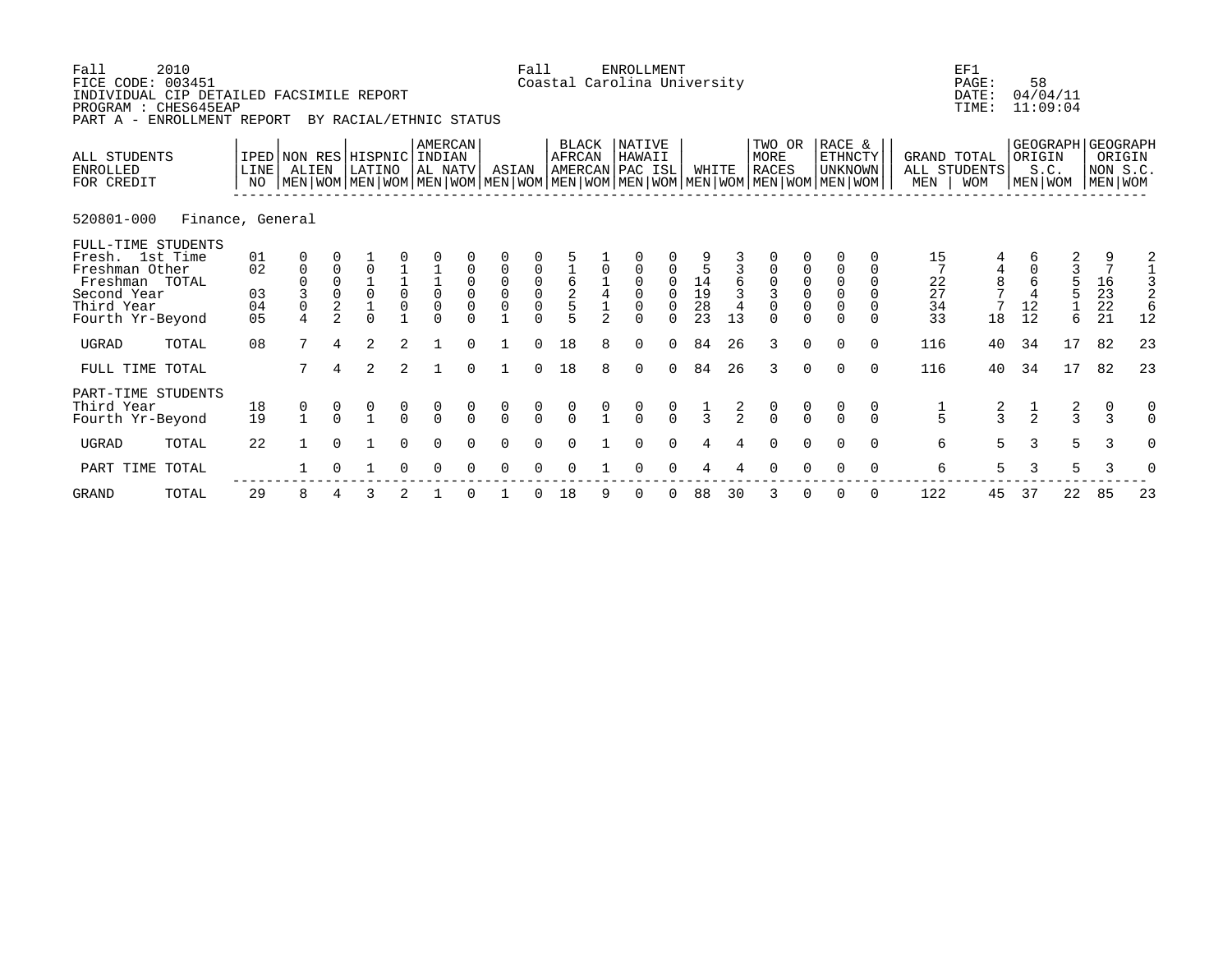| Fall                                          | 2010                                                                                  |                   |                                                                                                                                      |          |                         |          |                              |          |          | Fall     |                                    |          | <b>ENROLLMENT</b>       |          |               |          |                         |          |                              |          |     | EF1                                       |          |                                                      |          |                               |          |
|-----------------------------------------------|---------------------------------------------------------------------------------------|-------------------|--------------------------------------------------------------------------------------------------------------------------------------|----------|-------------------------|----------|------------------------------|----------|----------|----------|------------------------------------|----------|-------------------------|----------|---------------|----------|-------------------------|----------|------------------------------|----------|-----|-------------------------------------------|----------|------------------------------------------------------|----------|-------------------------------|----------|
| FICE CODE: 003451<br>PART A -                 | INDIVIDUAL CIP DETAILED FACSIMILE REPORT<br>PROGRAM : CHES645EAP<br>ENROLLMENT REPORT |                   |                                                                                                                                      |          | BY RACIAL/ETHNIC STATUS |          |                              |          |          |          | Coastal Carolina University        |          |                         |          |               |          |                         |          |                              |          |     | PAGE:<br>DATE:<br>TIME:                   |          | 59<br>04/04/11<br>11:09:04                           |          |                               |          |
| ALL STUDENTS<br><b>ENROLLED</b><br>FOR CREDIT |                                                                                       | <b>LINE</b><br>NO | IPED NON RES<br>ALIEN<br>  MEN   WOM   MEN   WOM   MEN   WOM   MEN   WOM   MEN   WOM   MEN   WOM   MEN   WOM   MEN   WOM   MEN   WOM |          | HISPNIC<br>LATINO       |          | AMERCAN<br>INDIAN<br>AL NATV |          | ASIAN    |          | BLACK<br>AFRCAN<br>AMERCAN PAC ISL |          | <b>NATIVE</b><br>HAWAII |          | WHITE         |          | TWO OR<br>MORE<br>RACES |          | RACE &<br>ETHNCTY<br>UNKNOWN |          | MEN | GRAND TOTAL<br>ALL STUDENTS<br><b>WOM</b> |          | GEOGRAPH   GEOGRAPH<br>ORIGIN<br>S.C.<br>  MEN   WOM |          | ORIGIN<br>NON S.C.<br>MEN WOM |          |
| 520801-001                                    | Finance, General                                                                      |                   |                                                                                                                                      |          |                         |          |                              |          |          |          |                                    |          |                         |          |               |          |                         |          |                              |          |     |                                           |          |                                                      |          |                               |          |
| Fourth Yr-Beyond                              | FULL-TIME STUDENTS                                                                    | 05                | $\Omega$                                                                                                                             | $\Omega$ | $\Omega$                | $\Omega$ | $\Omega$                     | $\Omega$ | $\Omega$ | $\Omega$ | 0                                  | $\Omega$ | $\Omega$                | $\Omega$ | 2             | $\Omega$ | $\Omega$                | $\Omega$ | $\Omega$                     | $\Omega$ |     | 2                                         | $\Omega$ | 2                                                    | $\Omega$ | $\Omega$                      | $\Omega$ |
| UGRAD                                         | TOTAL                                                                                 | 08                | $\Omega$                                                                                                                             | $\Omega$ | $\Omega$                | $\Omega$ | $\Omega$                     | $\Omega$ | $\Omega$ | $\Omega$ | <sup>0</sup>                       | $\cap$   | $\Omega$                | $\Omega$ |               | $\Omega$ | $\Omega$                | $\Omega$ | $\Omega$                     | $\Omega$ |     | 2                                         | $\Omega$ | 2                                                    | $\Omega$ | $\Omega$                      | $\Omega$ |
| FULL TIME TOTAL                               |                                                                                       |                   | $\Omega$                                                                                                                             | $\cap$   | $\cap$                  | $\Omega$ | $\cap$                       | $\cap$   | $\cap$   | $\cap$   | $\cap$                             |          | $\cap$                  | $\Omega$ | $\mathcal{L}$ | $\cap$   | $\cap$                  | $\cap$   | $\Omega$                     | $\Omega$ |     | 2                                         | $\Omega$ | 2                                                    | $\Omega$ | $\Omega$                      | $\Omega$ |
|                                               | PART-TIME STUDENTS                                                                    |                   |                                                                                                                                      |          |                         |          |                              |          |          |          |                                    |          |                         |          |               |          |                         |          |                              |          |     |                                           |          |                                                      |          |                               |          |
| <b>GRAND</b>                                  | TOTAL                                                                                 | 29                |                                                                                                                                      |          |                         |          |                              |          |          |          |                                    |          | O                       | $\Omega$ |               |          | O                       | $\Omega$ | $\Omega$                     | $\Omega$ |     | 2                                         | $\Omega$ |                                                      |          |                               |          |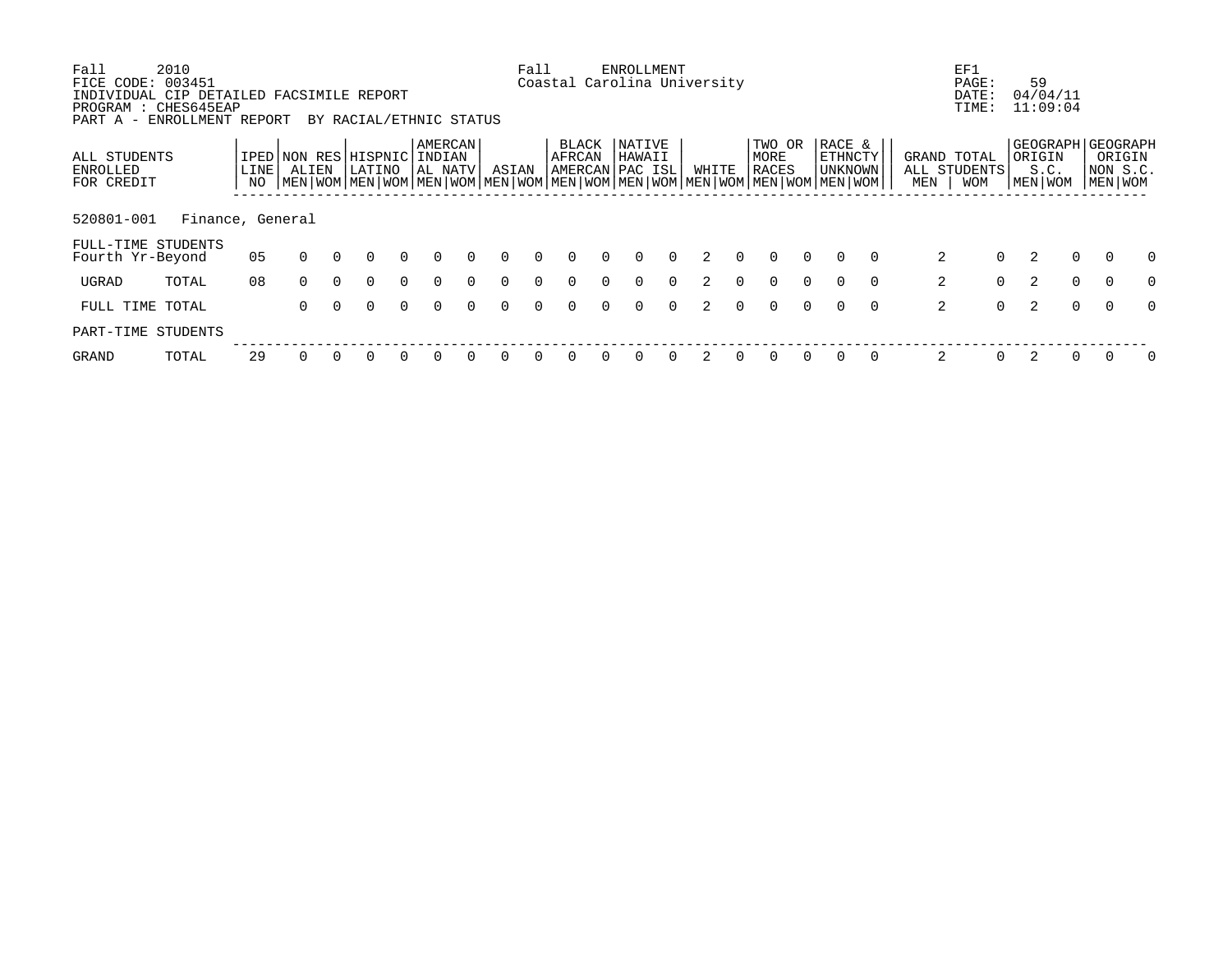| Fall<br>FICE CODE: 003451<br>INDIVIDUAL CIP DETAILED FACSIMILE REPORT<br>PROGRAM : CHES645EAP<br>PART A - ENROLLMENT REPORT | 2010             |              |          |                | BY RACIAL/ETHNIC STATUS          |                                  |                                  |                                  |                                  | Fall           |                 |                                     | <b>ENROLLMENT</b><br>Coastal Carolina University |                                  |       |                |                                                                                                                                               |                                      |              | EF1<br>PAGE:<br>DATE:<br>TIME:            |                                            | 60<br>04/04/11<br>11:09:04                       |                                   |   |
|-----------------------------------------------------------------------------------------------------------------------------|------------------|--------------|----------|----------------|----------------------------------|----------------------------------|----------------------------------|----------------------------------|----------------------------------|----------------|-----------------|-------------------------------------|--------------------------------------------------|----------------------------------|-------|----------------|-----------------------------------------------------------------------------------------------------------------------------------------------|--------------------------------------|--------------|-------------------------------------------|--------------------------------------------|--------------------------------------------------|-----------------------------------|---|
| ALL STUDENTS<br>ENROLLED<br>FOR CREDIT                                                                                      |                  | LINE  <br>NO | ALIEN    |                | IPED NON RES HISPNIC<br>LATINO   |                                  | AMERCAN<br>INDIAN<br>AL NATV     |                                  | ASIAN                            |                | BLACK<br>AFRCAN |                                     | NATIVE<br>HAWAII<br>AMERCAN PAC ISL              |                                  | WHITE |                | TWO OR<br>MORE<br><b>RACES</b><br>  MEN   WOM   MEN   WOM   MEN   WOM   MEN   WOM   MEN   WOM   MEN   WOM   MEN   WOM   MEN   WOM   MEN   WOM | RACE &<br>ETHNCTY<br><b>UNKNOWN</b>  | MEN          | GRAND TOTAL<br>ALL STUDENTS<br><b>WOM</b> |                                            | GEOGRAPH GEOGRAPH<br>ORIGIN<br>S.C.<br>MEN   WOM | ORIGIN<br>NON S.C.<br>  MEN   WOM |   |
| 520801-002                                                                                                                  | Finance, General |              |          |                |                                  |                                  |                                  |                                  |                                  |                |                 |                                     |                                                  |                                  |       |                |                                                                                                                                               |                                      |              |                                           |                                            |                                                  |                                   |   |
| FULL-TIME STUDENTS<br>Freshman Other<br>Freshman<br>Third Year                                                              | TOTAL            | 02<br>04     | $\Omega$ | $\overline{0}$ | $\begin{matrix}0\\0\end{matrix}$ | $\begin{matrix}0\\0\end{matrix}$ | $\begin{matrix}0\\0\end{matrix}$ | $\begin{matrix}0\\0\end{matrix}$ | $\begin{matrix}0\\0\end{matrix}$ | $\overline{0}$ | $\overline{0}$  | $\begin{matrix}0\\0\\0\end{matrix}$ | $\begin{matrix} 0 \\ 0 \end{matrix}$             | $\begin{matrix}0\\0\end{matrix}$ |       | $\overline{0}$ | $\begin{matrix} 0 \\ 0 \\ 0 \end{matrix}$<br>$\begin{matrix} 0 \\ 0 \\ 0 \end{matrix}$                                                        | $\begin{matrix} 0 \\ 0 \end{matrix}$ |              | $\begin{matrix}0\\0\end{matrix}$          | $\begin{smallmatrix}0\\1\end{smallmatrix}$ | $\begin{matrix} 0 \\ 0 \end{matrix}$             |                                   |   |
| UGRAD                                                                                                                       | TOTAL            | 08           | $\Omega$ | $\Omega$       | $\Omega$                         | $\Omega$                         |                                  |                                  | $\Omega$                         |                |                 |                                     | ∩                                                | $\Omega$                         |       |                | $\Omega$<br>$\Omega$                                                                                                                          | $\Omega$<br>$\Omega$                 | 2            | $\Omega$                                  |                                            | $\Omega$                                         |                                   | U |
| FULL TIME TOTAL                                                                                                             |                  |              | 0        |                | 0                                | $\Omega$                         | $\Omega$                         |                                  | $\Omega$                         | $\Omega$       |                 |                                     | 0                                                | $\Omega$                         | 2     | 0              | $\Omega$<br>$\Omega$                                                                                                                          | $\Omega$                             | 2            | $\Omega$                                  |                                            | $\Omega$                                         |                                   |   |
| PART-TIME STUDENTS<br>Fourth Yr-Beyond                                                                                      |                  | 19           | $\Omega$ |                |                                  |                                  |                                  |                                  |                                  |                |                 |                                     |                                                  |                                  |       |                |                                                                                                                                               | $\Omega$                             | $\mathbf 1$  | $\Omega$                                  | $\Omega$                                   | $\Omega$                                         |                                   |   |
| UGRAD                                                                                                                       | TOTAL            | 22           | $\Omega$ | $\Omega$       | $\Omega$                         | $\Omega$                         | $\Omega$                         | $\cap$                           | $\Omega$                         | $\Omega$       |                 |                                     | $\Omega$                                         |                                  |       |                | $\Omega$<br>$\Omega$                                                                                                                          | $\Omega$<br>$\Omega$                 | $\mathbf{1}$ | $\Omega$                                  | $\Omega$                                   | $\Omega$                                         |                                   | O |
| PART TIME TOTAL                                                                                                             |                  |              |          |                |                                  |                                  |                                  |                                  |                                  |                |                 |                                     |                                                  |                                  |       |                |                                                                                                                                               | $\Omega$                             |              |                                           |                                            | U                                                |                                   |   |
|                                                                                                                             |                  |              |          |                |                                  |                                  |                                  |                                  |                                  |                |                 |                                     |                                                  |                                  |       |                |                                                                                                                                               |                                      |              |                                           |                                            |                                                  |                                   |   |

GRAND TOTAL 29 0 0 0 0 0 0 0 0 0 0 0 0 3 0 0 0 0 0 3 0 1 0 2 0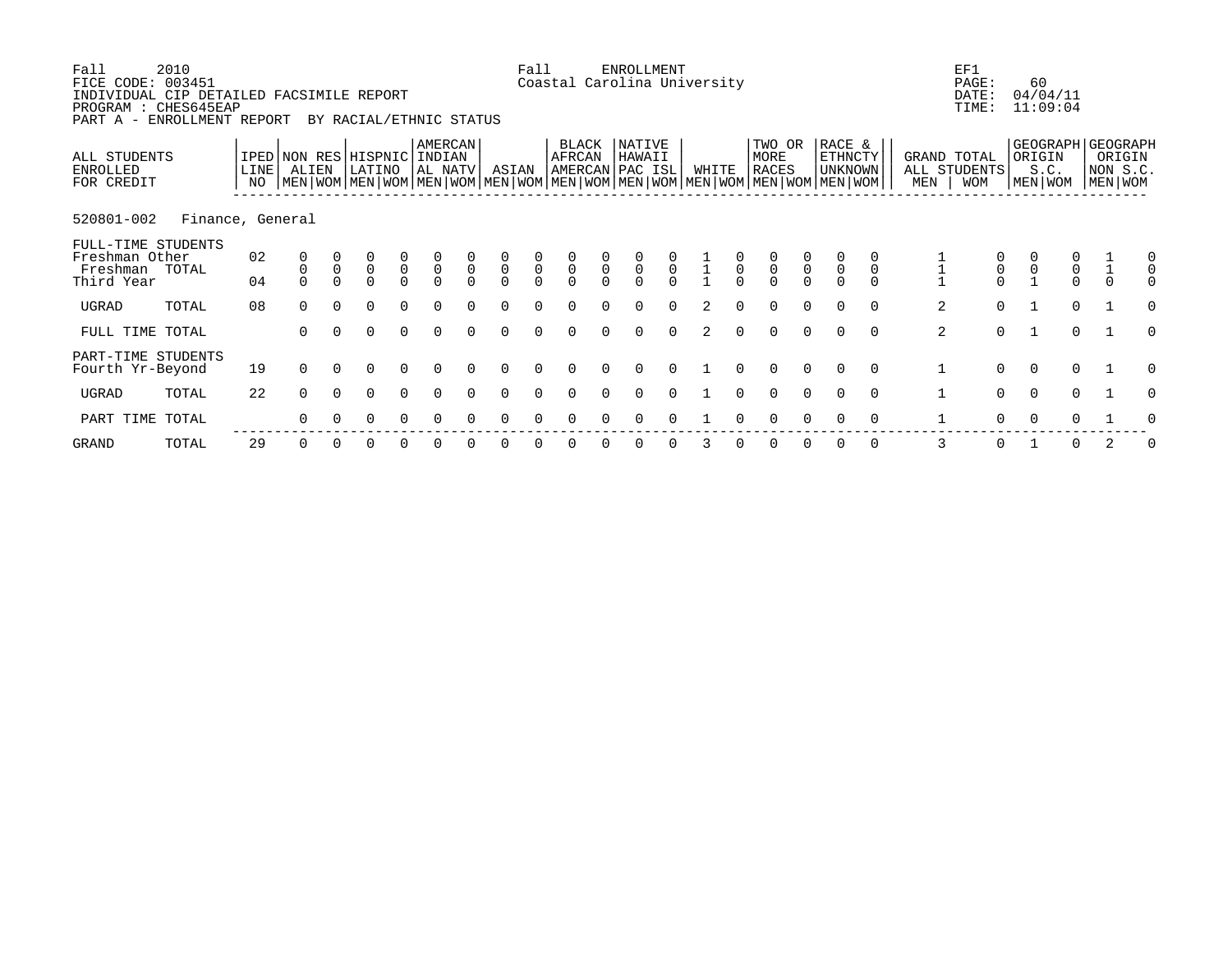| Fall<br>2010<br>FICE CODE: 003451<br>INDIVIDUAL CIP DETAILED FACSIMILE REPORT<br>PROGRAM : CHES645EAP<br>PART A - ENROLLMENT REPORT<br>BY RACIAL/ETHNIC STATUS |                   |                            |                                             |                         |                                 |                                                           |                                                                      |                                                       |                                                                  | Fall<br><b>ENROLLMENT</b><br>Coastal Carolina University |                                            |                        |                                                                 |                                           |                                                           |                                             |                                                                                                                                               |                                                        |                                                              |                                            |                                  | EF1<br>PAGE:<br>DATE:<br>TIME:             | 61<br>04/04/11<br>11:09:04            |                        |                                        |                                |
|----------------------------------------------------------------------------------------------------------------------------------------------------------------|-------------------|----------------------------|---------------------------------------------|-------------------------|---------------------------------|-----------------------------------------------------------|----------------------------------------------------------------------|-------------------------------------------------------|------------------------------------------------------------------|----------------------------------------------------------|--------------------------------------------|------------------------|-----------------------------------------------------------------|-------------------------------------------|-----------------------------------------------------------|---------------------------------------------|-----------------------------------------------------------------------------------------------------------------------------------------------|--------------------------------------------------------|--------------------------------------------------------------|--------------------------------------------|----------------------------------|--------------------------------------------|---------------------------------------|------------------------|----------------------------------------|--------------------------------|
| ALL STUDENTS<br><b>ENROLLED</b><br>FOR CREDIT                                                                                                                  |                   | LINE<br>NO                 | ALIEN                                       |                         | IPED NON RES HISPNIC<br>LATINO  |                                                           | AMERCAN<br>INDIAN<br>AL NATV                                         |                                                       | ASIAN                                                            |                                                          | <b>BLACK</b><br>AFRCAN<br>AMERCAN PAC ISL  |                        | NATIVE<br>HAWAII                                                |                                           | WHITE                                                     |                                             | TWO OR<br>MORE<br><b>RACES</b><br>  MEN   WOM   MEN   WOM   MEN   WOM   MEN   WOM   MEN   WOM   MEN   WOM   MEN   WOM   MEN   WOM   MEN   WOM |                                                        | RACE &<br><b>ETHNCTY</b><br><b>UNKNOWN</b>                   |                                            | GRAND TOTAL<br>MEN               | ALL STUDENTS<br><b>WOM</b>                 | GEOGRAPH<br>ORIGIN<br>S.C.<br>MEN WOM |                        | <b>GEOGRAPH</b><br>NON S.C.<br>MEN WOM | ORIGIN                         |
| 520906-000                                                                                                                                                     | Resort Management |                            |                                             |                         |                                 |                                                           |                                                                      |                                                       |                                                                  |                                                          |                                            |                        |                                                                 |                                           |                                                           |                                             |                                                                                                                                               |                                                        |                                                              |                                            |                                  |                                            |                                       |                        |                                        |                                |
| FULL-TIME STUDENTS<br>Fresh. 1st Time<br>Freshman Other<br>Freshman TOTAL<br>Second Year<br>Third Year<br>Fourth Yr-Beyond                                     |                   | 01<br>02<br>03<br>04<br>05 | 0<br>$\mathbf 0$<br>$\mathbf 0$<br>$\Omega$ | $\Omega$<br>$\cap$      | 0<br>0<br>0<br>0<br>0<br>$\cap$ | 0<br>0<br>$\mathsf 0$<br>$\overline{2}$<br>$\mathfrak{D}$ | $\mathsf 0$<br>$\mathsf 0$<br>$\mathsf 0$<br>$\mathsf 0$<br>$\Omega$ | $\mathbf 0$<br>$\mathbf 0$<br>$\mathbf 0$<br>$\Omega$ | $\mathbf 0$<br>$\overline{2}$<br>$\mathsf{O}\xspace$<br>$\Omega$ | $\mathsf 0$<br>$\mathbf 0$<br>$\cap$                     | $\begin{array}{c} 3 \\ 1 \\ 1 \end{array}$ | $^2_{0}$<br>2          | 0<br>$\mathbf 0$<br>0<br>$\mathsf 0$<br>$\mathsf 0$<br>$\Omega$ | 0<br>0<br>0<br>$\Omega$                   | 15<br>8<br>23<br>$\overline{24}$<br>$\overline{24}$<br>14 | 39<br>9<br>48<br>22<br>24<br>$\overline{4}$ | $\mathsf 0$<br>$\mathbf 0$<br>$\mathsf 0$<br>$\Omega$                                                                                         | $\begin{array}{c} 1 \\ 2 \\ 1 \end{array}$<br>$\Omega$ | $\Omega$<br>$\Omega$<br>$\mathbf 0$<br>$\mathbf 0$<br>$\cap$ | $\Omega$<br>$\Omega$<br>$\Omega$<br>$\cap$ | 19<br>10<br>29<br>26<br>25<br>15 | 41<br>11<br>52<br>24<br>30<br>6            | $\overline{2}$<br>11<br>9<br>10<br>6  | 2<br>2<br>4<br>3<br>11 | 10<br>8<br>18<br>17<br>15<br>9         | 39<br>9<br>48<br>21<br>19<br>5 |
| <b>UGRAD</b>                                                                                                                                                   | TOTAL             | 08                         | $\mathbf{1}$                                | $\mathfrak{D}$          | $\Omega$                        | 4                                                         | $\Omega$                                                             | $\Omega$                                              | 3                                                                | $\Omega$                                                 | 6                                          |                        | $\Omega$                                                        | $\Omega$                                  | 85                                                        | 98                                          | $\Omega$                                                                                                                                      | 4                                                      | $\cap$                                                       | $\cap$                                     | 95                               | 112                                        | 36                                    | 19                     | 59                                     | 93                             |
| FULL TIME TOTAL                                                                                                                                                |                   |                            |                                             | $\overline{a}$          | $\Omega$                        | 4                                                         | $\Omega$                                                             | $\Omega$                                              | 3                                                                | $\Omega$                                                 | 6                                          | 4                      | $\Omega$                                                        | $\Omega$                                  | 85                                                        | 98                                          | $\Omega$                                                                                                                                      | 4                                                      | $\Omega$                                                     | $\Omega$                                   | 95                               | 112                                        | 36                                    | 19                     | 59                                     | 93                             |
| PART-TIME STUDENTS<br>Second Year<br>Third Year<br>Fourth Yr-Beyond                                                                                            |                   | 17<br>18<br>19             | 0<br>$\mathsf 0$<br>$\Omega$                | $\mathsf 0$<br>$\Omega$ | $^0_0$<br>$\Omega$              | $\begin{matrix} 0 \\ 0 \end{matrix}$<br>$\Omega$          | $\begin{matrix} 0 \\ 0 \\ 0 \end{matrix}$                            | $\pmb{0}$<br>$\Omega$                                 | $\begin{matrix} 0 \\ 0 \\ 0 \end{matrix}$                        | $\begin{matrix} 0 \\ 0 \\ 0 \end{matrix}$                | $\begin{array}{c} 0 \\ 1 \\ 1 \end{array}$ | $\mathsf{O}$<br>$\cap$ | $\begin{matrix} 0 \\ 0 \\ 0 \end{matrix}$                       | $\begin{matrix} 0 \\ 0 \\ 0 \end{matrix}$ | $\frac{1}{2}$                                             |                                             | $\overline{0}$                                                                                                                                | $\overline{0}$                                         | $\mathsf{O}\xspace$                                          | $\mathbf 0$<br>$\cap$                      | $\frac{1}{2}$<br>$\mathbf{3}$    | $\begin{array}{c} 0 \\ 1 \\ 3 \end{array}$ | $\frac{2}{0}$                         | $\frac{1}{0}$          | $\boldsymbol{0}$<br>$\mathcal{R}$      | 0<br>$\mathbf 0$               |
| <b>UGRAD</b>                                                                                                                                                   | TOTAL             | 22                         | $\Omega$                                    | $\Omega$                | $\Omega$                        | $\Omega$                                                  | $\Omega$                                                             | 0                                                     | $\Omega$                                                         | $\Omega$                                                 | $\overline{2}$                             | $\Omega$               | $\Omega$                                                        | $\Omega$                                  |                                                           |                                             | $\Omega$                                                                                                                                      | $\cap$                                                 |                                                              | $\Omega$                                   | 6                                | 4                                          | 2                                     | $\mathbf{1}$           | $\overline{4}$                         | 3                              |
| PART TIME                                                                                                                                                      | TOTAL             |                            | $\Omega$                                    |                         | $\Omega$                        |                                                           | $\Omega$                                                             |                                                       | $\Omega$                                                         | $\Omega$                                                 |                                            |                        | $\Omega$                                                        | $\Omega$                                  |                                                           |                                             |                                                                                                                                               |                                                        |                                                              | $\Omega$                                   | 6                                | 4                                          | 2                                     |                        | $\overline{4}$                         |                                |
| <b>GRAND</b>                                                                                                                                                   | TOTAL             | 29                         |                                             |                         | 0                               | 4                                                         | $\Omega$                                                             | O                                                     | 3                                                                | O                                                        | 8                                          |                        | 0                                                               | 0                                         | 89                                                        | 102                                         | $\Omega$                                                                                                                                      |                                                        | $\Omega$                                                     | $\Omega$                                   | 101                              | 116                                        | 38                                    | 20                     | 63                                     | 96                             |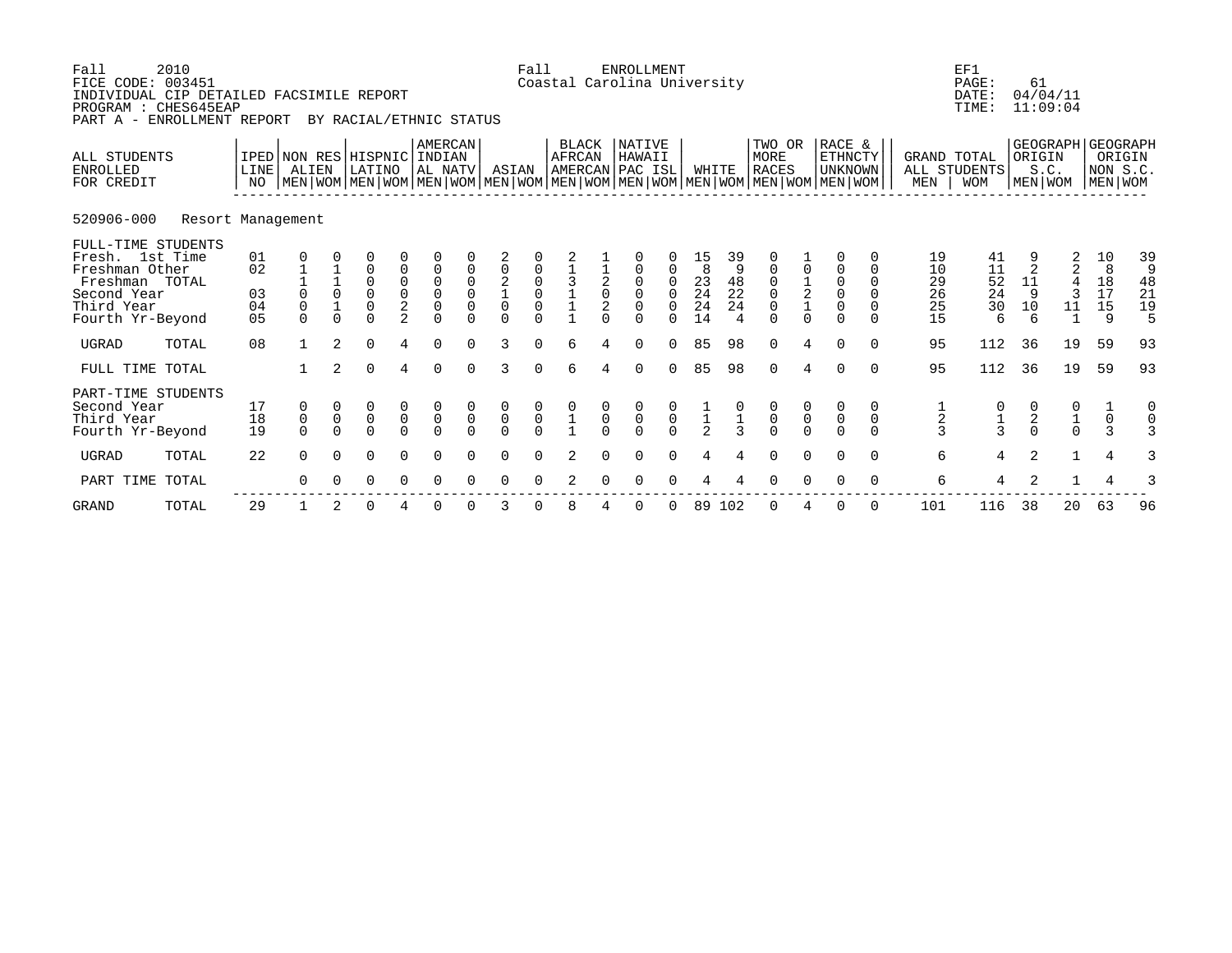| Fall<br>2010<br>FICE CODE: 003451<br>INDIVIDUAL CIP DETAILED FACSIMILE REPORT<br>PROGRAM : CHES645EAP<br>PART A - ENROLLMENT REPORT<br>BY RACIAL/ETHNIC STATUS |                                         |                            |                                                                                                                                                     |                                    |                                     |                                             |                                                            |                                            |                                                     | Fall                                          |                                                                             |                                     | <b>ENROLLMENT</b><br>Coastal Carolina University |                                                      |                                          |                                 |                                        |                                                  |                                                                       |                                                                   |                                  | EF1<br>PAGE:<br>DATE:<br>TIME:                 | 62<br>04/04/11<br>11:09:04                            |                                                  |                                                     |                                                           |
|----------------------------------------------------------------------------------------------------------------------------------------------------------------|-----------------------------------------|----------------------------|-----------------------------------------------------------------------------------------------------------------------------------------------------|------------------------------------|-------------------------------------|---------------------------------------------|------------------------------------------------------------|--------------------------------------------|-----------------------------------------------------|-----------------------------------------------|-----------------------------------------------------------------------------|-------------------------------------|--------------------------------------------------|------------------------------------------------------|------------------------------------------|---------------------------------|----------------------------------------|--------------------------------------------------|-----------------------------------------------------------------------|-------------------------------------------------------------------|----------------------------------|------------------------------------------------|-------------------------------------------------------|--------------------------------------------------|-----------------------------------------------------|-----------------------------------------------------------|
| <b>ALL STUDENTS</b><br><b>ENROLLED</b><br>FOR CREDIT                                                                                                           |                                         | <b>LINE</b><br>NO.         | IPED NON RES HISPNIC INDIAN<br>ALIEN<br>  MEN   WOM   MEN   WOM   MEN   WOM   MEN   WOM   MEN   WOM   MEN   WOM   MEN   WOM   MEN   WOM   MEN   WOM |                                    | LATINO                              |                                             | AMERCAN<br>AL NATV                                         |                                            | ASIAN                                               |                                               | <b>BLACK</b><br><b>AFRCAN</b>                                               |                                     | <b>NATIVE</b><br>HAWAII<br>AMERCAN PAC ISL       |                                                      | WHITE                                    |                                 | TWO OR<br>MORE<br><b>RACES</b>         |                                                  | RACE &<br><b>ETHNCTY</b><br><b>UNKNOWN</b>                            |                                                                   | GRAND TOTAL<br>MEN               | ALL STUDENTS<br><b>WOM</b>                     | ORIGIN<br>S.C.<br>MEN WOM                             |                                                  | GEOGRAPH GEOGRAPH<br>ORIGIN<br>NON S.C.<br>MEN WOM  |                                                           |
| 521401-000                                                                                                                                                     | Marketing/Marketing Management, General |                            |                                                                                                                                                     |                                    |                                     |                                             |                                                            |                                            |                                                     |                                               |                                                                             |                                     |                                                  |                                                      |                                          |                                 |                                        |                                                  |                                                                       |                                                                   |                                  |                                                |                                                       |                                                  |                                                     |                                                           |
| FULL-TIME STUDENTS<br>Fresh. 1st Time<br>Freshman Other<br>Freshman TOTAL<br>Second Year<br>Third Year<br>Fourth Yr-Beyond                                     |                                         | 01<br>02<br>03<br>04<br>05 | 0<br>0<br>0<br>$\mathbf{1}$                                                                                                                         | 0<br>$\Omega$<br>2<br>$\mathbf{1}$ | $\overline{2}$<br>$\mathbf{1}$<br>3 | 0<br>0<br>$\boldsymbol{2}$<br>2<br>$\Omega$ | $\mathbf 0$<br>0<br>$\mathbf 0$<br>0<br>$\Omega$           | 0<br>0<br>$\mathbf 0$<br>0<br>$\mathbf{1}$ | 0<br>0<br>$\mathbf 0$<br>1<br>$\Omega$              | $\mathbf{1}$<br>1<br>0<br>1<br>$\overline{1}$ | $\mathbf{1}$<br>$\begin{array}{c} 10 \\ 8 \\ 5 \end{array}$<br>$\mathsf{R}$ | $\frac{11}{5}$<br>$\mathbf{1}$<br>4 | $\mathbf 0$<br>$\Omega$<br>0<br>$\Omega$         | $\mathbf 0$<br>0<br>$\Omega$<br>$\Omega$<br>$\Omega$ | 46<br>26<br>72<br>35<br>34<br>33         | 28<br>9<br>37<br>34<br>43<br>38 | 2<br>$\mathsf 0$<br>0<br>0<br>$\Omega$ | 0<br>0<br>$\mathbf 1$<br>$\Omega$                | $\mathbf 0$<br>$\mathbf 1$<br>$\mathsf 0$<br>$\mathbf{1}$<br>$\Omega$ | 0<br>$\Omega$<br>$\Omega$<br>$\mathbf{1}$<br>$\Omega$<br>$\Omega$ | 59<br>28<br>87<br>46<br>42<br>45 | 35<br>15<br>50<br>42<br>50<br>45               | 23<br>5<br>28<br>16<br>13<br>23                       | 17<br>6<br>23<br>14<br>17<br>23                  | 36<br>23<br>59<br>30<br>29<br>22                    | 18<br>9<br>27<br>$\overline{28}$<br>$\overline{33}$<br>22 |
| <b>UGRAD</b>                                                                                                                                                   | TOTAL                                   | 08                         | 2                                                                                                                                                   | 4                                  | 7                                   | 4                                           | $\Omega$                                                   | $\mathbf{1}$                               | 1                                                   | 3                                             | 31                                                                          | 21                                  | 1                                                |                                                      | 0 174 152                                |                                 | $\overline{2}$                         | $\mathbf{1}$                                     | 2                                                                     | $\overline{1}$                                                    | 220                              | 187                                            | 80                                                    |                                                  | 77 140                                              | 110                                                       |
| FULL TIME TOTAL                                                                                                                                                |                                         |                            | 2                                                                                                                                                   | 4                                  | 7                                   | 4                                           | $\Omega$                                                   | $\overline{1}$                             | $\mathbf{1}$                                        | 3                                             | 31                                                                          | 21                                  | $\mathbf{1}$                                     |                                                      | 0 174 152                                |                                 | $\overline{2}$                         | 1                                                | 2                                                                     | 1                                                                 | 220                              | 187                                            | 80                                                    |                                                  | 77 140                                              | 110                                                       |
| PART-TIME STUDENTS<br>Freshman Other<br>Freshman TOTAL<br>Second Year<br>Third Year<br>Fourth Yr-Beyond                                                        |                                         | 16<br>17<br>18<br>19       | 0<br>0<br>0<br>$\Omega$                                                                                                                             | $\mathbf 0$<br>0<br>0<br>$\Omega$  | 0<br>$\mathbf 0$<br>0<br>0<br>0     | 0<br>0<br>0<br>0<br>$\Omega$                | 0<br>$\mathbf 0$<br>$\mathbf 0$<br>$\mathsf 0$<br>$\Omega$ | 0<br>$\mathbf 0$<br>0<br>0<br>$\Omega$     | 0<br>$\overline{0}$<br>0<br>$\mathsf 0$<br>$\Omega$ | 0<br>0<br>0<br>0<br>$\Omega$                  | 0<br>0<br>0<br>$\mathbf 0$<br>$\Omega$                                      | $\overline{0}$<br>0<br>2            | 0<br>$\mathbf 0$<br>0<br>$\mathbf 0$<br>$\Omega$ | 0<br>0<br>0<br>$\mathbf 0$<br>$\Omega$               | 3<br>$\mathsf 3$<br>$\overline{2}$<br>16 | $\mathbf 0$<br>0<br>$\mathbf 0$ | 0<br>0<br>0<br>$\mathsf 0$<br>$\Omega$ | 0<br>0<br>$\mathbf 0$<br>$\mathsf 0$<br>$\Omega$ | 0<br>$\mathsf 0$<br>$\mathsf 0$<br>$\mathbf 0$<br>$\Omega$            | 0<br>$\mathbf 0$<br>$\Omega$<br>$\mathbf 0$<br>$\Omega$           | 3<br>$\overline{2}$<br>16        | 0<br>0<br>$\mathsf{O}\xspace$<br>$\frac{2}{4}$ | 2<br>$\overline{\mathbf{c}}$<br>$\mathsf 0$<br>0<br>3 | 0<br>$\mathsf 0$<br>$\mathbb O$<br>2<br>$\Omega$ | 1<br>$\mathbf 1$<br>$\mathbf 1$<br>$\sqrt{2}$<br>13 | $\mathbf 0$<br>$\mathbf 0$<br>0<br>0<br>4                 |
| UGRAD                                                                                                                                                          | TOTAL                                   | 22                         | $\mathbf 0$                                                                                                                                         | 0                                  | 0                                   | 0                                           | $\mathbf 0$                                                | $\Omega$                                   | $\mathbf 0$                                         | $\mathbf 0$                                   | 0                                                                           | 2                                   | 0                                                | 0                                                    | 22                                       | 4                               | 0                                      | $\mathbf 0$                                      | $\Omega$                                                              | $\Omega$                                                          | 22                               | 6                                              | 5                                                     | $\overline{2}$                                   | 17                                                  | 4                                                         |
| PART TIME                                                                                                                                                      | TOTAL                                   |                            | $\Omega$                                                                                                                                            |                                    | O                                   | $\Omega$                                    | 0                                                          | $\Omega$                                   | O                                                   | O                                             | $\Omega$                                                                    |                                     | $\Omega$                                         | 0                                                    | 22                                       | 4                               | $\Omega$                               | $\Omega$                                         | $\Omega$                                                              | $\Omega$                                                          | 22                               | 6                                              | 5                                                     | 2                                                | 17                                                  |                                                           |
| <b>GRAND</b>                                                                                                                                                   | TOTAL                                   | 29                         | 2                                                                                                                                                   | 4                                  |                                     | 4                                           | 0                                                          |                                            |                                                     | 3                                             | 31                                                                          | 23                                  | 1                                                |                                                      | 0 196 156                                |                                 | 2                                      |                                                  | 2                                                                     |                                                                   | 242                              | 193                                            | 85                                                    |                                                  | 79 157                                              | 114                                                       |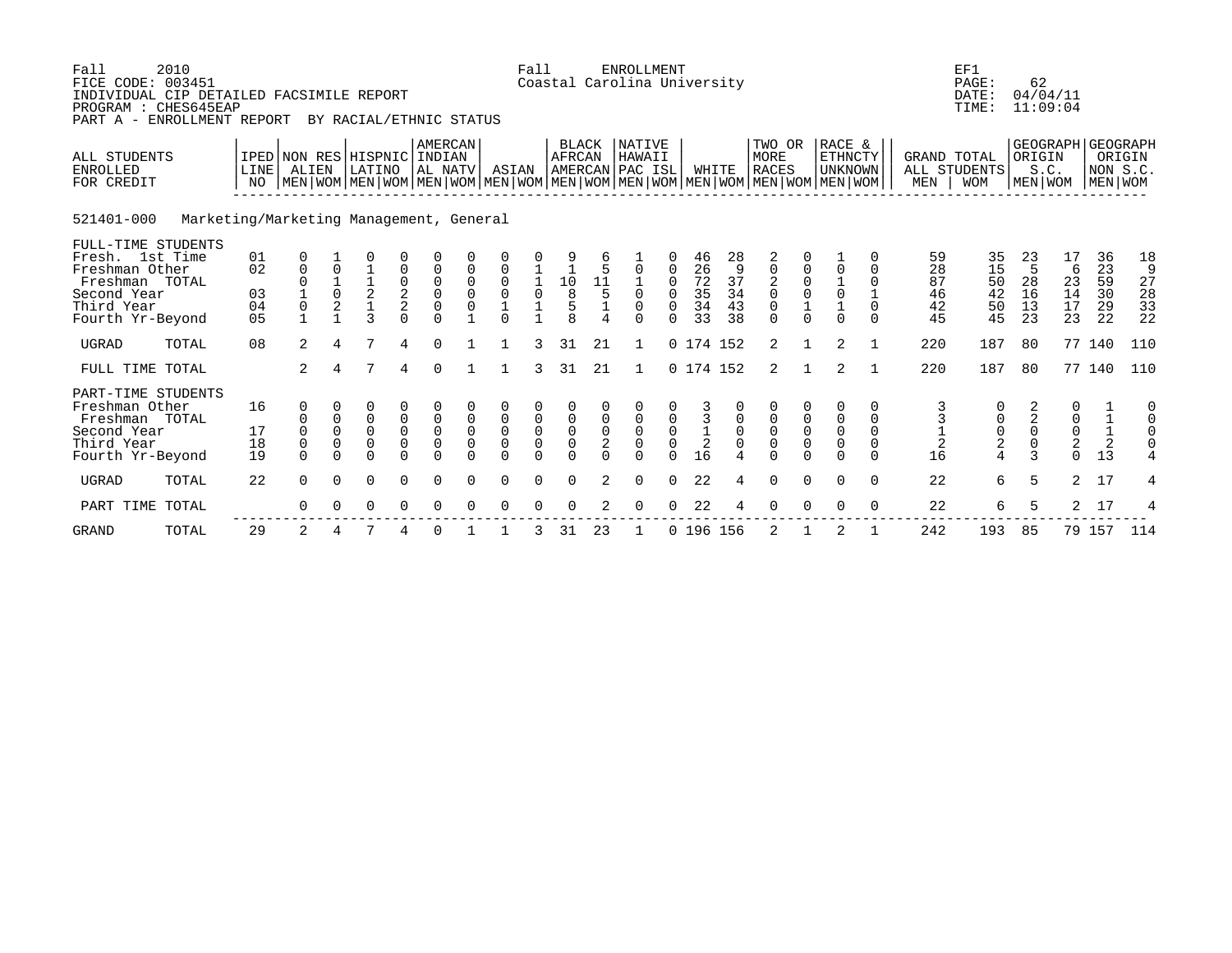| Fall<br>2010<br>FICE CODE: 003451<br>INDIVIDUAL CIP DETAILED FACSIMILE REPORT<br>PROGRAM : CHES645EAP<br>PART A - ENROLLMENT REPORT<br>BY RACIAL/ETHNIC STATUS |                  |                            |                                                             |                                                    |                                                                                                                                               |                                                  |                                                                    |                                        |                                                                               | Fall<br><b>ENROLLMENT</b><br>Coastal Carolina University |                                           |                |                                                   |                                           |                                        |                                                              |                                                        |                |                                            |                                |                               |                            | 63<br>04/04/11<br>11:09:04 |                     |                                              |                              |
|----------------------------------------------------------------------------------------------------------------------------------------------------------------|------------------|----------------------------|-------------------------------------------------------------|----------------------------------------------------|-----------------------------------------------------------------------------------------------------------------------------------------------|--------------------------------------------------|--------------------------------------------------------------------|----------------------------------------|-------------------------------------------------------------------------------|----------------------------------------------------------|-------------------------------------------|----------------|---------------------------------------------------|-------------------------------------------|----------------------------------------|--------------------------------------------------------------|--------------------------------------------------------|----------------|--------------------------------------------|--------------------------------|-------------------------------|----------------------------|----------------------------|---------------------|----------------------------------------------|------------------------------|
| ALL STUDENTS<br><b>ENROLLED</b><br>FOR CREDIT                                                                                                                  |                  | LINE<br>NO                 | ALIEN                                                       |                                                    | IPED NON RES HISPNIC<br>LATINO<br>  MEN   WOM   MEN   WOM   MEN   WOM   MEN   WOM   MEN   WOM   MEN   WOM   MEN   WOM   MEN   WOM   MEN   WOM |                                                  | AMERCAN<br>INDIAN<br>AL NATV                                       |                                        | ASIAN                                                                         |                                                          | <b>BLACK</b><br>AFRCAN<br>AMERCAN PAC ISL |                | NATIVE<br>HAWAII                                  |                                           | WHITE                                  |                                                              | TWO OR<br>MORE<br><b>RACES</b>                         |                | RACE &<br><b>ETHNCTY</b><br><b>UNKNOWN</b> |                                | GRAND TOTAL<br>MEN            | ALL STUDENTS<br><b>WOM</b> | ORIGIN<br>S.C.<br>MEN WOM  | GEOGRAPH            | <b>GEOGRAPH</b><br>NON S.C.<br>MEN WOM       | ORIGIN                       |
| 540101-000                                                                                                                                                     | History, General |                            |                                                             |                                                    |                                                                                                                                               |                                                  |                                                                    |                                        |                                                                               |                                                          |                                           |                |                                                   |                                           |                                        |                                                              |                                                        |                |                                            |                                |                               |                            |                            |                     |                                              |                              |
| FULL-TIME STUDENTS<br>Fresh. 1st Time<br>Freshman Other<br>Freshman TOTAL<br>Second Year<br>Third Year<br>Fourth Yr-Beyond                                     |                  | 01<br>02<br>03<br>04<br>05 | 0<br>$\mathbf 0$<br>$\Omega$<br>$\mathbf 0$<br>$\mathbf{1}$ | $\mathbf 0$<br>$\Omega$<br>$\Omega$<br>0<br>$\cap$ | 4<br>5<br>0<br>$\overline{1}$<br>$\cap$                                                                                                       | 0<br>0<br>$\mathsf 0$<br>$\mathsf 0$             | $\mathbf 0$<br>$\mathsf 0$<br>$\mathsf 0$<br>$\mathsf 0$<br>$\cap$ | $\mathbf 0$<br>$\mathbf 0$<br>$\Omega$ | $\overline{0}$<br>$\overline{0}$<br>$\mathsf 0$<br>$\overline{0}$<br>$\Omega$ | 0<br>0<br>$\cap$                                         | 7                                         | $\overline{0}$ | 0<br>0<br>$\overline{0}$<br>$\mathsf 0$<br>$\cap$ | 0<br>0<br>0<br>$\Omega$                   | 18<br>5<br>23<br>$\frac{29}{41}$<br>23 | 6<br>2<br>8<br>$\begin{array}{c} 15 \\ 11 \end{array}$<br>19 | $\mathbf 0$<br>$\mathsf 0$<br>$\overline{3}$<br>$\cap$ |                | $\Omega$<br>$\mathbf 0$<br>$\cap$          | $\Omega$<br>$\Omega$<br>$\cap$ | 23<br>30<br>30<br>52<br>28    | 6<br>8<br>17<br>14<br>22   | 6<br>10<br>18<br>26<br>17  | 2<br>11<br>10<br>12 | 17<br>$\overline{3}$<br>20<br>12<br>26<br>11 | 5<br>6<br>10                 |
| <b>UGRAD</b>                                                                                                                                                   | TOTAL            | 08                         |                                                             | $\Omega$                                           | 6                                                                                                                                             |                                                  | $\Omega$                                                           |                                        | $\Omega$                                                                      | $\Omega$                                                 | 13                                        | 3              | $\Omega$                                          |                                           | 0 116                                  | 53                                                           | $\mathbf{3}$                                           | $\mathbf{3}$   |                                            | $\cap$                         | 140                           | 61                         | 71                         | 35                  | 69                                           | 26                           |
| FULL TIME TOTAL                                                                                                                                                |                  |                            |                                                             | $\Omega$                                           | 6                                                                                                                                             | $\mathbf{1}$                                     | $\Omega$                                                           | $\mathbf{1}$                           | $\Omega$                                                                      | $\Omega$                                                 | 13                                        | ζ              | $\Omega$                                          |                                           | 0 116                                  | 53                                                           | 3                                                      | $\mathbf{3}$   |                                            | $\Omega$                       | 140                           | 61                         | 71                         | 35                  | 69                                           | 26                           |
| PART-TIME STUDENTS<br>Second Year<br>Third Year<br>Fourth Yr-Beyond                                                                                            |                  | 17<br>18<br>19             | 0<br>$\mathsf 0$<br>$\Omega$                                | $\mathsf 0$<br>$\Omega$                            | 0<br>$\mathsf{O}\xspace$<br>$\Omega$                                                                                                          | $\begin{matrix} 0 \\ 0 \end{matrix}$<br>$\Omega$ | $\begin{matrix} 0 \\ 0 \end{matrix}$<br>$\Omega$                   | $\pmb{0}$<br>$\cap$                    | $\overline{0}$                                                                | $\begin{matrix}0\\0\\0\end{matrix}$                      | $\begin{matrix} 0 \\ 0 \\ 0 \end{matrix}$ | $\mathsf{O}$   | $\begin{matrix} 0 \\ 0 \\ 0 \end{matrix}$         | $\begin{matrix} 0 \\ 0 \\ 0 \end{matrix}$ | $\frac{1}{2}$ 6                        |                                                              | $\frac{0}{2}$                                          | $\overline{0}$ | $\pmb{0}$                                  | $\mathbf 0$<br>$\cap$          | $\frac{1}{2}$<br>$\mathsf{R}$ | $\frac{1}{0}$              | $\boldsymbol{2}$           | $\mathsf{O}\xspace$ | $\mathbf 0$                                  | 0<br>$\mathbf 0$<br>$\Omega$ |
| <b>UGRAD</b>                                                                                                                                                   | TOTAL            | 22                         | $\Omega$                                                    | $\Omega$                                           | $\Omega$                                                                                                                                      | $\Omega$                                         | $\Omega$                                                           | 0                                      | $\Omega$                                                                      | $\Omega$                                                 | $\Omega$                                  | $\Omega$       | $\Omega$                                          | $\Omega$                                  | 9                                      | 2                                                            | 2                                                      | $\Omega$       | $\Omega$                                   | $\Omega$                       | 11                            | $\overline{2}$             | 7                          | 2                   | 4                                            | $\Omega$                     |
| PART TIME                                                                                                                                                      | TOTAL            |                            | $\Omega$                                                    |                                                    | $\Omega$                                                                                                                                      | $\Omega$                                         | $\Omega$                                                           |                                        | $\Omega$                                                                      | ∩                                                        | $\Omega$                                  |                | $\Omega$                                          | $\Omega$                                  | 9                                      |                                                              | 2                                                      | $\Omega$       | $\Omega$                                   | $\Omega$                       | 11                            | $\overline{2}$             |                            | $\overline{a}$      | $\overline{4}$                               | 0                            |
| <b>GRAND</b>                                                                                                                                                   | TOTAL            | 29                         |                                                             | $\Omega$                                           | 6                                                                                                                                             |                                                  | 0                                                                  |                                        | 0                                                                             | $\Omega$                                                 | 13                                        | 3              | 0                                                 |                                           | 0125                                   | 55                                                           | 5                                                      | 3              |                                            | $\Omega$                       | 151                           | 63                         | 78                         | 37                  | 73                                           | 26                           |